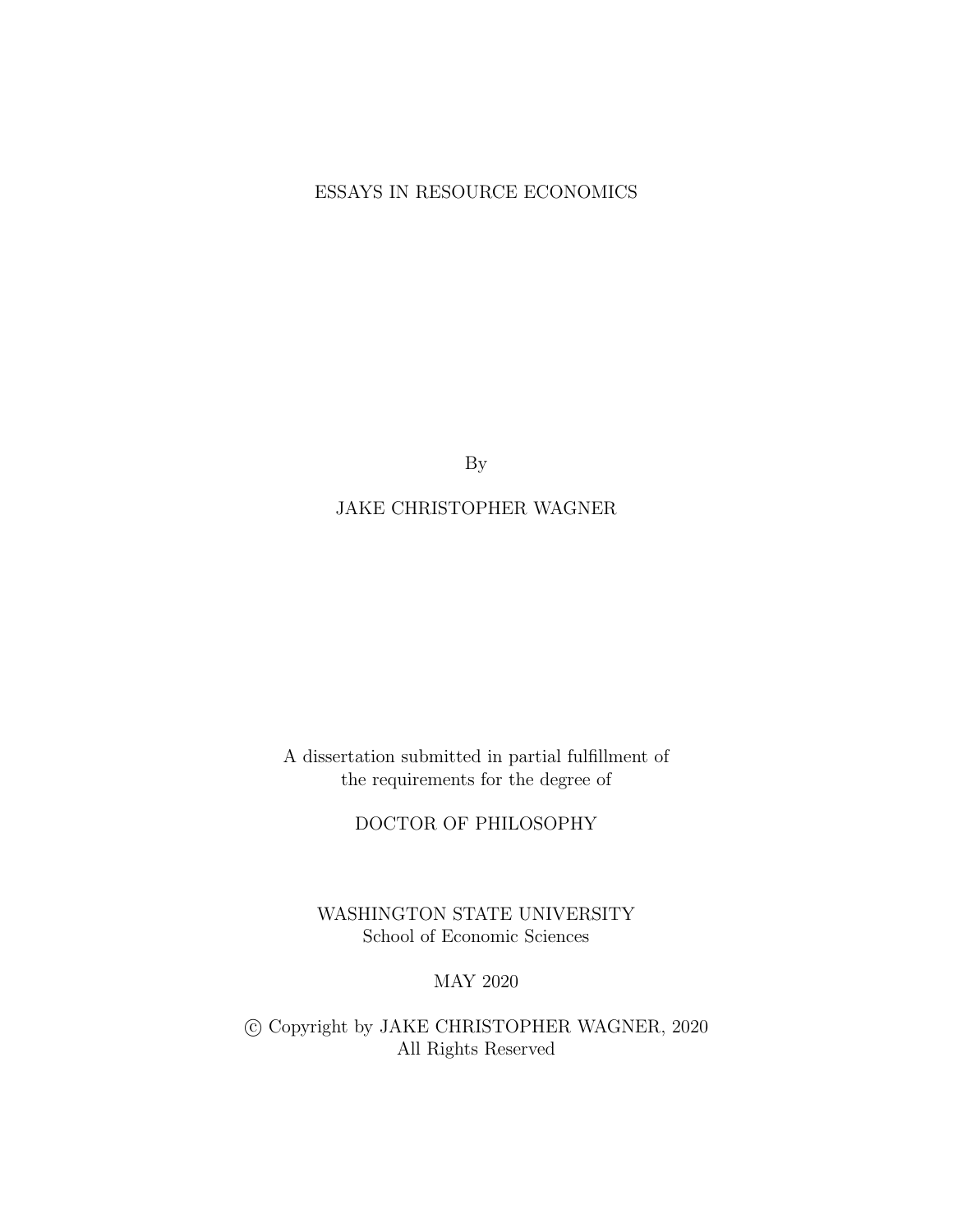$\copyright$  Copyright by JAKE CHRISTOPHER WAGNER,  $2020$ All Rights Reserved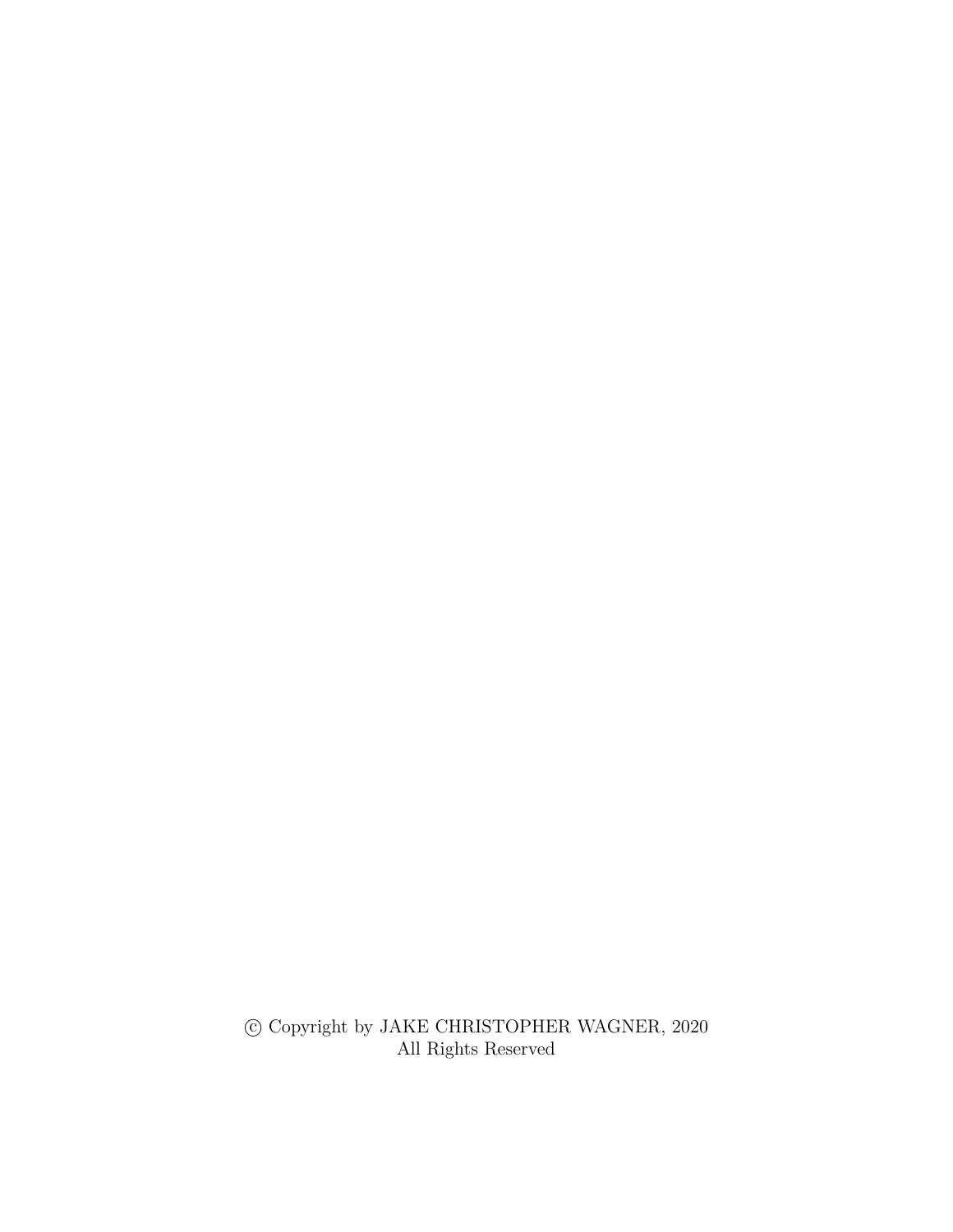To the Faculty of Washington State University:

The members of the Committee appointed to examine the dissertation of JAKE CHRISTOPHER WAGNER find it satisfactory and recommend that it be accepted.

Joseph Cook, Ph.D., Chair

Gregmar Galinato, Ph.D.

Jonathan Yoder, Ph.D.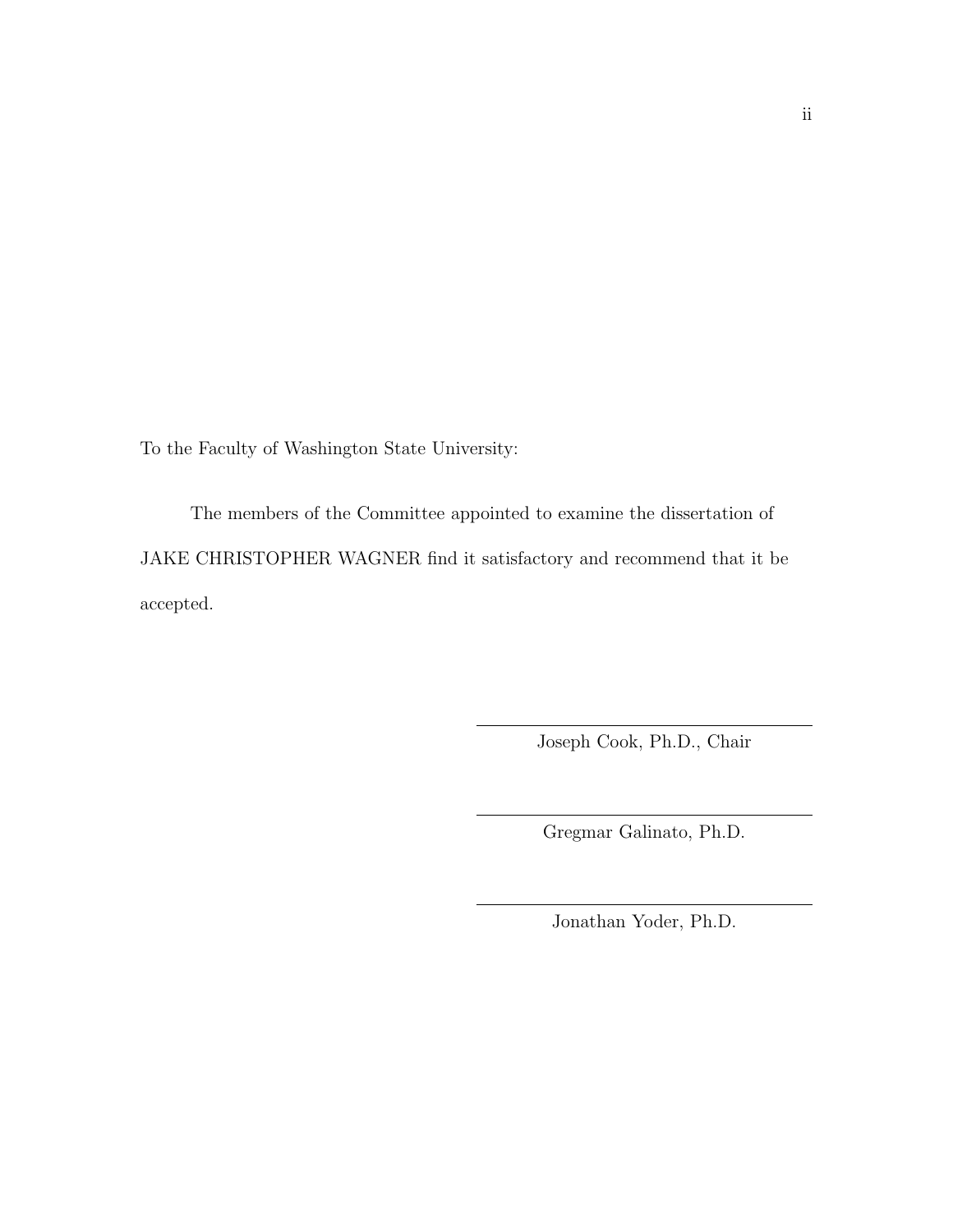#### ACKNOWLEDGMENTS

<span id="page-3-0"></span>I would like to thank my advisor, Dr. Joseph Cook, for his mentorship, without which none of this would have been possible. Joe, thanks for taking me under your wing, supporting and guiding me. You have been instrumental in each of my successes, and have instilled in me a passion, curiosity and rigor that makes me proud to be your student. My appreciation for your support and hard work cannot be overstated.

I would also like to thank my advising committee members, Dr. Gregmar Galinato and Dr. Jonathan Yoder. Jon and Greg, your advice and insights have been invaluable to the work contained in this dissertation, but also to my growth and development as an economist. Thank you both for all you have done for me.

To my family and friends, thank you for the good times and constant encouragement. To Mom and Dad, thanks for all your support, the many hours spent proofreading, and for raising a fine young man. To Abby, thanks for your unconditional love and unwavering support; you have been my right hand woman through it all and I cannot thank you enough for everything you have done.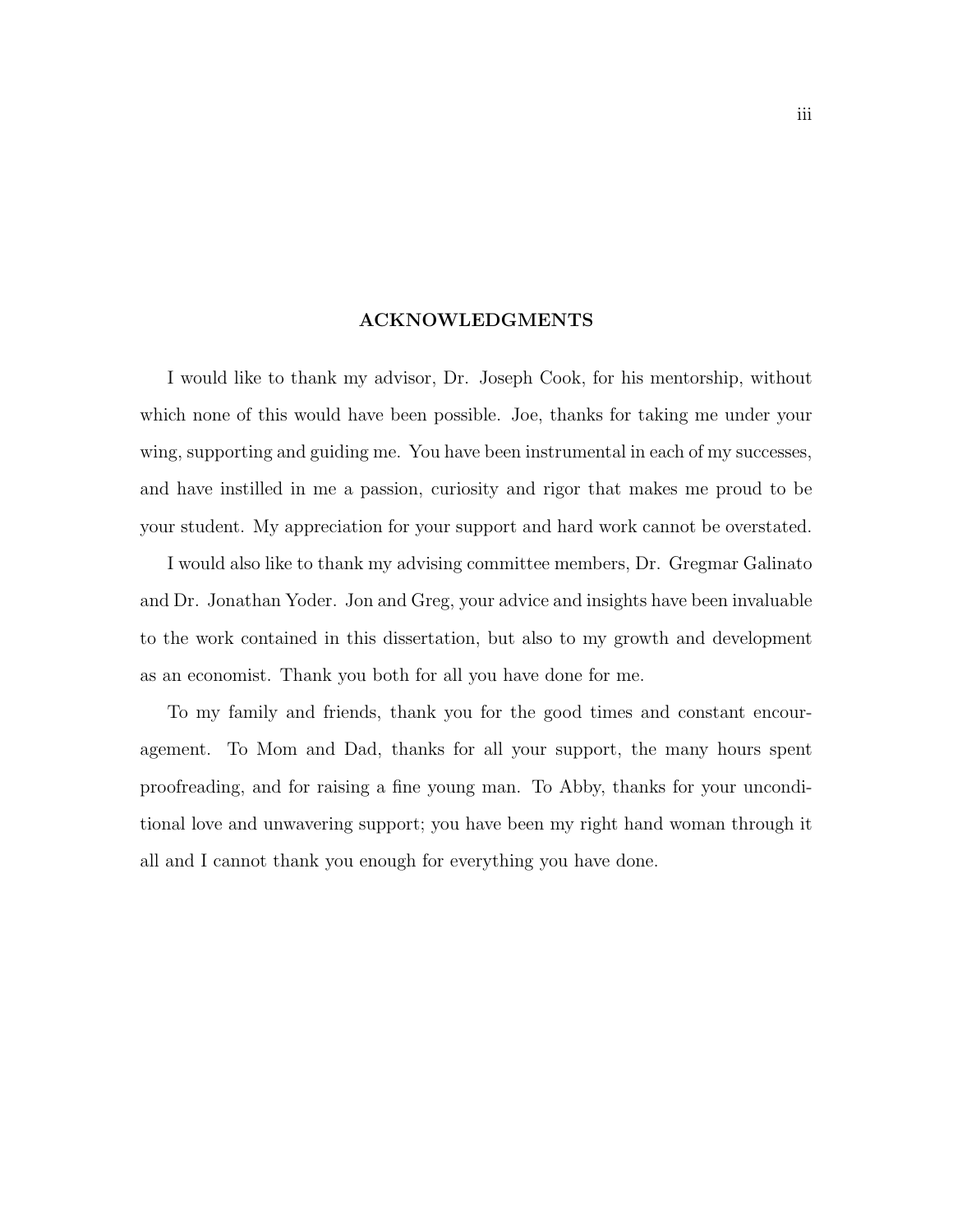#### <span id="page-4-0"></span>ESSAYS IN RESOURCE ECONOMICS

Abstract

by Jake Christopher Wagner, Ph.D. Washington State University May 2020

#### Chair: Joseph Cook

Manuscript 1 is titled, "Household demand for water in rural Kenya", and is coauthored with Joseph Cook and Peter Kimuyu. In this manuscript we use a household survey from 387 households in rural Kenya to model source choice and water demand using a discrete-continuous (linked) demand model. We find that households are sensitive to the price, proximity, taste, and availability in choosing among sources, but are not sensitive to other source qualities including color, health risk, and risk of conflict. We use the linked demand framework to estimate own-price elasticities in the rural setting. These range between -0.13 and -1.33, with a mean of -0.56, consistent with other estimates from small and large cities.

Manuscript 2 is titled, "Energy efficiency information asymmetries in the rental housing market", and is a solo work. In this manuscript I exploit the variation in payment-status (who pays the energy bill), to estimate the effect of information asymmetries on the adoption of efficient (Energy Star rated) technologies in the U.S. rental housing market. Results show that, contrary to previous findings, landlords who pay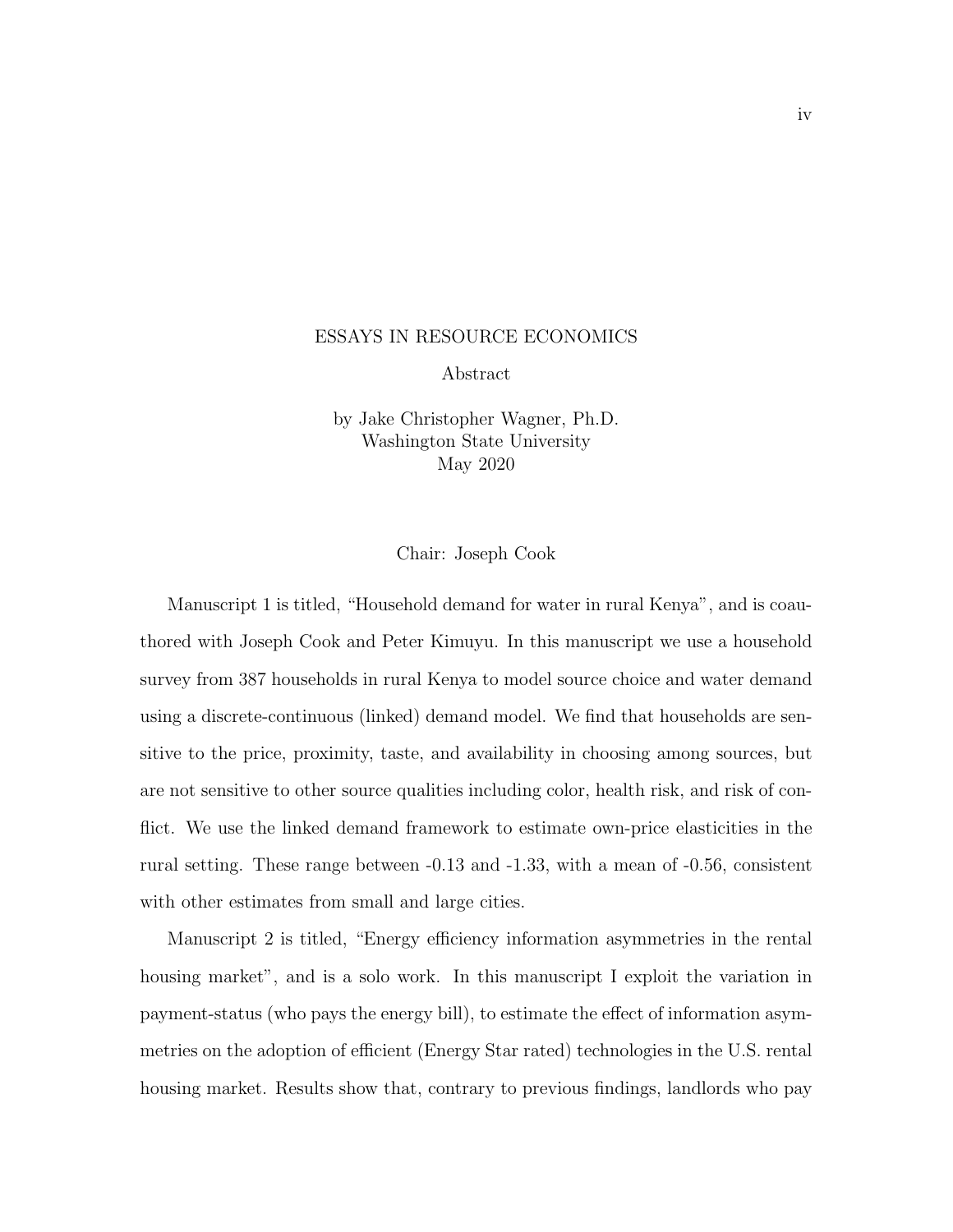their tenant's energy bill are no more likely to install energy efficient technologies, suggesting that information asymmetries play a nominal role in the adoption of efficient technologies in the rental housing market.

Manuscript 3 is titled, "A linked-demand model to characterize multiple discretecontinuous demand", and is coauthored with Joseph Cook. In this manuscript we develop a reduced form multiple discrete-continuous demand model. Using this model we analyze weekly household demand for water in rural Ethiopia, and characterize four important aspects of demand: (1) total household water demand, (2) source-specific household demand, (3) aggregate water demand at each source, and (4) household preferences across source attributes. Results show that households value water quality, proximity and price in choosing which sources to collect from. Average own-price elasticity estimates from the aggregate demand analysis are found to be -0.18, and are consistent with other own-price elasticity estimates from middle- and low-income countries.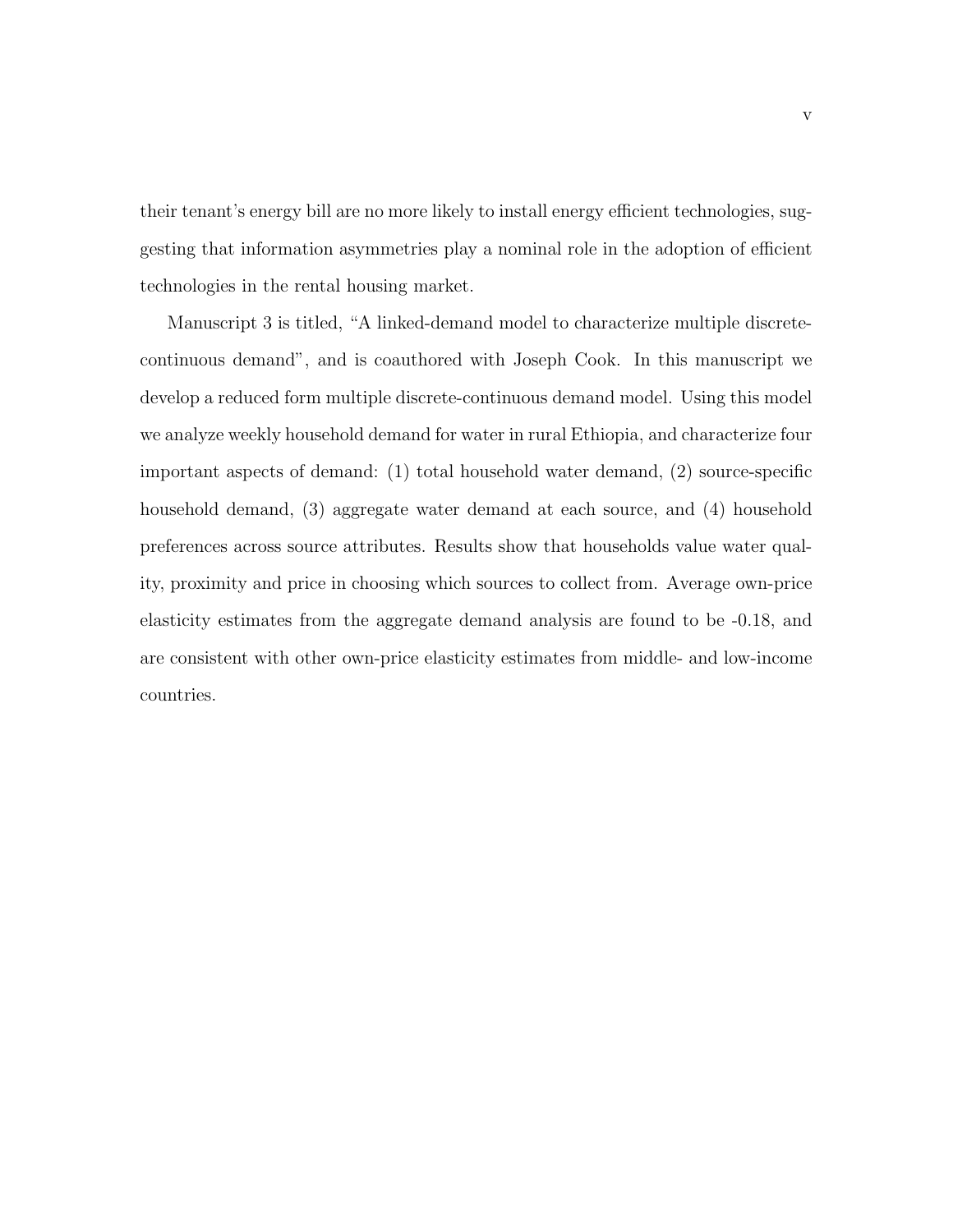# TABLE OF CONTENTS

vi

|                                                                                    | iii                                               |
|------------------------------------------------------------------------------------|---------------------------------------------------|
|                                                                                    | iv                                                |
|                                                                                    | vii                                               |
|                                                                                    | ix                                                |
| HOUSEHOLD DEMAND FOR WATER IN RURAL KENYA<br>1.                                    | $\mathbf{1}$                                      |
| 1.1<br>1.2<br>1.3<br>1.4<br>1.5                                                    | $\overline{2}$<br>$\overline{6}$<br>9<br>15<br>28 |
| ENERGY EFFICIENCY INFORMATION ASYMMETRIES IN THE<br>2.                             |                                                   |
|                                                                                    | 32                                                |
| 2.1<br>2.2<br>2.3<br>2.4<br>2.5                                                    | 32<br>37<br>43<br>49<br>56                        |
| A LINKED-DEMAND MODEL TO CHARACTERIZE MULTIPLE DISCRETE-<br>3.                     |                                                   |
|                                                                                    | 59                                                |
| 3.1<br>3.2<br>3.3<br>Application: Demand for water in rural Ethiopia<br>3.4<br>3.5 | 60<br>65<br>67<br>73<br>78                        |
|                                                                                    | 79                                                |
|                                                                                    |                                                   |
|                                                                                    | 84                                                |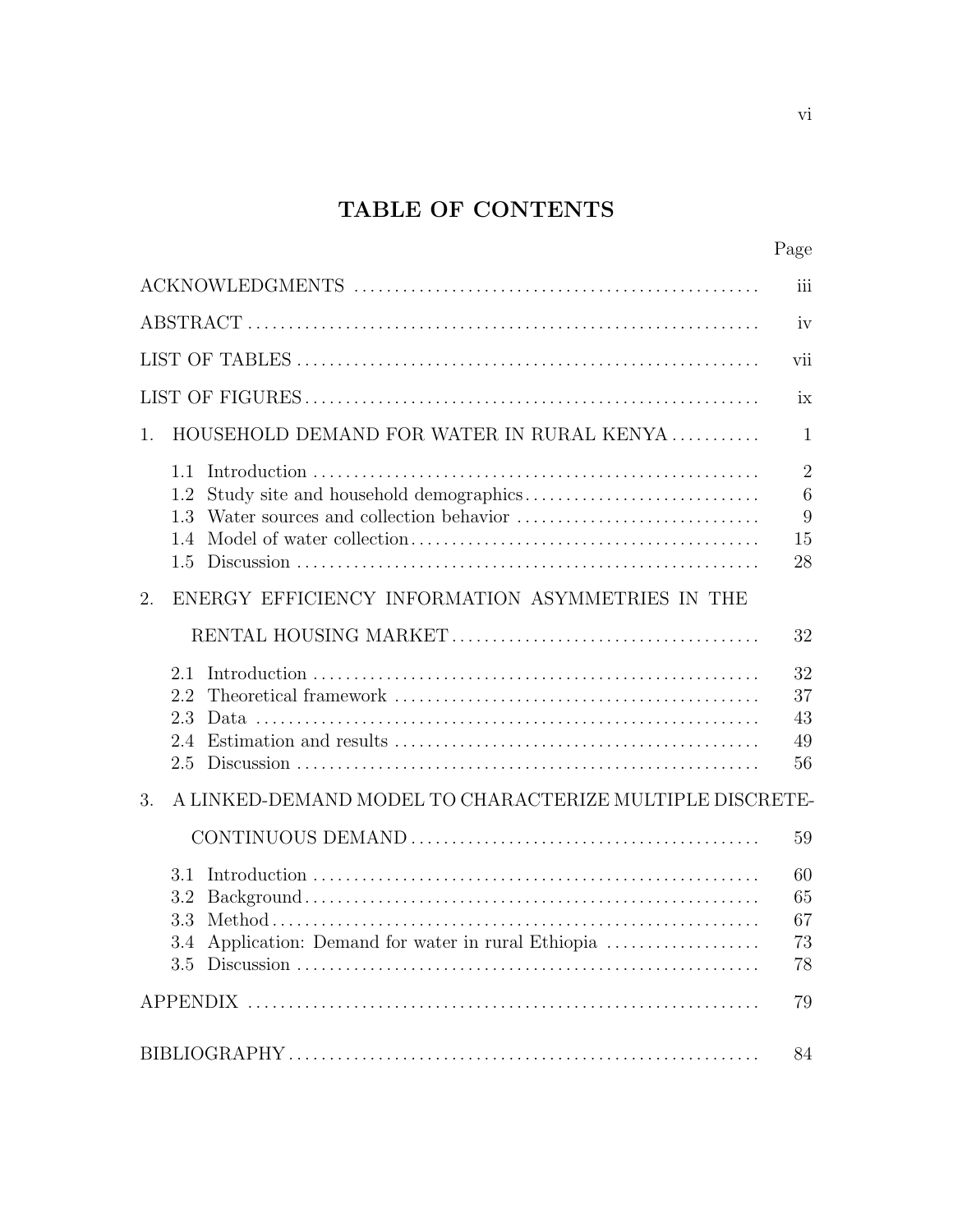# LIST OF TABLES

<span id="page-7-0"></span>

| Table |                                                                       | Page |
|-------|-----------------------------------------------------------------------|------|
| 1.1   |                                                                       | 9    |
| 1.2   | Household reported source characteristics in the dry season, grouped  | 12   |
| 1.3   | Water collection from all sources, organized by the household's pri-  | 15   |
| 1.4   | Primary source choice model (random parameters logit)                 | 21   |
| 1.5   |                                                                       | 25   |
| 1.6   |                                                                       | 27   |
| 2.1   |                                                                       | 44   |
| 2.2   |                                                                       | 45   |
| 2.3   |                                                                       | 47   |
| 2.4   | Adoption of appliances (Energy Star rated or otherwise)               | 48   |
| 2.5   |                                                                       | 48   |
| 2.6   |                                                                       | 49   |
| 2.7   | Probability the unit has an Energy Star appliance (equation $2.10$ ). | 53   |
| 2.8   | The effect of payment-status on the count/share of Energy Star ap-    | 54   |
| 3.1   | Household reported source characteristics in the dry season, grouped  | 74   |
| 3.2   |                                                                       | 75   |
| 3.3   |                                                                       | 76   |
| 3.4   |                                                                       | 77   |
| 0.1   | First stage results for household demand model                        | 79   |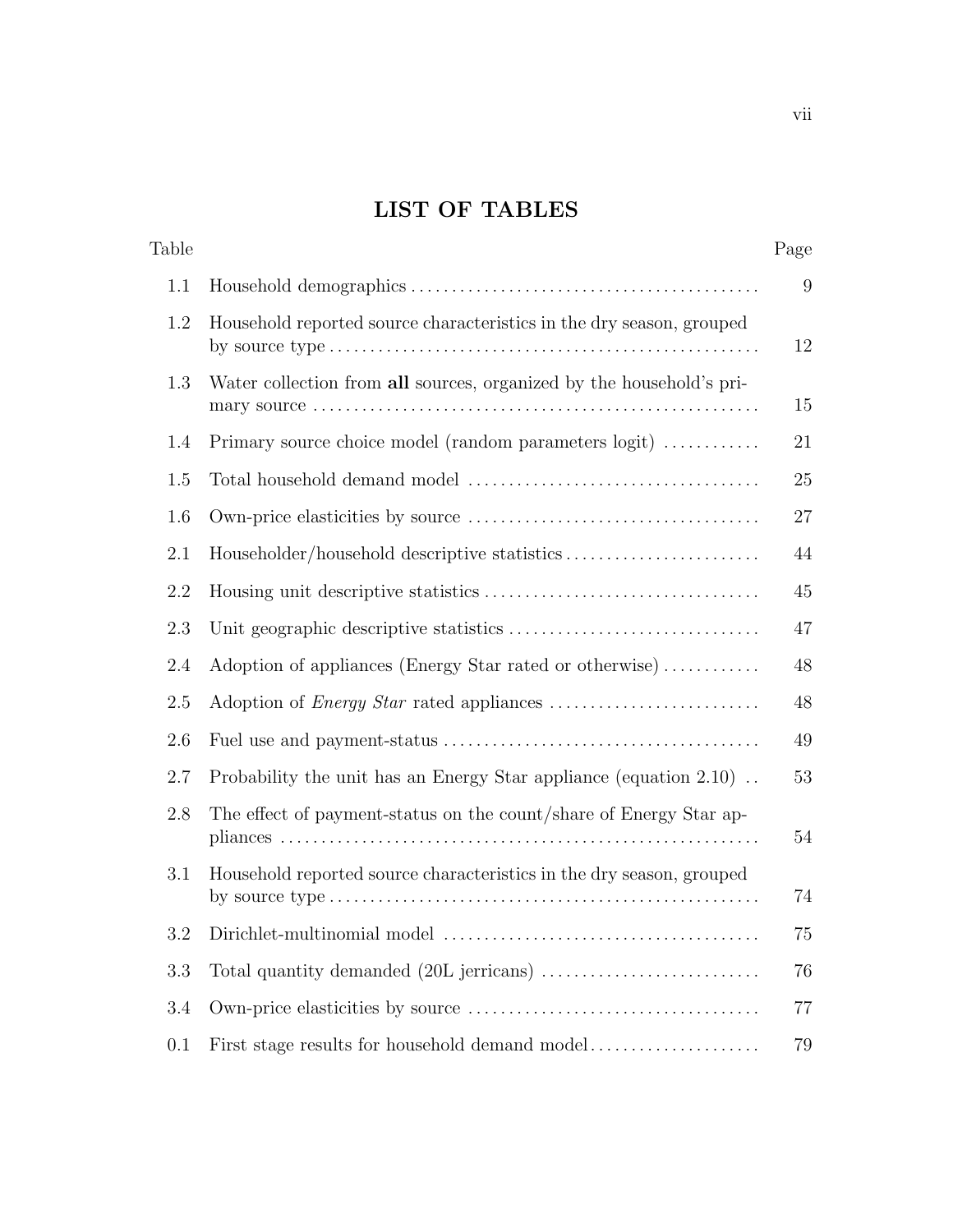|     | 0.2 Correlation between average source attributes, and estimated own-             | 80 |
|-----|-----------------------------------------------------------------------------------|----|
|     | 0.3 Correlation between average source attributes, and estimated own-             | 81 |
| 0.4 | First stage results: probability that payment-status I(owner-pays) <sub>i.e</sub> | 82 |
|     | 0.5 First stage results: (1) IV Tobit, (2) Fractional regression model            | 83 |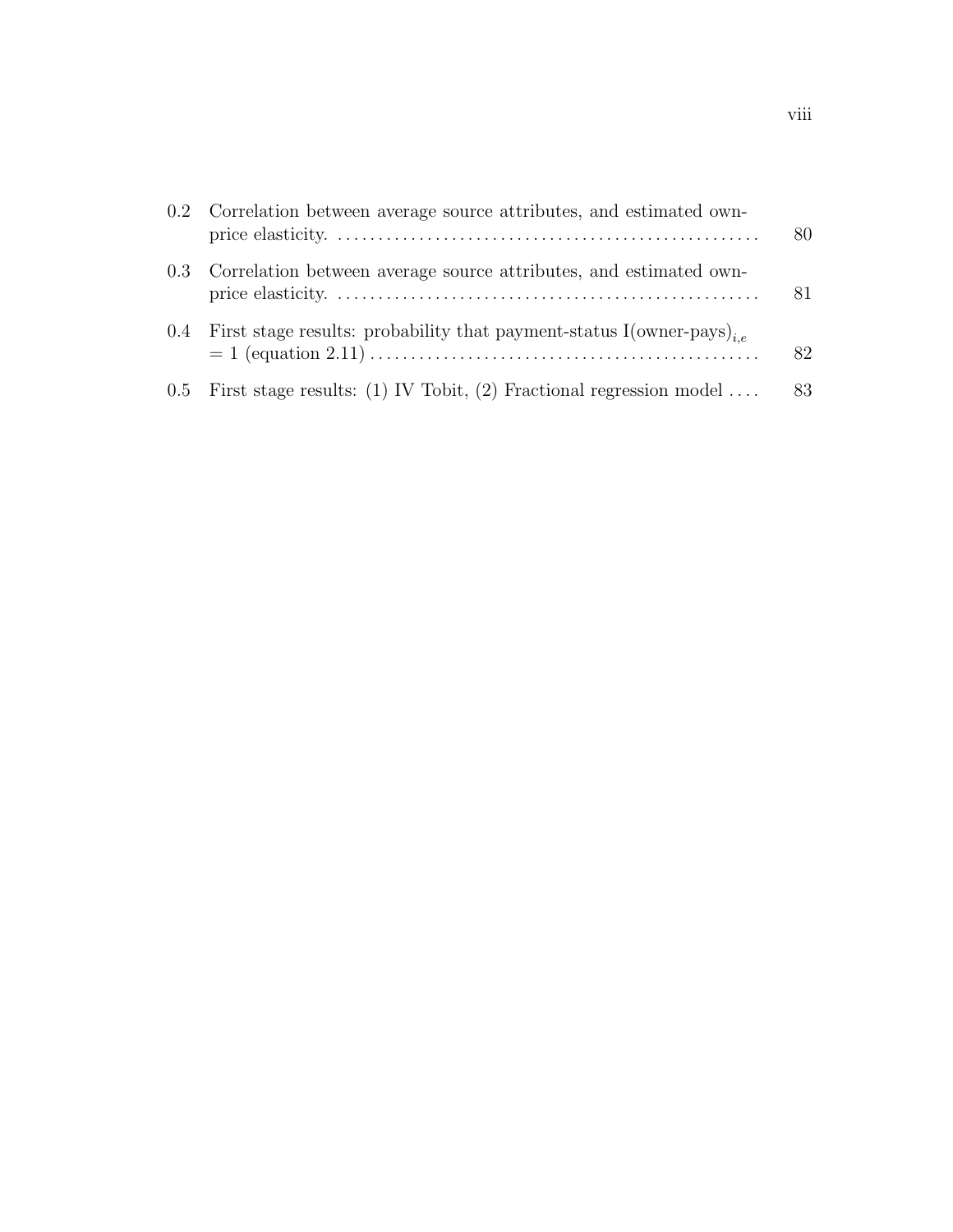# LIST OF FIGURES

<span id="page-9-0"></span>

| Figure | Page |
|--------|------|
|        |      |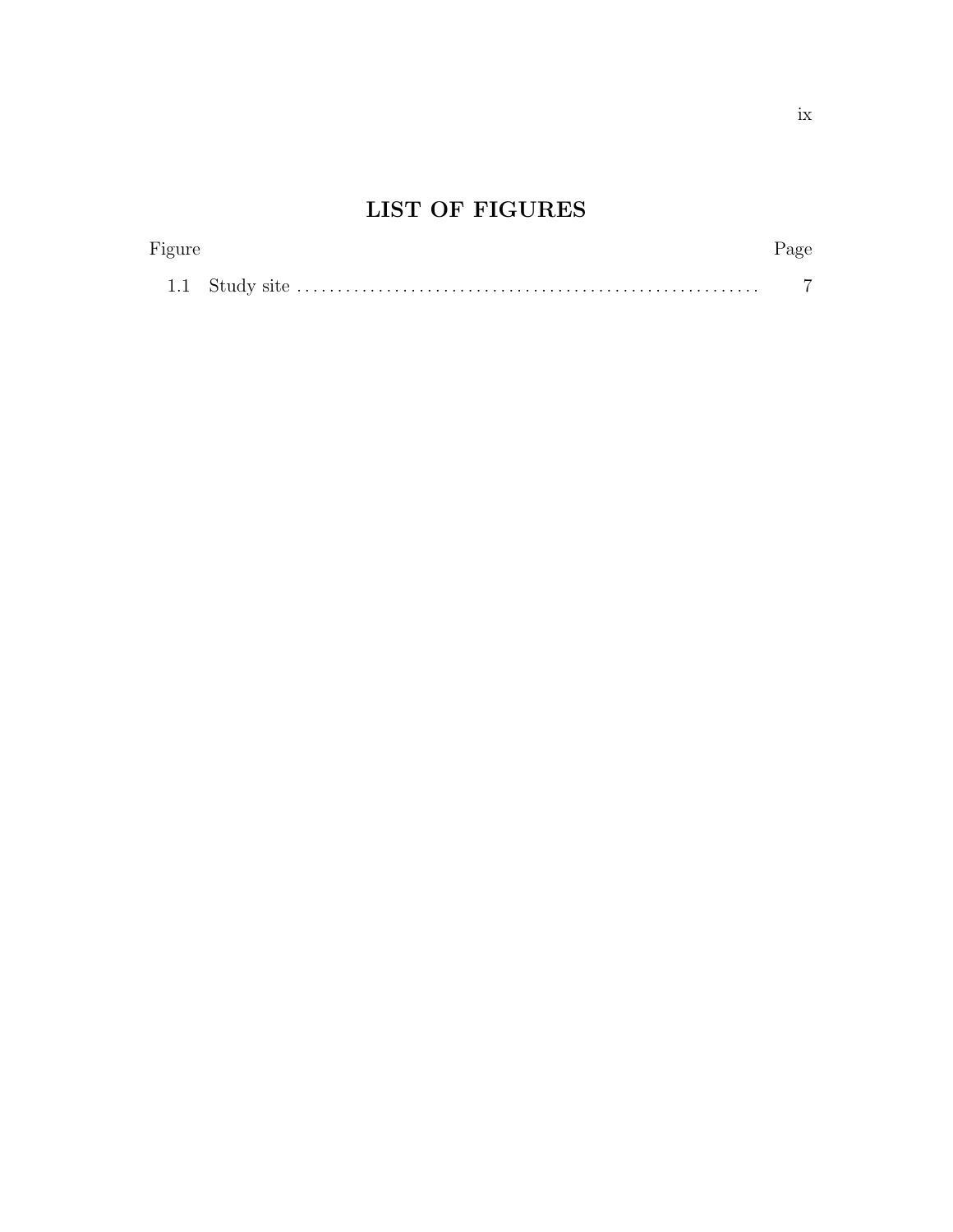### MANUSCRIPT 1

# <span id="page-10-0"></span>HOUSEHOLD DEMAND FOR WATER IN RURAL KENYA

(with Joseph Cook and Peter Kimuyu)

Abstract: To expand and maintain water supply infrastructure in rural regions of developing countries, planners and policymakers need better information on the preferences of households who might use the sources. Using data from 387 households in rural Kenya, we model source choice and water demand using a discrete-continuous (linked) demand model. We find that households are sensitive to the price, proximity, taste, and availability in choosing among sources, but are not sensitive to other source qualities including color, health risk, and risk of conflict. Estimates of the value of time implied by our model suggest that households value time spent collecting water at one third of unskilled wages. We use the linked demand framework to estimate own-price elasticities in the rural setting. These range between -0.13 and -1.33, with a mean of -0.56, consistent with other estimates from small and large cities.

Keywords: rural water supply; water source choice; value of travel time; water quality; Kenya; household water demand; WASH; water collection; discrete-continuous demand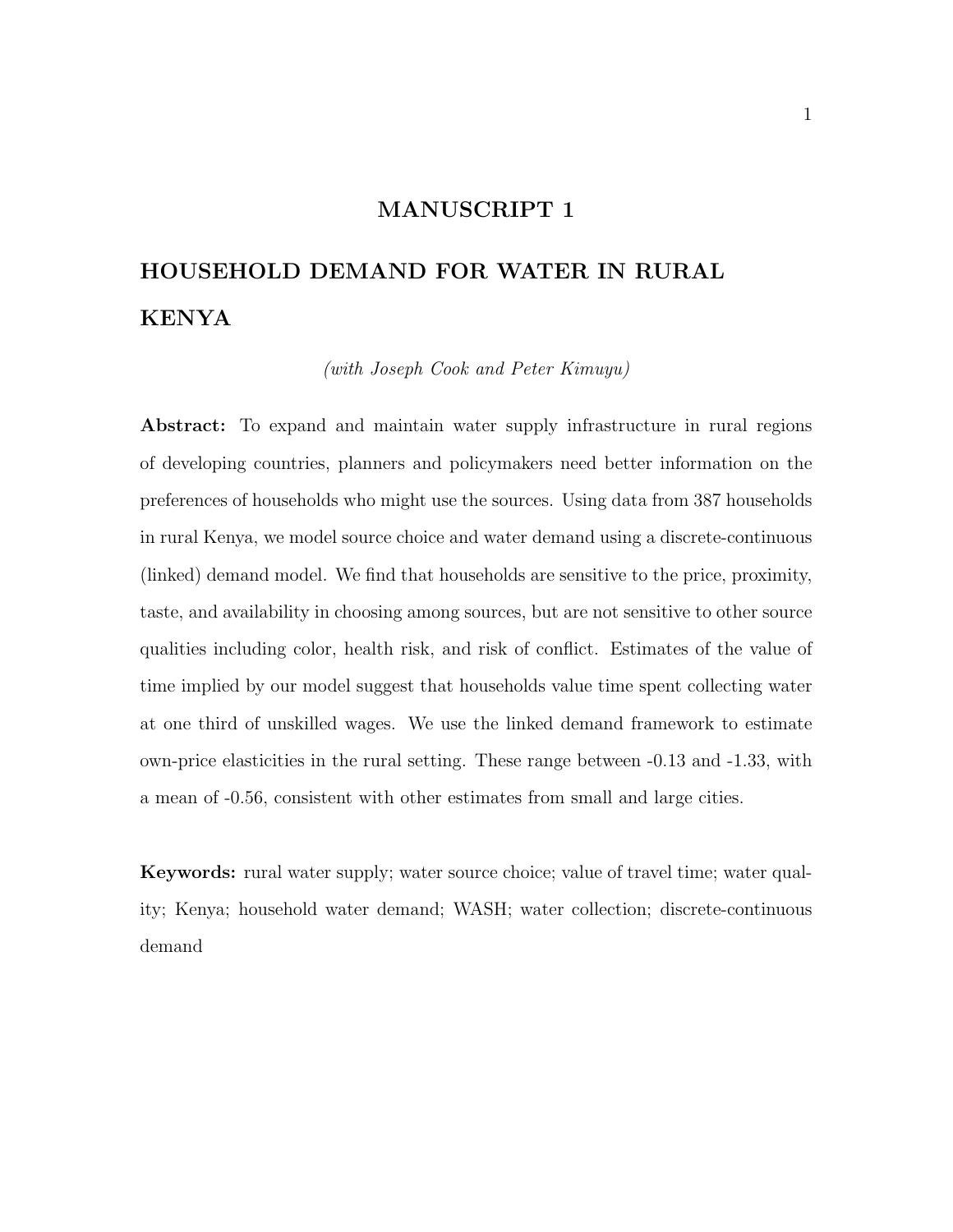## <span id="page-11-0"></span>1.1 Introduction

Access to a basic water service has increased globally from 81% to 89% between 2000 and 2015, and the Millennium Development Goal regarding global water supply was achieved.<sup>[1](#page-11-1)</sup> Much of the remaining gap in access is in rural parts of the global South: approximately 80% of the estimated 844 million people without access to a basic water service live in rural areas, mostly in sub-Saharan Africa [\(WHO/UNICEF](#page-105-0) [Joint Monitoring Programme for Water Supply and Sanitation,](#page-105-0) [2017\)](#page-105-0). Closing this gap requires not only the expansion of systems of public taps and small piped networks, but also proper maintenance of existing infrastructure. The rural water sector has a poor history of project sustainability. Much was learned from the mistakes of the 1980's "Decade of Water and Sanitation", including a focus on meaningful participation of women in key water committee leadership roles, the importance of availability of spare parts and training to repair, and the need for "demand-led" planning approaches. Nevertheless, collection of user fees and a lack of cash on hand continue to be challenges [\(Koehler et al.,](#page-98-0) [2015\)](#page-98-0), and at any given time, one in three handpumps in sub-Saharan Africa are predicted to be out of service [\(RWSN Executive Steering](#page-102-0) [Committee et al.,](#page-102-0) [2013\)](#page-102-0).

How will water users react if fees for a protected borehole are increased to bolster cash-on-hand? Will they reduce the amount of water collected, or switch to a lowercost water point or even a free but polluted surface water source? Will they combine the two strategies and collect less from the improved source and use it only for drinking

<span id="page-11-1"></span> $1<sup>1</sup>A$  basic water service is a source within 30 minutes roundtrip of the household which, by nature of its design and construction, has the potential to deliver safe water [\(WHO/UNICEF Joint Monitoring](#page-105-0) [Programme for Water Supply and Sanitation,](#page-105-0) [2017\)](#page-105-0).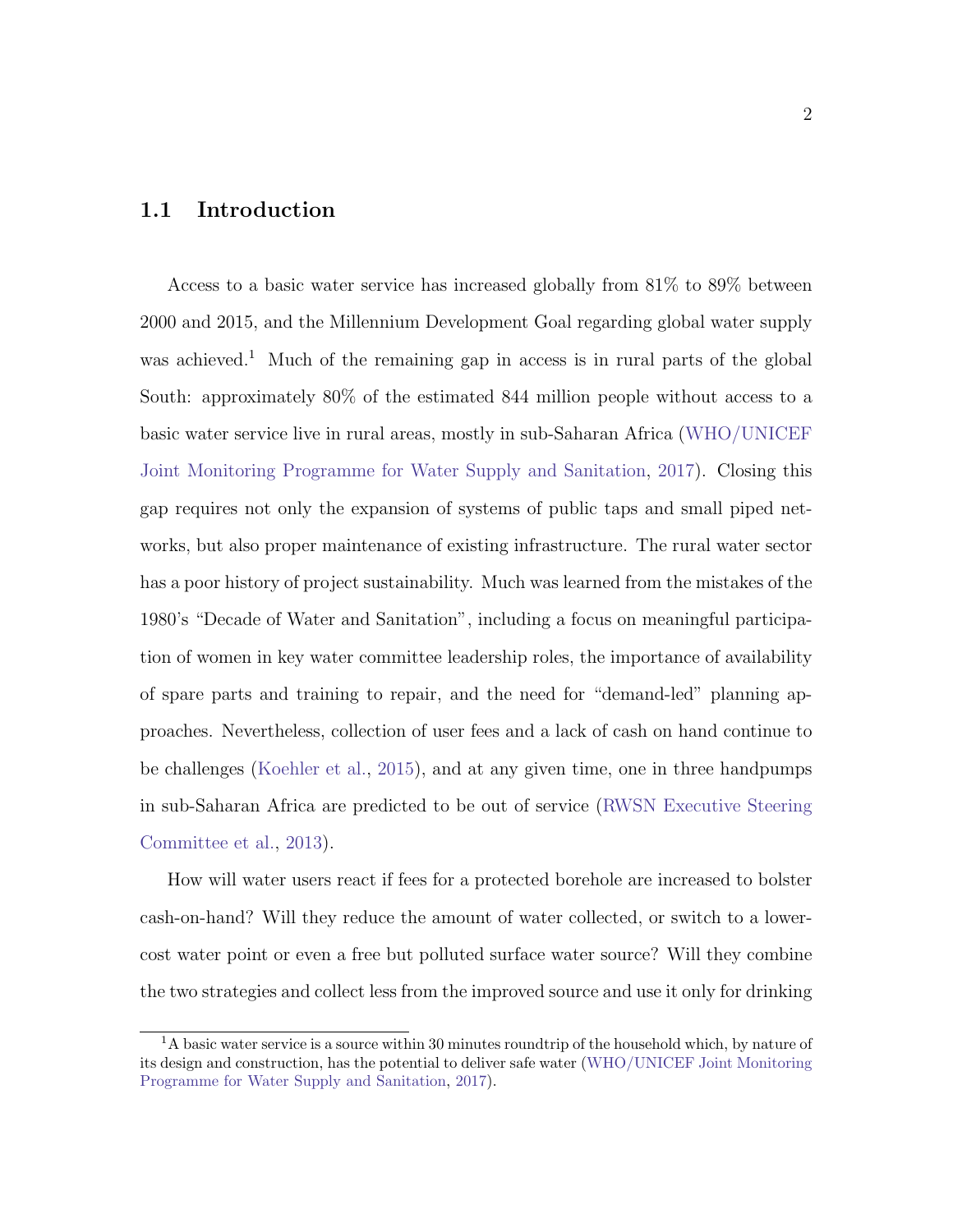and cooking? A household is in fact making two inter-related decisions here: which source or sources should we collect from (source choice), and how much water should we collect (water demand)? Household water demand may depend on source choice: households who prioritize quality, but live far from an improved source, may demand less water due to the high cost of collection. Similarly, source choice may depend on household demand: households with high demand might be forced to collect from cheap sources, regardless of water quality [\(Whittington et al.,](#page-105-1) [1990\)](#page-105-1).

The same questions would apply to a rural water supply agency planning new investments in a region. It could concentrate on building relatively few new water points but heavily subsidizing them, requiring low user fees. Or it could build a dense network of new water points, bringing more improved points closer to more homes; doing so would require less subsidy per water point and higher user fees. How do households trade off the value of their time carrying water home with higher financial user fees? Hiring tap attendants would allow a source to be available during more hours of the day, but would require more in user fees. How do households value the availability of the source? Finally, in areas with plentiful surface water sources, an agency focused on meeting Sustainable Development Goals for improved basic water use might be concerned with how households value the cleaner water from improved sources *ceteris paribus*, given that they may choose to treat drinking water separately with chemical or biological means.

Many of these questions also apply to "tap vs. non-tap" choices in small towns and medium- to large-sized cities in the global South, and have been studied extensively in those contexts. These studies typically use cross-sectional household surveys, sometimes in combination with municipal billing data. Several studies have examined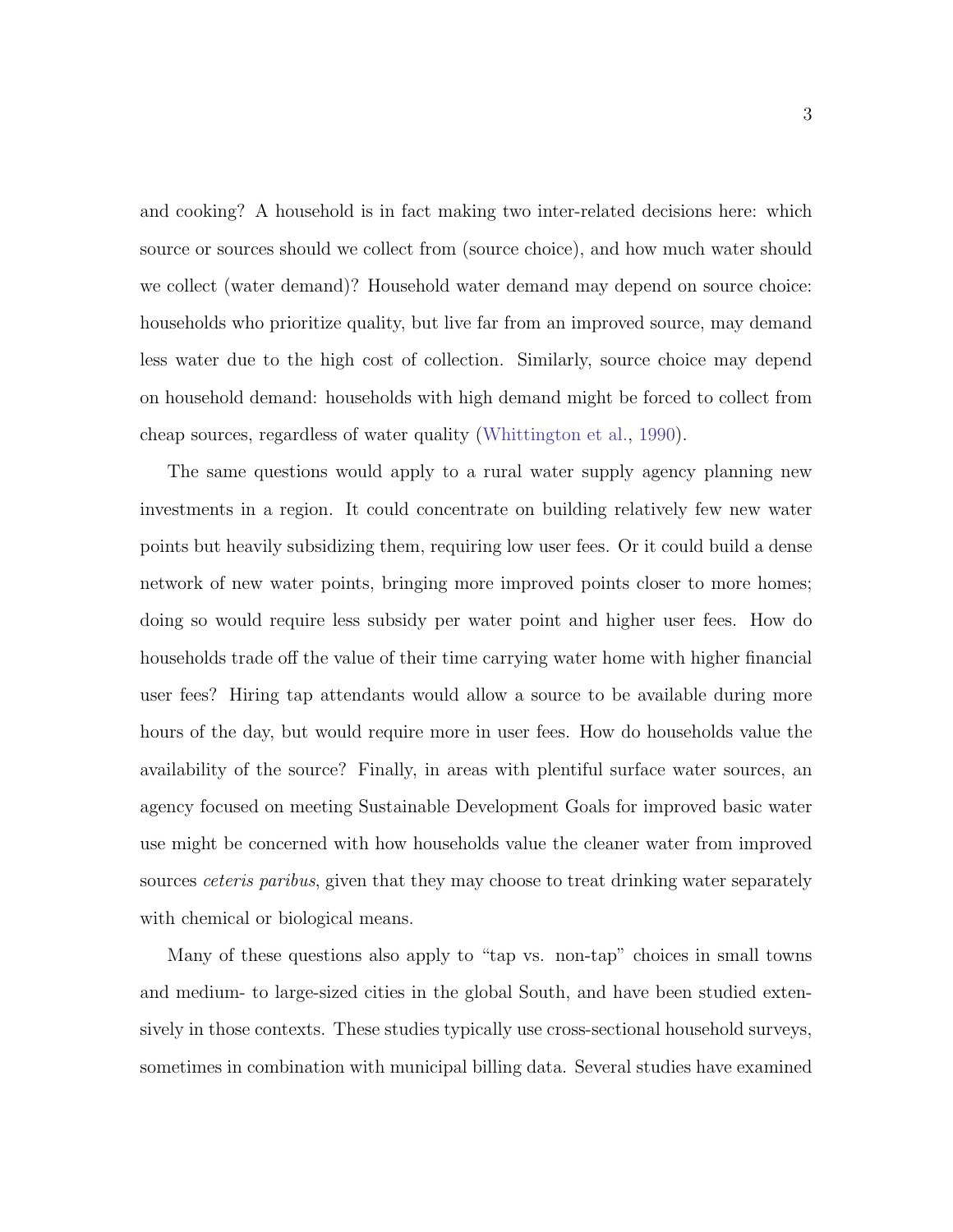the source choice decision, generally finding that price, distance to source, quality and reliability are important determinants [\(Briscoe et al.,](#page-95-0) [1981;](#page-95-0) [Mu et al.,](#page-100-0) [1990;](#page-100-0) [Madanat](#page-99-0) [and Humplick,](#page-99-0) [1993;](#page-99-0) [Persson,](#page-102-1) [2002;](#page-102-1) [Larson et al.,](#page-99-1) [2006;](#page-99-1) [Nauges and Strand,](#page-101-0) [2007;](#page-101-0) [Basani et al.,](#page-93-1) [2008;](#page-93-1) [Cheesman et al.,](#page-95-1) [2008;](#page-95-1) [Nauges and Van Den Berg,](#page-101-1) [2009;](#page-101-1) [Boone et](#page-94-0) [al.,](#page-94-0) [2011;](#page-94-0) [Kremer et al.,](#page-99-2) [2011;](#page-99-2) [Onjala et al.,](#page-101-2) [2014;](#page-101-2) [Coulibaly et al.,](#page-95-2) [2014;](#page-95-2) [Uwera and](#page-103-0) [Stage,](#page-103-0) [2015;](#page-103-0) [Gross and Elshiewy,](#page-97-0) [2019\)](#page-97-0). A smaller number of studies estimate water demand, generally finding that own-price elasticities range from -0.3 to -0.6 [\(Acharya](#page-93-2) [and Barbier,](#page-93-2) [2002;](#page-93-2) [Strand and Walker,](#page-103-1) [2005;](#page-103-1) [Larson et al.,](#page-99-1) [2006;](#page-99-1) [Nauges and Strand,](#page-101-0) [2007;](#page-101-0) [Basani et al.,](#page-93-1) [2008;](#page-93-1) [Cheesman et al.,](#page-95-1) [2008;](#page-95-1) [Nauges and Van Den Berg,](#page-101-1) [2009;](#page-101-1) [Coulibaly et al.,](#page-95-2) [2014;](#page-95-2) [Gross and Elshiewy,](#page-97-0) [2019\)](#page-97-0). (See [Nauges and Whittington](#page-101-3) [\(2010\)](#page-101-3) for a helpful review). There have been surprisingly few empirical investigations in rural areas. Only four of the source choice studies have been in a rural setting [\(Briscoe et al.,](#page-95-0) [1981;](#page-95-0) [Mu et al.,](#page-100-0) [1990;](#page-100-0) [Kremer et al.,](#page-99-2) [2011;](#page-99-2) [Gross and Elshiewy,](#page-97-0) [2019\)](#page-97-0), where distances to water sources are typically longer, and time costs of collection may be more salient. Only one study examines water demand in rural areas [\(Gross and](#page-97-0) [Elshiewy,](#page-97-0) [2019\)](#page-97-0). This is in part explained by [Nauges and Whittington](#page-101-3) [\(2010\)](#page-101-3): such studies need information on the sources *not* chosen, information not captured in large national surveys.

We captured just this type of information in a purpose-built, face-to-face household survey of 387 households in rural Meru County, Kenya. Using this data, our paper makes three contributions to the literature. First, we add to the sparse literature on how households in rural Africa choose which source to collect from. Results from our random-parameters logit model show that households are sensitive to the financial price charged per water container and the (self-reported) travel time from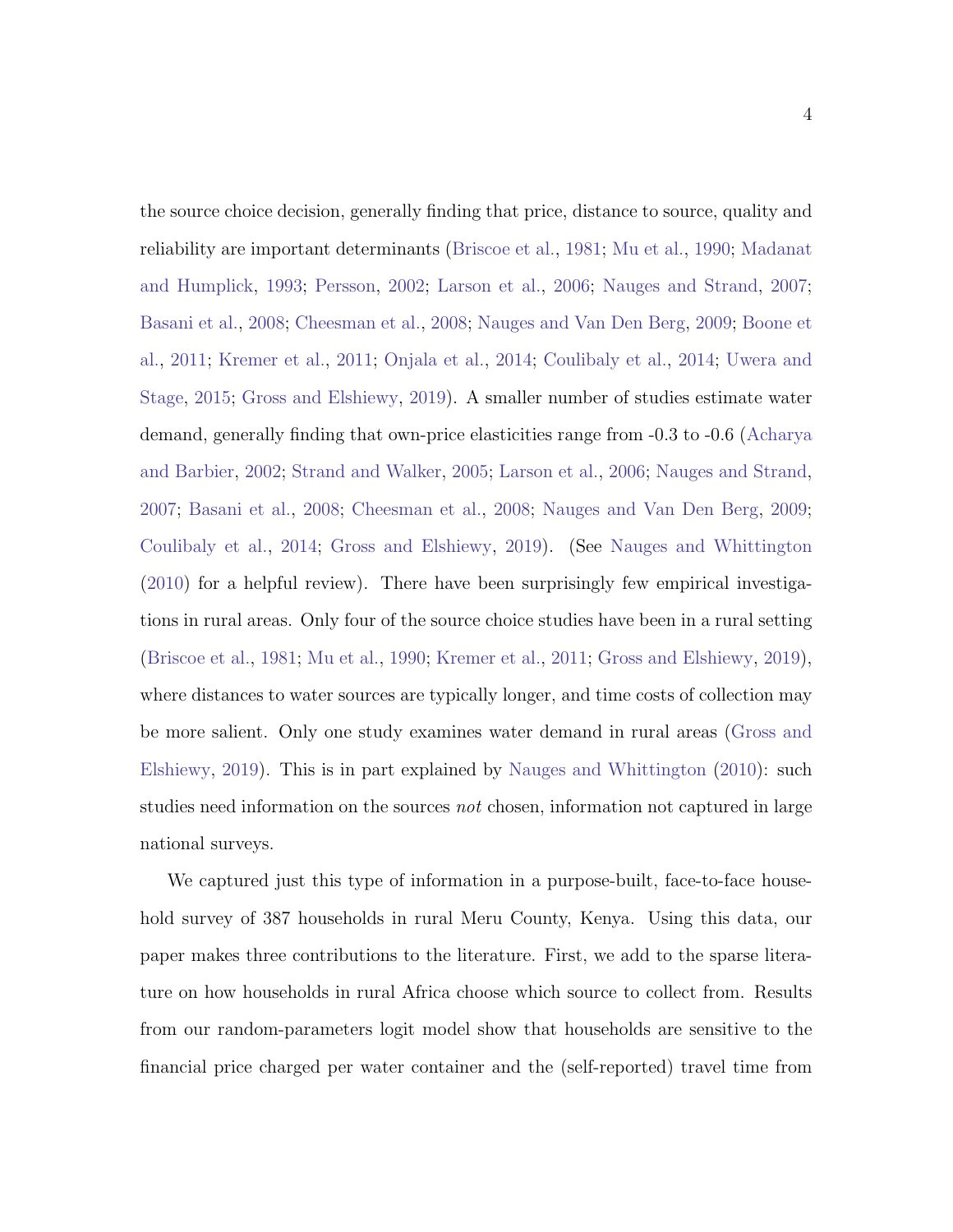their house to the source, as expected. Households are also sensitive to the availability and taste of the water source, but are not sensitive to other source attributes including, color, health risk, and risk of conflict. The financial and time cost parameters of the model can be used to calculate a value of travel time. Such estimates are also rare in low- and middle-income countries [\(Whittington and Cook,](#page-104-0) [2019\)](#page-104-0). Our results - a second contribution - imply that households value time spent collecting water, on average, at one-third of the unskilled wage rate.

The third contribution of the paper is to estimate water demand in a rural area, and in an innovative way. Borrowed from the recreational demand literature, we adopt the discrete-continuous (linked) demand model [\(Bockstael et al.,](#page-94-1) [1987;](#page-94-1) [Creel](#page-96-0) [and Loomis,](#page-96-0) [1992\)](#page-96-0) to model source choice and demand. The model uses information from the source choice model to generate a "choice quality" measure that enters an OLS demand equation. As expected, we find strong effects of household size on total water demand, implying each household member increases demand by 25 liters per day, consistent with our descriptive water use statistics. We also find that households in the highest wealth quintile (based on an asset index) use almost three times more water than households in the lowest quintile. Using information from the two stages, we aggregate demand across households for each source and generate elasticity estimates. They are strikingly consistent with estimates from small and large cities in the global South as well as meta-analysis results from industrialized countries [\(Dalhuisen et al.,](#page-96-1) [2003\)](#page-96-1). Own-price elasticities range between -0.13 and -1.33, with a mean of -0.56.

The remainder of the paper is organized as follows. Section [1.2](#page-15-0) describes our study site and profiles the socioeconomic characteristics of the households interviewed. Sec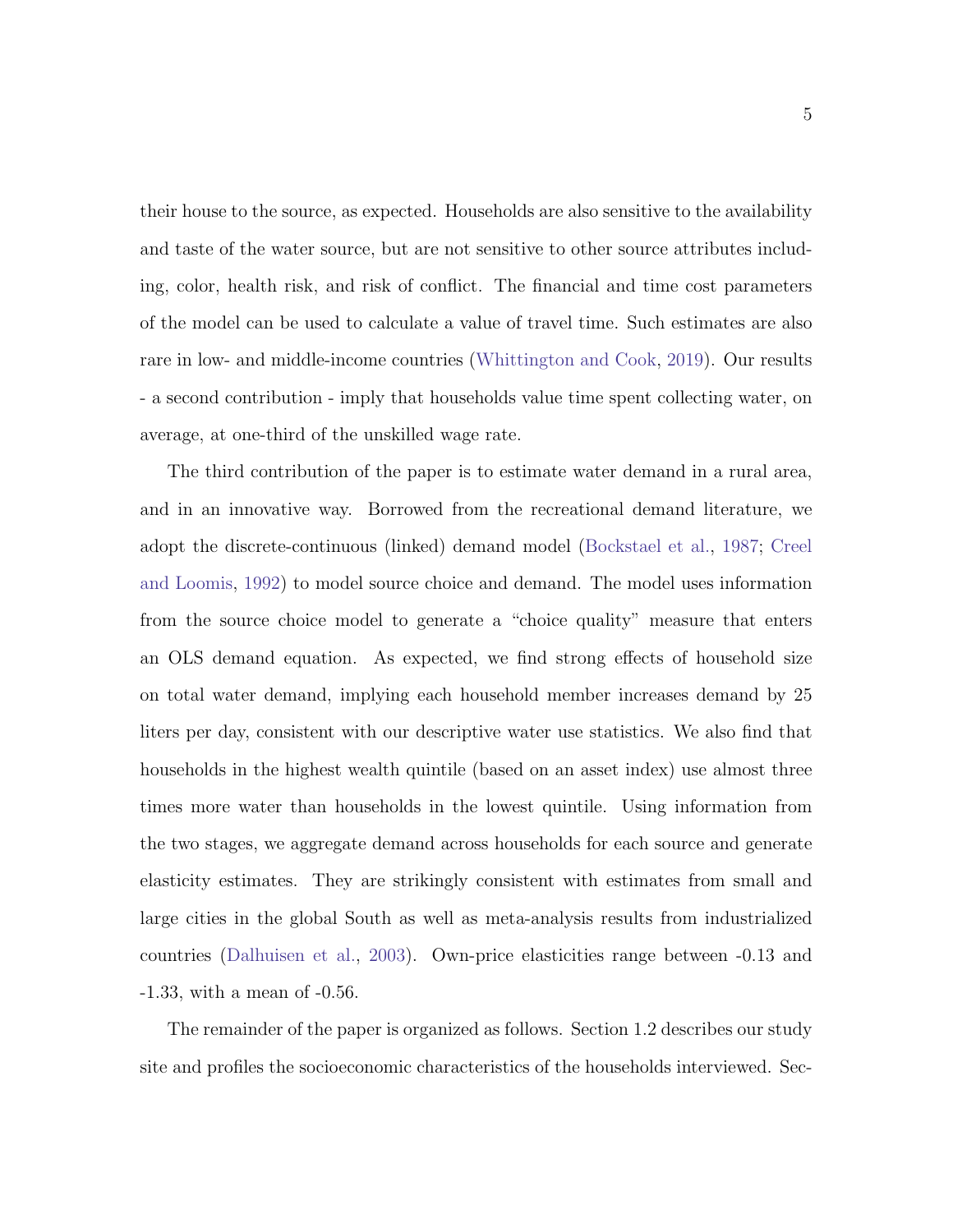tion [1.3](#page-18-0) describes household water collection patterns, including summary statistics on households' perceptions of water source characteristics. In section [2.2](#page-46-0) we provide an overview of approaches used in modeling water demand before describing our implementation of the linked demand model. To conclude we summarize results, and discuss limitations and opportunities for future work.

#### <span id="page-15-0"></span>1.2 Study site and household demographics

We interviewed a total of 387 households near the small market town of Kianjai in September 2013, the dry season. Kianjai is approximately 20 miles from the city of Meru, in north-central Kenya. The study site was chosen purposefully because of the large number of existing water source options available, but households were chosen randomly based on a transect approach.<sup>[2](#page-15-1)</sup> The study site, including a depiction of all available sources, is shown in Figure [1.1.](#page-16-0) Each dot on the map represents a sampled household; households are color coded by the type of their primary source. Each blue hexagon marks the location of a public water source.

A team of seven trained enumerators asked households a number of detailed questions in Kimeru (the local language). We interviewed the household member "who is mostly responsible for water-related decisions such as where to get water and how much to collect"; this person was also the person "who collected the most water in the

<span id="page-15-1"></span><sup>2</sup>Since our target sample was 400 households and the most recent census indicated a population of 3,005 households in our study site, we targeted approximately 20% of the total population, or every fifth household. In 23 sampled households, the respondents in the household were unavailable so that call backs had to be scheduled. In 15 of these 23, an interview was later completed. Six households declined to be interviewed. Therefore, of the 402 households contacted, 387 were interviewed giving a response rate of 96%.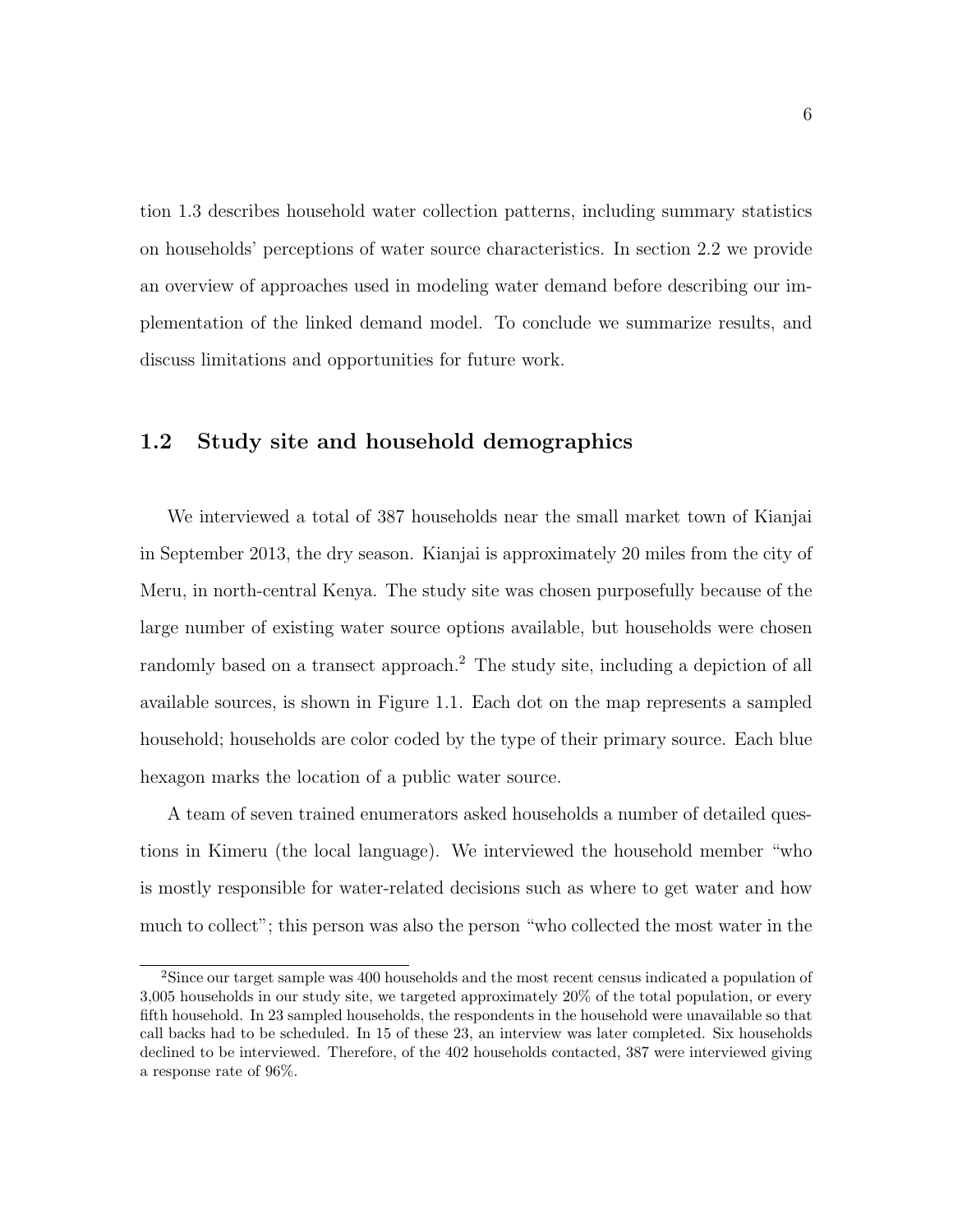Figure 1.1: Study site

<span id="page-16-0"></span>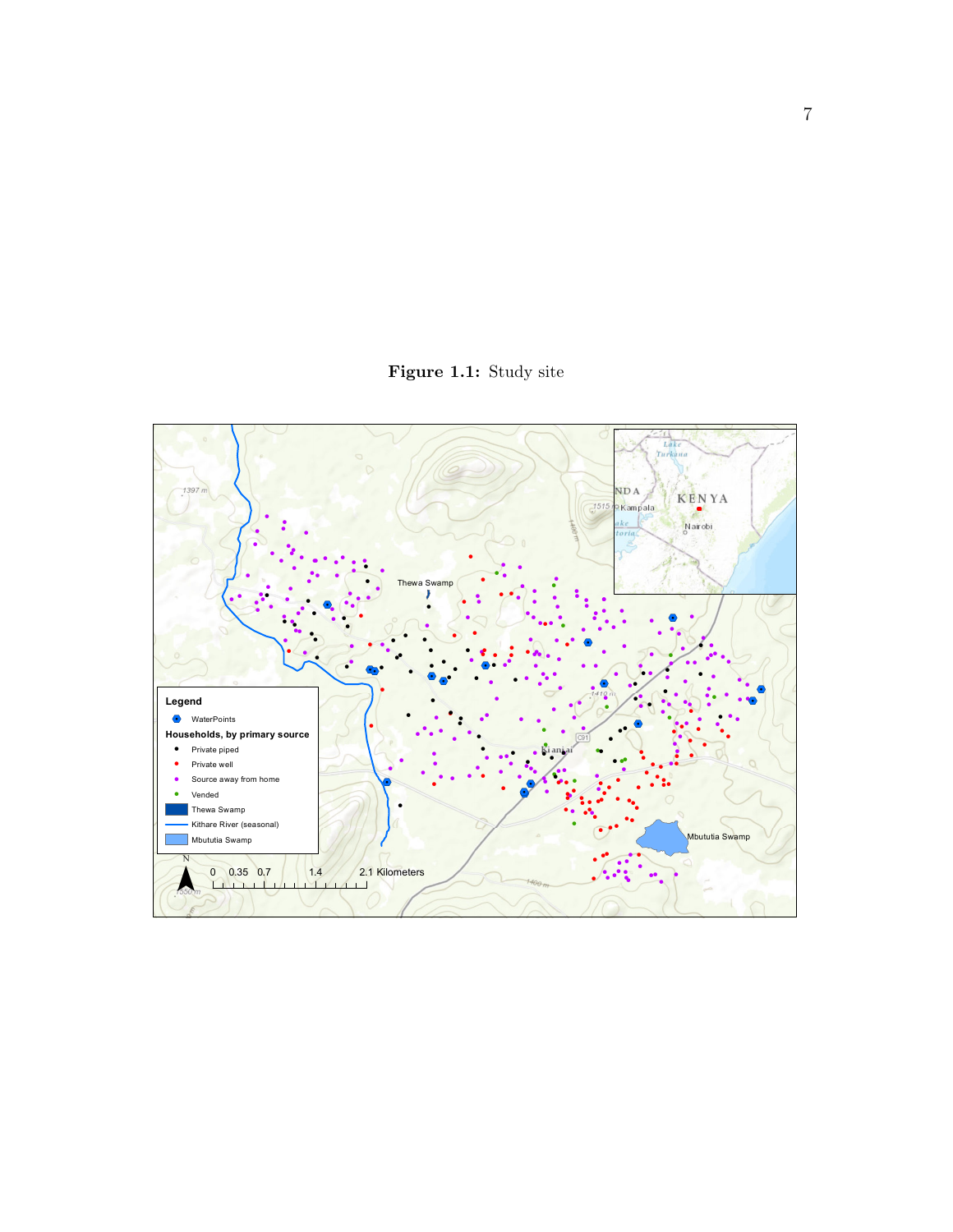past seven days" in three-quarters of the cases. Seventy-nine percent of respondents were women.

Enumerators asked about household demographics and socioeconomic status (Table [1.1\)](#page-18-1). A typical sample household has five members. The household is led by a married couple, both of whom are around forty years old and have each completed seven years of education. They own their house and two acres of land. The household has a private pit latrine, but does not have electricity. Kerosene is used for lighting and firewood is used for cooking and heating. There are two rooms in the main house and three other buildings in the compound. Monthly household income from all sources is approximately  $18,374$  Ksh or  $214$  USD  $(1 \text{ USD} = 86 \text{ Ksh at the time of the})$ survey), and average monthly food expenditure is 9,283 Ksh (114 USD). The most common source of income is farming. Thirty-nine percent of households, however, had at least one household member who earned income from full-time employment, part-time or seasonal employment, or business and self-employment. Roughly 10% of households had more than one member earning income from these sources. Typical household assets include a cellphone, bicycle, radio, and livestock. Most households walk to collect water, but  $29\%$  of households report using bicycles for water collection. Very few households report using a wheelbarrow  $(5\%)$  or cart  $(3\%)$  for water collection.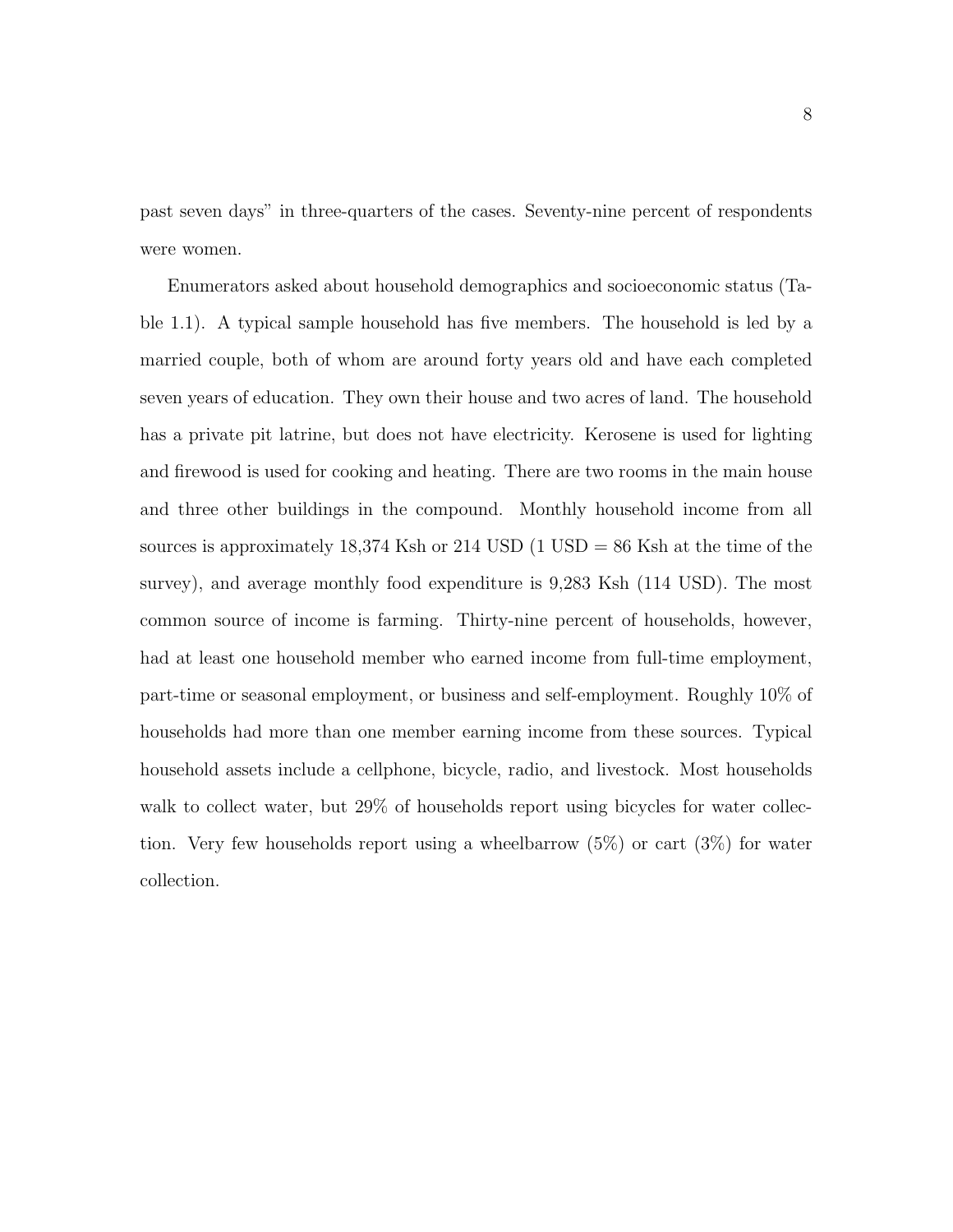|                                                               | Mean   | SD.       |
|---------------------------------------------------------------|--------|-----------|
| Household size                                                | 5.48   | (2.19)    |
| Number of children under 15                                   | 1.84   | (1.43)    |
| Respondent is female.                                         | 0.79   |           |
| Years of education of female head of household                | 7.23   | (3.68)    |
| Total monthly income (Ksh)                                    | 18,374 | (22, 233) |
| Monthly food expenditure (Ksh)                                | 9,283  | (5,668)   |
| Household has working electricity connection                  | 0.11   |           |
| Uses a bike to collect water at least some of the time        | 0.29   |           |
| Uses a wheelbarrow to collect water at least some of the time | 0.05   |           |
| Uses a cart to collect water at least some of the time        | 0.03   |           |
| N                                                             | 384    |           |

<span id="page-18-1"></span>Table 1.1: Household demographics

Notes: We drop three households from our sample; two households had invested in sufficiently large rain water storage to last throughout the dry season, and one household only listed one source that they could use.

#### <span id="page-18-0"></span>1.3 Water sources and collection behavior

A piped distribution network operated by a formerly-public, now-private water company (Imetha Water and Sanitation Company) serves the area. The system supplied working tap connections to many households until the distribution network fell into disrepair in the 1990's and the raw water supply became over-allocated. About 10% of our sample still has a working private tap connection to the distribution network, though many of the households in our sample without water supply at home were once served by this system and showed us their yard taps that were no longer working. Another group of 28 households (7% of our sample) have private tap connections to what is locally called "project" water. These are self-organized, selffinanced distribution networks that typically divert untreated river water. Households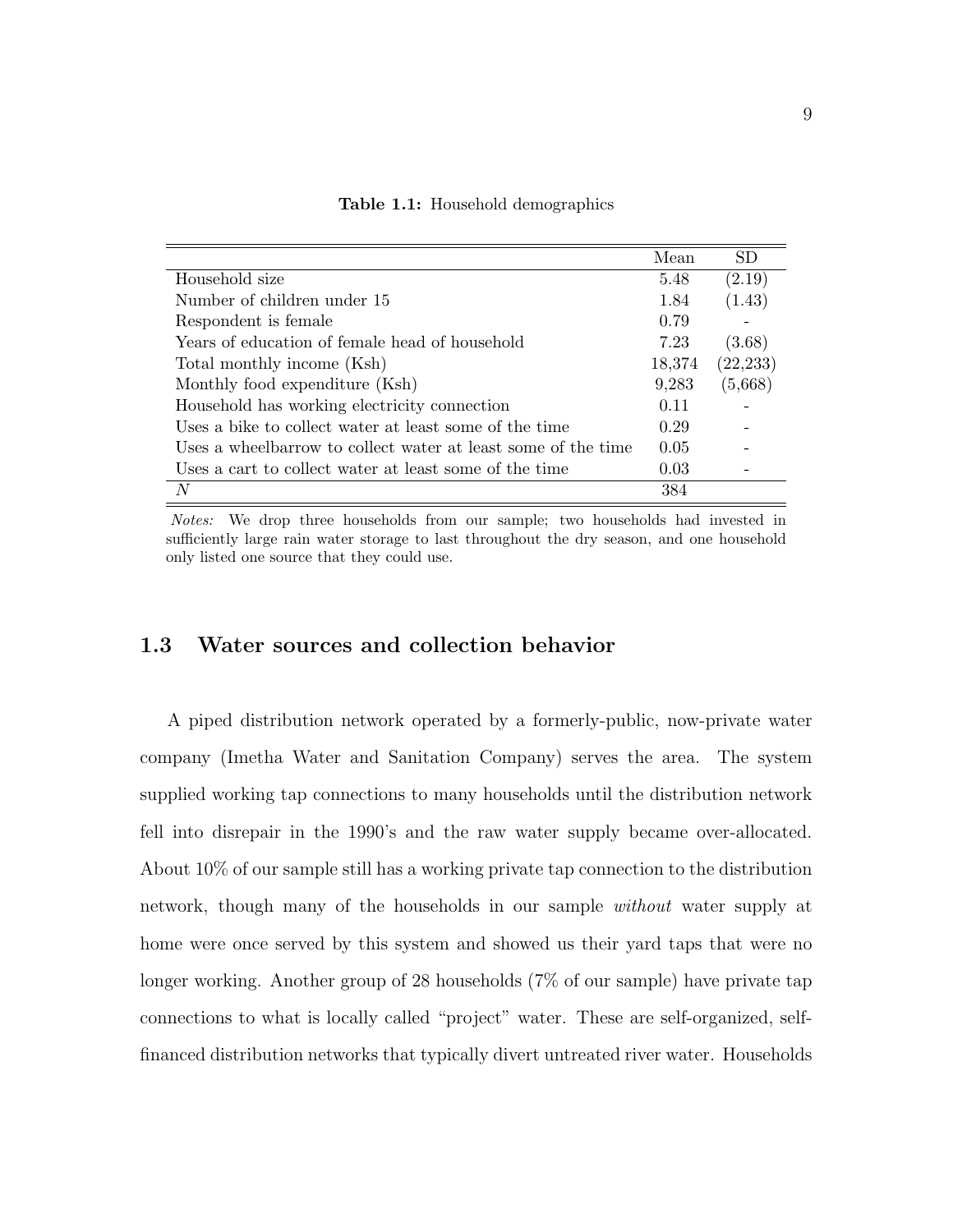contribute labor and some cash for the construction and operation of these schemes. These piped systems also have connections that are each staffed by an operator and are available for the public to use. We refer to these as "public taps".

Private wells are common in the areas of the study site where groundwater is relatively accessible. About 20% of households in our sample have a private well on premises. These are almost all hand-dug wells, rather than machine-bored. Some wells were covered with sturdy metal hatches while others were covered with loose material or brush, or left completely uncovered.

Households also travel to collect water at a number of different public sources in the area (Figure [1.1\)](#page-16-0). Public sources included drilled boreholes, shallow wells, the public taps mentioned earlier as well as onselling from private tap connections.[3](#page-19-0) There are also free surface water sources available in the area: a seasonal river and two natural springs/swamps where the groundwater surfaces during the wetter periods but recedes during the dry season. Water vendors are active in the area during the worst months of the dry season (July through September). We were told anecdotally that most vendors source their water from the river.

Enumerators asked households which water sources they could use (including those they do use), during both the dry season and the rainy season, though we focus here on dry season water collection only.[4](#page-19-1) For each source, respondents reported the distance

<span id="page-19-0"></span><sup>&</sup>lt;sup>3</sup>Many households reported collecting from their "neighbor's" well or private tap. Often these households reported walking significant distances to these "neighbors" and paying financial costs to collect, so we assume that many respondents were referring to the public sources just described.

<span id="page-19-1"></span><sup>&</sup>lt;sup>4</sup>We do this for two reasons. First, the survey was conducted in the dry season and we have more confidence in respondents' recall of water collection choices and trips when asked about the prior seven days, rather than representative numbers for an "average week during the rainy season" several months prior. Second, many households collect rainwater in small containers during the rainy season and rely less on collection outside the home. Ninety-six percent of households collect rain water during the rainy season; the average household uses 230 liters of rain water per week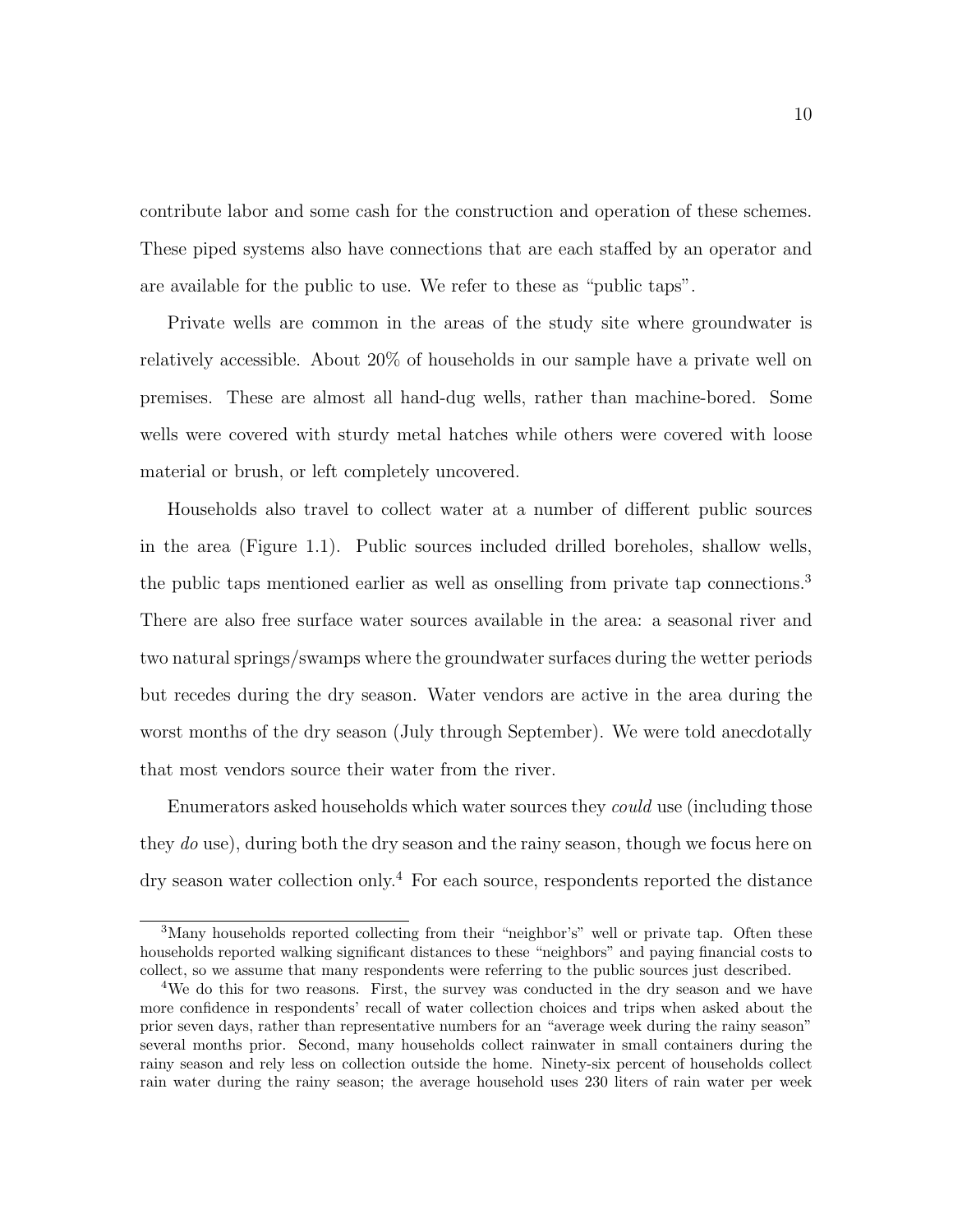to the source (walking, one-way with a full container), and the price charged (if any). We multiply these one-way walk times by 1.75 (since one can walk faster with an empty container) to estimate roundtrip collection times reported below. Respondents assessed the taste of each source ("sweet", "normal", "poor", or "varies"), its color ("clear", "brown", "cloudy", or "varies"), and the health risk from drinking it ("no risk", "some risk", or "serious risk"). They also assessed the source's availability for collecting ("good", "fair", or "poor") and the likelihood of conflict in using it ("not likely at all", "somewhat likely", or "very likely"). Several assumptions made where data were not collected are noted in the footnotes of Table [1.2.](#page-21-0)

Using self-reported source attributes, rather than objective measures, incites some concern of measurement error. Households, however, make their source choices based on their perception of source attributes, not on objective measures collected by researchers. In other words, households may be poorly informed, but this poor information drives their choices. Recreation site choice models that use households' perceptions of site attributes moderately outperform models that use objectively measured site attributes [\(Adamowicz et al.,](#page-93-3) [1997;](#page-93-3) [Deely et al.,](#page-96-2) [2019\)](#page-96-2). Notably, we find that self-reported walk times are plausible and fairly precise.<sup>[5](#page-20-0)</sup>

<sup>(</sup>during the rainy season). Although this seasonality is important for water supply planning, during the rainy season it is more difficult to observe households making the sorts of tradeoffs that help us identify their preferences.

<span id="page-20-0"></span><sup>&</sup>lt;sup>5</sup>Based on the set of household-source pairs where we collected GPS locations as well as selfreported one-way walk times (we did not anticipate so many households to report collecting from their "neighbors", and did not take GPS measurements at these sources), we estimate an implied walking speed of 1.7 miles per hour (results available on request). This is in line with other estimates [\(White et al.,](#page-104-1) [1972;](#page-104-1) [Calvo,](#page-95-3) [1994;](#page-95-3) [Tanser et al.,](#page-103-2) [2006\)](#page-103-2), suggesting the household's self-reported walk times are plausible. We also calculate the difference in a household's reported walk time to a given public source and their nearest neighbor's reported walk time to the same source (we thank a referee for this suggestion). Among the 211 observations for which a household and their nearest neighbor reported having access to the same public source, the average difference (absolute value) in their reported walk times is 7.68 minutes (median: 2.91, standard deviation: 19.64). This represents on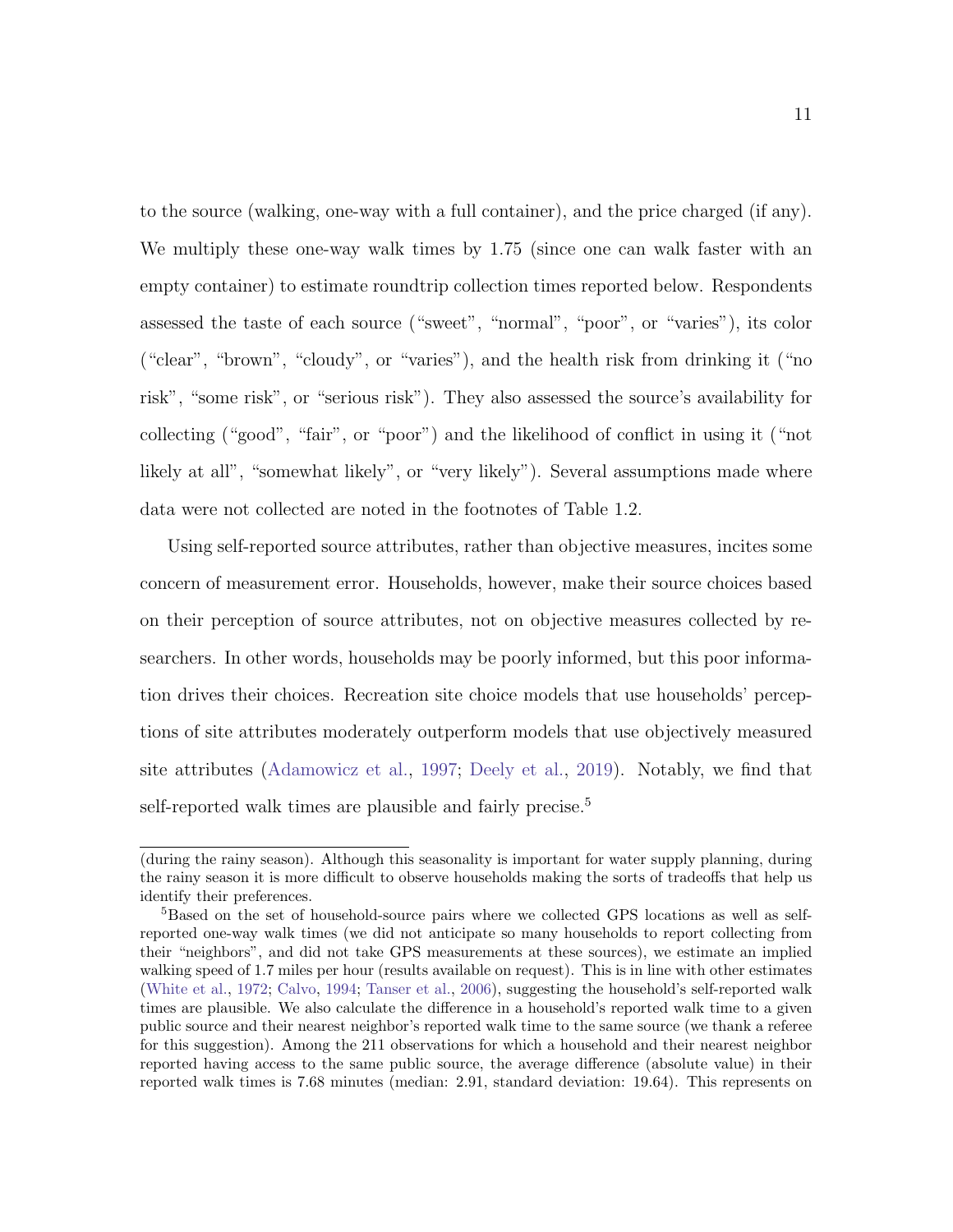|                                                | Private<br>well | Private<br>tap | Public<br>well | Public<br>tap | Vendor | Surface  | Overall |
|------------------------------------------------|-----------------|----------------|----------------|---------------|--------|----------|---------|
| Price (Ksh)                                    | 0.00            | 0.00           | 2.13           | 2.57          | 10.45  | 0.03     | 3.78    |
|                                                | (0.00)          | (0.00)         | (1.66)         | (2.02)        | (3.43) | (0.27)   | (4.42)  |
| Walk time $(\text{mins.})^a$                   | 0.57            | 0.00           | 43.14          | 48.75         | 0.00   | 96.89    | 31.35   |
|                                                | (0.54)          | (0.00)         | (28.62)        | (46.91)       | (0.00) | (71.37)  | (41.28) |
| Wait time $^b$                                 | 1.00            | 1.00           | 57.61          | 52.65         | 1.00   | 31.00    | 33.97   |
|                                                | (0.00)          | (0.00)         | (49.68)        | (48.55)       | (0.00) | (50.52)  | (47.18) |
| Color: clear                                   | 0.80            | 0.83           | 0.69           | 0.87          | 0.55   | 0.56     | 0.68    |
| Color: brown, cloudy or varies                 | 0.20            | 0.17           | 0.31           | 0.13          | 0.45   | 0.44     | 0.32    |
| Health risk: none                              | 0.32            | 0.39           | 0.36           | 0.31          | 0.22   | 0.29     | 0.32    |
| Health risk: some                              | 0.43            | 0.49           | 0.44           | 0.61          | 0.51   | $0.29\,$ | 0.47    |
| Health risk: serious                           | $0.25\,$        | 0.12           | 0.19           | 0.08          | 0.27   | 0.41     | 0.21    |
| Taste: sweet                                   | 0.05            | 0.11           | 0.10           | 0.14          | 0.03   | 0.08     | 0.08    |
| Taste: normal or varies                        | 0.64            | 0.71           | 0.60           | 0.75          | 0.66   | 0.49     | 0.63    |
| Taste: poor                                    | 0.32            | 0.18           | 0.30           | 0.11          | 0.32   | 0.42     | 0.28    |
| Conflict: not likely <sup><math>c</math></sup> | 1.00            | 1.00           | 0.39           | 0.41          | 1.00   | 0.54     | 0.63    |
| Conflict: somewhat likely                      | 0.00            | 0.00           | 0.26           | 0.44          | 0.00   | 0.29     | 0.19    |
| Conflict: very likely                          | 0.00            | 0.00           | 0.35           | 0.14          | 0.00   | 0.16     | 0.18    |
| Availability: good                             | 0.39            | 0.16           | 0.78           | 0.50          | 0.13   | 0.98     | 0.54    |
| Availability: fair                             | 0.36            | 0.46           | 0.20           | 0.44          | 0.27   | 0.02     | 0.26    |
| Availability: poor                             | 0.25            | 0.38           | 0.02           | 0.05          | 0.60   | 0.00     | 0.20    |
| N                                              | 88              | 76             | 562            | 147           | 307    | 85       | 1,267   |

<span id="page-21-0"></span>Table 1.2: Household reported source characteristics in the dry season, grouped by source type

Notes: Standard deviations are in parenthesis. N is the number of times households reported having access to a source of that type. Some households reported having access to more than one source of the same source type, hence  $N = 562$  for public wells because households often reported being able to use more than one public well. <sup>a</sup> Vendor one-way walk times are assumed to be zero. Private well one-way walk times are calculated using a reported distance and an estimated average walking speed.  $<sup>b</sup>$  Wait and fill times are assumed to be 1</sup> minute for private taps, private wells, and vended water. <sup>c</sup> Conflict is assumed to be "not likely" for private and vendor sources.

Public wells and public taps cost on average 2 Ksh per 20L jerrican, while vended water costs 10 Ksh per 20L jerrican (Table [1.2\)](#page-21-0). Households collecting water from public taps or wells reported an average roundtrip walk time of 45 minutes, and a

average a 12% difference in reported walk times between nearest neighbors (median: 5%), suggesting self-reported walk times are fairly precise.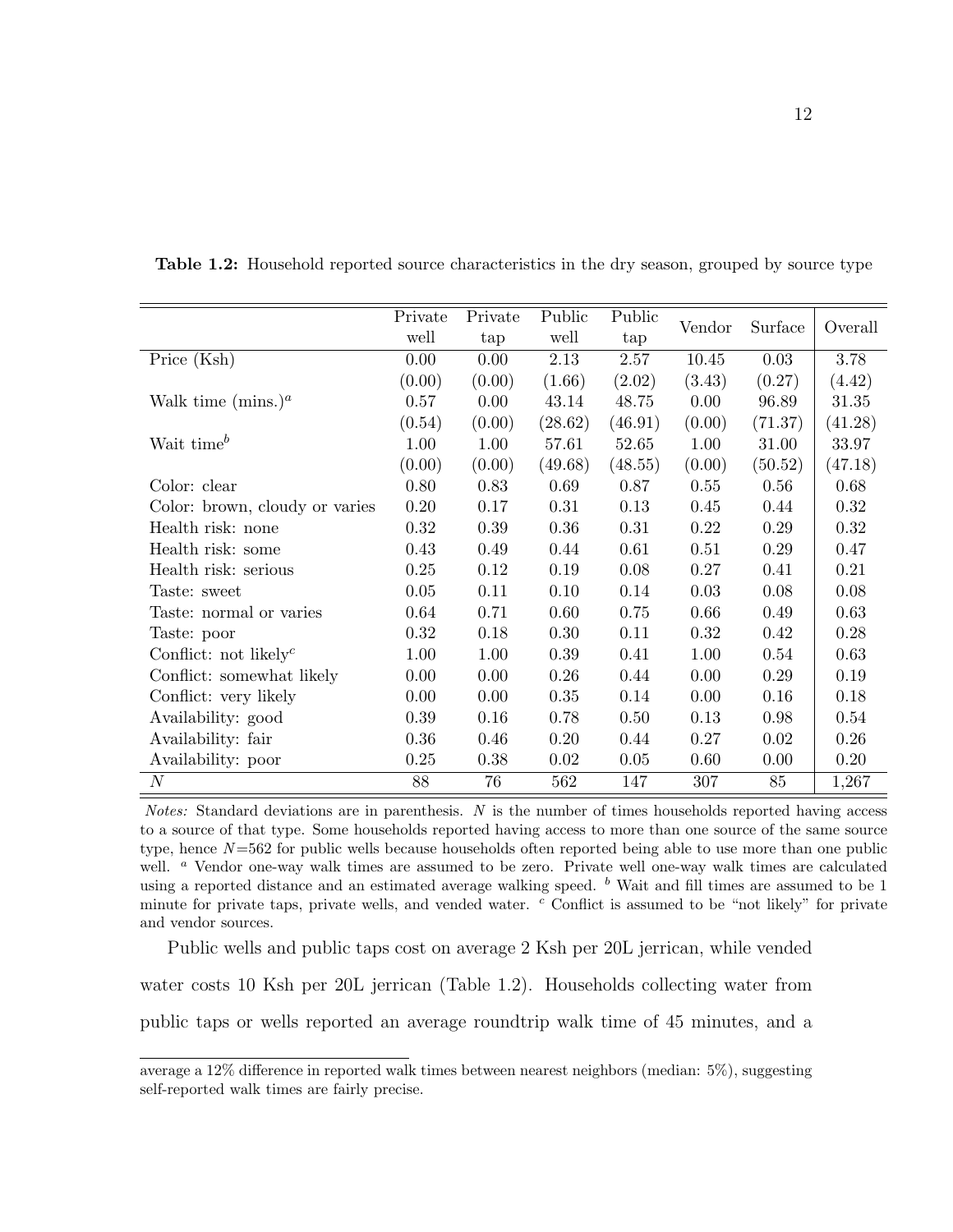wait time of 55 minutes. Surface and vended water is more likely to be rated as "brown", "cloudy", or "varies". Public and private taps were rated the best tasting sources, while surface sources were rated the worst. Sixty-one percent of respondents with working private tap connections thought that drinking water from their tap connection to the piped network posed at least some health risk, roughly similar to households' perceptions of public tap connections to the piped network. For public taps and wells, approximately sixty percent of respondents said using the source was somewhat or very likely to cause conflict. Public wells were rated highly for availability, while vended water was rated poor.

The survey also asked about households' water collection behaviors (Table [1.3\)](#page-24-1). The average number of sources that households reported they could use is 3.3 sources (median 4, max 6). Households reported that they had actually used an average of 1.4 sources in the past week, and 2.0 sources in the past year. Households' primary source is defined as the source from which they collected the most water in the past week. Thirty-seven percent of households in our sample have their primary source at home: either private tap connections  $(17\%)$ , or private wells  $(20\%)$ . Ten percent of households reported using a public tap as their primary source;  $43\%$  a public well. Nine percent of households reported vended water as their primary source, and the remaining one percent of households use surface water as their primary source.

Households collect on average 1,365 liters per week, or 38 liters per capita per day. Households whose primary source is at home consume on average 52 liters per capita per day, while households whose primary source is away from home consume on average 31 liters per capita per day. Households spend an average of 49 hours per week collecting water. Households whose primary source is at home spend on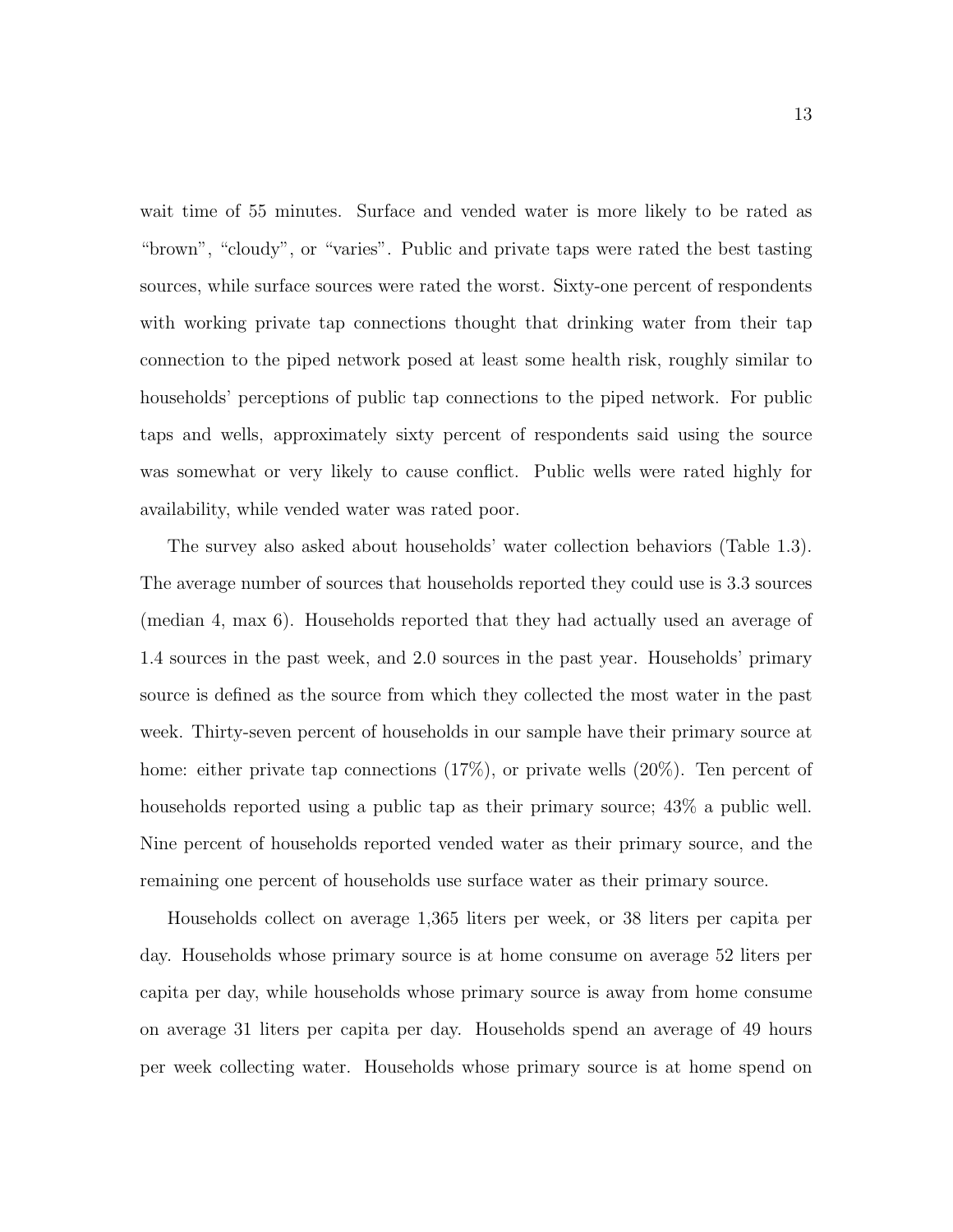average 5 hours per week collecting water, while households whose primary source is away from home spend on average 75 hours per week collecting water, or 41 hours per week per water collector (households whose primary source is away from home have on average 2 water collectors). Ten households were dropped from analysis because their reported total daily collection time exceeded a plausible maximum of eight hours per water collector per day.

Sixty-nine percent of households collect all of their total water demand from their primary source, and households collect on average 91% of their total water demand from their primary source. A subset of our sample does, however, collect from more than one source to meet their weekly demand; approximately one sixth of households collect at least 15% of their total water demand from secondary sources.

Households may collect water from different sources to serve different purposes [\(Nauges and Whittington,](#page-101-3) [2010\)](#page-101-3), so we asked which water source the household primarily uses for different purposes during the dry season, including drinking, washing around the house, cooking, bathing/personal hygiene, watering animals, and other productive activities. The vast majority (97.2%) of households reported the same primary water source for all purposes, indicating that most households rely primarily on one source and use others as occasional or back-up sources.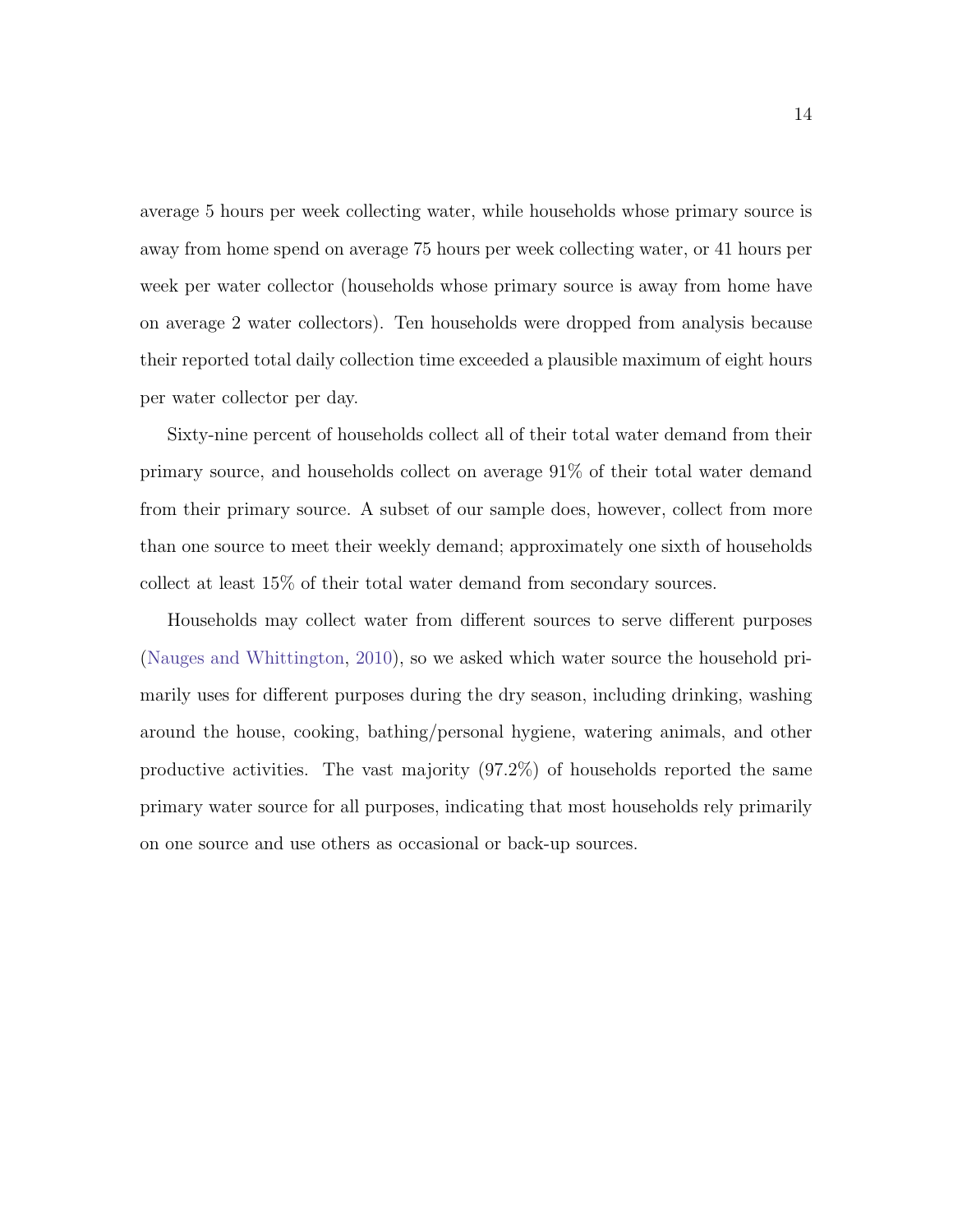|                          | Private<br>well | Private<br>tap | Public<br>well | Public<br>tap | Vendor  | Surface        | Overall  |
|--------------------------|-----------------|----------------|----------------|---------------|---------|----------------|----------|
| Weekly water             | 39              | 18             | 135            | 85            | 546     | 45             | 126      |
| expenditure (Ksh)        | (257)           | (61)           | (147)          | (95)          | (454)   | (90)           | (247)    |
| Weekly time spent        | 252             | 357            | 5,496          | 2,691         | 1,730   | 3,515          | 2,950    |
| collecting (minutes)     | (554)           | (969)          | (6,571)        | (3,258)       | (3,439) | (1,186)        | (5,151)  |
| $#$ of sources household | 3.39            | 3.79           | 3.08           | 3.46          | 3.12    | 2.75           | 3.30     |
| said they could use      | (1.07)          | (0.89)         | (0.84)         | (0.87)        | (0.95)  | (0.50)         | (0.94)   |
| $#$ of sources household | 1.09            | 1.27           | 1.47           | 1.32          | 1.68    | 1.75           | 1.37     |
| used in past week        | (0.33)          | (0.48)         | (0.67)         | (0.53)        | (0.47)  | (0.96)         | (0.59)   |
| $#$ of sources household | 1.59            | 1.64           | 2.14           | 2.38          | 2.29    | 2.25           | 1.98     |
| used in past year        | (0.73)          | (0.82)         | (0.87)         | (0.76)        | (0.76)  | (0.50)         | (0.86)   |
| Total liters collected   | 2,160           | 1,501          | 1,112          | 861           | 1,190   | 815            | 1,366    |
| in past week             | (1,844)         | (1,024)        | (661.6)        | (463)         | (1,055) | (190)          | (1, 156) |
| Total 20 liter jerricans | 108             | 75             | 56             | 43            | 59      | 41             | 68       |
| collected in past week   | (92)            | (51)           | (33)           | (23)          | (53)    | (9.5)          | (58)     |
| % of water collected     | 0.99            | 0.94           | 0.88           | 0.93          | 0.83    | 0.88           | 0.91     |
| from primary source      | (0.07)          | (0.12)         | (0.19)         | (0.13)        | (0.16)  | (0.21)         | (0.16)   |
| $\overline{N}$           | 76              | 66             | 167            | 37            | 34      | $\overline{4}$ | 384      |

<span id="page-24-1"></span>Table 1.3: Water collection from all sources, organized by the household's primary source

Notes: Standard deviations are in parenthesis. N refers to the number of households that reported that this type of source was their primary source. For example, 76 households said a private well was their primary source.

# <span id="page-24-0"></span>1.4 Model of water collection

The majority of water source choice and demand studies use a Heckman-style two-step model [\(Heckman,](#page-98-1) [1979;](#page-98-1) [Shonkwiler and Yen,](#page-102-2) [1999\)](#page-102-2) to estimate conditional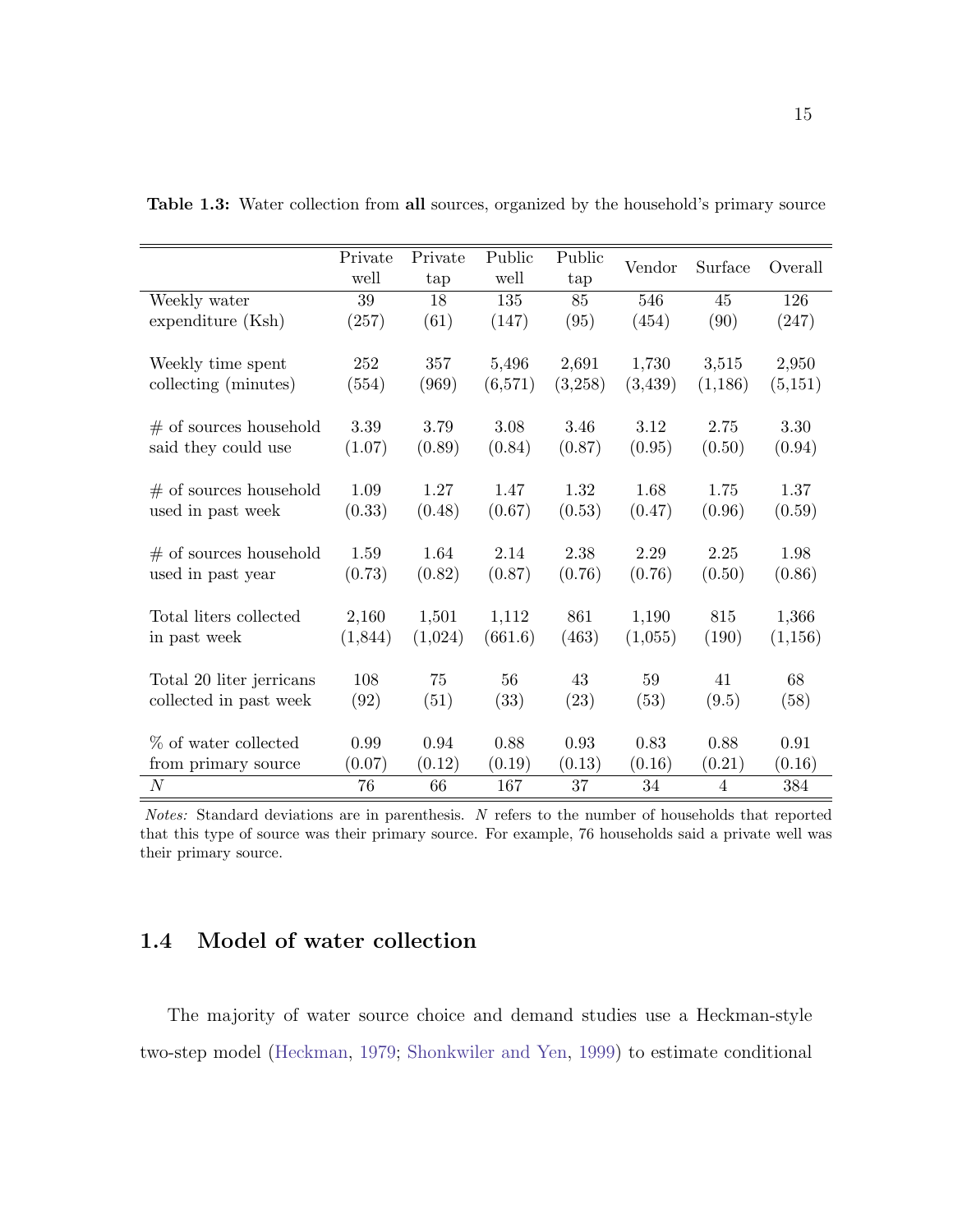demand equations [\(Larson et al.,](#page-99-1) [2006;](#page-99-1) [Basani et al.,](#page-93-1) [2008;](#page-93-1) [Cheesman et al.,](#page-95-1) [2008;](#page-95-1) [Nauges and Van Den Berg,](#page-101-1) [2009;](#page-101-1) [Uwera and Stage,](#page-103-0) [2015;](#page-103-0) [Gross and Elshiewy,](#page-97-0) [2019\)](#page-97-0). First, a source choice model is used to estimate the likelihood that a household collects from a given source. Then, conditional on positive collection, demand from the given source is estimated using OLS (one conditional demand equation for each source alternative).<sup>[6](#page-25-0)</sup> Since observing positive collection from a source is non-random, a bias correction parameter from the source choice model is included in each of the conditional demand equations.

To make estimation feasible, implementations of the two-step model typically aggregate individual sources into source-types (private tap, public well, surface water, etc.). Aggregating individual sources into source-types restricts substitution between sources of the same source-type to zero, which may induce bias.<sup>[7](#page-25-1)</sup> This two-step model also imposes assumptions on households' water collection behaviors and their decision process: 1) the model assumes that all collection is from a single source (source-type), and 2) the model behaviorally assumes that households first choose where to collect from, and then decide how much to collect.

We introduce an alternative model that does not require aggregation into sourcetypes, and does not limit source choice to a single source. This model also assumes a

<span id="page-25-0"></span><sup>&</sup>lt;sup>6</sup>In practice, conditional demand equations have sometimes been misspecified in the water source choice and demand literature. Using either the Lee correction [\(Lee,](#page-99-3) [1983\)](#page-99-3) or Dubin-McFadden correction [\(Dubin and McFadden,](#page-96-3) [1984\)](#page-96-3) methods, analysts should estimate one conditional demand equation for each choice alternative (see original papers, or [Mannering](#page-99-4) [\(1986\)](#page-99-4), or [Wu and Babcock](#page-105-2) [\(1998\)](#page-105-2) for examples).

<span id="page-25-1"></span><sup>7</sup>Researchers in the recreational demand literature face similar issues. Here the discretecontinuous choices are which site to visit and how many visits to make. Suppose sites were fishing destinations, and the choice set included a salt-water site and three freshwater lakes. Data aggregation would collapse the choice set to a salt-water site and a freshwater lake, and fail to make use of any information on heterogeneity in lake characteristics like fish stocking, boat ramps, or water quality.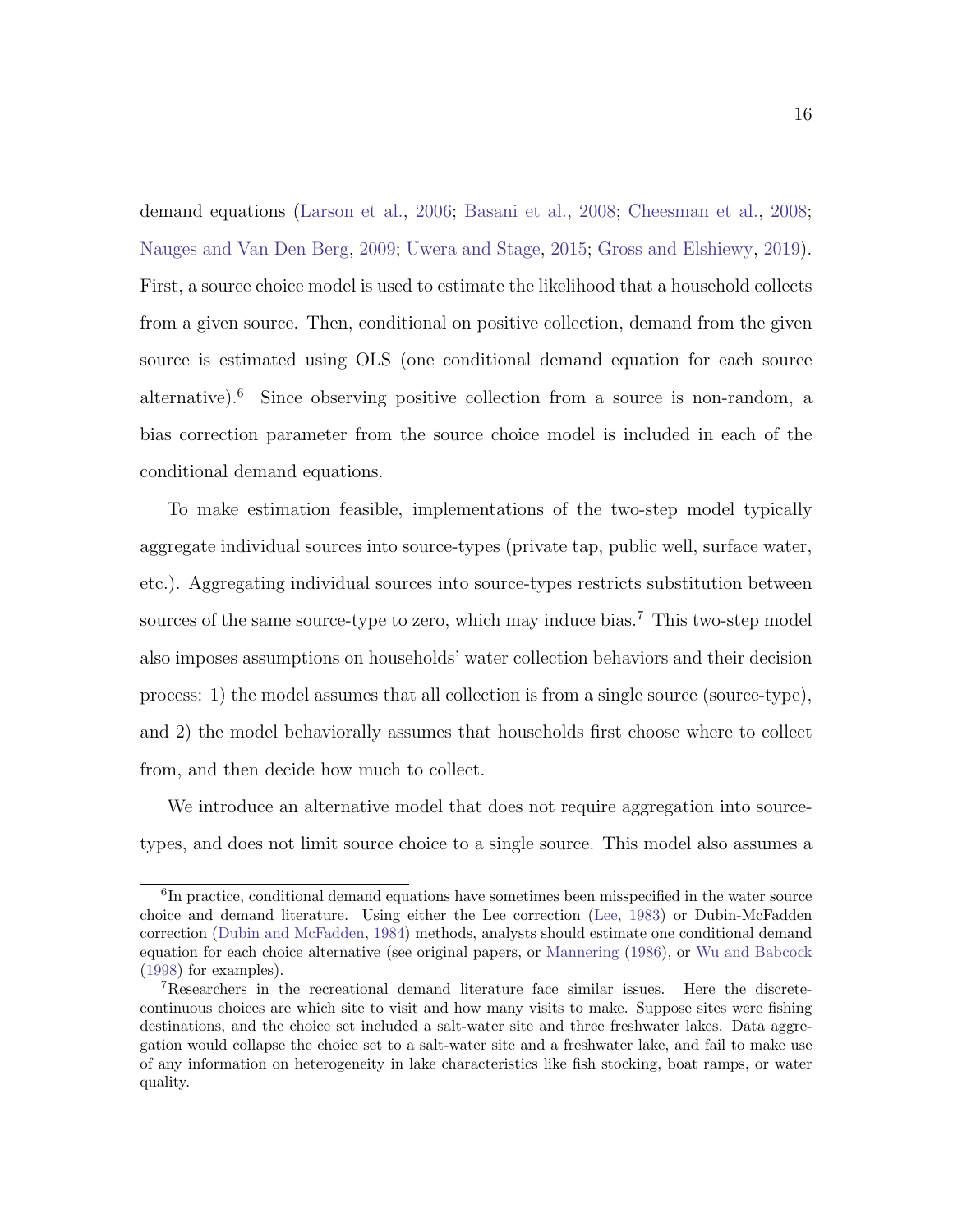different household decision process. Borrowed from the recreation demand literature, the linked demand model decomposes source choice and demand into a two-stage decision process [\(Bockstael et al.,](#page-94-1) [1987\)](#page-94-1). In the first stage, households make the macro decision of how many collection trips to make in a given week. In the second stage, households make the micro decision of how to allocate their water demand across their choice set of alternative sources. (This decision process is similar to that of the popular Almost Ideal Demand System [\(Deaton and Muellbauer,](#page-96-4) [1980;](#page-96-4) [Heien](#page-98-2) [and Wessells,](#page-98-2) [1990;](#page-98-2) [Coulibaly et al.,](#page-95-2) [2014\)](#page-95-2).) The fact that source choice and household demand are likely to be interrelated is explicitly accounted for through flexible source choice modeling and a linking function included in the household demand equation.

Total household demand,  $y_i$ , is measured by the total number of 20 liter collection trips made by household  $i$  in a given week, and is a function of household characteristics,  $H_i$ , choice set quality,  $\delta_i(\beta_i, X_i)$ , and a random error,  $\omega_i$ :

<span id="page-26-0"></span>
$$
y_i = \gamma H_i + \eta \delta_i(\beta_i, X_i) + \omega_i.
$$
\n(1.1)

Choice set quality is a function of source attributes,  $X_i$ , for each source in the household's choice set, and the household's preferences over those attributes,  $\beta_i$ . Including choice set quality in the household demand equation links the source choice and household demand decisions, and explicitly controls for the effect of source choice on household demand [\(Madanat and Humplick,](#page-99-0) [1993\)](#page-99-0).

Household source choice is modeled using random utility theory. The indirect utility,  $V_{ij}$ , of household i collecting from source j on any given collection trip is a function of source attributes,  $X_{ij}$ , and the household's preferences over those at-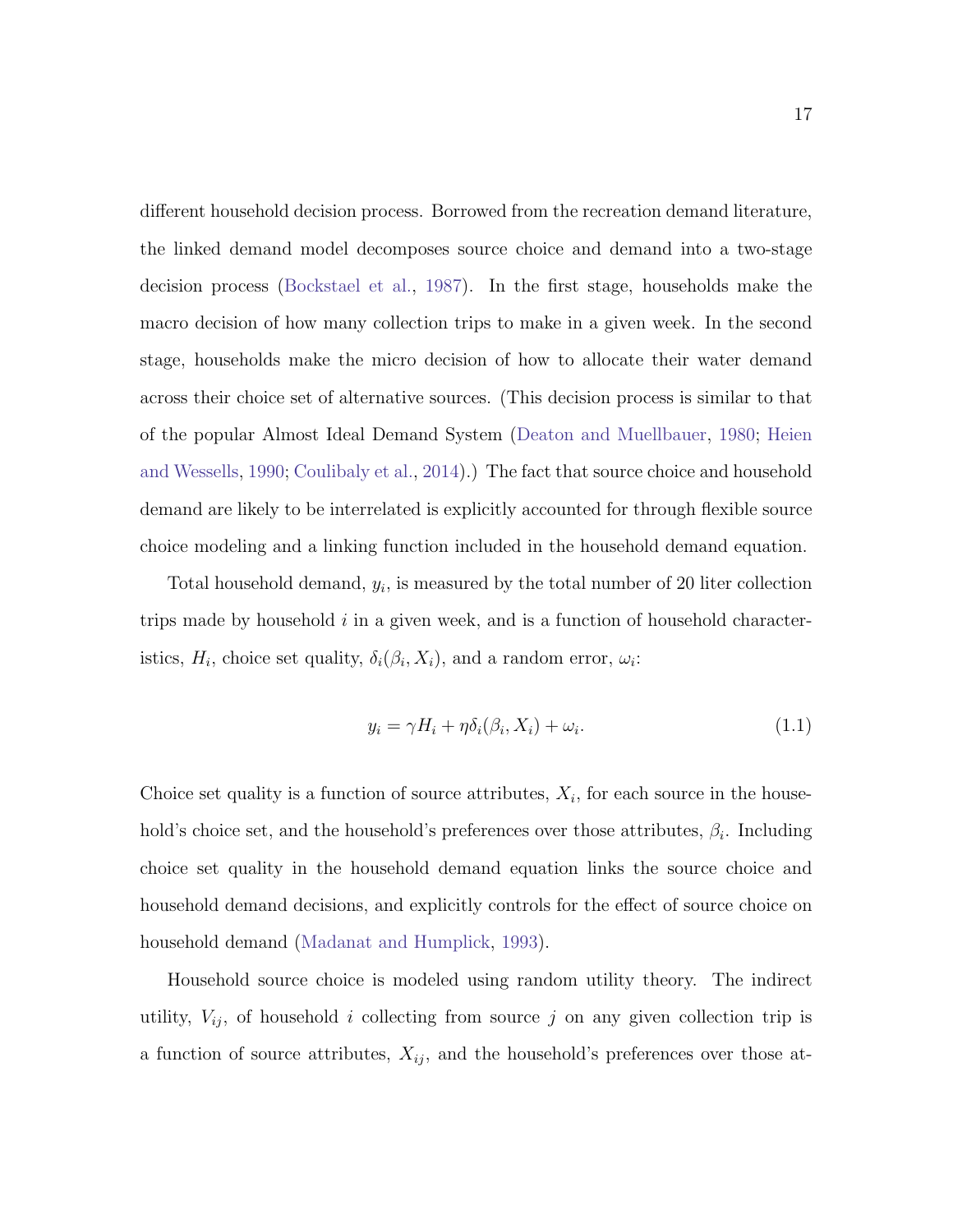tributes,  $\beta_i$ . Characteristics of the household, which may influence the choice of sources, enter the indirect utility function through the vector  $Z_i$  and corresponding taste parameter vector  $\nu_i$ . Remaining factors that are unobservable to the researcher, but are known to respondents, are in the error term  $\epsilon_{ij}$ . Making the standard assumption that these components are additive and separable [\(Haab and McConnell,](#page-98-3) [2002;](#page-98-3) [Nauges and Whittington,](#page-101-3) [2010\)](#page-101-3) yields the following indirect utility function:

$$
V_{ij} = \beta_i X_{ij} + \nu_i Z_i + \epsilon_{ij}.
$$
\n(1.2)

Combining results from the source choice and household demand models allows us to construct an aggregate demand function for each source in our sample. Results from the source choice model yield estimates of the probability,  $\hat{Pr}_{ij}$ , that source j is household *i*'s primary source;  $\hat{Pr}_{ij}$  can be interpreted as the share of trips taken by household i allocated to source j [\(Bockstael et al.,](#page-94-1) [1987\)](#page-94-1). Results from the household demand equation yield estimates of the total number of collection trips made by household *i* in a given week,  $\hat{y}_i$ . The product of  $\hat{Pr}_{ij}$  and  $\hat{y}_i$  represents the predicted share (in 20 liter collection trips) of household i's total demand allocated to source j in a given week. Then, predicted aggregate demand at source  $j, \hat{y}_j$ , is the sum of  $\hat{Pr}_{ij} \times \hat{y}_i$  across households:  $\hat{y}_j = \sum_{i=1}^{N} \hat{Pr}_{ij} \times \hat{y}_i$ . This aggregate demand function is used to calculate elasticities.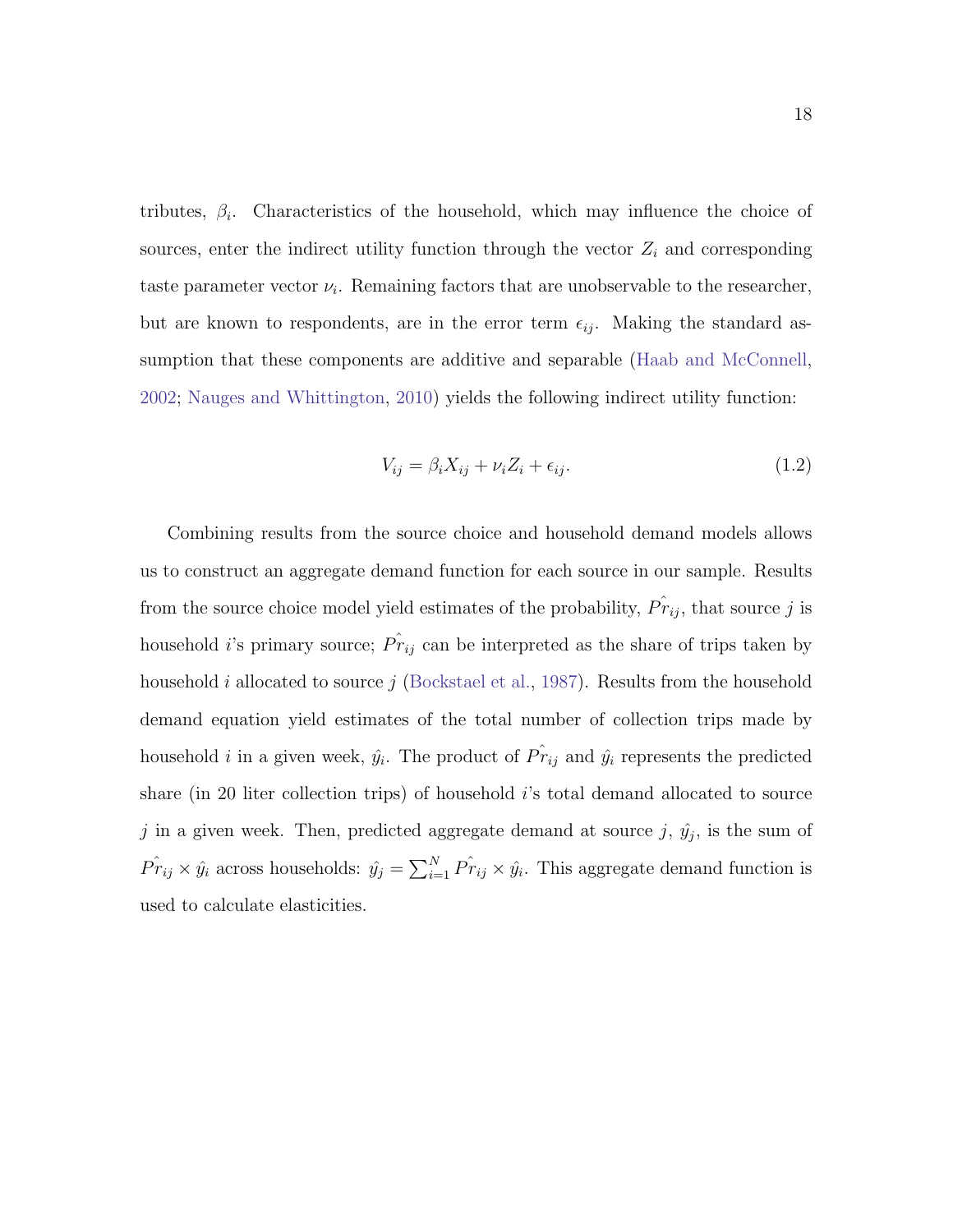#### 1.4.1 Estimating source choice

We estimate households' choice of primary source using a random parameters logit [\(Revelt and Train,](#page-102-3) [1998;](#page-102-3) [McFadden and Train,](#page-100-1) [2000\)](#page-100-1). The random parameters logit allows for heterogeneity among households' preferences, and relaxes the restrictive independence of irrelevant alternatives assumption. By allowing preferences to vary across households, we flexibly allow household demand (and other household characteristics) to affect household preferences and source choice (e.g. individual parameters allow households with high demand to be potentially more sensitive to price and distance, but less sensitive to quality).

Household preferences are allowed to vary across households, but are assumed to follow an analyst-specified distribution,  $f(\beta|\Omega)$  (sometimes called the mixing distribution), where  $\Omega$  represents the mean and standard deviation of the mixing distribution to be estimated. Commonly used mixing distributions include the normal and lognormal distributions [\(Hensher and Greene,](#page-98-4) [2003\)](#page-98-4). We assume a lognormal distribution for the price coefficient to ensure our model does not predict illogical preferences for higher prices. All other random parameters are assumed to be normally distributed. Due to computational burden, parameters on source-type dummies are not allowed to vary across individuals, and are instead restricted to population-level coefficients.<sup>[8](#page-28-0)</sup>

In our data, each household  $i$  has a unique choice set given by  $J_i$ . Existing studies have generally structured choices a priori in the way that households were asked about sources: researchers asked a household about the nearest kiosk, the nearest

<span id="page-28-0"></span><sup>&</sup>lt;sup>8</sup>We failed to achieve convergence when we allowed coefficients on the source type dummies to be random parameters.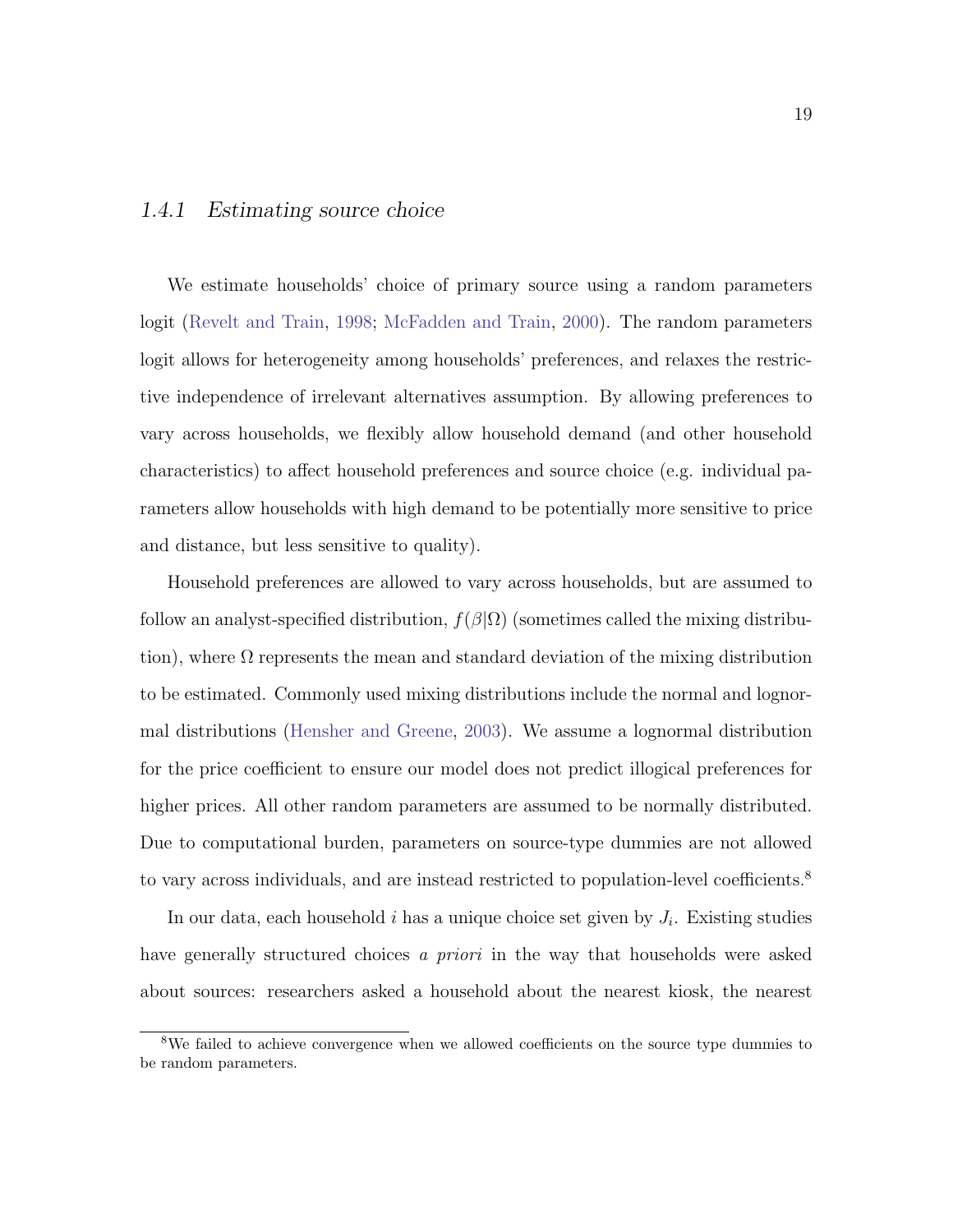public well, surface source, etc. Our approach was open-ended and simply asked households which sources they could use, and which they do use. We categorize them ex post, and use the choice set exactly as reported by households.

Each source j has observable (self-reported) source attributes in the vector  $X_{ij}$ that provide utility or disutility from using the source, including health risk, taste, color, risk of conflict, source type, and the full cost of collection. Household characteristics, which do not vary across choice alternatives, fall out of the estimation unless interacted with attributes that do vary.

In a typical travel cost model, the full cost of collection is given by  $FC_{ij} = P_{ij} +$  $\psi_i T_{ij}$ , where  $P_{ij}$  is the financial cost per collection trip,  $T_{ij}$  is the sum of travel time and wait time per collection trip, and  $\psi_i$  is household *i*'s shadow value of time. Often analysts assume a shadow value of time, but we allow it to be estimated by the model. We also allow for unique shadow values of time for walking and waiting given by  $\psi_i^{walk}$ and  $\psi_i^{wait}$ ; households might value their time spent walking and waiting differently, especially considering the disutility associated with carrying 20 kilograms of water. The revised full cost of collection is given by  $FC_{ij} = P_{ij} + \psi_i^{walk} walk_{ij} + \psi_i^{wait} wait_{ij}$ .

The probability that household i collects from source  $j$  on any collection trip is given by:

<span id="page-29-0"></span>
$$
Pr_{ij} = \int_{-\infty}^{\infty} \frac{e^{V_{ij}}}{\sum_{k \in J_i} e^{V_{ik}}} f(\beta | \Omega) d\beta \qquad (1.3)
$$

Given source attributes, the households' choice of primary source, and the above probability statement, we can estimate the mean and standard deviation of household preferences (Table [1.4\)](#page-30-0).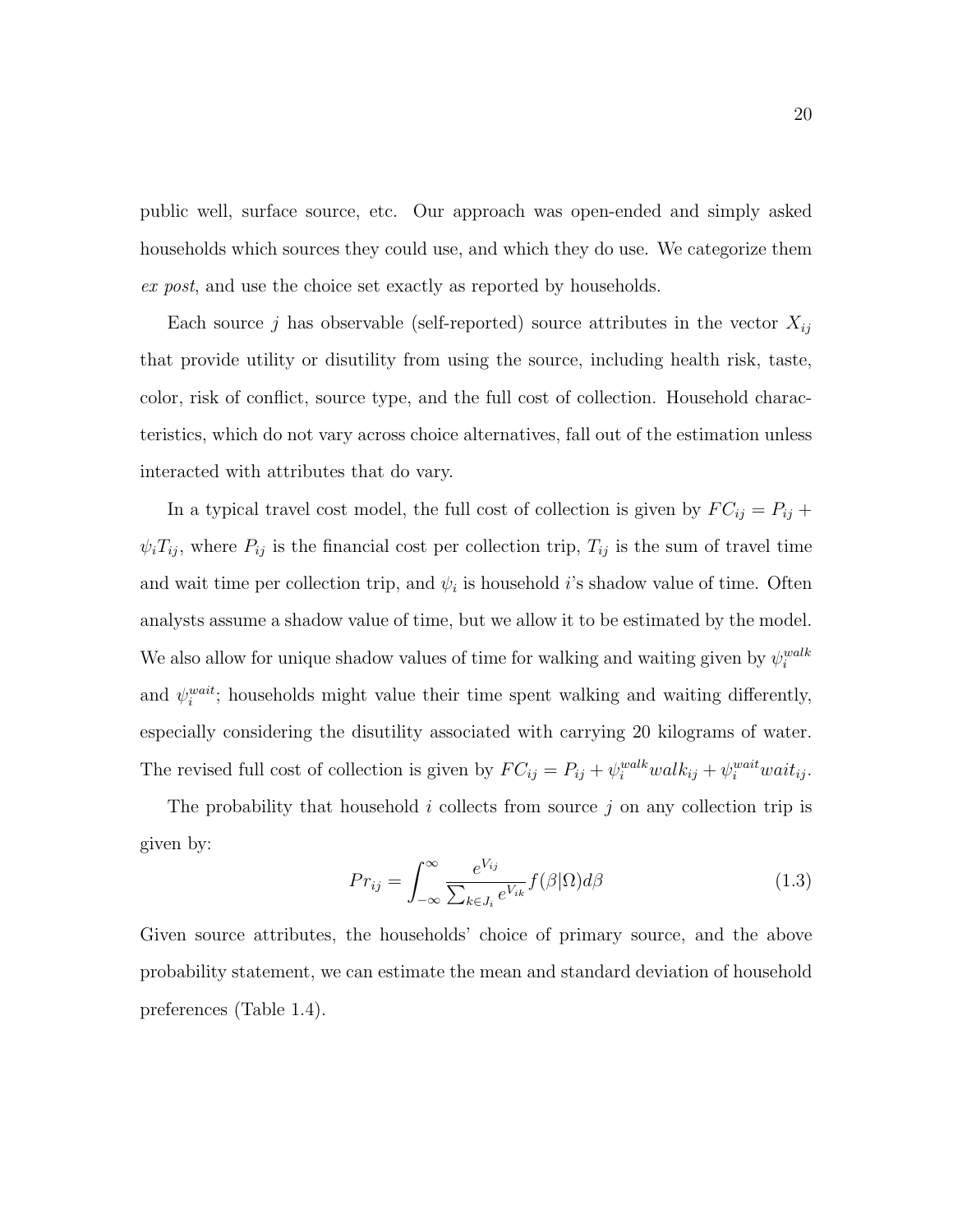|                                                         | Mean       |        | $_{\rm SD}$ |         |  |  |
|---------------------------------------------------------|------------|--------|-------------|---------|--|--|
| Price                                                   | $-0.37**$  | (0.15) | $0.54***$   | (0.20)  |  |  |
| Walk time                                               | $-0.06***$ | (0.02) | 0.003       | (0.01)  |  |  |
| Wait time                                               | 0.01       | (0.01) | 0.001       | (0.004) |  |  |
| Color: clear                                            | 0.61       | (0.64) | $2.73***$   | (0.73)  |  |  |
| Health risk: none                                       | $-0.44$    | (0.54) | 0.81        | (0.87)  |  |  |
| Health risk: serious                                    | $-0.89$    | (0.77) | $2.28***$   | (0.87)  |  |  |
| Taste: sweet                                            | $1.40**$   | (0.65) | 0.77        | (1.30)  |  |  |
| Taste: poor                                             | 0.19       | (0.53) | 0.84        | (0.70)  |  |  |
| Conflict: not likely                                    | 1.12       | (0.70) | $2.19**$    | (1.05)  |  |  |
| Conflict: very likely                                   | 0.16       | (0.73) | $2.41***$   | (0.90)  |  |  |
| Availability: good                                      | 0.10       | (0.60) | 1.42        | (1.63)  |  |  |
| Availability: poor                                      | $-1.98**$  | (0.92) | $3.27**$    | (1.40)  |  |  |
| Private well                                            | $7.65***$  | (1.96) |             |         |  |  |
| Private tap                                             | $7.89***$  | (2.19) |             |         |  |  |
| Public well                                             | $3.99***$  | (1.33) |             |         |  |  |
| Public tap                                              | $2.95***$  | (1.31) |             |         |  |  |
| Vendor                                                  | 1.87       | (1.71) |             |         |  |  |
| Number of observations: 1,206 Number of households: 366 |            |        |             |         |  |  |
| AIC: 506.59<br>BIC: 654.35<br>Log-likelihood: -224.30   |            |        |             |         |  |  |

<span id="page-30-0"></span>Table 1.4: Primary source choice model (random parameters logit)

*Notes:* \* p-value $<$ .10, \*\* p-value $<$ .05, \*\*\* p-value $<$ .01. This table presents estimated means in the 'Mean' column, and estimated standard deviations in the 'Std' column. Standard errors are in parenthesis. Eight additional households were dropped from estimation because they had missing source attributes, hence number of households=366.

The reported estimates in Table [1.4](#page-30-0) are the estimated population means and standard deviations of individual household preferences  $(\Omega$  in  $f(\beta|\Omega))$ . The mean coefficients on price and walk time are both negative and significant: households prefer closer and cheaper sources. Households prefer sources that taste "sweet" to those that taste "normal or variable", or "poor", and households prefer sources that have "fair" or "good" availability to those with "poor" availability. Households' perceptions of other quality attributes do not seem to affect their choice of primary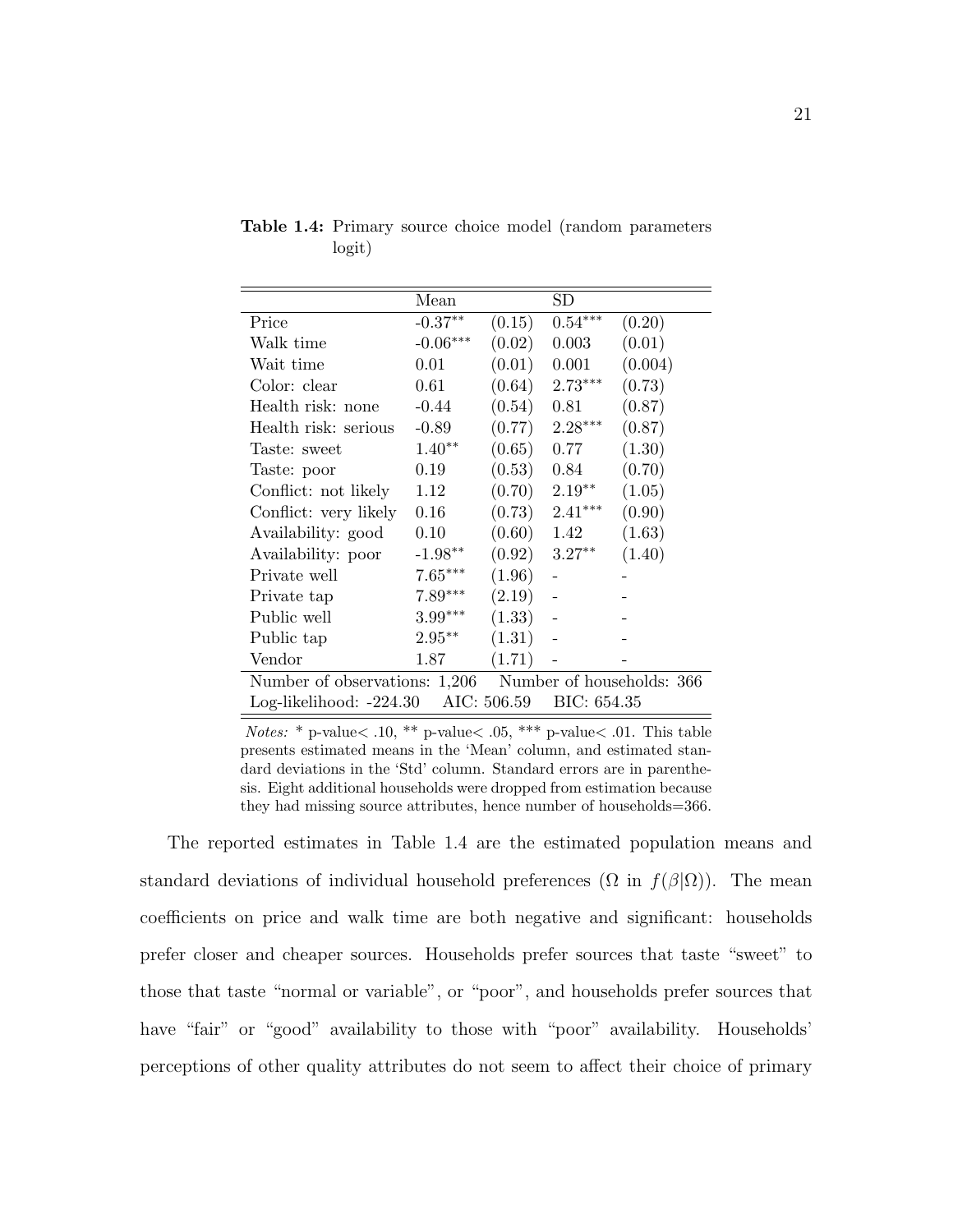source, a result we return to in the conclusions.<sup>[9](#page-31-0)</sup> Estimated standard deviations of the mixing distributions suggest households have heterogeneous preferences (standard deviations statistically different from zero) over price, "clear" color, "serious" health risk, "poor" availability, and conflict.

The shadow value of walk time, in Kenyan shillings per hour, is given by the ratio of the price and walk time coefficients, or  $60 \times \frac{\hat{\beta}_i^{walk}}{\hat{\beta}_i^{price}}$ . The population mean for the value of travel (walk) time (VTT) is 11 Ksh/hr, and the upper and lower 5-percentiles of the empirical distribution of individual VTT estimates are  $6.30$  and  $23.24$  Ksh/hr.<sup>[10](#page-31-1)</sup> This mean value of travel time estimate is approximately one-third of the local unskilled wage rate of 35 Ksh/hr, and is lower than those found in a companion paper that uses responses to a hypothetical choice among new water sources. That paper found a mean estimate of 18 Ksh/hr using a random parameters logit model [\(Cook et al.,](#page-95-4) [2016\)](#page-95-4).

Since the coefficient on wait time is not statistically significant, the estimated shadow value of time spent waiting is also zero. The disutility of waiting in line (the opportunity cost) might be offset by the ability to rest or socialize with others. It may also be the case that collectors can hold their place in line with their jerrican,

<span id="page-31-0"></span><sup>9</sup>One explanation might be that perceived quality variables like taste, color and health risk are highly correlated, resulting in poor parameter estimates. We estimated several models that controlled for the modest correlation in our data (less than 0.5) between these quality variables. We also estimated models that added correlated quality variables one by one and in combinations. Finally, we estimated a model using a water quality index generated by principal component analysis. Results are generally consistent with our main model and are available upon request. Another concern might be that source-type dummies absorb the effects of quality attributes if there is little variation of quality attributes within source-types, though it is apparent from the raw results in Table [1.2](#page-21-0) that there is substantial variation in source attributes within source-types.

<span id="page-31-1"></span><sup>&</sup>lt;sup>10</sup>The reported coefficients for the random parameters logit are the mean of each individual parameter estimate. Note that the mean shadow value of walk time is given by  $60 \times mean(\frac{\hat{\psi}_i^{walk}}{\hat{\beta}_i^{price}})$ which is not the same as  $60 \times \frac{mean(\hat{\psi}_i^{walk})}{mean(\hat{\rho}_i^{price})}$  $\frac{mean(\mathbf{\hat{y}}_i^{price})}{mean(\hat{\beta}_i^{price})}.$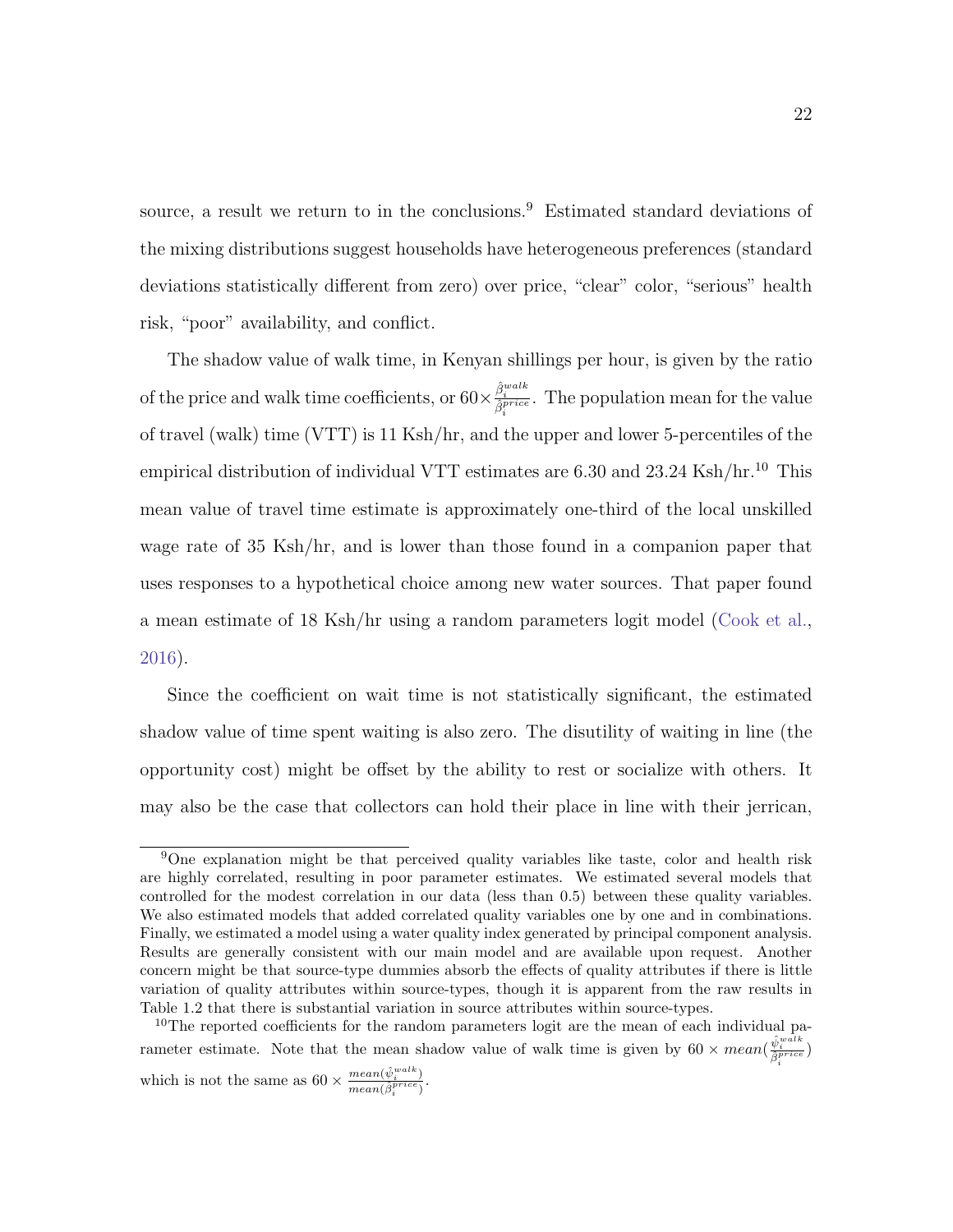allowing them to do other tasks and come back. We did not ask how water queues at the site work.

Dummies for the type of water source, with the exception of vended water, are positive and statistically significant: households are more likely to choose these sources over a surface water source ceteris paribus. Wald tests indicate that households prefer private taps and wells over public taps and wells (p-values<0.01), are indifferent between private taps and private wells (p-value=0.84), and prefer public wells over public taps (p-value=0.04). Vended and surface water are the least-preferred source types after controlling for observable attributes like price and walk time; households are willing to pay an additional 9.5 Ksh (or walk an additional 52 minutes) to avoid collecting from a surface source and collect from a public tap instead.

#### 1.4.2 Estimating household demand

As described above, household demand is a function of household characteristics and choice set quality. Although a number of choice set quality measures have been used [\(Herriges et al.,](#page-98-5) [1999;](#page-98-5) [Phaneuf and Smith,](#page-102-4) [2005\)](#page-102-4), the most common is the maximum expected utility of a trip [\(Hanemann,](#page-98-6) [1982;](#page-98-6) [Bockstael et al.,](#page-94-1) [1987\)](#page-94-1):

$$
E[V_i] = \ln\left(\sum_{j \in J_i} e^{\hat{\beta}_i X_{ij}}\right) + C = \delta_i(\hat{\beta}_i, X_i) + C. \tag{1.4}
$$

In words, the maximum expected utility of a trip is the sum of the utility obtained from visiting each source weighted by the probability of visiting that source [\(Creel and](#page-96-0) [Loomis,](#page-96-0) [1992\)](#page-96-0). The intuition is that households with a higher choice set quality (i.e.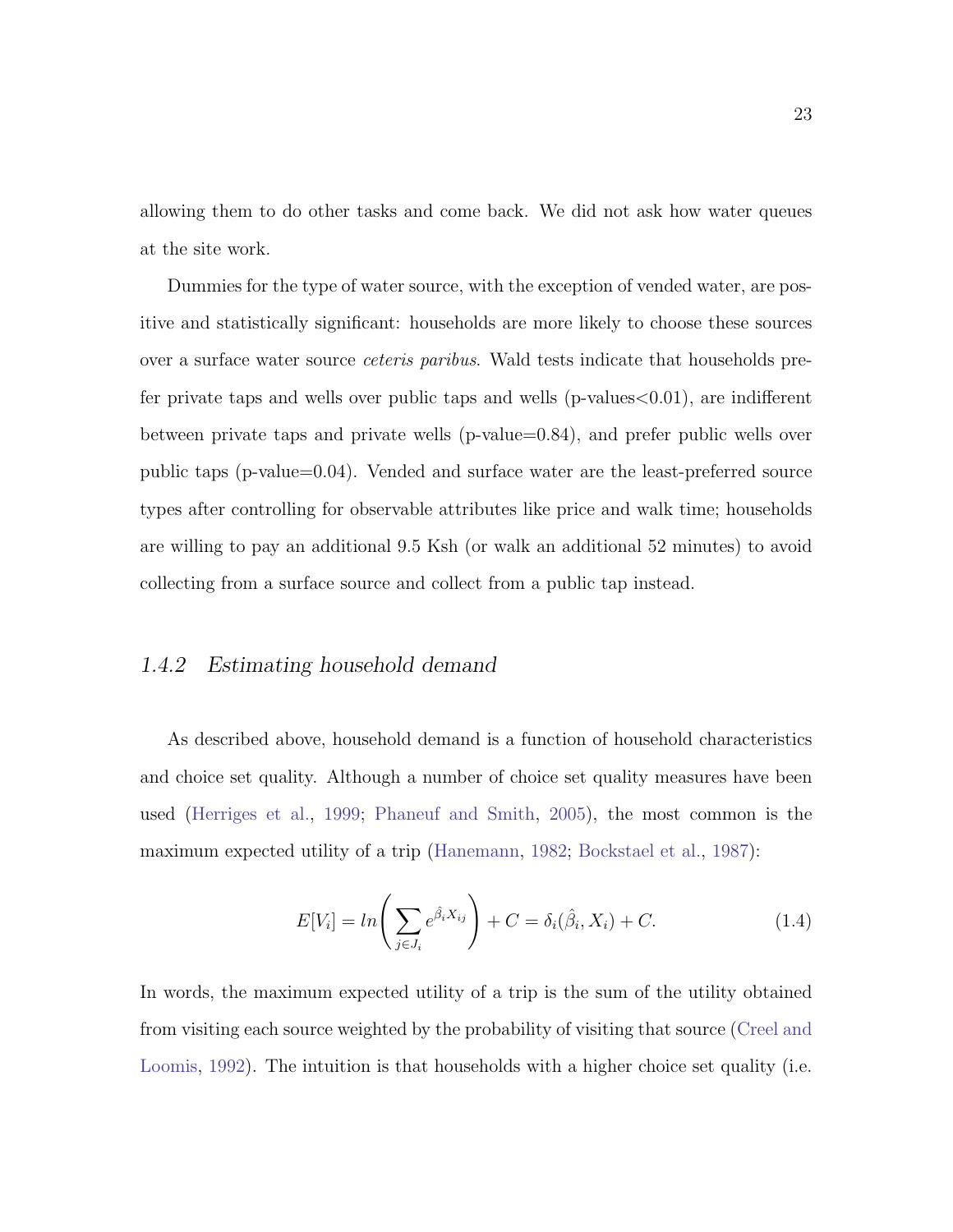cheaper, closer, sweeter, and more available sources) will collect more water. Using estimates from the site choice model, we calculate  $\delta_i(\hat{\beta}_i, X_i)$  for each household.

This choice set quality measure can then be included directly as a regressor in the OLS household demand function of water collection trips. Choice set quality may, however, be simultaneously determined with household demand. For example, a household that wants to collect more water and have better control over water quality at the source might choose to install a private well, in turn affecting choice set quality, in which case quality would be endogenous in equation [1.1.](#page-26-0) We therefore instrument for choice set quality using the choice set quality of the household's nearest neighbor (in terms of geographic distance between households), and dummies for sublocation (neighborhood). These instruments are correlated with the household's own choice set quality through locational characteristics (the accessibility of the piped network, the depth of surface water, and the quality and proximity of public sources), but are otherwise unrelated to household demand. The first stage results are presented in Table [0.1](#page-88-1) in the Appendix. Both nearest neighbor's choice set quality, and sublocation dummies, are statistically significant predictors of a household's own choice set quality. The effective F-statistic [\(Olea and Pflueger,](#page-101-4) [2013\)](#page-101-4) is 25.03, which means we can reject the null of weak instruments.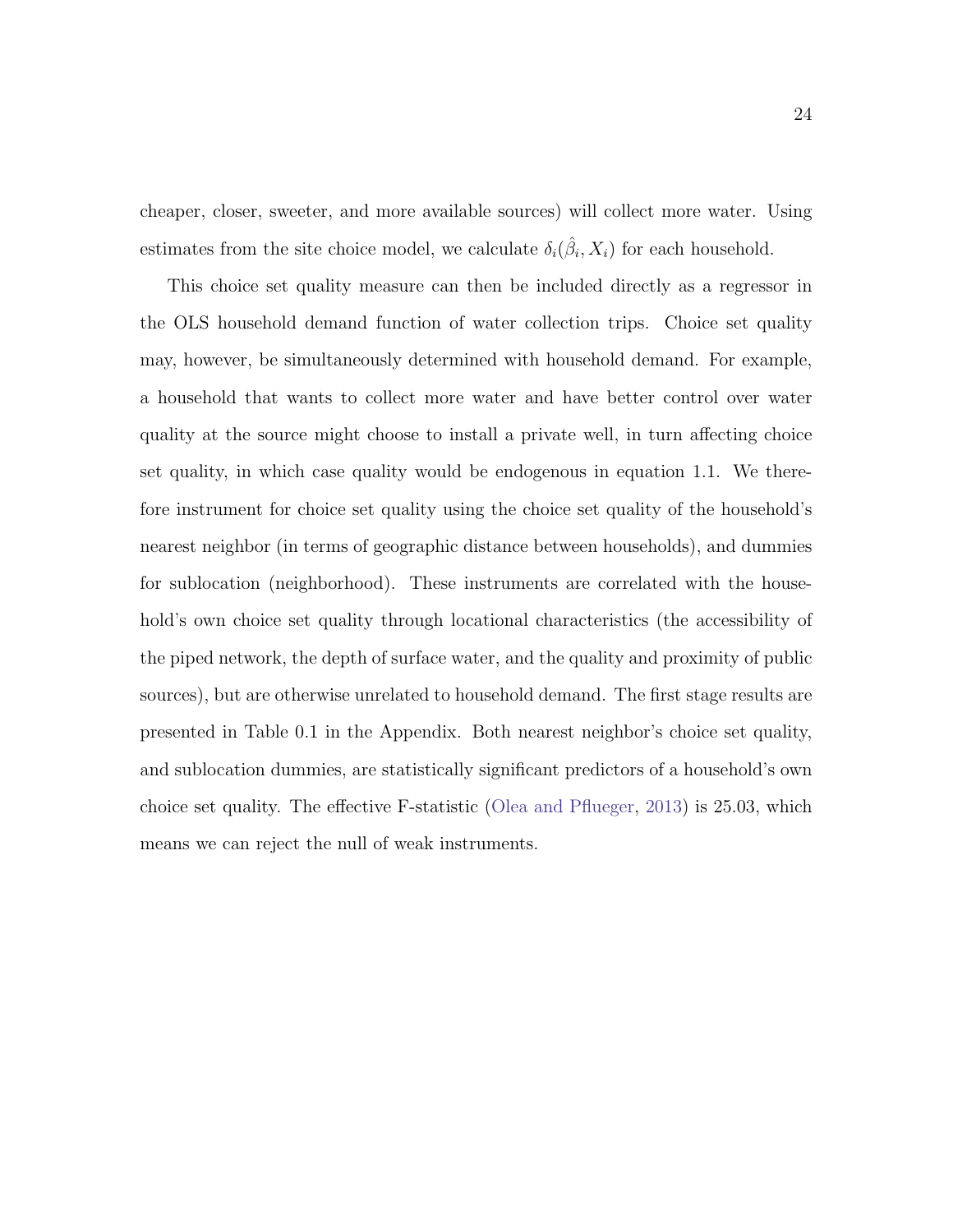|                                   | Trips $(y_i)$ |         |
|-----------------------------------|---------------|---------|
| Choice set quality (equation 3.9) | $4.50**$      | (1.89)  |
| Household size                    | $8.85*$       | (4.87)  |
| Household size squared            | $-0.04$       | (0.36)  |
| Number of children under 15       | $-3.28$       | (2.44)  |
| Wealth index                      | $7.00***$     | (1.89)  |
| constant                          | 1.07          | (19.41) |
| R-squared                         | 0.22          |         |
| Number of observations            | 366           |         |

<span id="page-34-0"></span>Table 1.5: Total household demand model

Notes: \* p-value $\lt$  .10, \*\* p-value $\lt$  .05, \*\*\* p-value $\lt$  .01. Standard are errors in parenthesis. Since choice set quality is a predicted regressor, we use corrected errors following [Murphy](#page-100-2) [and Topel](#page-100-2) [\(1985\)](#page-100-2) (IV approach).

As household size increases by one member, households make on average 8.85 additional collection trips per week (Table [1.5\)](#page-34-0). This corresponds to 177 liters per week, or 25 liters per day. This marginal increase is plausible and consistent with WHO minimum recommendations for drinking, cooking, and some personal washing [\(World Health Organization,](#page-105-3) [2013\)](#page-105-3). Because household members share the total water collected and because there are likely economies of scale in the use of water for cooking and cleaning, the average water use for an additional household member will be larger than this marginal increase for the household. Wealthier households, as proxied by our PCA-derived wealth index, collect more water: the bottom wealth quintile collects 114 liters per day, the middle quintile collects 169 liters per day and the top quintile collects 300 liters per day.<sup>[11](#page-34-1)</sup> As expected, the coefficient on choice set quality is positive and statistically significant: households with higher quality choice

<span id="page-34-1"></span><sup>&</sup>lt;sup>11</sup>The wealth index is calculated following [Filmer and Prichett](#page-97-1) [\(2001\)](#page-97-1) and [Filmer and Scott](#page-97-2) [\(2012\)](#page-97-2). It includes data on durable assets, electricity connection, sanitation, number of rooms, number of buildings, and main cooking fuel. More information on construction of the wealth index is available on request.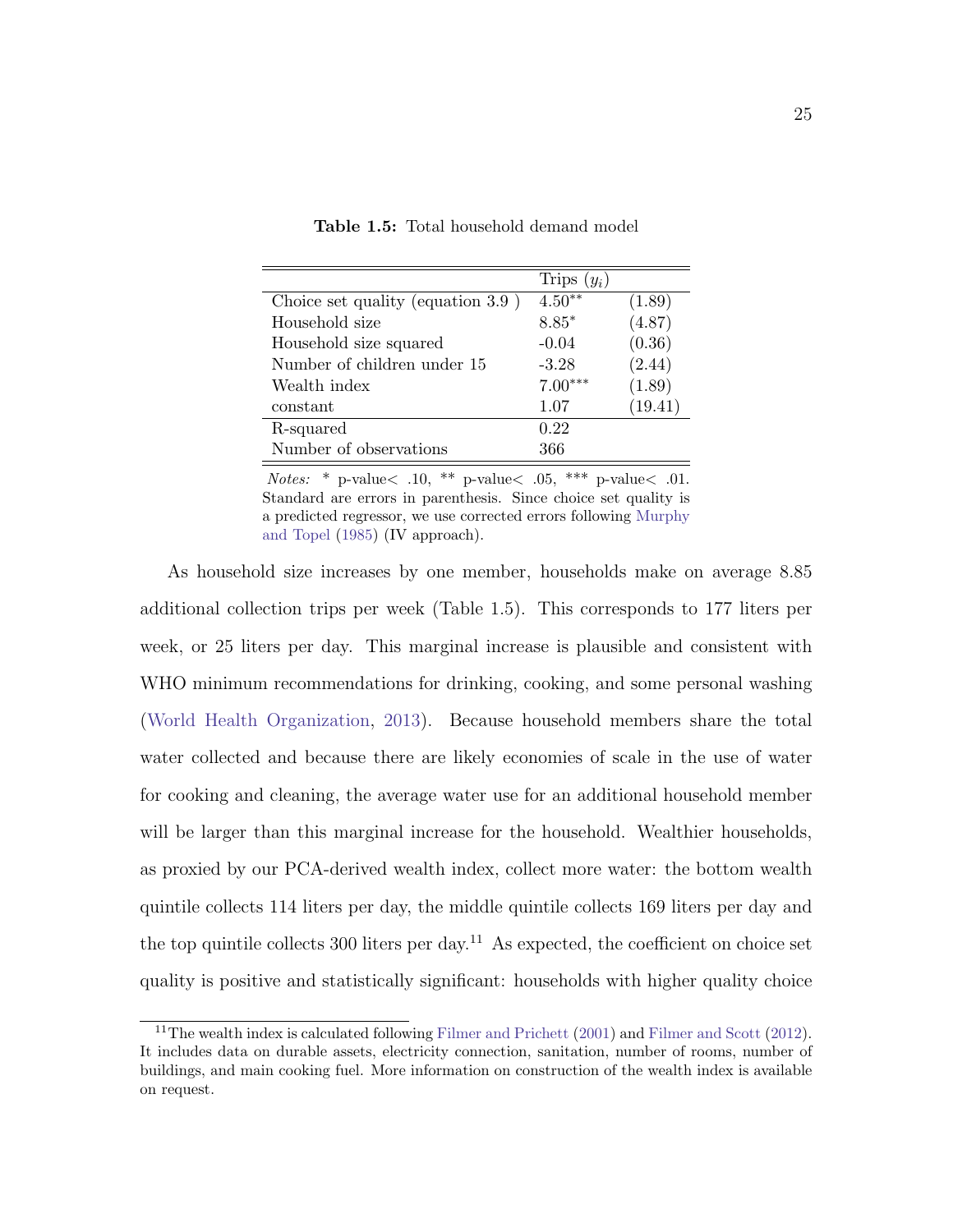sets (cheaper, closer, sweeter, and more available sources) consume more water than households with low quality choice sets.

### 1.4.3 Aggregate demand

With both stages now estimated, predicted aggregate demand at source  $j$  is given  $by:$ <sup>[12](#page-35-0)</sup>

<span id="page-35-2"></span>
$$
\hat{y}_j = \sum_{i=1}^N \hat{Pr}_{ij} \times \hat{y}_i = \sum_{i=1}^N \frac{e^{\hat{V}_{ij}}}{\sum_{k \in J_i} e^{\hat{V}_{ik}}} \times \left(\hat{\gamma} H_i + \hat{\eta} \delta_i(\hat{\beta}_i, X_i)\right).
$$
(1.5)

 $\hat{Pr}_{ij}$  is the estimated share of trips that household i allocates to source j (equation [1.3\)](#page-29-0) and  $\hat{y}_i$  is the estimated household demand (equation [1.1\)](#page-26-0). The inner product represents household *i*'s allocation of total demand to source *j*. Both  $\hat{Pr}_{ij}$  and  $\hat{y}_i$ are functions of price (and other source attributes), and changes in price will affect aggregate demand along both margins. An increase in price at a particular source will decrease the likelihood that households will collect from that source  $\left(\frac{\partial P_{rij}}{\partial Price_{ij}} \leq 0\right)$ . An increase in price will also decrease total household demand  $\left(\frac{\partial \hat{y_i}}{\partial Price_{ij}} = \eta \frac{\partial \delta_i(\hat{\beta_i}, X_i)}{\partial Price_{ij}}\right)$  $\frac{\partial o_i(\beta_i, X_i)}{\partial Price_{ij}} \le$ 0).[13](#page-35-1)

Using equation [1.5](#page-35-2) we can calculate own-price elasticity estimates (Table  $3.4$ ).<sup>[14](#page-35-3)</sup> Average own-price elasticities range from -1.33 at Nkomo kwa Gerald to -0.13 at

<span id="page-35-0"></span><sup>&</sup>lt;sup>12</sup>E[ $Pr_{ij} \times y_i$ ] =  $\hat{Pr}_{ij} \times \hat{y_i}$  if  $Cov(Pr_{ij}, y_i) = 0$ . This can be tested empirically: in our sample we find  $Cov(Pr_{ij}, y_i) = -0.05$ , which is nominal compared to  $\hat{Pr}_{ij} \times \hat{y}_i$  (mean: 20.88).

<span id="page-35-1"></span><sup>&</sup>lt;sup>13</sup>Since changes in attributes of sources not included in the household's choice set are irrelevant to the household's source choice and demand decision, these inequalities are not strict.

<span id="page-35-3"></span> $\mathbf{I}^4 \epsilon_j = \sum_{i=1}^N \left( \frac{\partial}{\partial P_j} \left( \hat{Pr_{ij}} \right) \times \hat{y_i} + \hat{Pr_{ij}} \times \frac{\partial}{\partial P_j} \left( \hat{y_i} \right) \right) \times \frac{P_j}{y_j}$  $\frac{P_j}{y_j} = \sum_{i=1}^N \left( \beta_i^{price} Pr_{ij} \big( \eta Pr_{ij} + y_i(1-Pr_{ij}) \big) \right) \times$  $P_j$  $y_j$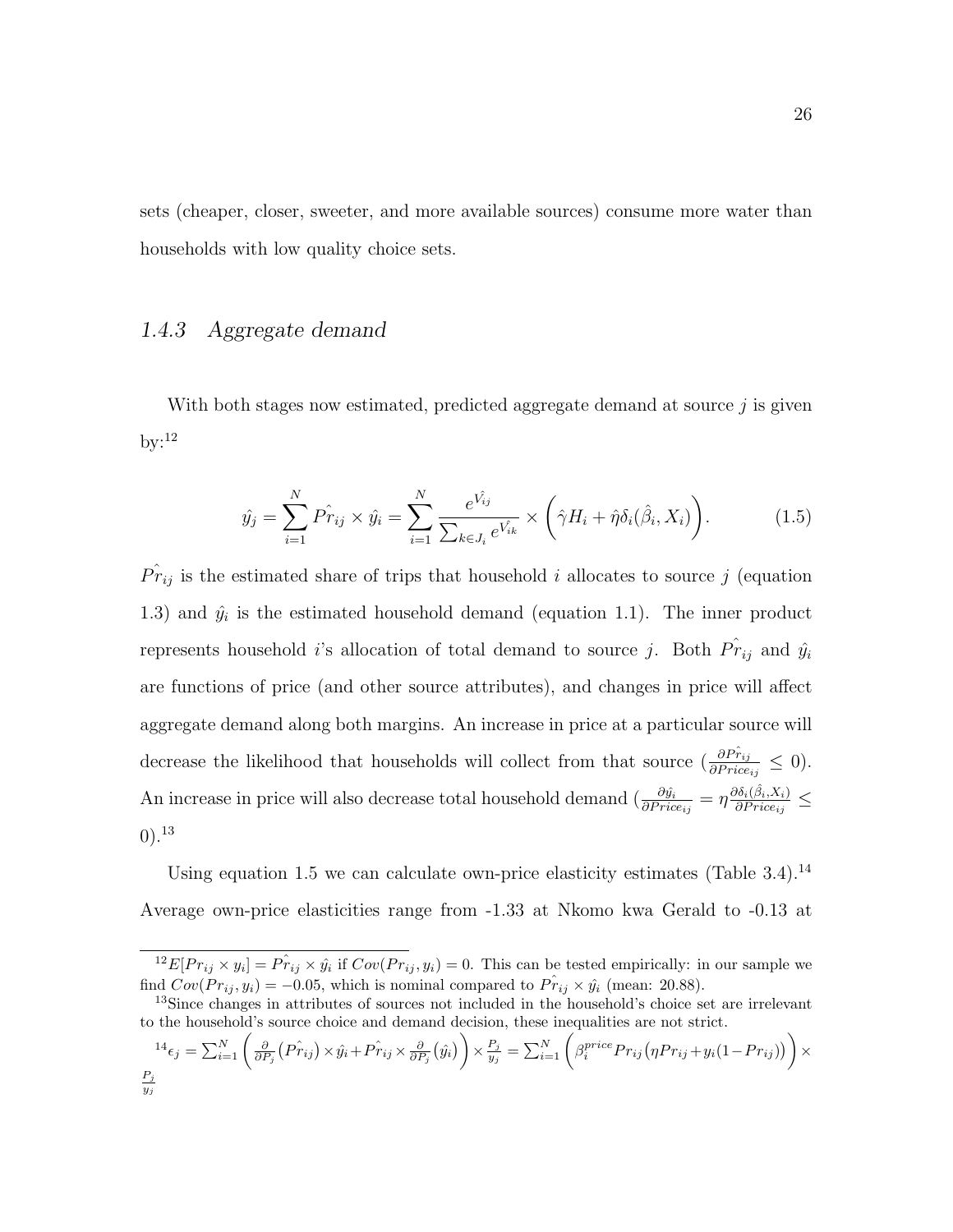the Nchoro boreholes with an average of -0.56. Average own-price elasticities among common source types are: -0.50 for public taps, -0.47 for public wells, and -0.50 for vended water.

|                              | Own-price elasticity | 5th percentile <sup><math>a</math></sup> | 95th percentile |
|------------------------------|----------------------|------------------------------------------|-----------------|
| Vended water                 | $-0.50$              | $-0.52$                                  | $-0.27$         |
| Neighbor's well              | $-0.17$              | $-0.17$                                  | $-0.07$         |
| Neighbor's borehole          | $-0.19$              | $-0.24$                                  | $-0.12$         |
| Neighbor's tap connection    | $-0.37$              | $-0.35$                                  | $-0.18$         |
| Kianjai borehole             | $-0.31$              | $-0.43$                                  | $-0.21$         |
| Nchoro boreholes             | $-0.13$              | $-0.20$                                  | $-0.07$         |
| Nchoro kwa murugu            | $-0.29$              | $-0.41$                                  | $-0.16$         |
| Nkomo kwa Gerald             | $-1.33$              | $-2.59$                                  | $-0.88$         |
| Kithare River                | $-0.97$              | $-1.16$                                  | 0 <sup>b</sup>  |
| Mbuya Lifelink/Redcross      | $-0.40$              | $-1.52$                                  | $-0.13$         |
| Dairy farm borehole          | $-0.84$              | $-2.57$                                  | $-0.66$         |
| Lubunu MCK Compassion        | $-0.84$              | $-1.11$                                  | $\overline{0}$  |
| Rehema polytechnic           | $-0.32$              | $-0.85$                                  | $-0.11$         |
| Nkomo group project          | $-0.67$              | $-1.50$                                  | $\overline{0}$  |
| Kirindine well               | $-1.21$              | $\lrcorner$ c                            |                 |
| Machako tap                  | $-0.34$              | $-0.68$                                  | $-0.23$         |
| Nkundi private wells         | $-0.28$              | $-0.54$                                  | $-0.16$         |
| Kambeeria water project      | $-0.36$              | $-1.25$                                  | $-0.23$         |
| Mituntu Karithiria tap water | $-1.10$              |                                          |                 |
| Overall                      | $-0.56$              | $-0.91$                                  | $-0.34$         |

Table 1.6: Own-price elasticities by source

 $a$  Percentile estimates are calculated from 1,000 bootstrapped samples. We do not present centered standard errors because the distribution of elasticity estimates is negative and skewed to the left (as observed from the bootstrapped samples).  $<sup>b</sup>$  For some bootstrapped samples no households</sup> were observed using some sources, resulting in an elasticity estimate of zero. <sup>c</sup> Some intervals are missing because the source had too few users to generate reliable bootstrap estimates.

These are the first own-price elasticity estimates for public sources in rural areas of middle- or low-income countries calculated at the level of individual sources rather than aggregated source types. [Gross and Elshiewy](#page-97-0) [\(2019\)](#page-97-0) find more inelastic own-price elasticities of source-types in rural Benin: -0.11 for public taps, -0.10 for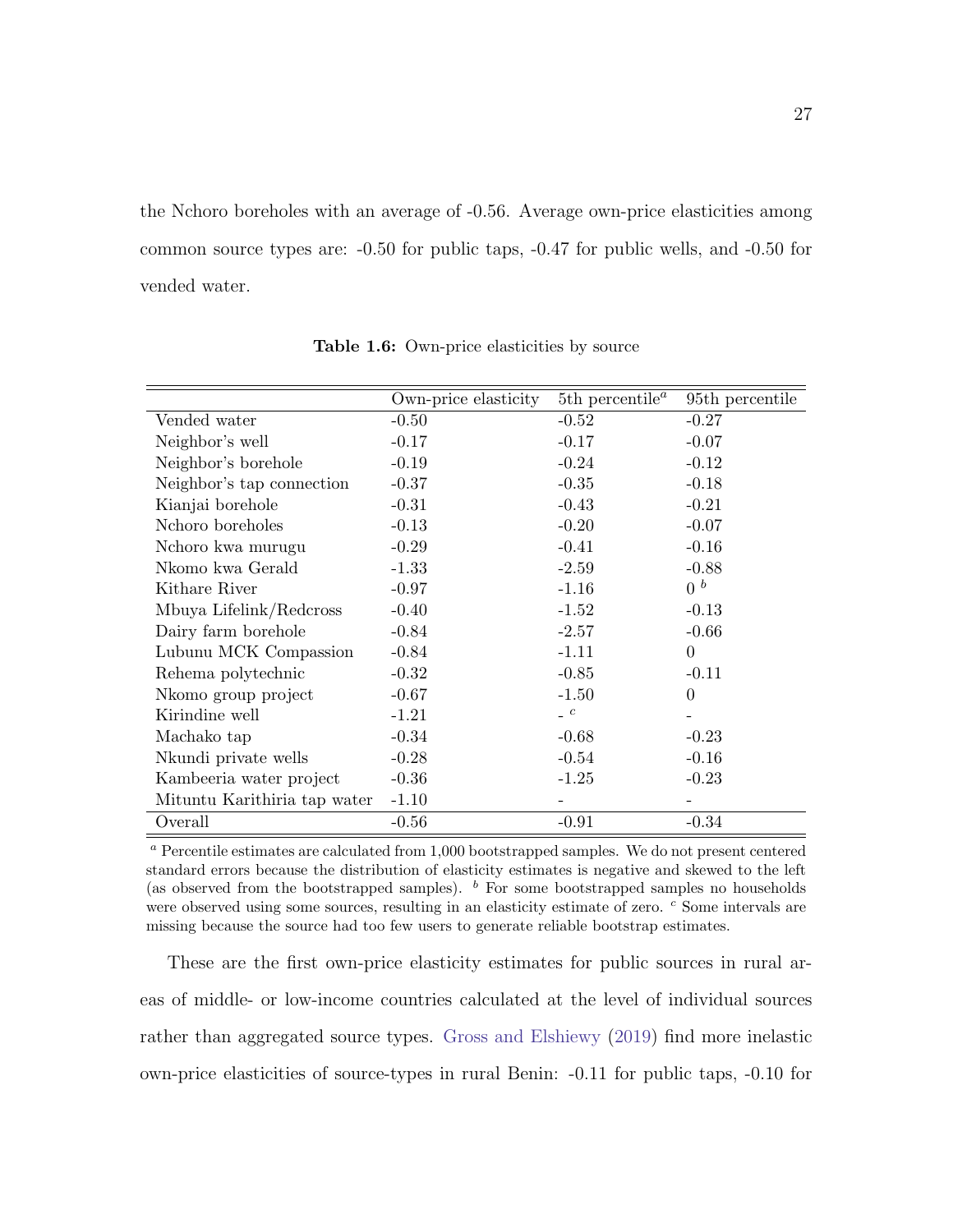public wells with hand/foot pumps, and -0.10 for protected wells. Our results are consistent with estimates in urban areas of middle- and low-income countries: [Strand](#page-103-0) [and Walker](#page-103-0) [\(2005\)](#page-103-0) estimate own-price elasticities of -0.3 for households with private tap connections and -0.1 for households without tap connections. [Nauges and Strand](#page-101-0) [\(2007\)](#page-101-0) estimate own-price elasticities at -0.58 for private connections, -0.66 for public connections, and -0.41 for tanker water. [Nauges and Van Den Berg](#page-101-1) [\(2009\)](#page-101-1) estimate own-price elasticities at -0.15 for households that rely exclusively on a private tap connection, and -0.37 for households that supplement their demand from their tap connection with water from public sources. [Coulibaly et al.](#page-95-0) [\(2014\)](#page-95-0), however, finds more elastic own-price elasticities using an Almost Ideal Demand system: -1.33 for public sources, -2.90 for tanker water, -1.43 for treated water, and -0.62 for bottled water. Our estimates are also roughly consistent with the central estimate of -0.4 found in a meta-analysis of 124 price elasticity estimates of residential water in the United States [\(Espey et al.,](#page-96-0) [1997;](#page-96-0) [Dalhuisen et al.,](#page-96-1) [2003\)](#page-96-1). Inelastic own-price estimates suggest that service providers could increase revenues, and thus the financial sustainability of existing water sources, by raising prices. This is true for 16 of the 19 sources that charge a positive price in our sample.

#### 1.5 Discussion

To expand and maintain rural water supply, planners and policymakers need information on the preferences of households who might use the sources. Results from our source choice analysis show households, as expected, prefer sources that are cheaper and have lower roundtrip walk times. They prefer private sources to public ones,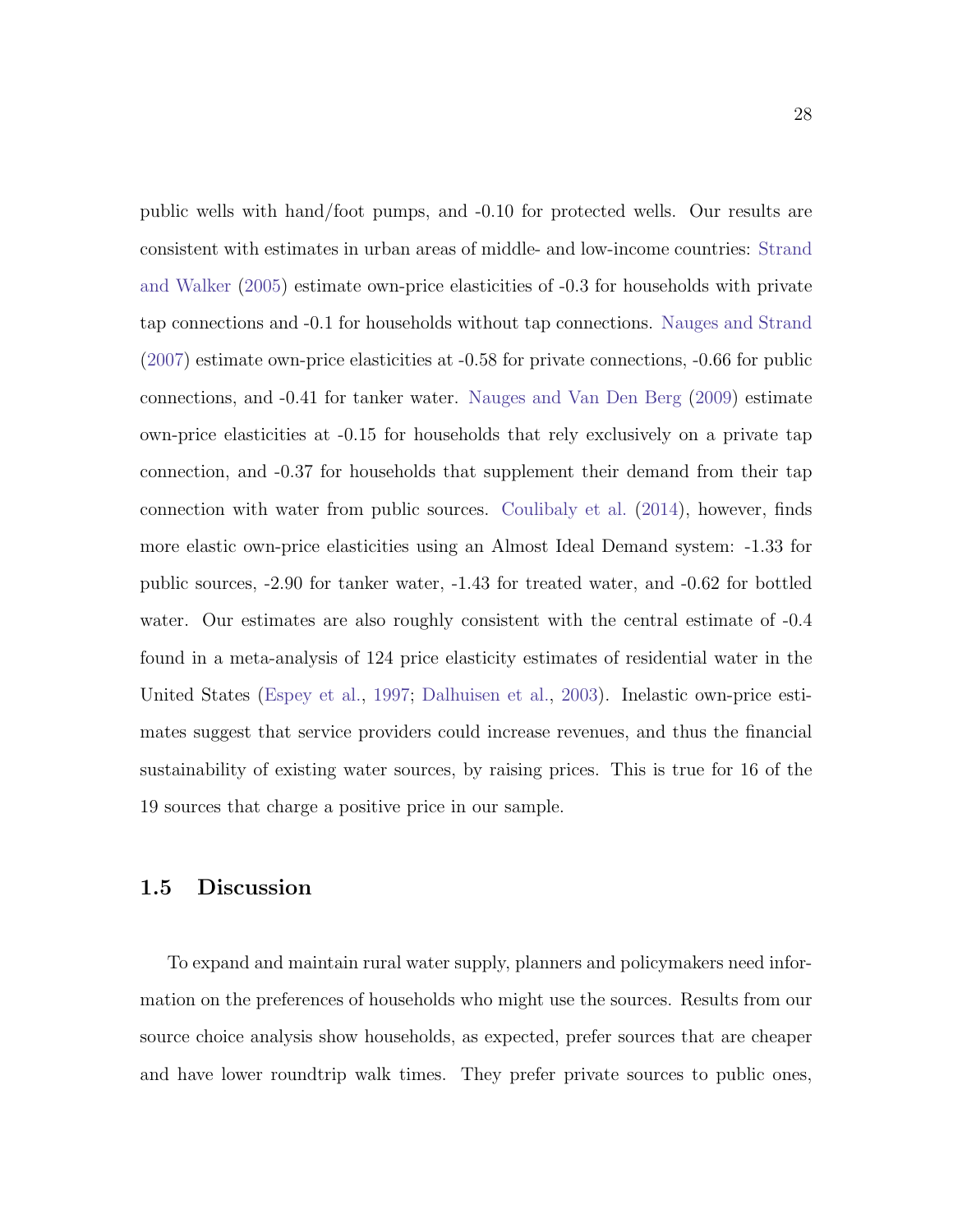public wells to public taps, and all sources to vended and surface water. Households dislike sources with "poor" availability, but are indifferent between sources with "fair" and "good" availability. They prefer water that tastes "sweet" to water that tastes "normal or varies" and water that tastes "poor". Households are indifferent about the level of health risk, risk of conflict, the color of the water, and wait time.

Our estimate of the value of travel time spent collecting water is somewhat lower than a commonly-used benchmark of one-half of the after-tax wage rate [\(Boardman](#page-94-0) [et al.,](#page-94-0) [2018;](#page-94-0) [Von Wartburg and Waters,](#page-104-0) [2005\)](#page-104-0). [Whittington and Cook](#page-104-1) [\(2019\)](#page-104-1) surveyed eleven empirical time valuation studies from low-income countries. The studies surveyed used stated preference or revealed preference methods, and valued time savings in transportation, water collection, and health behavior. [Whittington and Cook](#page-104-1) [\(2019\)](#page-104-1) find support for the 50% benchmark: nine of the eleven studies report mean estimates that fall in the range of 25-75% of income or wages. Our estimation is, however, in line with a similar "rule of thumb" used in the recreational demand literature that values time savings at one-third of wages [\(Phaneuf and Requate,](#page-102-0) [2017\)](#page-102-0).

Results from our source-level aggregate demand analysis can inform rural water planners about water demand at each source, revenues, and financial sustainability. For each source we estimated own-price elasticities. Own-price elasticities estimates range from -1.33 to -0.13, with an average of -0.56. To explore the variation in our elasticity estimates across sources, we computed the correlation between elasticity estimates and variables of interest (price, quality, wealth of households, etc.)(Tables [0.2](#page-89-0) and [0.3\)](#page-90-0). We caution readers that these correlations are calculated across only 19 sources, too few to reliably comment on any statistical relationships. Five variables have a correlation coefficient of at least 0.3 in absolute value: price  $(\rho=0.30)$ , color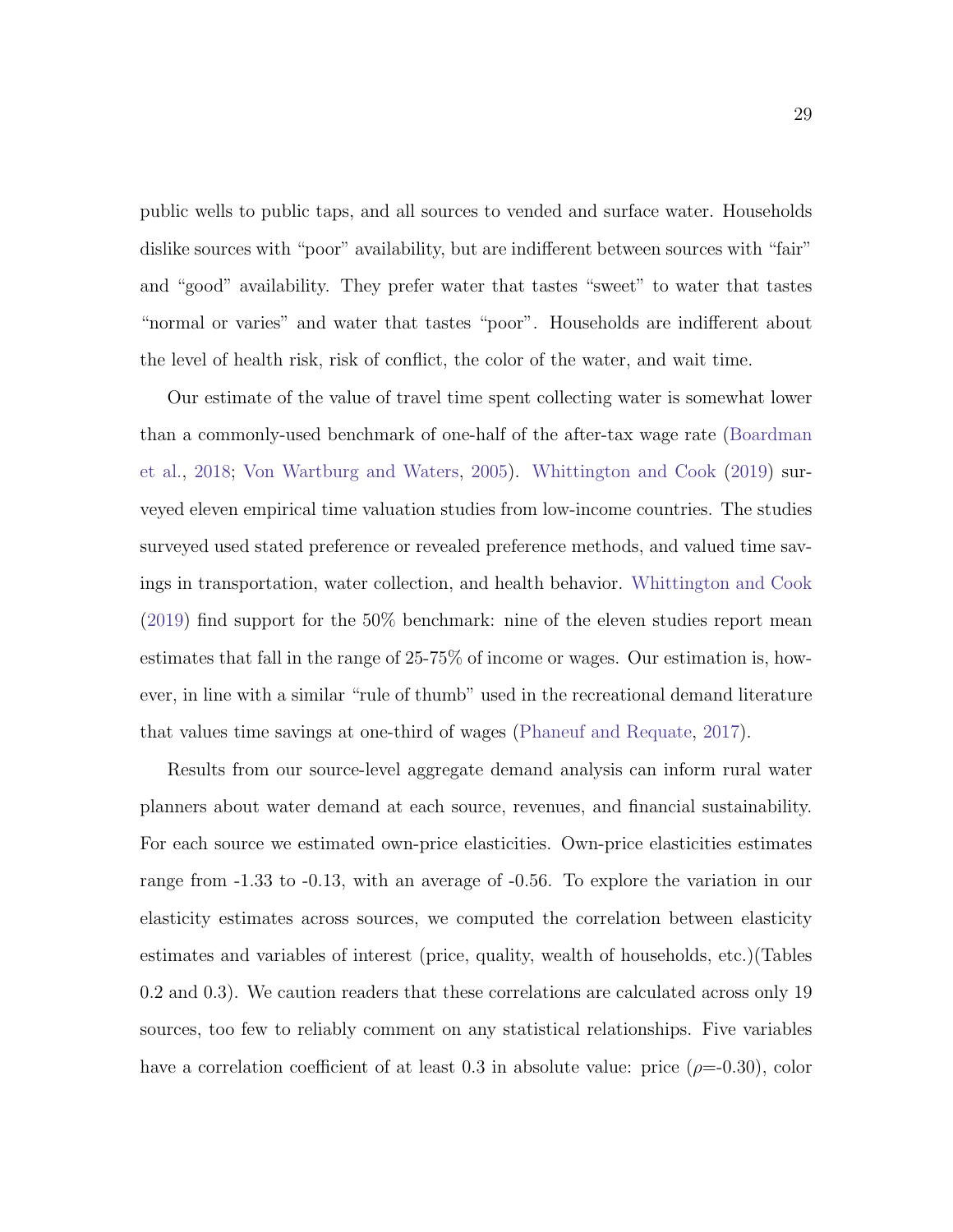$(\rho=0.32)$ , taste  $(\rho=0.34)$ , health risk  $(\rho=0.63)$ , and the number of substitutes  $(\rho=0.53)$ 0.44). These correlations imply that demand is more inelastic at sources that are priced low, and (with the exception of taste) are of good quality. Demand is also more inelastic at sources with few substitutes. Because we estimate demand to be inelastic at most sources, our results show that water managers can increase revenues by increasing price for most sources in our study site, though we recognize the political difficulties in doing so.

Our focus is not on the health impacts of improved water supply, and we do not measure household health outcomes, though our results may still have implications for household health. Simple univariate statistics and results from our linked water demand model both show that households with higher quality choice sets (primarily closer and cheaper sources) collect more water. Studies on water, sanitation, and hygiene show that increased water consumption is an important driver of household health (see [Stelmach and Clasen](#page-103-1) [\(2015\)](#page-103-1) for review).

One surprising result from our source choice model is that households are not sensitive to the perceived health risk of drinking low quality water. Most studies have found quality matters in source choice, though [Kremer et al.](#page-99-0) [\(2011\)](#page-99-0) found willingness to pay for quality to be surprisingly low. Our results need not imply that households do not value clean drinking water. Rather, it may be that point-of-use treatment (boiling, chlorinating, filtering, etc.) is more cost-effective for households than walking farther or paying more, and may reduce the risk of recontamination in transport containers. [Brouwer et al.](#page-95-1) [\(2015\)](#page-95-1) finds that households in rural Kenya are willing to pay 2.5% of their disposable income for a new drinking water filter technology. In our data, 57% of households in our sample reported treating their drinking water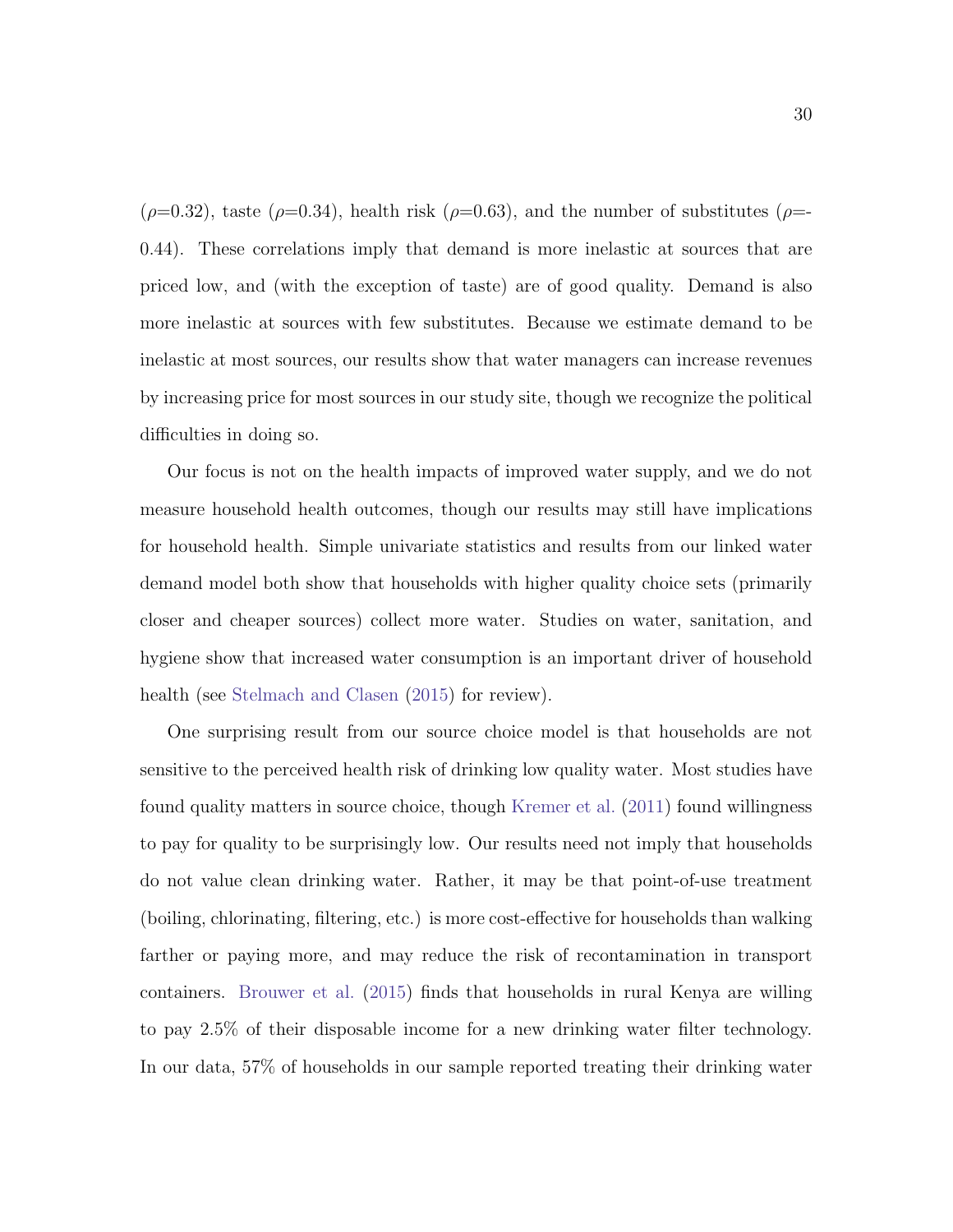(primarily by boiling) at least some of the time, though a possible pro-social bias makes us cautious to over-interpret this data. In this respect, one might think of water collection decisions as three-part: 1) how much water to collect, 2) which source to collect from, and 3) whether to treat the water for specific types of uses. Future research should consider each of these parts to better characterize households' water collection decisions.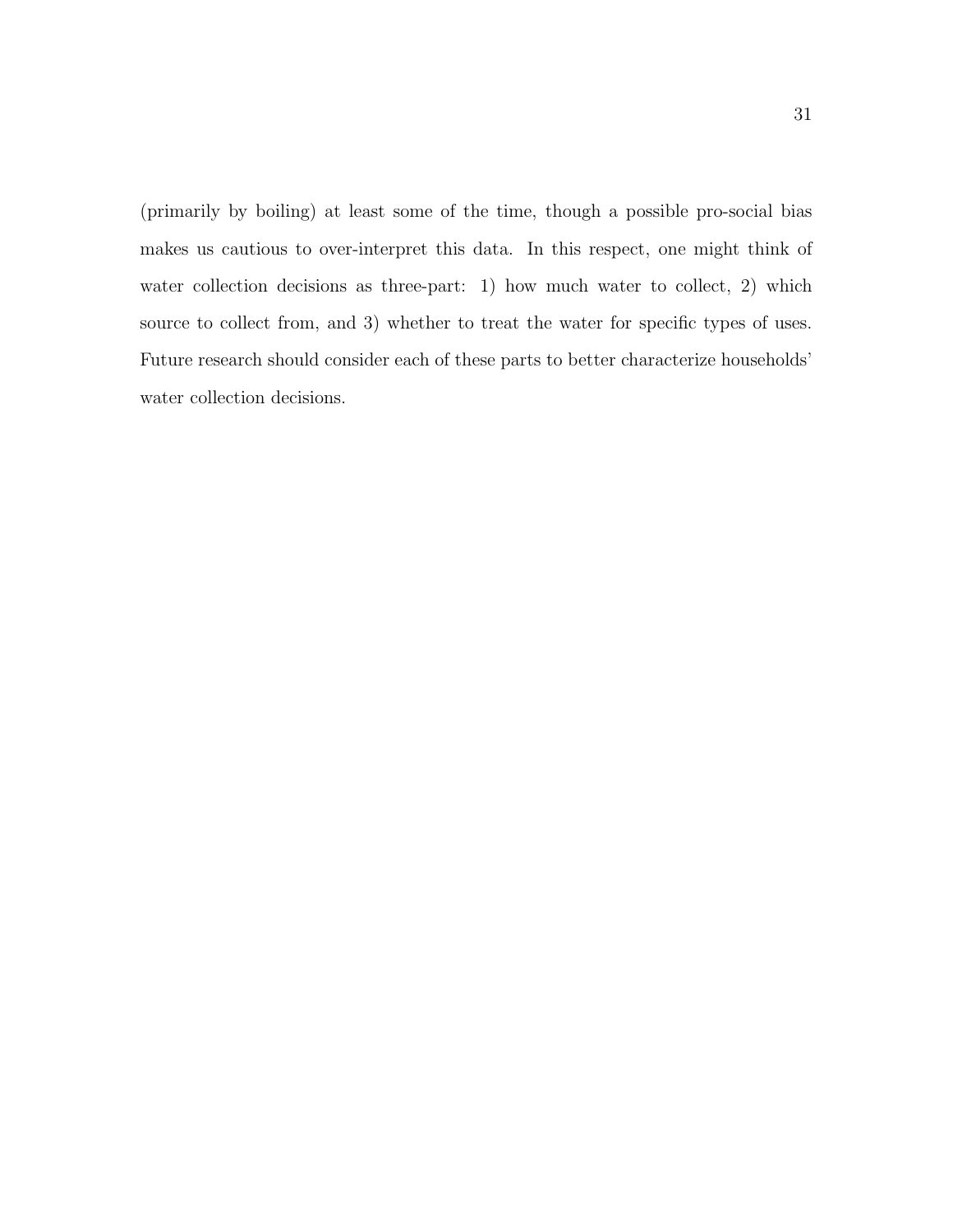#### MANUSCRIPT 2

## ENERGY EFFICIENCY INFORMATION ASYMMETRIES IN THE RENTAL HOUSING MARKET

Abstract: Renter-occupied residences are less likely to have energy efficient technologies than are similar owner-occupied residences, resulting in higher energy consumption and increased emissions. Using data from the American Housing Survey, this paper exploits variation in payment-status (who pays the energy bill), to estimate the effect of information asymmetries on the adoption of efficient (Energy Star rated) technologies in the U.S. rental housing market. Results show that, contrary to previous findings, landlords who pay their tenants energy bill are no more likely to install energy efficient technologies, suggesting that information asymmetries play a nominal role in the adoption of efficient technologies in the rental housing market, and are not to blame for the observed gap in saturation of efficient technologies between renter- and owner-occupied residences.

Keywords: information asymmetries; energy efficiency; split incentives; technology adoption; rental housing market; energy efficiency gap

#### 2.1 Introduction

Residential energy consumption accounts for 19% of U.S. energy-related carbon emissions [\(U.S. Energy Information Administration,](#page-103-2) [2019\)](#page-103-2). To reduce emissions and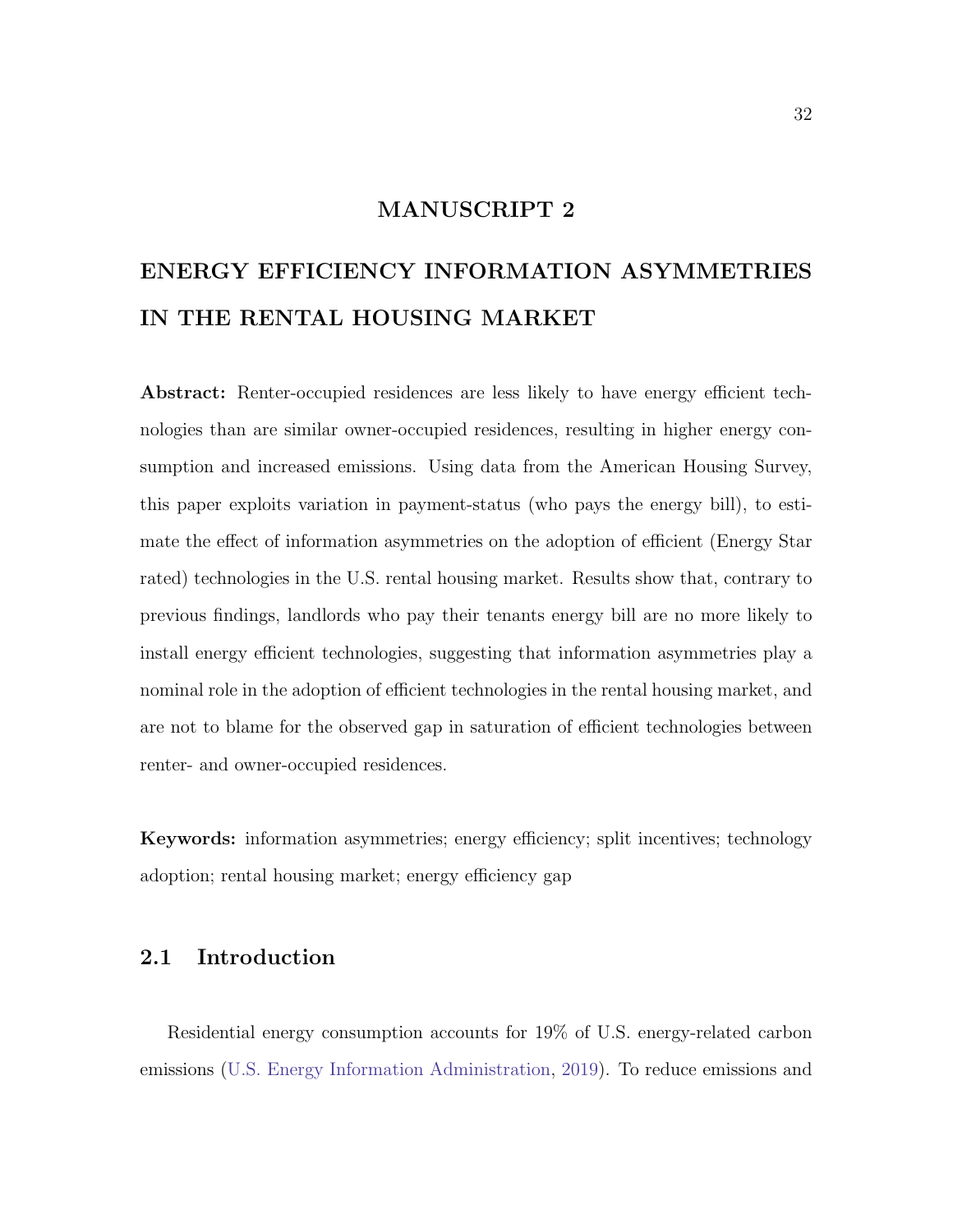energy costs, homeowners often choose to install efficient technologies such as Energy Star rated appliances or additional insulation. Since 2005, however, home-rentership has been on the rise, and as of 2016, 37% of heads of households are home-renters rather than homeowners; the highest since 1965 [\(Pew Research Center,](#page-102-1) [2017\)](#page-102-1). When residences are rented, landlord-tenant rental contracts give rise to two potential market failures.

The first occurs when landlords pay their tenant's energy bill: tenants face a moral hazard problem and do not have an incentive to conserve energy [\(Levinson and](#page-99-1) [Niemann,](#page-99-1) [2004;](#page-99-1) [Gillingham, Kenneth Harding and Rapson,](#page-97-1) [2012\)](#page-97-1). Such inefficiencies have long been recognized [\(Blumstein et al.,](#page-94-1) [1980;](#page-94-1) [Fisher and Rothkopf,](#page-97-2) [1989\)](#page-97-2), and have in large part been resolved by encouraging/requiring residential buildings to be individually metered for energy. Under the Public Utilities Regulatory Policies Act of 1978, newly built apartments are required to be individually metered for electricity, and sub-metering (of all energy types) is encouraged by federal energy efficiency guidelines.[15](#page-42-0) As a result tenants pay the energy bill in most residential rental contracts: as of 2011, tenants pay the electricity bill in 89% of renter-occupied units (American Housing Survey).

Requiring tenants to pay the energy bill, however, gives rise to a second potential market failure: landlords who do not pay their tenant's energy bill, may have less incentive to install energy efficient technologies [\(Davis,](#page-96-2) [2010;](#page-96-2) [Gillingham, Kenneth](#page-97-1) [Harding and Rapson,](#page-97-1) [2012\)](#page-97-1). If prospective tenants cannot observe the energy efficiency of candidate housing units (level of insulation, efficiency of appliances, etc.),

<span id="page-42-0"></span><sup>&</sup>lt;sup>15</sup> "Tenant submetering can be one of the most cost-effective energy conservation measures available. A large portion of the energy use in tenant facilities occurs simply because there is no economic incentive to conserve." 1998 Code of Federal Regulations, Title X, part 435.106.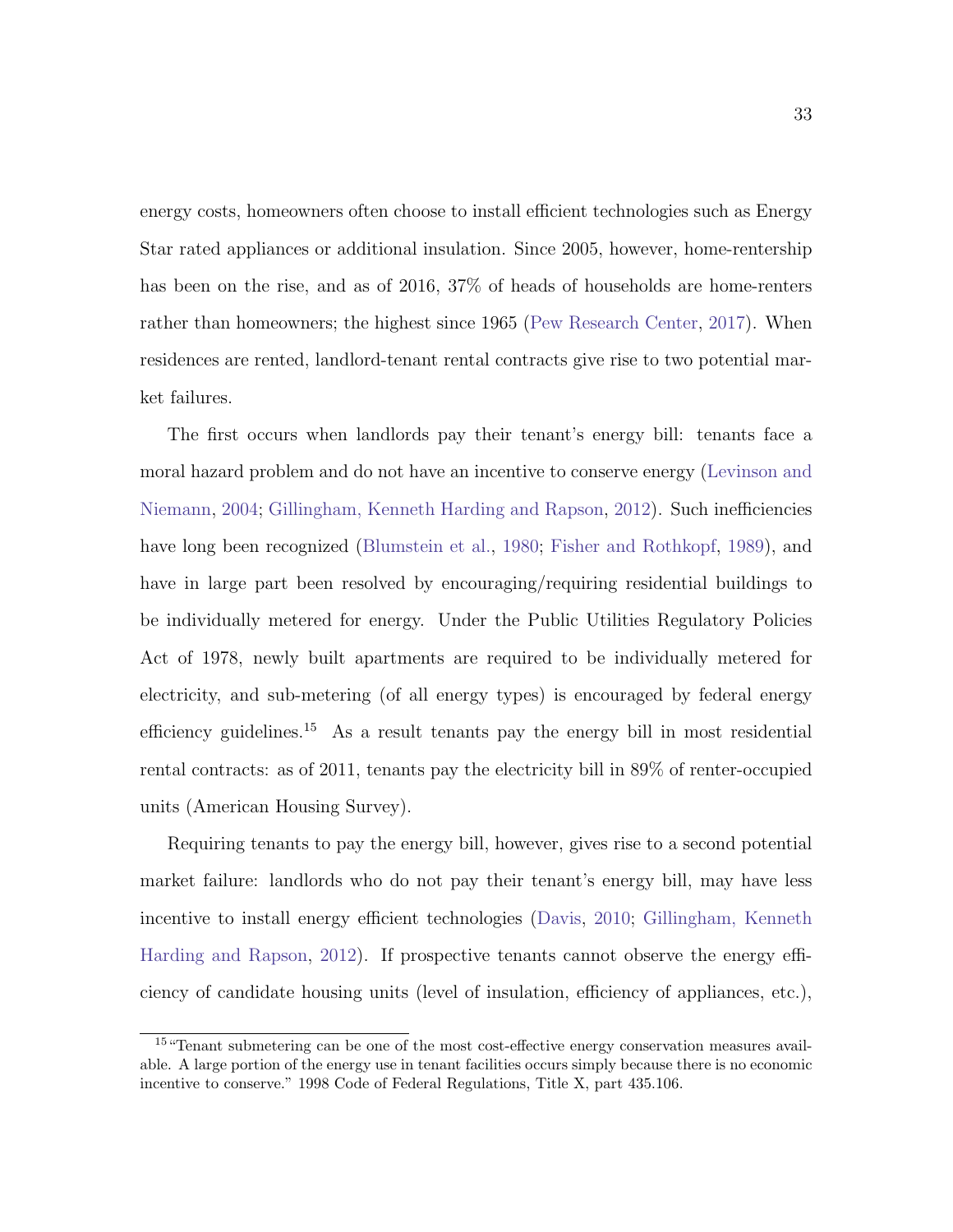they will be unwilling to pay a rent premium for any unobserved energy efficiency investments. Landlords will in turn be unwilling to adopt more costly energy efficient technologies. The result is an under-saturation of energy efficient technologies in the rental housing market, causing higher energy consumption and increased emissions.

Concern for energy efficiency information asymmetries in the rental housing market stems from the observed difference in saturation of efficient technologies in renterand owner-occupied residences: renter-occupied residences are 10% less likely to have energy efficient appliances, and are 16% less likely to be properly insulated relative to similar owner-occupied residences [\(Davis,](#page-96-2) [2010;](#page-96-2) [Gillingham, Kenneth Harding and](#page-97-1) [Rapson,](#page-97-1) [2012\)](#page-97-1). Because most rental contracts require the tenant to pay the energy bill, the difference in saturation is often assumed to be the result of information asymmetries (see [Allcott and Greenstone](#page-93-0) [\(2012\)](#page-93-0), [Gillingham and Palmer](#page-97-3) [\(2014\)](#page-97-3), or [Gerarden et al.](#page-97-4) [\(2017\)](#page-97-4) for review).

The difference in saturation of efficient technologies between renter- and owneroccupied residences, however, is only indicative of information asymmetries if we assume that renters and owners are identical. For example, if renters and owners have different preferences for energy efficiency, then the divergence in preferences may explain the difference in saturation of efficient technologies, absent information asymmetries [\(Myers,](#page-101-2) [2017\)](#page-101-2).

The objective of this paper is to identify the causes of the observed difference in saturation of efficient technologies between renter- and owner-occupied units. In particular, I focus on testing the effects of information asymmetries on the adoption of efficient technologies in the rental housing market. I then use these results to identify potential mechanisms that are responsible for the observed difference in saturation of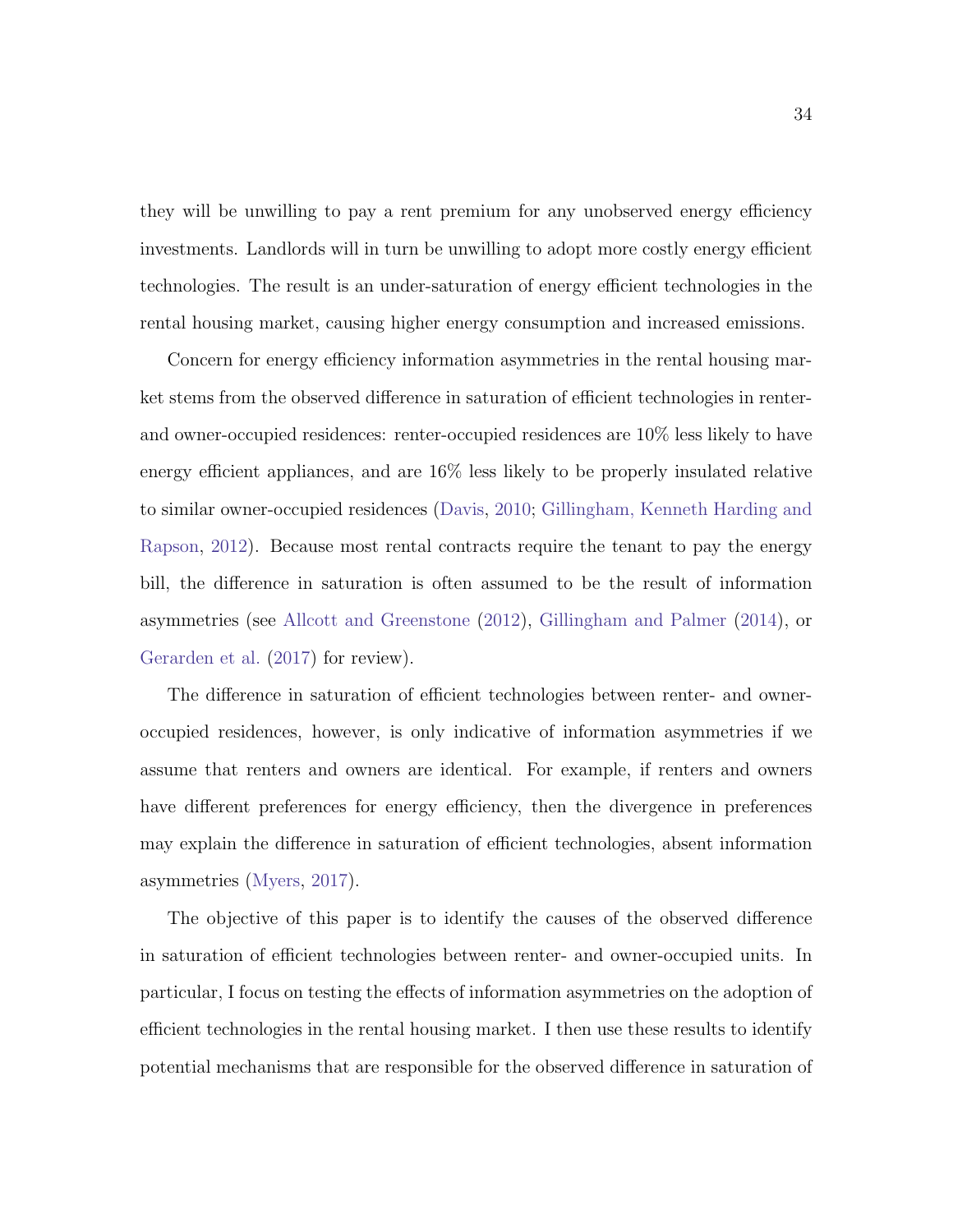efficient technologies between renter- and owner-occupied residences.

Two existing papers have explored energy efficiency information asymmetries in the rental housing market. [Myers](#page-101-2) [\(2017\)](#page-101-2) uses a housing search model to predict turnover rates, capitalization, and the adoption of efficient technologies in the northeastern U.S. Their identifying assumption is that under perfect information, a price shock to energy costs should not cause the outcomes of interest (turnover, capitalization, and technology adoption) to vary systematically across energy payment-status. [Myers](#page-101-2) [\(2017\)](#page-101-2) finds that under a price shock these outcomes do vary systematically by payment-status, and that price shocks affect turnover rates, capitalization, and the adoption of efficient technologies in ways consistent with housing market predictions under asymmetric information. This paper builds on the work of [Myers](#page-101-2) [\(2017\)](#page-101-2), by using a nationally representative sample (over 40,000 observations) and a reduced-form identification strategy to characterize energy efficiency technology adoption across all regions of the U.S.

Using the nationally representative 2011 American Housing Survey (the same data used in this analysis), [Souza](#page-102-2) [\(2018\)](#page-102-2) uses variation in energy payment-status to identify the effects of information asymmetries on the adoption of energy efficient appliances. They find that renter-occupied units are less likely to have efficient appliances, but that this difference attenuates when the unit has an energy-included rental contract (a contract in which the landlord pays the energy bill), suggesting the prevalence of information asymmetries. Problematically, [Souza](#page-102-2) [\(2018\)](#page-102-2) fails to address the simultaneity between a landlords decision to adopt an efficient technology, and their decision to offer an energy-included rental contract. After addressing this simultaneity using an instrumental variables approach, our results contradict those of [Myers](#page-101-2)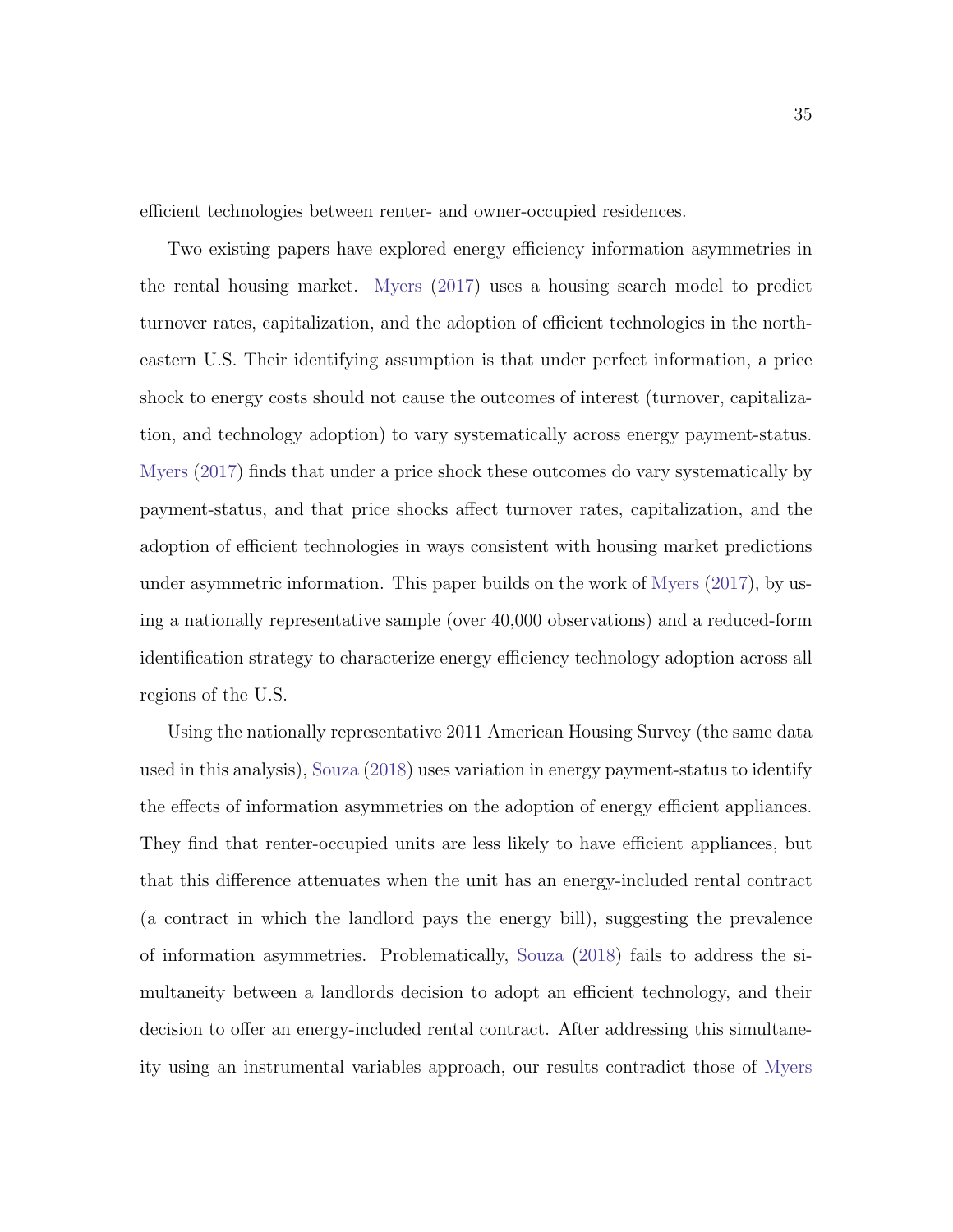#### [\(2017\)](#page-101-2) and [Souza](#page-102-2) [\(2018\)](#page-102-2).

This paper contributes to the literature on residential energy efficiency technology adoption in two important ways. The first is the development of a theoretical framework that is used to conceptualize an owner's decision to adopt an efficient technology and identify the mechanisms that may drive the gap in saturation of efficient technologies between owner- and renter-occupied residences. The second is a refinement of the current analysis on energy efficiency technology adoption in the rental housing market: I address the simultaneity in the owners technology adoption decision, allow for heterogenous effects of housheold/unit characteristics across tenure-status, and use nationally representative sample. After extending the analysis of [Myers](#page-101-2) [\(2017\)](#page-101-2) and [Souza](#page-102-2) [\(2018\)](#page-102-2), we find that landlords who pay their tenants energy bill are no more likely to install efficient technologies, suggesting that information asymmetries play a nominal role in the adoption of efficient technologies in the rental housing market, and are not to blame for the observed gap in saturation of efficient technologies between renter- and owner-occupied residences.

In the next section, a simple framework is developed to analyze the adoption of efficient technologies in renter- and owner-occupied residences (section [2.2\)](#page-46-0). In section [2.3](#page-52-0) we survey descriptive statistics of householder and housing unit characteristics, before analyzing how information asymmetries affect the adoption of efficient technologies (section [2.4\)](#page-58-0). Finally, with results in hand, the simple framework is revisited to discuss which mechanisms may be at play in driving the gap in saturation of energy efficient technologies in renter- and owner-occupied residences (section [2.5\)](#page-65-0).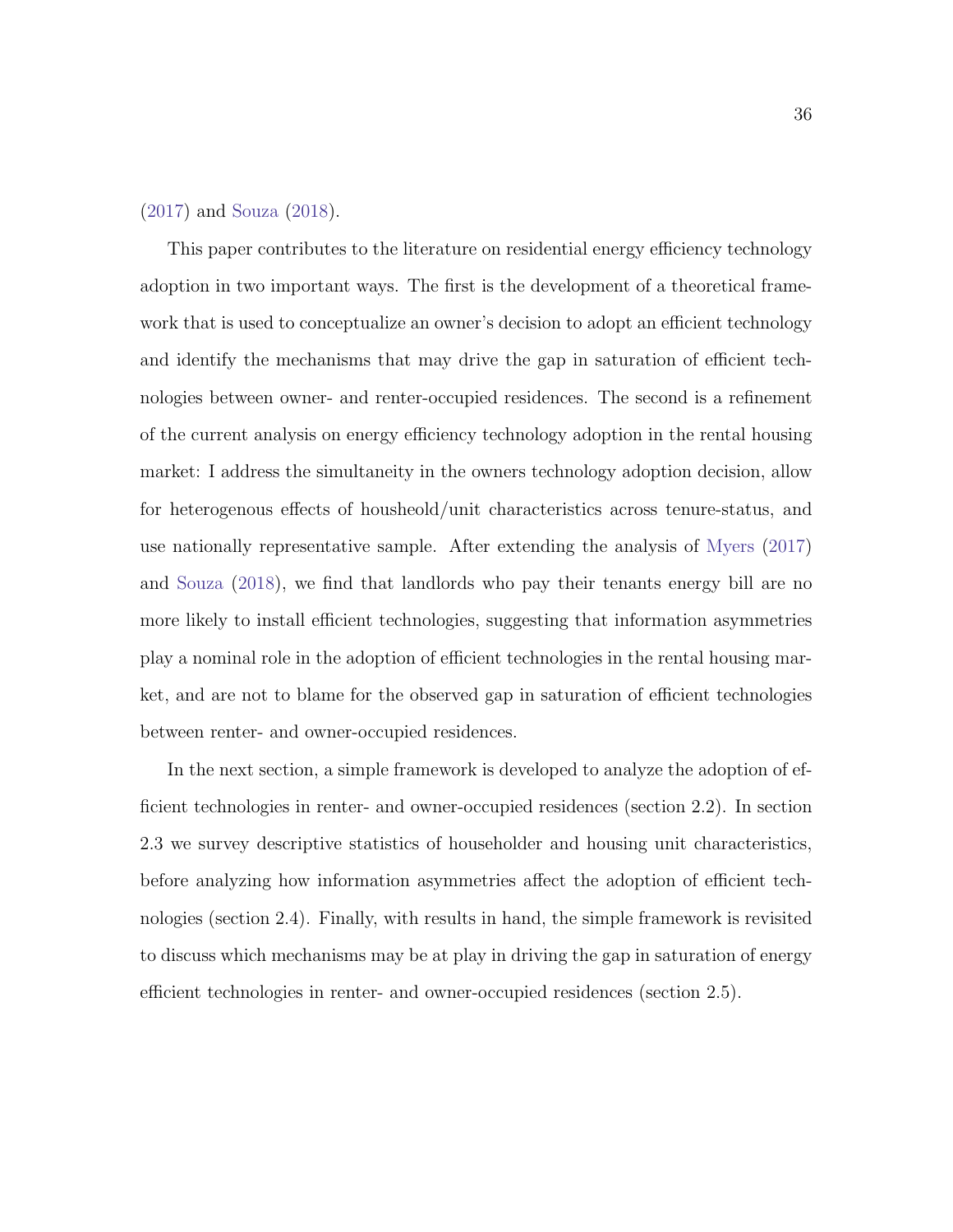#### <span id="page-46-0"></span>2.2 Theoretical framework

A simple framework is needed to analyze the adoption of efficient technologies in renter- and owner-occupied residences. The framework describes the owner's purchase decision between two energy consuming goods that differ in energy efficiency, and the occupant's energy consumption decision.<sup>[16](#page-46-1)</sup> The owner and occupant may be the same person, in which case the unit is owner-occupied, or they may be different, in which case the unit is renter-occupied (landlords are simply owners of renter-occupied units). This framework is applicable to many purchase decisions involving energy consuming durable goods (e.g. heater, air-conditioner, lighting, etc.), but can also be applied to water consuming durable goods (e.g. toilets, showers, sprinkler systems, etc.).

For tractability the framework is described in terms of an owner's decision to purchase a heating system and the occupant's choice of heat output, since space heating a cooling are the most consumptive end-uses in U.S. residences [\(U.S. Energy](#page-103-2) [Information Administration,](#page-103-2) [2019\)](#page-103-2). It can, however, be easily extended to other energy use and purchase decisions. In the first period, the owner chooses which heat system to install (energy efficient or inefficient), and makes the purchase. In the second period, the occupant consumes heat output, which results in energy costs. Energy costs are paid by the owner for owner-occupied units, and renter-occupied units with energy-included rental contracts. Rental contracts are considered energyincluded when the occupant reports that they do not pay an additional bill (separate from rent) for their energy use.

<span id="page-46-1"></span><sup>&</sup>lt;sup>16</sup>The framework used to model the purchase decision builds on the work of [Allcott et al.](#page-93-1)  $(2011)$ and [Allcott and Greenstone](#page-93-0) [\(2012\)](#page-93-0).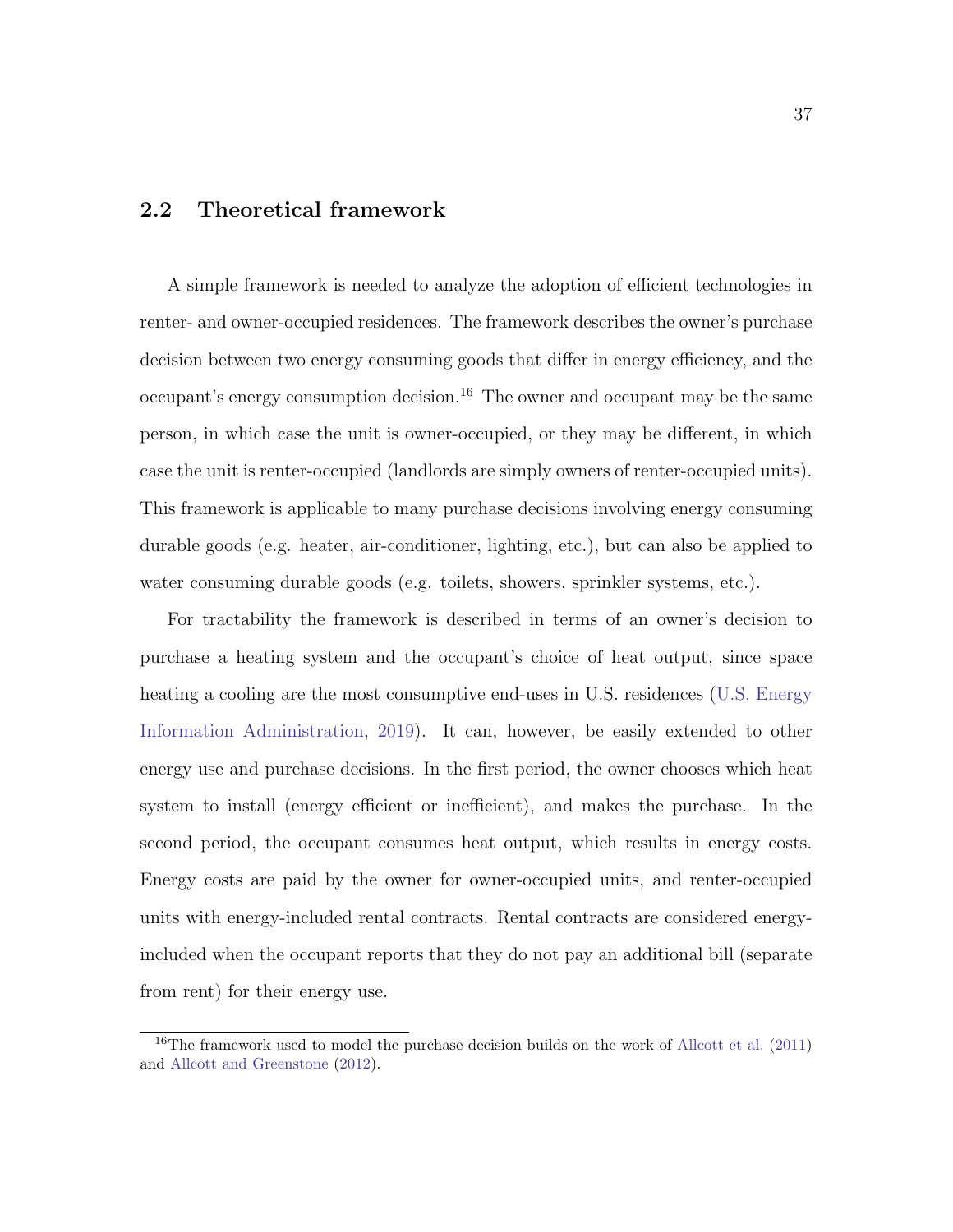We normalize energy prices from different sources using the price/BTU of energy input denoted by  $P_{BTU}$ . We let heat output be equal to  $Heat_{\tau} = BTU * E_{\tau}$ , where  $BTU$  is energy input and  $E_{\tau}$  is the energy efficiency factor. The energy efficiency factor  $(E_{\tau})$  varies with the type of heat system  $\tau \in \{\text{efficient}, \text{ inefficient}\}\,$ , and  $E_{\text{inefficient}}$ is less than  $E_{\text{efficient}}$ . Lastly, to account for the role of payment-status on energy use and technology adoption we let  $I$  (occupant-pays) be an indicator that equals one if the occupant pays the energy bill, and zero otherwise. Then, occupants choose energy consumption ( $BTU$ ) and consumption of a composite good  $(X)$  to solve their utility maximization problem:

$$
\max_{BTU,X} U(\text{Heat} = BTU \times E_{\tau}, X),
$$
\n
$$
\text{subject to:} \tag{2.1}
$$

$$
P_{BTU} \times BTU \times I(\text{occupant-pays}) + X \leq \text{Income},
$$

Utility is increasing in X, and exhibits diminishing marginal returns (i.e.  $U'_X$ ) 0, and  $U''_X < 0$ ). Utility is also increasing in heat, but only at low levels of heat consumption; we assume there exists  $Heat_{opt}$  beyond which occupants are made worse off by increasing their heat consumption (i.e. at low levels of heat  $U'_{\text{Heat}}(\text{Heat}_{\text{low}}) > 0$ , at high levels of heat  $U'_{\text{Heat}}(\text{Heat}_{\text{high}}) < 0, U''_{\text{Heat}} < 0$ , and  $U'_{\text{Heat}}(\text{Heat}_{\text{opt}}) = 0$ .

Then assuming an interior solution (and rewriting the budget constraint recognizing that  $BTU = \frac{Heat}{ET}$ , first order conditions of the occupant's utility maximization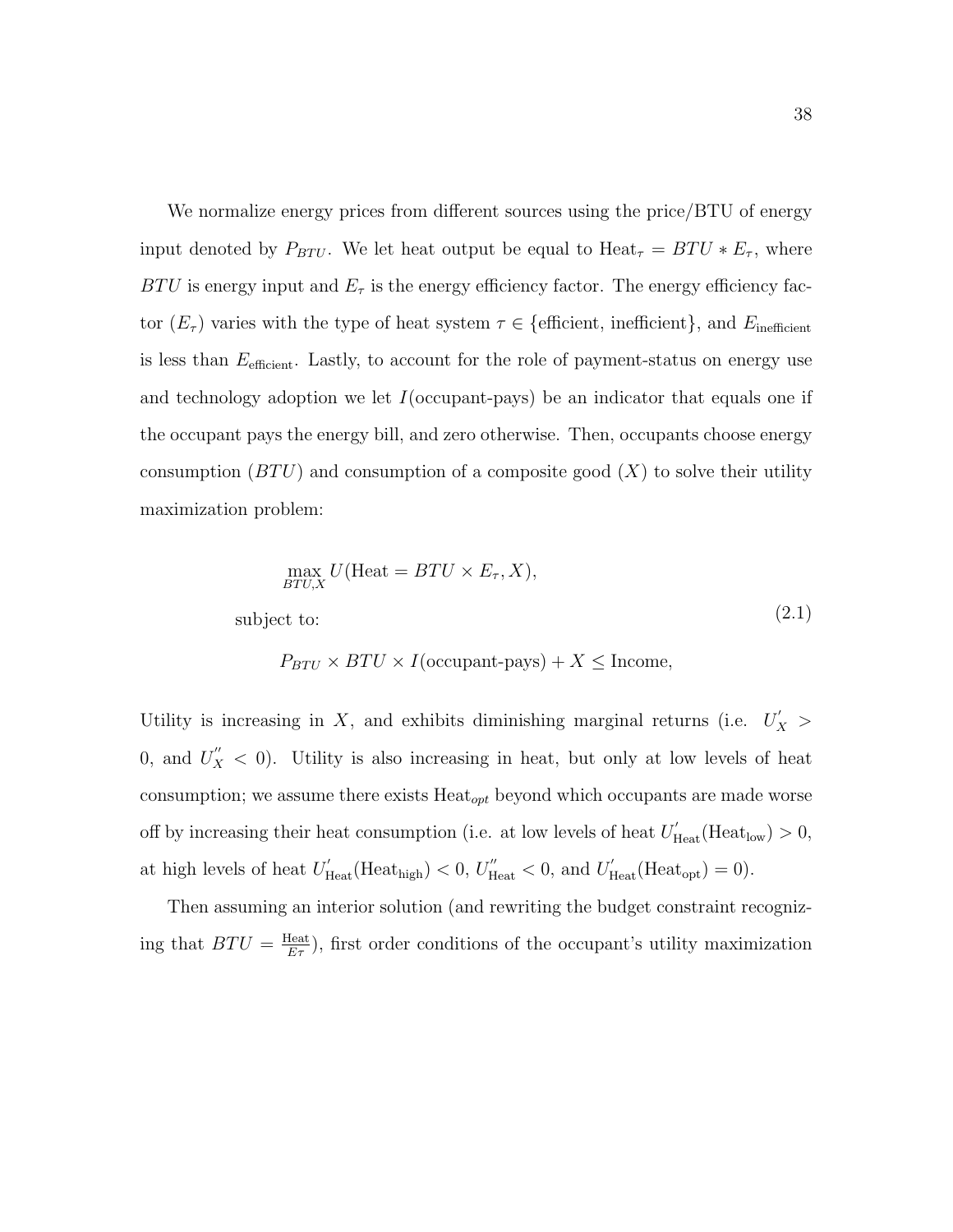problem are given by:

$$
U'_{Heat} - \lambda \frac{P_{BTU}}{E_{\tau}} \times I(\text{occupant-pays}) = 0
$$
\n(2.2)

$$
U'_X - \lambda = 0 \tag{2.3}
$$

$$
Income - P_{BTU} \times BTU \times I(occupant-pays) - X = 0
$$
\n(2.4)

When tenants do not pay for heat  $(I({\rm occupant-pays}) = 0)$ , their heat consumption is not limited by their budget constraint, so they consume at their bliss point denoted by Heat<sub>opt</sub>  $(U'_{Heat} = 0)$ , and any more consumption would lead to disutility). Tenants who do not pay for heat consume  $Heat_{opt}$  regardless of energy efficiency  $(Heat^*_{0,efficient} = Heat^*_{0, inefficient} = Heat_{opt}).$ 

When tenants do pay for heat  $(I({\rm occupant-pays}) = 1)$ , they equate the marginal utility per dollar of heat consumption with that of the composite good:

<span id="page-48-0"></span>
$$
\frac{U'_{\text{Heat}}E_{\tau}}{P_{BTU}} = U'_X. \tag{2.5}
$$

Equation [2.5](#page-48-0) implies that when tenants pay for heat  $(I({\rm occupant-pays}) = 1)$ , they consume less than they would under a utility-included contract  $(Heat^*_{0,\tau} > Heat^*_{1,\tau}).$ Furthermore, because  $E_{\text{efficient}} > E_{\text{inefficient}}$ , tenants who do pay for heat consume more of it when they have the efficient heater (Heat<sup>\*</sup><sub>1,efficient</sub> > Heat<sup>\*</sup><sub>1,inefficient</sub>).<sup>[17](#page-48-1)</sup> These results follow economic intuition: occupant's who face the highest marginal cost of heat output (those that pay for heat and have an inefficient heater) will consume the least heat, whereas occupant's who face the lowest marginal cost of heat output

<span id="page-48-1"></span><sup>&</sup>lt;sup>17</sup>Follows from the fact that  $U''_{\text{Heat}} < 0$  and  $U'_{\text{Heat}}(\text{Heat}_{1,\text{efficient}}, X) < U'_{\text{Heat}}(\text{Heat}_{1,\text{inefficient}}, X)$ .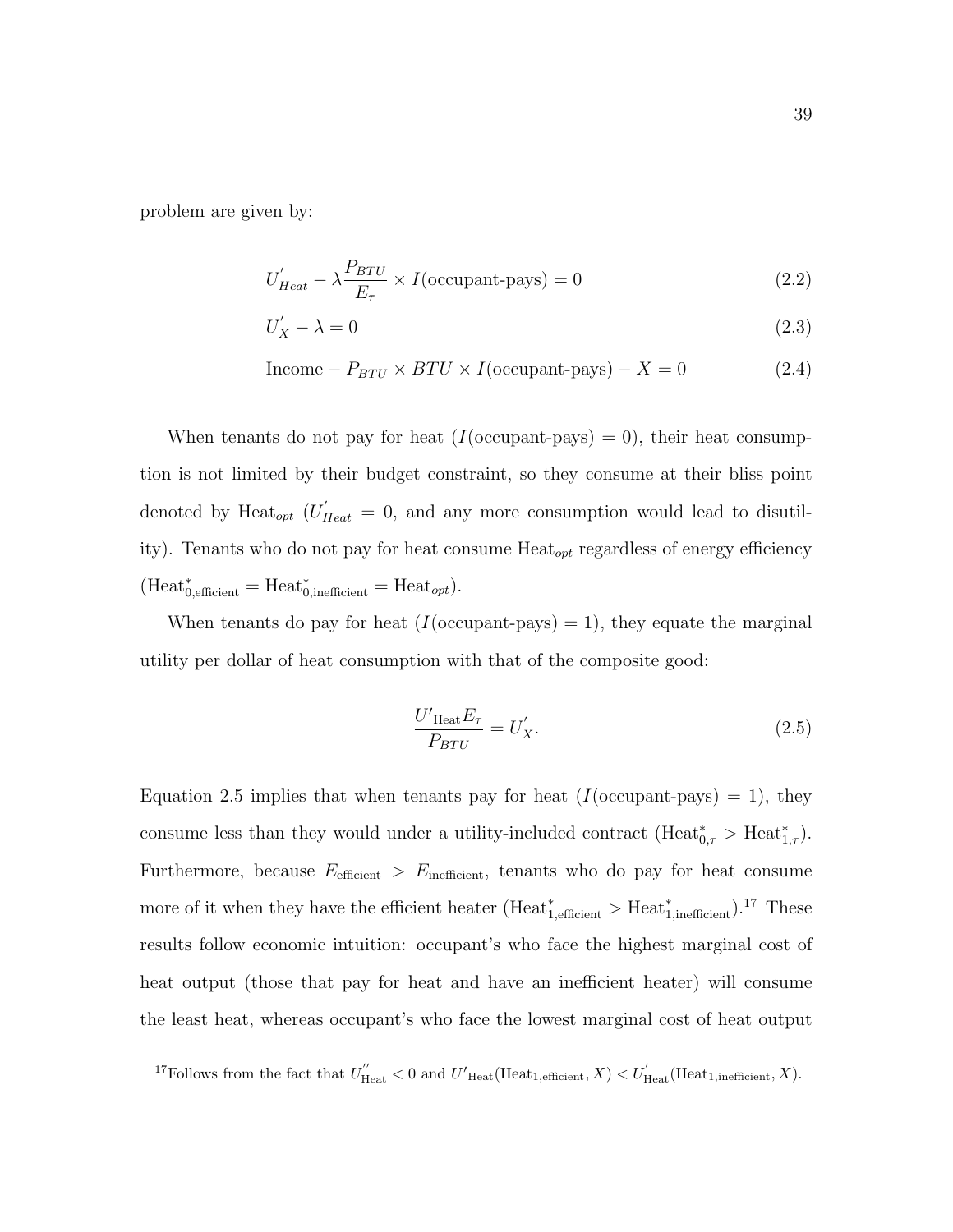(those that do not pay for heat) will consume the most.

The occupants choice of heat output can be written as a function of the price of heat  $(\frac{P_{BTU}}{E_{\tau}} \times I(\text{occupant-pays})),$  the price of the composite good (normalized to one), and household income. This analysis is primarily focused on how paymentstatus and energy efficiency affect the heat consumption and technology adoption decisions, so we denote the occupant's optimal choice of heat output (energy input) as a function of payment-status and energy efficiency alone:  $BTU^*_{I(\text{occupant-pays}),\tau}$ . We do, however, acknowledge the affects of income and prices on the heat output decision (and subsequent technology adoption decision) in our empirical analysis by including household income and regional dummies to control for income and prices respectively.

Using the occupant's heat output decision, we can characterize the owner's purchase decision. The owner purchases the efficient heat system if the expected net present value of doing so is positive. The incremental upfront cost of the efficient heat system is C, and the risk-adjusted discount rate is  $r > 0$ . The parameter  $\gamma$  embodies the role of asymmetric information and is used to weight the value of expected energy cost savings. All other costs (and benefits) that are associated with the purchase of the efficient heat system, and are internalized by the owner, are captured in ξ. Then, the owner should purchase the efficient heat system if the discounted sum of energy cost savings and additional costs/benefits  $(\xi)$ , is greater than the incremental upfront cost:

$$
\frac{1}{1+r} \left( \gamma P_{BTU} (BTU_{\text{inefficient}}^* - BTU_{\text{efficient}}^*) + \xi \right) > C. \tag{2.6}
$$

When an owner installs the efficient heat system they capitalize on energy cost savings either directly, if they are the ones paying the energy bill, or indirectly, through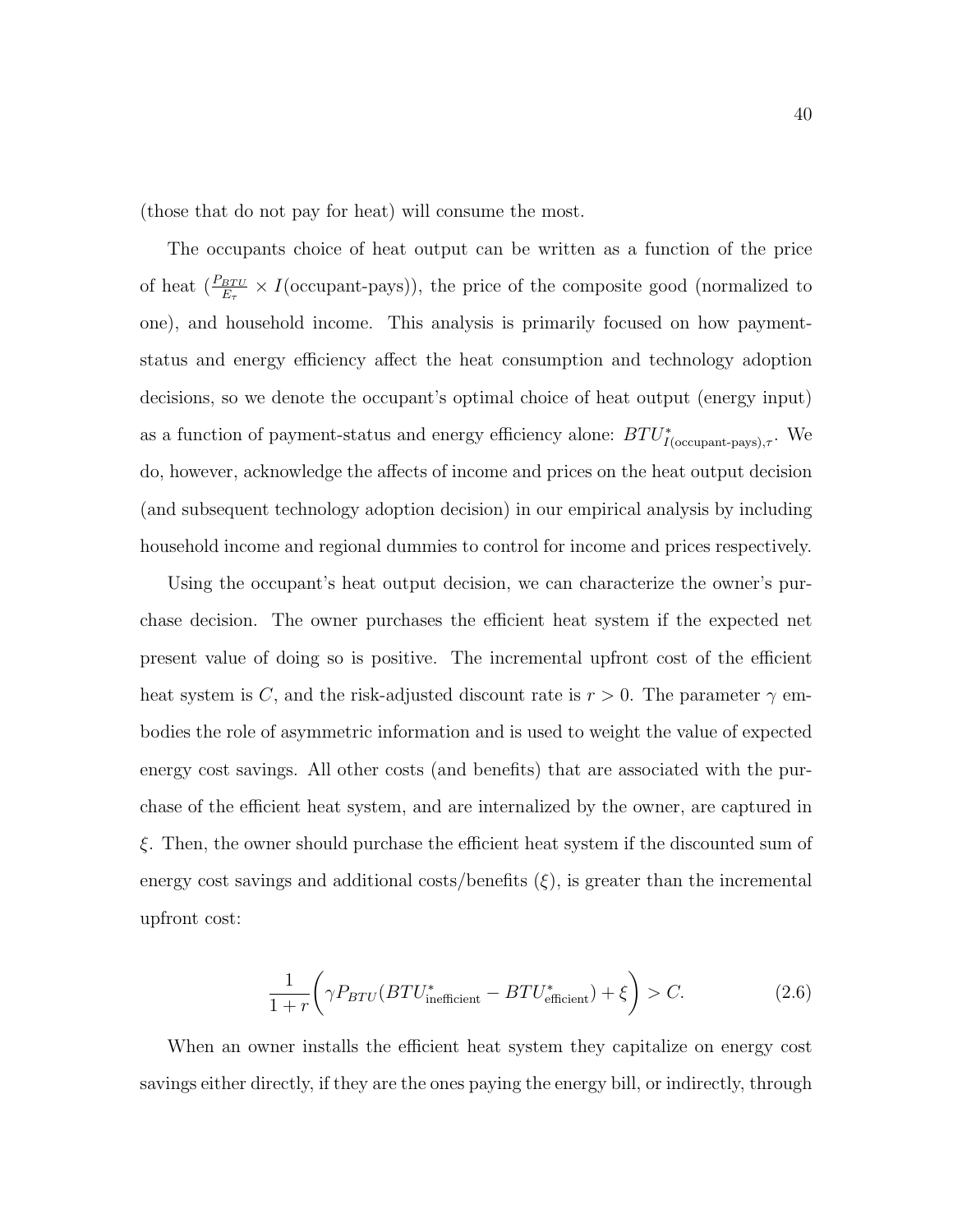rent premiums. Due to information asymmetries, rent premiums imperfectly capture energy cost savings, so  $\gamma$  is allowed to vary by payment-status:  $\gamma_{I(\text{owner-pays})}$  where  $I(\text{owner-pays}) = 1$  if the owner pays the energy bill, and zero otherwise. In practice we might imagine  $\gamma_1 = 1$ , because there are no information asymmetries when the owner pays the energy bill, and  $\gamma_0 \in [0, 1]$ .

Installing an efficient heat system generates several additional costs/benefits (included in  $\xi$ ) that affect only the occupant: noise, aesthetic, features, etc. These additional costs/benefits that do not affect the owner directly, are imperfectly captured through rent premiums, so  $\xi$  is allowed to vary by occupancy-status:<br>  $\xi_s$  where  $s \in \{\text{owner: owner-occupied}, \text{ rather: enter-occupied}\}.$  The risk-adjusted discount rate is also allowed to vary by occupancy-status: owners may have different credit constraints if they are investing in renter- versus owner-occupied units. Then the revised owner purchase decision is given by:

<span id="page-50-0"></span>
$$
\frac{1}{1+r_s} \bigg( \gamma_{I(\text{owner-pays})} P_{BTU} (BTU^*_{I(\text{occupant-pays}), \text{inefficient}} - BTU^*_{I(\text{occupant-pays}), \text{efficient}}) + \xi_s \bigg) > C,
$$
\n(2.7)

where optimal energy input,  $BTU^*_{I(\text{occupant-pays}),\tau}$ , is the solution to the occupants utility maximization problem.

By comparing the owner's willingness to pay for the efficient technology across different payment- and occupancy-status (equation [2.7\)](#page-50-0), we are able to shed light on the mechanisms that drive the differences in saturation of efficient technologies. Consider an owner's willingness to pay for the efficient heat system when the unit is owneroccupied, compared to their willingness to pay when the unit is renter-occupied and the tenant pays the energy bill. Previous findings have shown that owner-occupied res-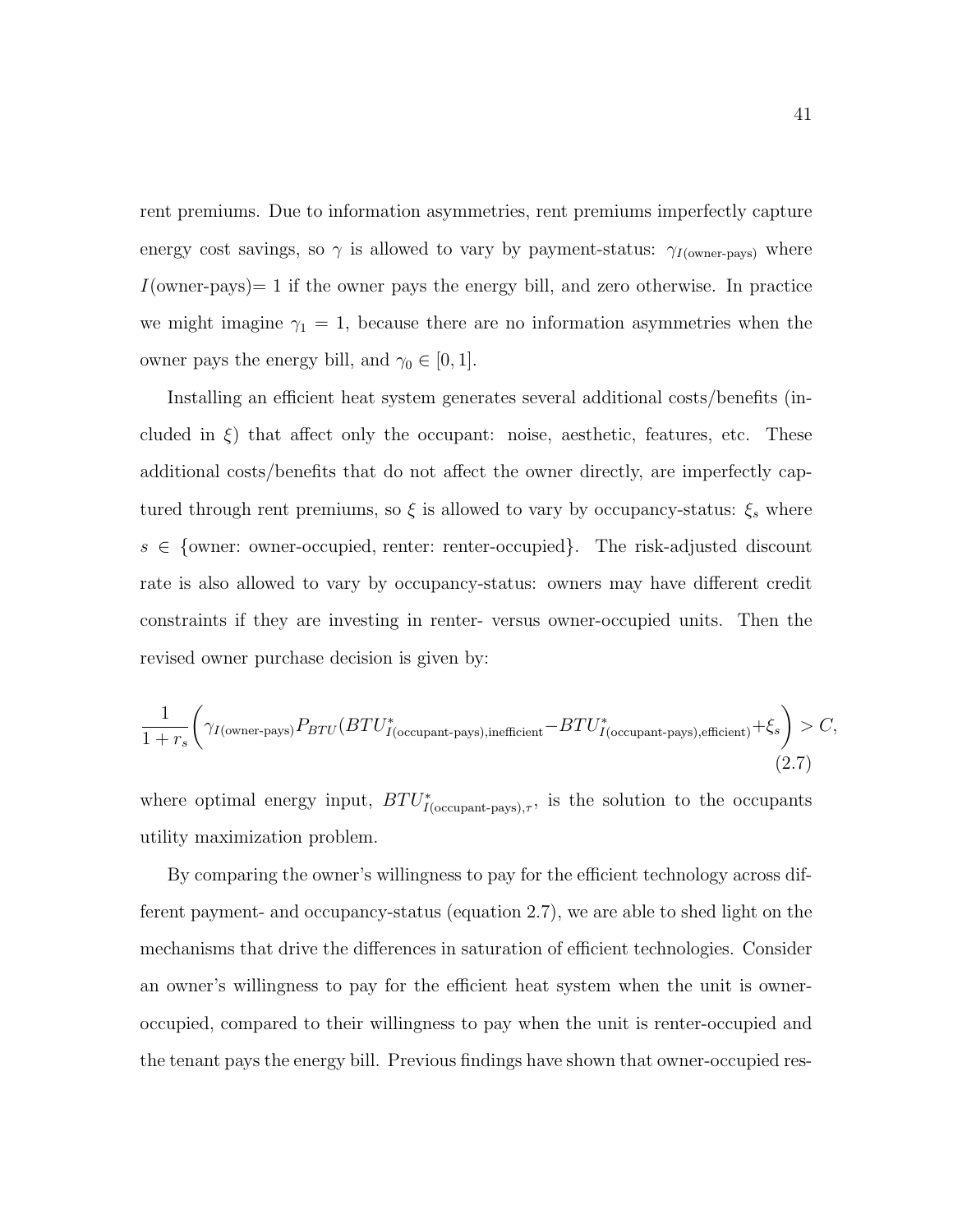idences are more likely to have efficient technologies than are similar renter-occupied residences [\(Davis,](#page-96-2) [2010;](#page-96-2) [Gillingham, Kenneth Harding and Rapson,](#page-97-1) [2012\)](#page-97-1). Therefore an owner's willingness to pay must be higher when the unit is owner-occupied. That is,

<span id="page-51-0"></span>
$$
WTP(\text{owner-pays, owner-occupied}) = \frac{\gamma_1 P_{BTU} (BTU_{1,\text{inefficient}}^* - BTU_{1,\text{efficient}}^*) + \xi_{\text{owner}}}{1 + r_{\text{owner}}} > \frac{\gamma_0 P_{BTU} (BTU_{1,\text{inefficient}}^* - BTU_{1,\text{efficient}}^*) + \xi_{\text{renter}}}{1 + r_{\text{renter}}} = WTP(\text{occupant-pays, renter-occupied}).
$$
\n(2.8)

This inequality holds if  $\gamma_1 > \gamma_0$ , and  $r_{\text{owner}} = r_{\text{renter}}$ ,  $\xi_{\text{owner}} = \xi_{\text{renter}}$ . That is if, due to information asymmetries, renters value energy savings from the efficient heat system less than owners, and the additional costs/benefits, and discount rate are equal across owners and renters. This is the explanation generally accepted in the literature. The inequality in equation [2.8](#page-51-0) also holds, however, if  $\gamma_1 = \gamma_0$  (no information asymmetries), and either  $r_{\text{owner}} < r_{\text{center}}$ , or  $\xi_{\text{owner}} > \xi_{\text{center}}$ . That is, there are no information asymmetries, but the risk adjusted discount rate  $(r_s)$  is lower for owners when they are purchasing efficient appliances for owner-occupied units, and/or the additional benefits that are internalized by the owner  $(\xi_s)$  are larger when the unit is owner-occupied. Contrary to the previous literature, analysis in section [2.4](#page-58-0) suggests the latter.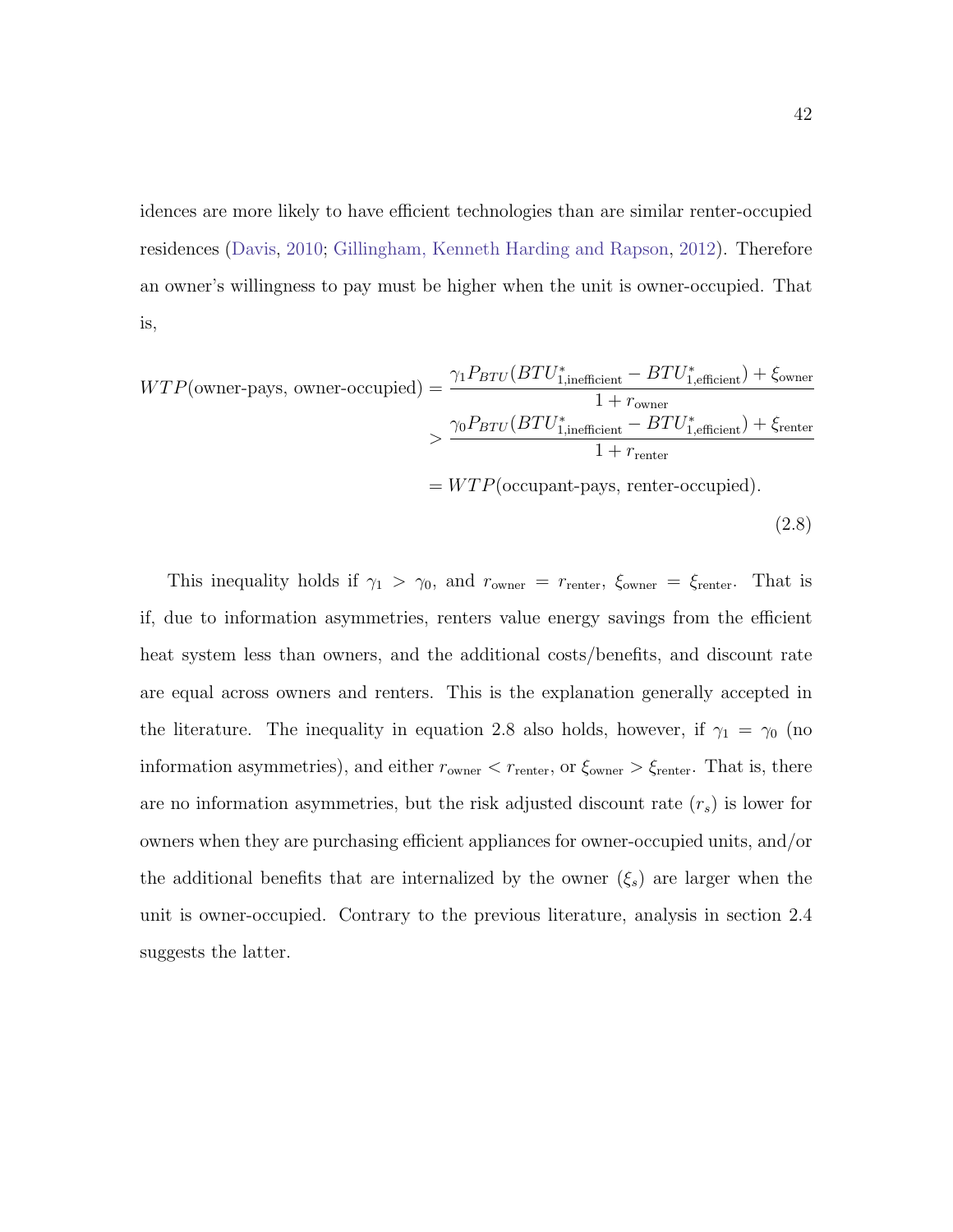### <span id="page-52-0"></span>2.3 Data

Data for analysis comes from the 2011 American Housing Survey. The American Housing Survey is a biannual longitudinal survey of the U.S. housing stock. For each survey year data is collected on housing unit and household characteristics (Tables  $2.1 - 2.3$  $2.1 - 2.3$ . The 2011 American Housing Survey included a topical module on energy efficiency, which asked respondents which appliances were installed in the unit and which of their appliances were Energy Star rated (Tables [2.4](#page-57-0) and [2.5\)](#page-57-1). Respondents were also asked which type of energy (electricity, natural gas, fuel oil, etc.) each of their appliances used, and energy payment-status (who pays the energy bill) for each type of energy (Table [2.6\)](#page-58-1).

Descriptive statistics are compared across occupancy-status (owner- or renteroccupied) and payment-status (who pays the energy bill). The owner pays the energy bill in all owner-occupied units. In general, payment-status is specific to the particular type of energy use. For example, the landlord may pay for heat because the unit is heated with a gas fired central boiler, while the tenant may pay for air-conditioning which runs on sub-metered electricity. Descriptive statistics presented in most of the tables below are not compared across each payment-status for each energy-type. Instead, in many of the tables below energy payment-status refers to which party pays for electricity.

On average, owners are older, more educated, and have higher income than do renters. Owners are disproportionately more likely to be white, and less likely to be Black, Asian, Indigenous, or Other races (Table [2.1\)](#page-53-0). Owner-occupied units tend to have more total occupants, and the mean number of adult occupants in owner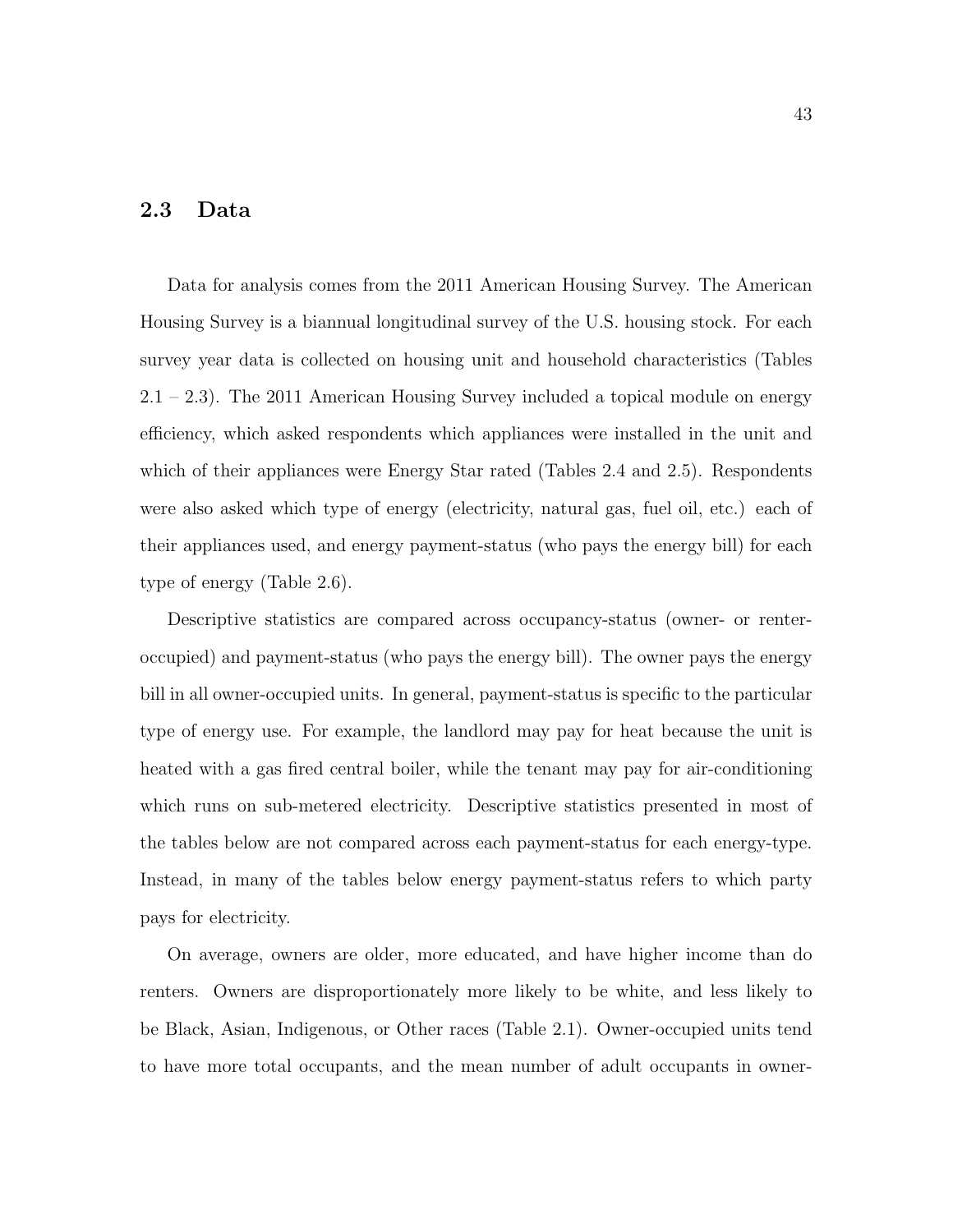occupied units is approximately two; the mean number of adult occupants in renteroccupied units is approximately 1.5.

Renters, on average, have similar education levels, and race compositions, regardless of energy payment-status. Renters with landlords that pay their energy bill, however, tend to be older, and have lower income; they also have fewer total occupants, and fewer adult occupants.

<span id="page-53-0"></span>

|                         | (1)    | $\left( 2\right)$        | $\left( 3\right)$      | p-value of difference |           |           |
|-------------------------|--------|--------------------------|------------------------|-----------------------|-----------|-----------|
|                         | Owner  | Renter:<br>Landlord Pays | Renter:<br>Tenant Pays | $(1)-(2)$             | $(1)-(3)$ | $(2)-(3)$ |
| Household income        | 75,583 | 26,578                   | 38,432                 | 0.000                 | 0.000     | 0.000     |
| Householder age         | 54.322 | 49.462                   | 41.666                 | 0.000                 | 0.000     | 0.000     |
| Less than highs chool   | 0.108  | 0.246                    | 0.173                  | 0.000                 | 0.000     | 0.000     |
| Completed highschool    | 0.256  | 0.277                    | 0.265                  | 0.048                 | 0.032     | 0.296     |
| Some college            | 0.166  | 0.203                    | 0.207                  | 0.000                 | 0.000     | 0.683     |
| Completed college       | 0.335  | 0.209                    | 0.283                  | 0.000                 | 0.000     | 0.000     |
| Graduate degree         | 0.135  | 0.066                    | 0.072                  | 0.000                 | 0.000     | 0.285     |
| White                   | 0.858  | 0.688                    | 0.703                  | 0.000                 | 0.000     | 0.193     |
| Black                   | 0.088  | 0.219                    | 0.211                  | 0.000                 | 0.000     | 0.415     |
| Asian                   | 0.036  | 0.050                    | 0.050                  | 0.002                 | 0.000     | 0.939     |
| Indigenous              | 0.006  | 0.018                    | 0.014                  | 0.000                 | 0.000     | 0.210     |
| Other race              | 0.013  | 0.025                    | 0.022                  | 0.001                 | 0.000     | 0.531     |
| $#$ of occupants        | 2.572  | 1.906                    | 2.475                  | 0.000                 | 0.000     | 0.000     |
| $\#$ of adult occupants | 1.990  | 1.495                    | 1.742                  | 0.000                 | 0.000     | 0.000     |

Table 2.1: Householder/household descriptive statistics

Landlords may pay for the use of some fuels, but not for others. In this table, the 'Landlord Pays' and 'Tenant Pays' indicators are specific to which party pays for electricity.

Owner-occupied housing units tend to be newer, and larger than renter-occupied units (Table [2.2\)](#page-54-0). Among renter-occupied units, the monthly rent is similar across payment-status, although units in which the landlord pays the electric bill tend to be of lower quality in that they are older, smaller, and more likely to be part of larger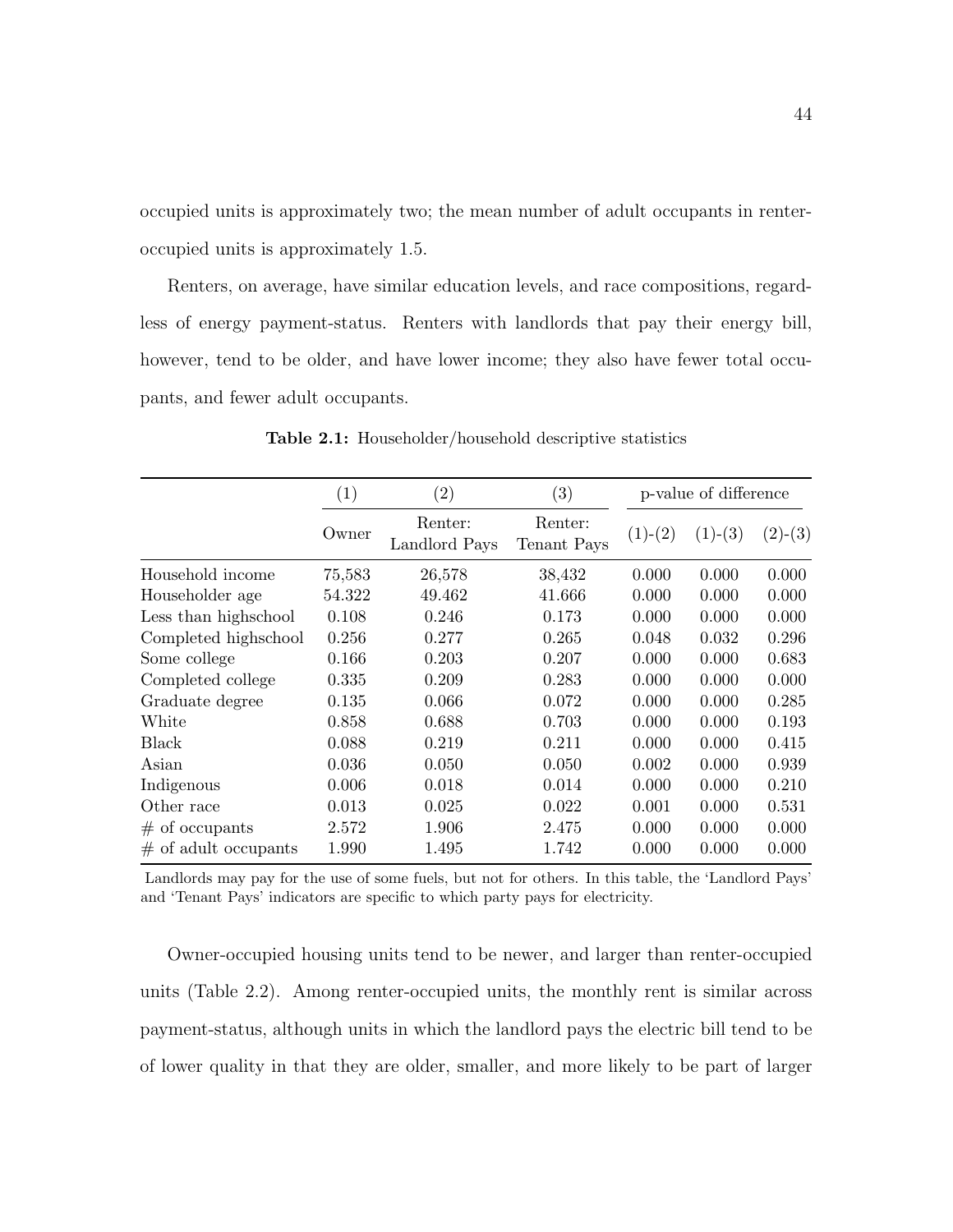<span id="page-54-0"></span>multi-unit buildings.

 $(1)$   $(2)$   $(3)$  p-value of difference Owner Renter: Renter: (1)-(2) (1)-(3) (2)-(3)<br>Landlord Pays Tenant Pays Rent - 879.12 885.835 - 0.761 Building age  $42.270$   $50.668$   $46.144$   $0.000$   $0.000$   $0.000$  $\#$  bedrooms 2.983 1.580 2.124 0.000 0.000 0.000  $\#$  baths 1.731 1.120 1.301 0.000 0.000 0.000  $\#$  half baths  $0.376$   $0.097$   $0.158$   $0.000$   $0.000$   $0.000$  $\#\text{ dens}$  0.123 0.015 0.031 0.000 0.000 0.000  $\#$  total rooms 6.071 3.716 4.551 0.000 0.000 0.000 Has a garage  $0.728$  0.188  $0.402$  0.000 0.000 0.000 Has a porch  $0.888$   $0.489$   $0.733$   $0.000$   $0.000$   $0.000$ Has a fireplace  $0.406$   $0.045$   $0.153$   $0.000$   $0.000$   $0.000$ Has garbage disposal 0.512 0.373 0.494 0.000 0.000 0.000 Has trash compactor 0.038 0.014 0.022 0.000 0.000 0.007 Use electricity  $0.999$   $1.000$   $1.000$   $0.000$   $1.161$   $0.039$ Use natural gas  $0.717$   $0.656$   $0.637$   $0.000$   $0.000$   $0.098$ Use fuel oil  $0.084$  0.133 0.071 0.000 0.000 0.000 Use other oil  $0.092$   $0.021$   $0.031$   $0.000$   $0.000$   $0.012$ Single unit building 0.902 0.177 0.394 0.000 0.000 0.000  $\#$  stories 2.000 4.334 2.394 0.000 0.000 0.000 Apt 2-5 units  $0.036$   $0.207$   $0.213$   $0.000$   $0.000$   $0.599$ Apt 6-10 units 0.017 0.112 0.139 0.000 0.000 0.001 Apt 11-25 units 0.019 0.140 0.144 0.000 0.000 0.609 Apt 26-50 units 0.008 0.079 0.049 0.000 0.000 0.000 Apt 51-100 units 0.007 0.103 0.031 0.000 0.000 0.000 Apt 101-200 units 0.005 0.113 0.018 0.000 0.000 0.000 Apt 201+ units 0.005 0.068 0.013 0.000 0.000 0.000

Table 2.2: Housing unit descriptive statistics

Landlords may pay for the use of some fuels, but not for others. In this table, the 'Landlord Pays' and 'Tenant Pays' indicators are specific to which party pays for electricity.

Renter-occupied units are more likely to be centrally located in a city, or in an urban area (Table [2.3\)](#page-56-0). The Mountain and Pacific combined census division have the highest proportion of renter-occupied units (33.9%), followed by the Middle At-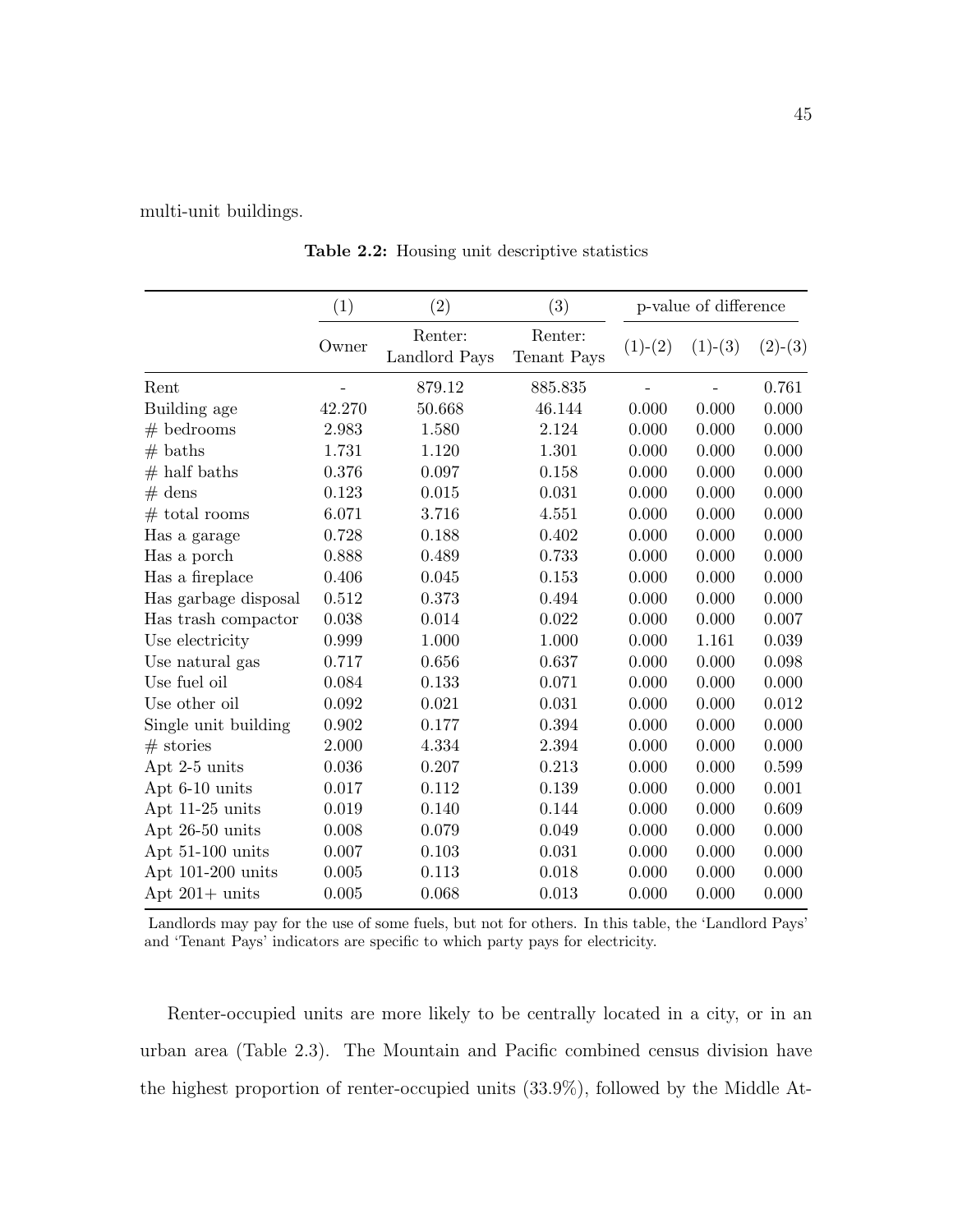lantic division (32.1%). Regions with a 'Mild' climate have the highest proportion of renter-occupied units (32.1%), while regions with the 'Coldest' climate have the lowest proportion of renter-occupied units (23.2%). Among renter-occupied units, those located in colder climates are more likely to have an electricity-included rental contract, and units with electricity-included rental contracts are more likely to be located in a central city.

Table [2.4](#page-57-0) shows the adoption of common appliances (air conditioning, central heat, refrigerator, dishwasher, clothes washer, and clothes dryer) across occupancystatus. Renter-occupied units are less likely to have most of these appliances, though renter-occupied units are slightly more likely to have central heat, and a refrigerator.

To compare the adoption of efficient Energy Star rated appliances across occupancyand payment-status, the sample is restricted to units that have any version of the appliance (Energy Star rated or otherwise) (Table [2.5\)](#page-57-1).<sup>[18](#page-55-0)</sup> Within this sub-sample, renter-occupied units are 16% less likely to have an Energy Star rated air conditioning system, and 13% less likely to have an Energy Star rated heat system than owneroccupied units. Renter-occupied units are also 20% less likely to have an Energy Star rated refrigerator, and 20% less likely to have an Energy Star rated dishwasher.

Among renter-occupied units, however, units with landlords that pay the energy bill are no more likely to have Energy Star versions of each appliance than are units in which the tenant pays the energy bill. Of course further analysis is needed to reliably comment on the effect of payment-status on the adoption of Energy Star appliances, but this descriptive statistic suggests that payment-status may have a nominal effect

<span id="page-55-0"></span><sup>18</sup>Energy Star is an information program implemented by the U.S. Environmental Protection Agency that sets energy efficiency standards and awards qualifying durable goods an Energy Star label. Energy Star rated appliances have been approved to meet stringent energy efficiency standards.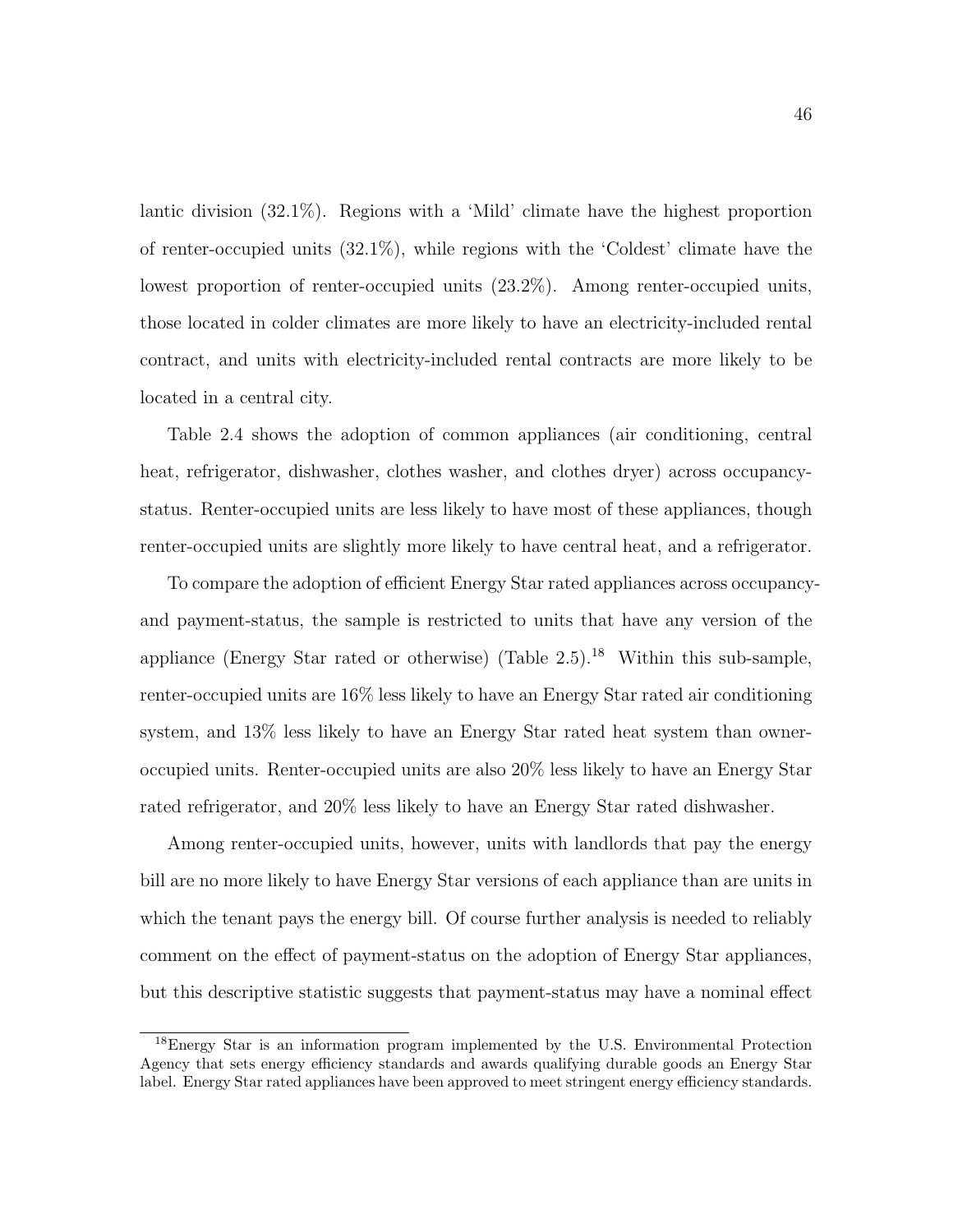<span id="page-56-0"></span>

|                                          | (1)         | (2)                      |                        |           | p-value of difference |           |
|------------------------------------------|-------------|--------------------------|------------------------|-----------|-----------------------|-----------|
|                                          | Owner       | Renter:<br>Landlord Pays | Renter:<br>Tenant Pays | $(1)-(2)$ | $(1)-(3)$             | $(2)-(3)$ |
| Central city of MSA                      | 0.224       | 0.540                    | 0.426                  | 0.000     | 0.000                 | 0.000     |
| Inside MSA, but not<br>central - urban   | 0.357       | 0.271                    | 0.347                  | 0.000     | 0.037                 | 0.000     |
| Inside MSA, but not<br>central - rural   | 0.147       | 0.030                    | 0.063                  | 0.000     | 0.000                 | 0.000     |
| Outside MSA, urban                       | 0.075       | 0.110                    | 0.087                  | 0.000     | 0.000                 | 0.004     |
| Outside MSA, rural                       | 0.196       | 0.048                    | 0.074                  | 0.000     | 0.000                 | 0.000     |
| New England                              | 0.049       | 0.076                    | 0.043                  | 0.000     | 0.006                 | 0.000     |
| Middle Atlantic                          | 0.123       | 0.216                    | 0.142                  | 0.000     | 0.000                 | 0.000     |
| East North Central                       | 0.161       | 0.119                    | 0.138                  | 0.000     | 0.000                 | 0.009     |
| West North Central                       | 0.072       | 0.077                    | 0.059                  | 0.420     | 0.000                 | 0.004     |
| West South Central                       | 0.115       | 0.087                    | 0.114                  | 0.000     | 0.892                 | 0.000     |
| East South Central<br>and South Atlantic | 0.281       | 0.189                    | 0.234                  | 0.000     | 0.000                 | 0.000     |
| Mountain and Pacific                     | 0.199       | 0.237                    | 0.269                  | 0.000     | 0.000                 | 0.002     |
| Coldest                                  | 0.108       | 0.119                    | 0.080                  | 0.155     | 0.000                 | 0.000     |
| Cold                                     | 0.261       | 0.300                    | 0.238                  | 0.000     | 0.000                 | 0.000     |
| Cool                                     | 0.221       | 0.281                    | 0.230                  | 0.000     | 0.034                 | 0.000     |
| Mild                                     | $\,0.184\,$ | 0.166                    | 0.233                  | 0.025     | 0.000                 | 0.000     |
| Mixed                                    | 0.140       | 0.072                    | 0.126                  | 0.000     | 0.000                 | 0.000     |
| Hot                                      | 0.085       | 0.062                    | 0.092                  | 0.000     | 0.013                 | 0.000     |

Table 2.3: Unit geographic descriptive statistics

Landlords may pay for the use of some fuels, but not for others. In this table, the 'Landlord Pays' and 'Tenant Pays' indicators are specific to which party pays for electricity. Climate zones, defined by the U.S. Census Bureau, are a function of the number of heating and cooling degree days (see American Housing Survey codebook for details).

on the adoption of efficient appliances.

Lastly, Table [2.6](#page-58-1) shows fuel use by each appliance, and payment-status by each fuel type and each appliance. Table [2.6](#page-58-1) is restricted to the subset of renter-occupied housing units that have adopted the given appliance in any form (Energy Star rated or otherwise). Each cell represents the percent of appliances that use the given energy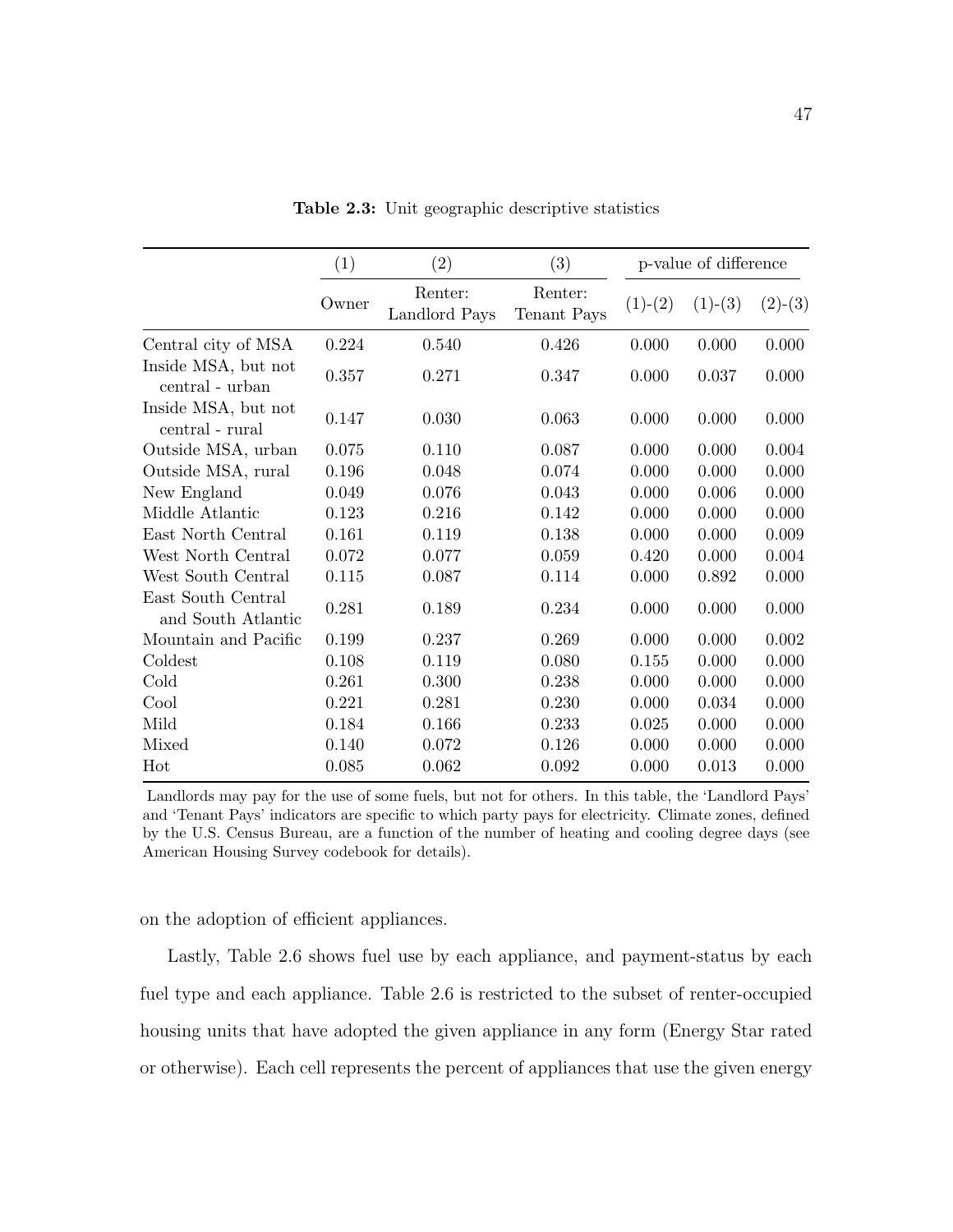|                | (1)   | (2)    | p-value   |
|----------------|-------|--------|-----------|
|                | Owner | Renter | $(1)-(2)$ |
| Central AC     | 0.687 | 0.532  | 0.000     |
| Central Heat   | 0.940 | 0.947  | 0.001     |
| Clothes Washer | 0.870 | 0.551  | 0.000     |
| Clothes Dryer  | 0.853 | 0.518  | 0.000     |
| Refrigerator   | 0.962 | 0.996  | 0.000     |
| Dishwasher     | 0.706 | 0.498  | 0.000     |

<span id="page-57-0"></span>Table 2.4: Adoption of appliances (Energy Star rated or otherwise)

Central Heat excludes units whose primary source of heat is a wood-burning stove, fireplace, portable space heater, cooking stove, or a room heater burning kerosene, gas, or oil.

Table 2.5: Adoption of *Energy Star* rated appliances

<span id="page-57-1"></span>

|                            | $\left(1\right)$ | $\left( 2\right)$        | $\left( 3\right)$      | p-value of difference |           |           |
|----------------------------|------------------|--------------------------|------------------------|-----------------------|-----------|-----------|
|                            | Owner            | Renter:<br>Landlord Pays | Renter:<br>Tenant Pays | $(1)-(2)$             | $(1)-(3)$ | $(2)-(3)$ |
| Energy Star Central AC     | 0.261            | 0.108                    | 0.110                  | 0.000                 | 0.000     | 0.837     |
| Energy Star Central Heat   | 0.209            | 0.071                    | 0.077                  | 0.000                 | 0.000     | 0.274     |
| Energy Star Clothes Washer | 0.421            | 0.315                    | 0.278                  | 0.000                 | 0.000     | 0.102     |
| Energy Star Clothes Dryer  | 0.180            | 0.156                    | 0.162                  | 0.189                 | 0.000     | 0.780     |
| Energy Star Refrigerator   | 0.435            | 0.232                    | 0.235                  | 0.000                 | 0.000     | 0.781     |
| Energy Star Dishwasher     | 0.412            | 0.215                    | 0.203                  | 0.000                 | 0.000     | 0.563     |

The 'Landlord Pays' and 'Tenant Pays' indicators are specific to the fuel used by each appliance, and which party pays for the use of that fuel.

type. For example, among renter-occupied units with central heat, 46.0% of units' central heat system is fueled by electricity.

The 'Landlord Pays' column (Table [2.6\)](#page-58-1) reports the percentage of renter-occupied units with the given appliance, that have a landlord who pays the appliances fuel bill (bill corresponding to the fuel used by the appliance). For example, landlords pay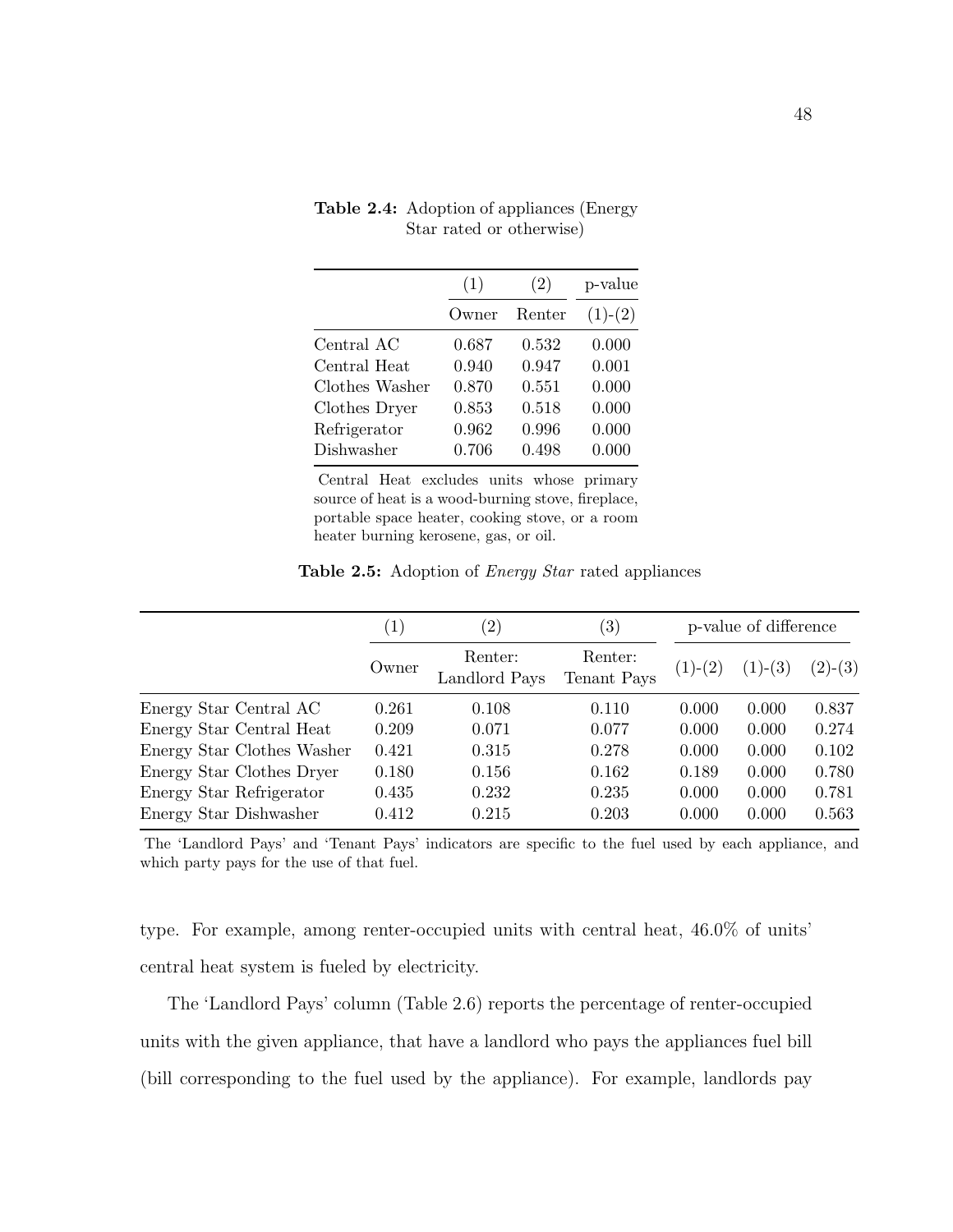the heat bill in 20.4% of the renter-occupied units with central heat. The 'Landlord Pays' row reports the percentage of renter-occupied units connected to the given fuel type, that have a landlord who pays the bill. For example, landlords pay the electric bill in 11.3\% of renter-occupied units that have electricity.

<span id="page-58-1"></span>

|                | Electricty | Natural Gas | Fuel Oil | Other fuels <sup><i>a</i></sup> | Landlord Pays |
|----------------|------------|-------------|----------|---------------------------------|---------------|
| Central Heat   | 0.460      | 0.465       | 0.069    | 0.006                           | 0.204         |
| Central AC     | 0.981      | 0.019       |          |                                 | 0.089         |
| Clothes Dryer  | 0.842      | 0.157       |          |                                 | 0.062         |
| Clothes Washer | 1.000      |             |          |                                 | 0.061         |
| Refrigerator   | 1.000      |             |          |                                 | 0.112         |
| Dishwasher     | 1.000      |             |          |                                 | 0.067         |
| Landlord Pays  | 0.113      | 0.265       | 0.752    | 0.494                           |               |

Table 2.6: Fuel use and payment-status

<sup>a</sup> Other fuels include wood, coal, kerosene, or any other fuel.

Of all end uses, landlords are most likely to pay for central heat, followed by refrigeration. Among all energy types, landlords are most likely to pay for fuel oil, though fuel oil is only used in 7.9% of renter-occupied units in our sample. It is far more common to observe a unit in which the landlord pays for natural gas: 17% of renter-occupied units use and have a landlord that pays for natural gas.

#### <span id="page-58-0"></span>2.4 Estimation and results

The objective of this analysis is to estimate the effect of information asymmetries on the adoption of energy efficient technologies including: central heaters, central air conditioners, clothes dryers, clothes washers, refrigerators and dishwashers. To accomplish this we first estimate the effect of payment-status on owners' energy ef-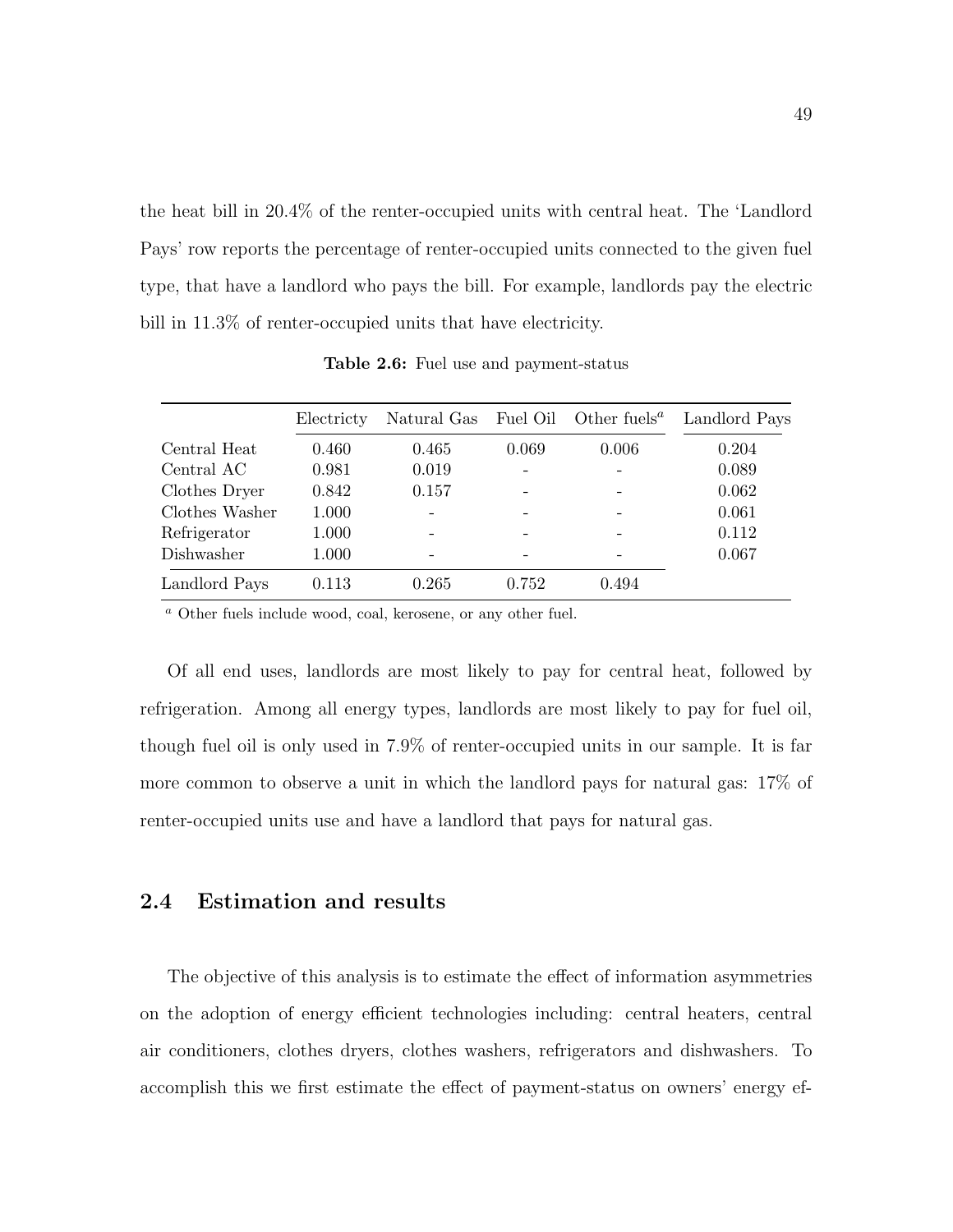ficiency technology adoption decision. Then, given the estimated effect of paymentstatus on energy efficiency adoption, we revisit the owner's willingness to pay function (equation [2.7\)](#page-50-0) to identify the effect of information asymmetries on the adoption of energy efficient technologies.

## 2.4.1 The effect of payment-status on the adoption of energy efficient technologies

To estimate the effect of payment-status on energy efficient technology adoption, we use a latent variable linear probablity model. [Souza](#page-102-2) [\(2018\)](#page-102-2) uses a similar identification strategy, with two notable distinctions. First, [Souza](#page-102-2) [\(2018\)](#page-102-2) assumes that all covariates affect the efficiency adoption decision in renter- and owner-occupied units equally. That is, the marginal effect of an additional bedroom, for example, on the likelihood of a unit having an efficient heater is equal for renter- and owner-occupied residences. While this assumption does not seem inherently insidious, it is not supported by the data and results in biased parameter estimates. Second, [Souza](#page-102-2) [\(2018\)](#page-102-2) does not address the simultaneity of the landlords decision to pay the energy bill, and their decision to install an efficient technology. The following analysis addresses each of these concerns, and generates results that contradict the findings of [Souza](#page-102-2) [\(2018\)](#page-102-2).

Adoption of an efficient appliance  $e \in \{$ central heat, central air conditioning, clothes dryer, clothes washer, refrigerator, dishwasher in housing unit i can be characterized by the following latent variable model:

<span id="page-59-0"></span>
$$
WTP_{i,e}^* = \alpha_e I(\text{owner-pays})_{i,e} + X_i \beta_e + \epsilon_{i,e},\tag{2.9}
$$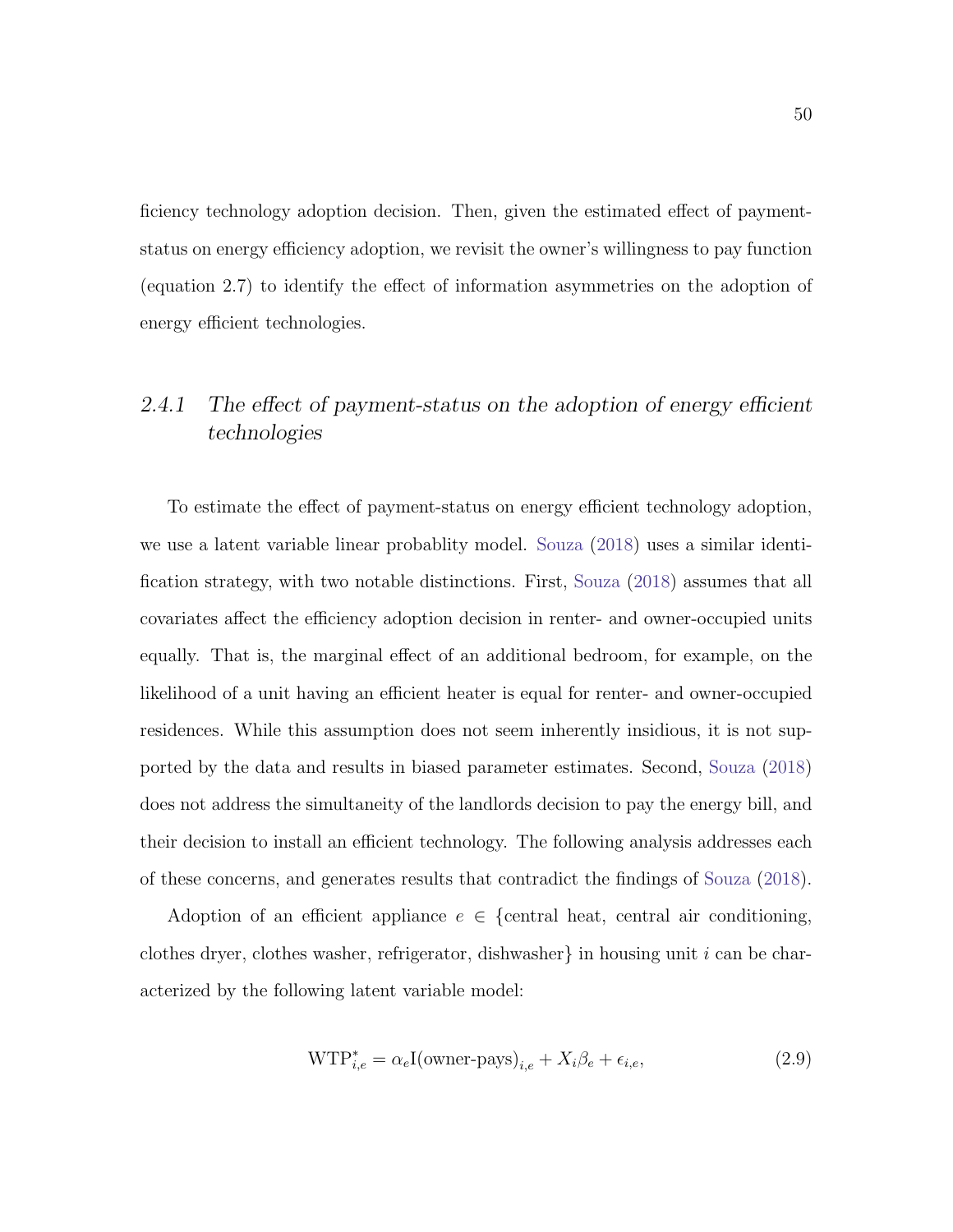where  $WTP_{i,e}^*$  is housing unit i's willingness to pay for the efficient appliance e, and I(owner-pays)<sub>i,e</sub> equals one if the landlord pays for the energy that appliance  $e$ consumes and zero otherwise. Then, housing unit  $i$  will adopt the efficient appliance  $e$ if the owner's willingness to pay for the efficient version is greater than the incremental upfront cost. That is:

$$
\textit{Efficient}_{i,e} = \begin{cases} 0, & \text{if } \text{WTP}^*_{i,e} < C \\ 1, & \text{if } \text{WTP}^*_{i,e} \geq C. \end{cases}
$$

Then, the effect of payment-status on the adoption of the efficient appliance  $e$ , can be estimated by replacing  $WTP_{i,e}^*$  with Efficient<sub>i,e</sub> in equation [2.9.](#page-59-0)

It may be, however, that payment-status is endogenous in equation [2.9:](#page-59-0) landlords may be more likely to pay their tenants energy bill (offer an energy-included rental contract) if the unit is energy efficient (has efficient appliances). This problem can be characterized as a simultaneous equations linear probability model [\(Angrist,](#page-93-2) [2001\)](#page-93-2):

<span id="page-60-0"></span>
$$
\text{Efficient}_{i,e} = \alpha_e \mathcal{I}(\text{owner-pays})_{i,e} + X_i \beta_e + \epsilon_{i,e} \tag{2.10}
$$

$$
I(\text{owner-pays})_{i,e} = \rho_e \text{Efficient}_{i,e} + \delta_e Z_i + X_i \phi_e + \omega_{i,e}.
$$
 (2.11)

To consistently estimate equation [2.10](#page-60-0) we need a variable (instrument)  $Z$ , that affects payment-status ( $\delta_e \neq 0$ ) and satisfies the exclusion restriction. Trash payment-status, which is an indicator that equals 1 if the landlord pays for trash service, and zero otherwise, satisfies both of these conditions. Trash payment-status is a relevant and valid instrument because it is correlated with energy payment-status through underlying preferences for including additional fees in the payment of rent, but otherwise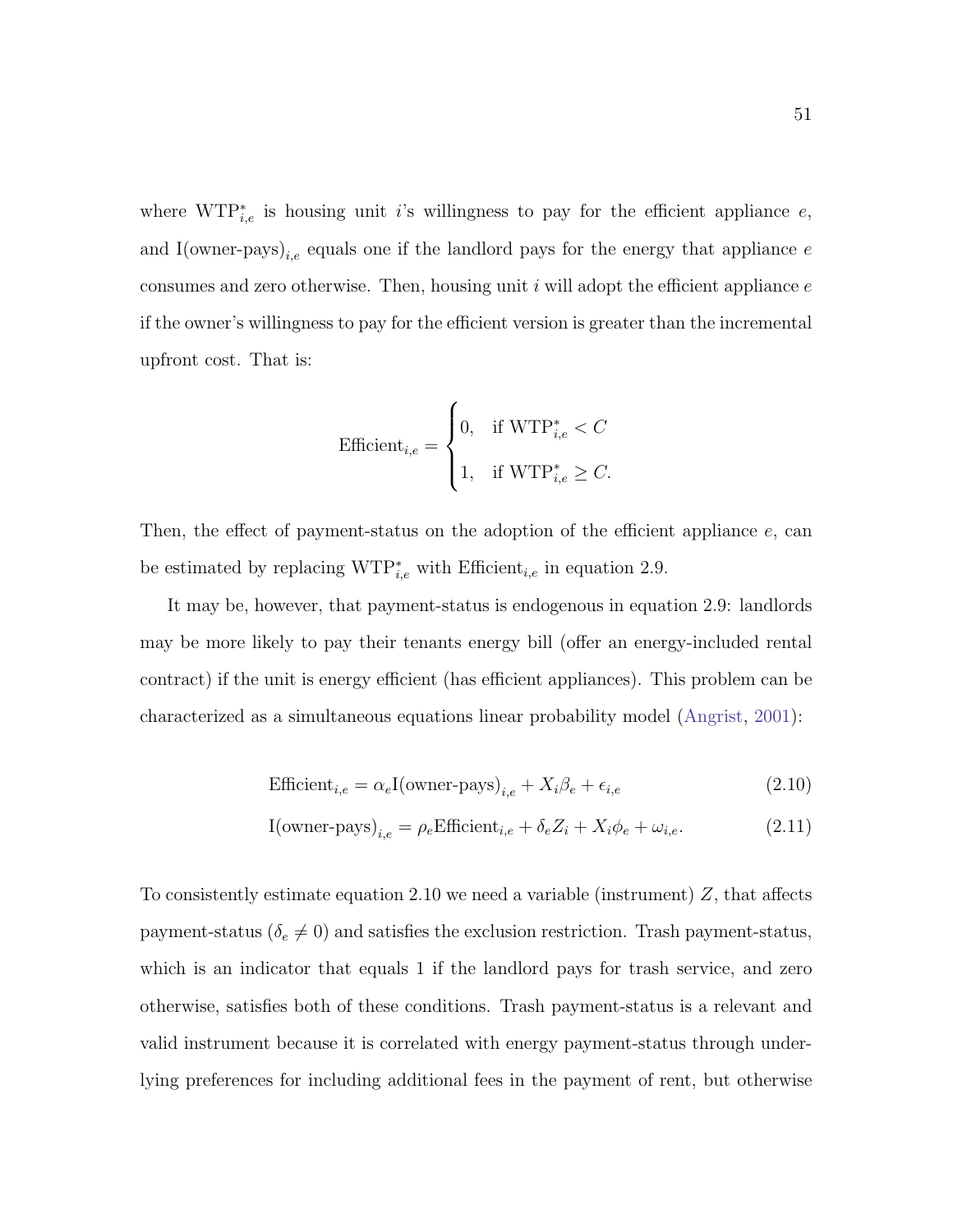uncorrelated with the landlords efficiency purchase decision. Then equation [2.10](#page-60-0) can be estimated consistently using two-stage least squares [\(Imbens and Angrist,](#page-98-0) [1994;](#page-98-0) [Angrist,](#page-93-2) [2001\)](#page-93-2). First stage results are available in the appendix (Table [0.4\)](#page-91-0). In all specifications the effective F-statistic indicates that we can reject the null of weak instruments at the 5\% confidence level [\(Olea and Pflueger,](#page-101-3) [2013\)](#page-101-3).<sup>[19](#page-61-0)</sup>

Estimates of the average treatment effect of payment-status on the adoption of each appliance  $e$  are given by the second stage results (Table [2.7\)](#page-62-0). All unit, household, and geography characteristics are included as controls (except rent, which would be endogenous and is thus excluded). All controls are included as dummy variables. Continuous variables such as  $#$  of rooms are converted to dummy variables: one variable for each level. Some variables  $(\# \text{ of units in the building, building age},$ householder age, and household income) were binned to create dummy variables.<sup>[20](#page-61-1)</sup> Each regression is restricted to the subset of renter-occupied units that have appliance e in any form (Energy Star rated or otherwise).

Units with energy-included rental contracts are no more likely to have efficient appliances than are similar units without energy-included rental contracts (Table [2.7\)](#page-62-0). That is, the effect of payment-status on the adoption of efficient technologies is nominal. Examination of household, unit, and geographic characteristics shows that newer homes, and those with a lower number of adult occupants are more likely to have efficient appliances. We also find that homes in rural areas, and homes in cool,

<span id="page-61-0"></span><sup>19</sup>Effective F-statistics for each model: Heat: 124,000; AC: 128,000; Fridge: 201,000; Dishwasher: 102,000; Dryer: 125,000; Washer: 126,000.

<span id="page-61-1"></span><sup>&</sup>lt;sup>20</sup>The number of the units in the building is binned as shown in Table [2.2.](#page-54-0) Building age is cutoff at units built before 1920, and binned in 10 year increments from 1920-1970, 5 year increments from 1971-1990, and 1 year increments from 1991-2011. Householder age is binned in 10 year increments with cutoffs at less than 20 years old, and over 70 years old. Household income is binned in \$10,000 increments with cutoffs at less than \$0 and more than \$200,000.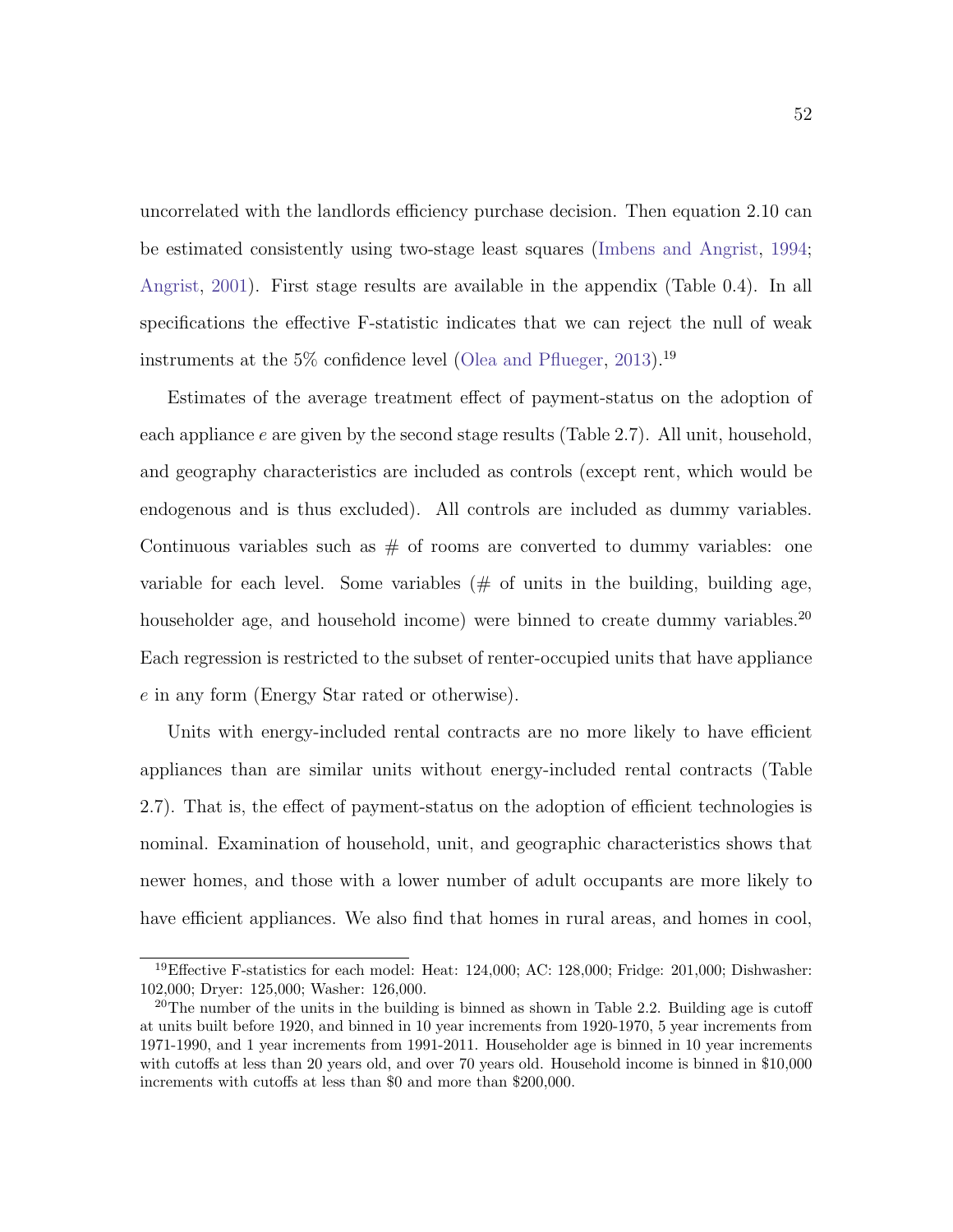|                              | Heat     | AC     | Fridge   | Dishwasher | Dryer    | Washer |
|------------------------------|----------|--------|----------|------------|----------|--------|
| $I(\text{owner-pays})_{i,e}$ | $-0.013$ | 0.048  | $-0.066$ | $-0.14$    | $-0.067$ | 0.050  |
|                              | (0.07)   | (0.12) | (0.11)   | (0.17)     | (0.13)   | (0.16) |
| Household characteristics    | Yes      | Yes    | Yes      | Yes        | Yes      | Yes    |
| Unit characteristics         | Yes      | Yes    | Yes      | Yes        | Yes      | Yes    |
| Geographic characteristics   | Yes      | Yes    | Yes      | Yes        | Yes      | Yes    |
| $\,R^2$                      | 0.053    | 0.072  | 0.078    | 0.083      | 0.049    | 0.082  |
| of observations<br>#         | 40,498   | 22.445 | 42,177   | 21,520     | 21,429   | 22,654 |

<span id="page-62-0"></span>Table 2.7: Probability the unit has an Energy Star appliance (equation [2.10\)](#page-60-0)

mild, and mixed climates are all more likely to have efficient appliances.

In addition to our primary results (Table [2.7\)](#page-62-0), we also present two supplementary regression models to estimate the effects of payment-status on energy efficient technology adoption (Table [2.8\)](#page-63-0). In both models, our independent variable of interest is the number of appliances whose fuel is included in the price of rent. The intuition is that the higher the count of appliances with fuel included in the price of rent, the less likely information asymmetries are to interfere with the energy efficient technology adoption decision, and the more likely landlords should be to install efficient appliances.

Model (1) in Table [2.8](#page-63-0) is a count data model, with the count of all energy efficient appliances within a unit as the dependent variable. To estimate the causal effect of the number of appliances with fuel included in the price of rent we use an instrumental variables Tobit regression [\(Newey,](#page-101-4) [1987\)](#page-101-4), with trash payment-status as

Notes: Standard errors in parenthesis. For each column Payment-status=1 if the fuel used by the corresponding appliance is included in the price of rent. All regressions are restricted to the sub-sample of renters who have the appliance. For example, only 40,498 units have central heat, so column 1 is restricted to the 40,498 renter-occupied units with central heat.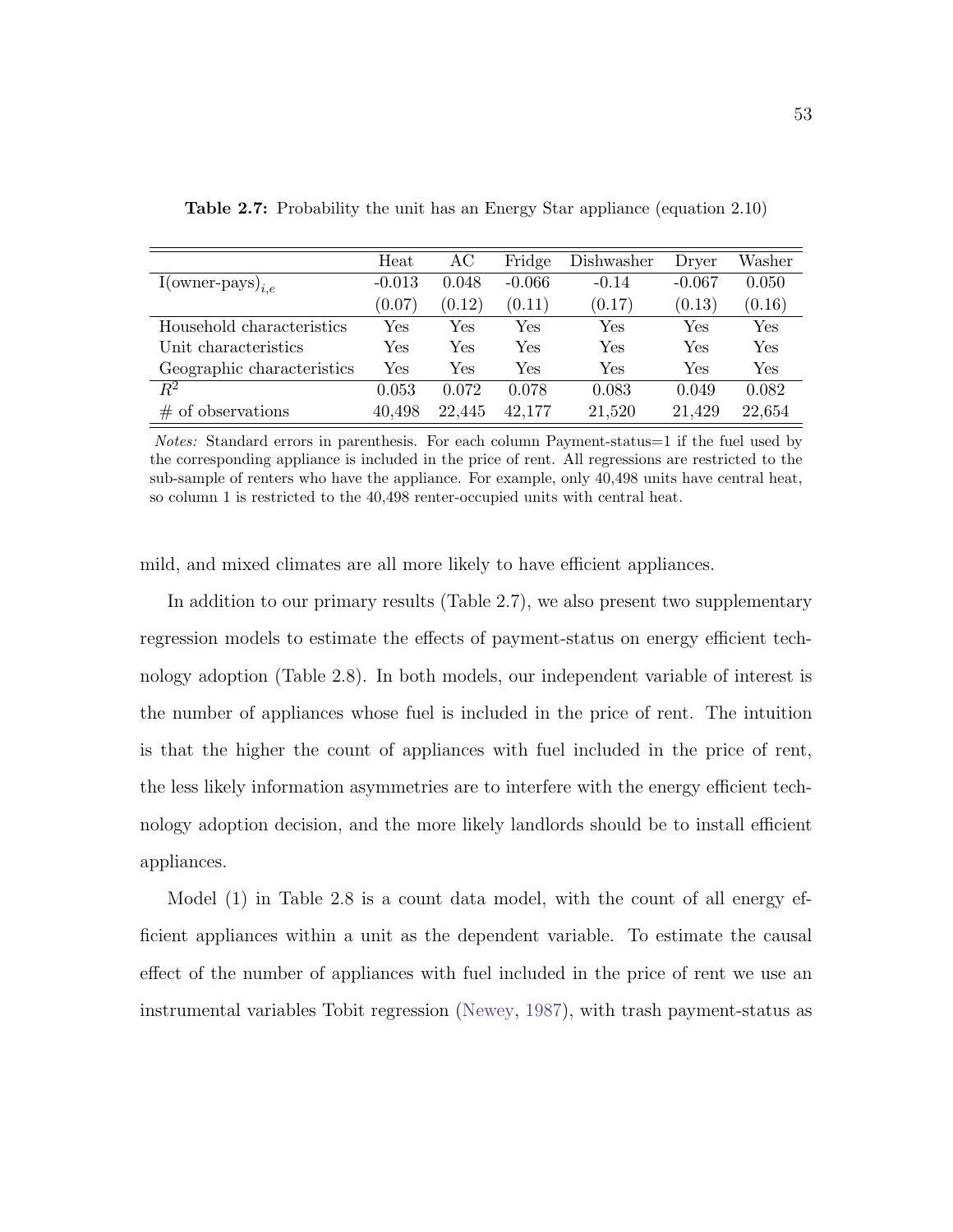our instrument.[21](#page-63-1) Results show that the count of appliances with fuel included in the price of rent has no effect on the number of energy efficient appliances installed in the unit.

Model (2) in Table [2.8](#page-63-0) is a fractional regression model, with the share of total appliances that are energy efficient as the dependent variable. To estimate the causal effect of the number of appliances with fuel included in the price of rent we use a control function approach [\(Papke and Wooldridge,](#page-101-5) [2008\)](#page-101-5), with trash payment-status as our exclusion restriction (instrument). Results show that the count of appliances with fuel included in the price of rent has no effect on the share of total appliances that are energy efficient.

<span id="page-63-0"></span>Table 2.8: The effect of payment-status on the count/share of Energy Star appliances

|                                         | (1)                  |        | (2)      |        |
|-----------------------------------------|----------------------|--------|----------|--------|
| Number of appliances $w/$ fuel included | $-0.14$              | (0.16) | $-0.031$ | (0.05) |
| First stage residuals                   |                      |        | 0.050    | (0.05) |
| Household characteristics               | Yes                  |        | Yes      |        |
| Unit characteristics                    | $\operatorname{Yes}$ |        | Yes      |        |
| Geographic characteristics              | Yes                  |        | Yes      |        |
| $#$ of observations                     | 42,248               |        | 42,248   |        |

Notes: Standard errors are in parenthesis. In both models, the sample is restricted to renter-occupied units with at list one of the listed appliances (energy efficient or otherwise).

Results from this supplementary analysis confirm the findings of our primary regression analysis, and indicate that payment-status has little effect on the adoption of efficient appliances.

<span id="page-63-1"></span><sup>&</sup>lt;sup>21</sup>First stage results for both Model (1) and (2) in Table [2.8](#page-63-0) are available in the appendix (Table  $(0.5)$  $(0.5)$ .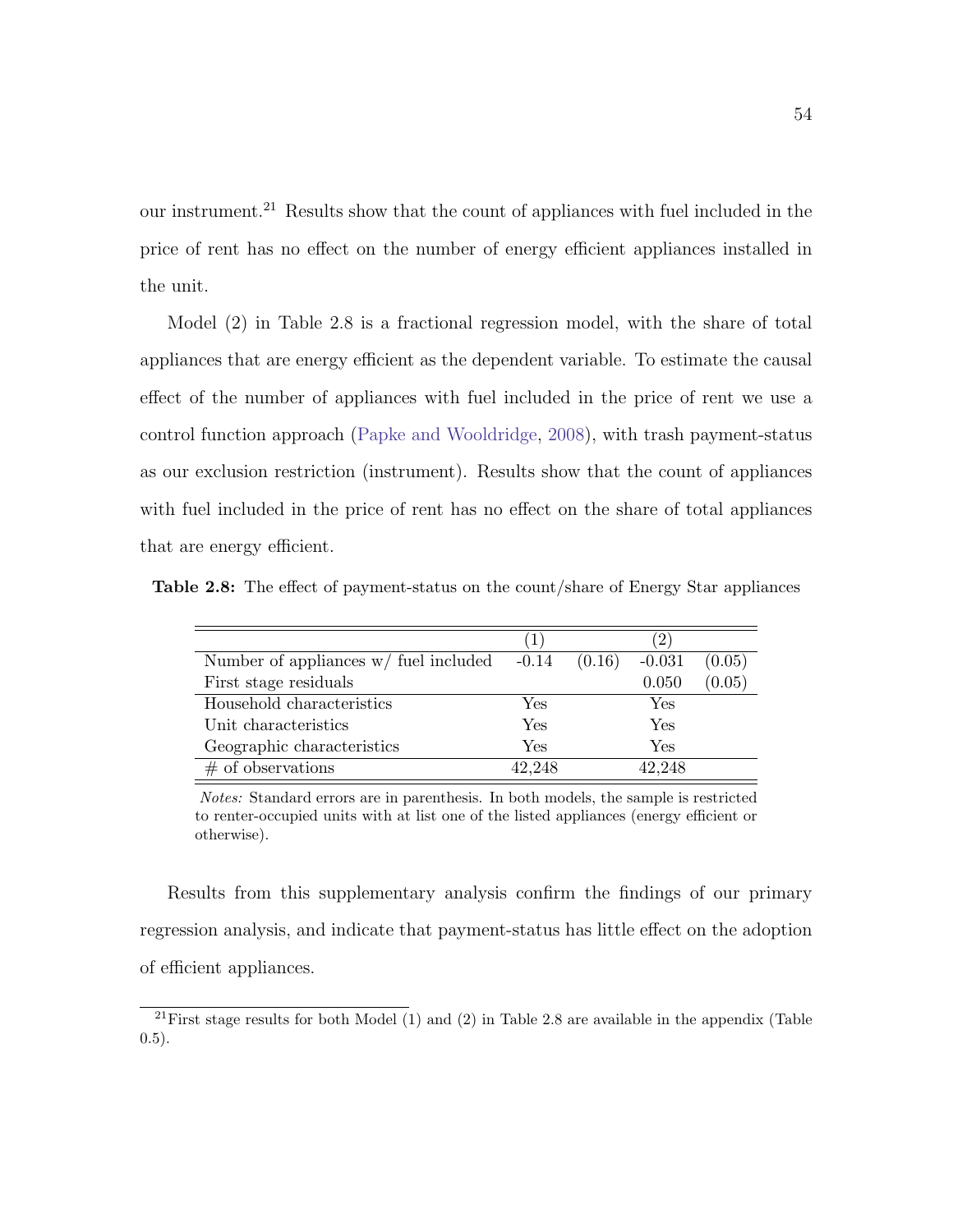## 2.4.2 The effect of information asymmetries on the adoption of energy efficient technologies

To identify the effect of information asymmetries on the adoption of energy efficient technologies, we revisit our theoretical framework. Recall the owner's willingness to pay for the efficient heat system:

$$
\frac{1}{1+r_s} \Biggl( \gamma_{\text{I}(\text{owner-pays})} P_{BTU} (BTU_{I(\text{occupant-pays}), \text{inefficient}}^* - BTU_{I(\text{occupant-pays}), \text{efficient}}^*) + \xi_s \Biggr) > C,
$$
\n(2.12)

where  $s \in$ {renter-occupied (renter), owner-occupied (owner)};  $I(\text{owner-pays}) = 1$  if the owner pays for heat, zero otherwise; and  $I$ (occupant-pays) = 1 if the occupant pays for heat, zero otherwise.

Results from our analysis of the effect of payment-status on adoption of energy efficient technologies show that renter-occupied units are equally likely to have an efficient heat system regardless of payment-status. Therefore, the owner's willingness to pay for the heat system must also be equal regardless of payment-status:

<span id="page-64-0"></span>
$$
WTP(\text{owner}.\text{pays, renter\_occupied}) = \frac{\gamma_1 P_{BTU} (BTU_{0,\text{inefficient}}^* - BTU_{0,\text{efficient}}^*) + \xi_{\text{renter}}}{1 + r_{\text{renter}}}
$$

$$
\approx \frac{\gamma_0 P_{BTU} (BTU_{1,\text{inefficient}}^* - BTU_{1,\text{efficient}}^*) + \xi_{\text{renter}}}{1 + r_{\text{renter}}}
$$

$$
= WTP(\text{occupant}.\text{pays, renter\_occupied}).
$$
(2.13)

[Levinson and Niemann](#page-99-1) [\(2004\)](#page-99-1) and [Gillingham, Kenneth Harding and Rapson](#page-97-1) [\(2012\)](#page-97-1) both show that renters consume approximately the same amount of heating/cooling regardless of payment-status (i.e. we observe no variation in thermostat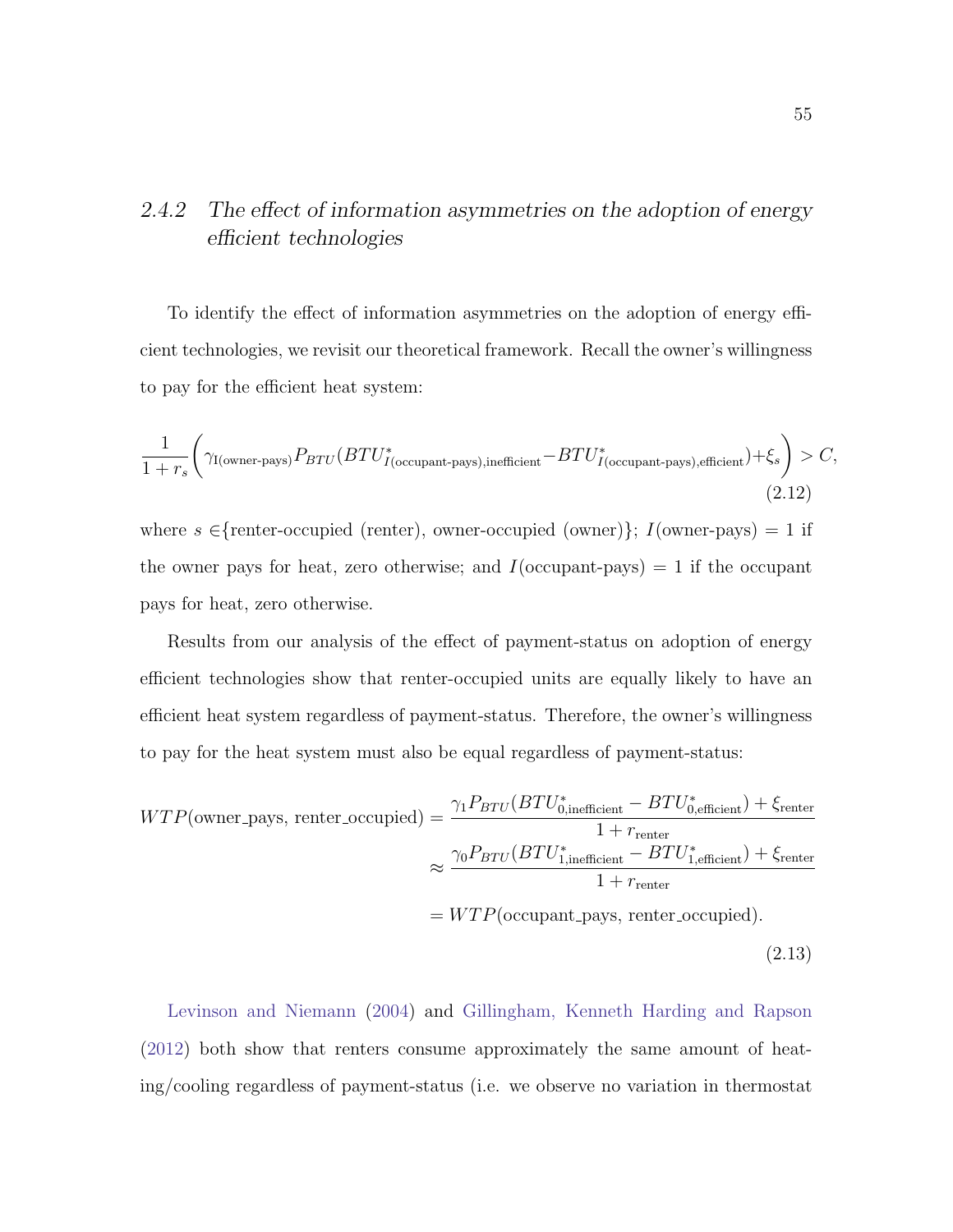settings across payment-status). Therefore the occupant's choice of energy consumption is constant across payment status  $(BTU^*_{I(\text{occupant-pays}),\tau} = BTU^*_{\tau})$ , and equation [2.13](#page-64-0) implies  $\gamma_1 \approx \gamma_0$ : there are no information asymmetries with respect to heating and cooling. If renters usage behaviors is also constant across payment-status for other energy consuming goods (dishwashing, refrigeration, clothes washing, and clothes drying), then our results are also indicative of the absence of information asymmetries in those settings as well. In summary, information asymmetries play only a nominal role in driving the observed difference in saturation of efficient technologies between renter- and owner-occupied residences. Therefore, the question remains: if information asymmetries are not driving the observed energy efficiency gap, then what is?

#### <span id="page-65-0"></span>2.5 Discussion

Given that information asymmetries do not explain the observed gap in saturation of efficient technologies between renter- and owner-occupied residences, our theoretical framework suggests two alternative mechanisms to explain the difference in saturation. Recall that the observed difference in saturation of efficient appliances between owner- and renter-occupied units suggests that owners' willingness to pay is higher when the unit is owner-occupied compared to when it is renter-occupied.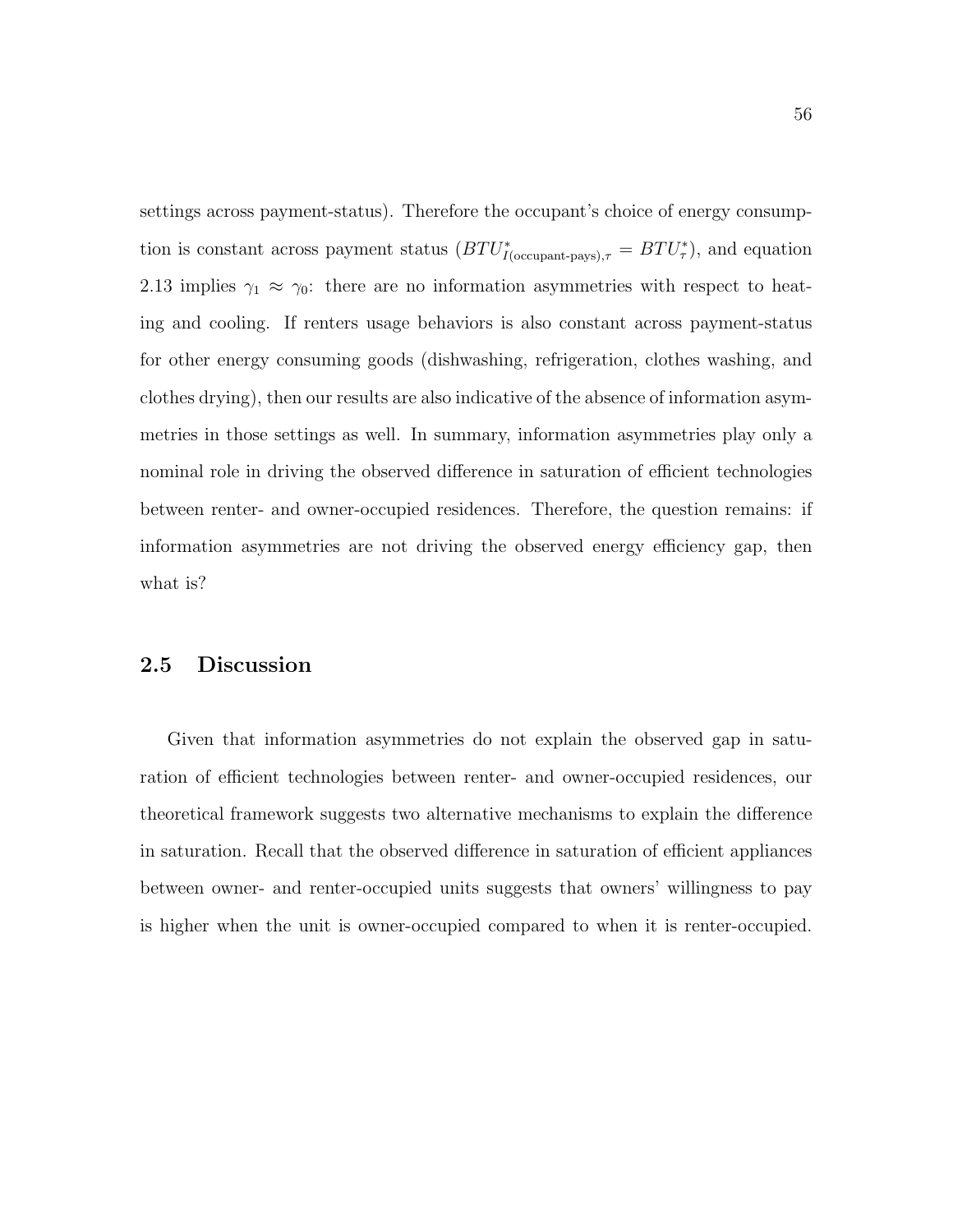Restating equation [2.7:](#page-50-0)

<span id="page-66-0"></span>
$$
WTP(\text{owner-pays, owner-occupied}) = \frac{\gamma_1 P_{BTU} (BTU_{1,\text{inefficient}}^* - BTU_{1,\text{efficient}}^*) + \xi_{\text{owner}}}{1 + r_{\text{owner}}} > \frac{\gamma_0 P_{BTU} (BTU_{1,\text{inefficient}}^* - BTU_{1,\text{efficient}}^*) + \xi_{\text{renter}}}{1 + r_{\text{renter}}} = WTP(\text{occupant-pays, renter-occupied}).
$$
\n(2.14)

Because empirical results suggest that information asymmetries are nominal ( $\gamma_0 \approx$  $\gamma_1$ ), the inequality in equation [2.14](#page-66-0) implies that  $r_{\text{owner}} < r_{\text{renter}}$ , or  $\xi_{\text{owner}} > \xi_{\text{renter}}$ . That is, the risk adjusted discount rate  $(r_s)$  is lower for owners when they are purchasing efficient appliances for owner-occupied units, and/or the additional benefits that are internalized by the owner are larger (or costs lower) when the unit is owneroccupied.

There are several potential explanations for these findings. The risk adjusted discount rate will be lower for homeowners than landlords if homeowners can borrow at a lower rate, face fewer liquidity constraints, have a longer time horizon, etc. Additionally, unobserved benefits will be higher (or costs lower) for homeowners than landlords if homeowners place a higher value on features associated with efficiency (noise, aesthetic, etc.), receive more energy efficiency subsidies, face lower installation costs, etc.

In any case, if the goal is to close the gap in saturation of energy efficient appliances between owner- and renter-occupied residences, our model suggests that policy makers should consider policies targeted at: (1) lowering discount rates for landlords, and (2) decreasing/increasing the relative costs/benefits of efficient technology adoption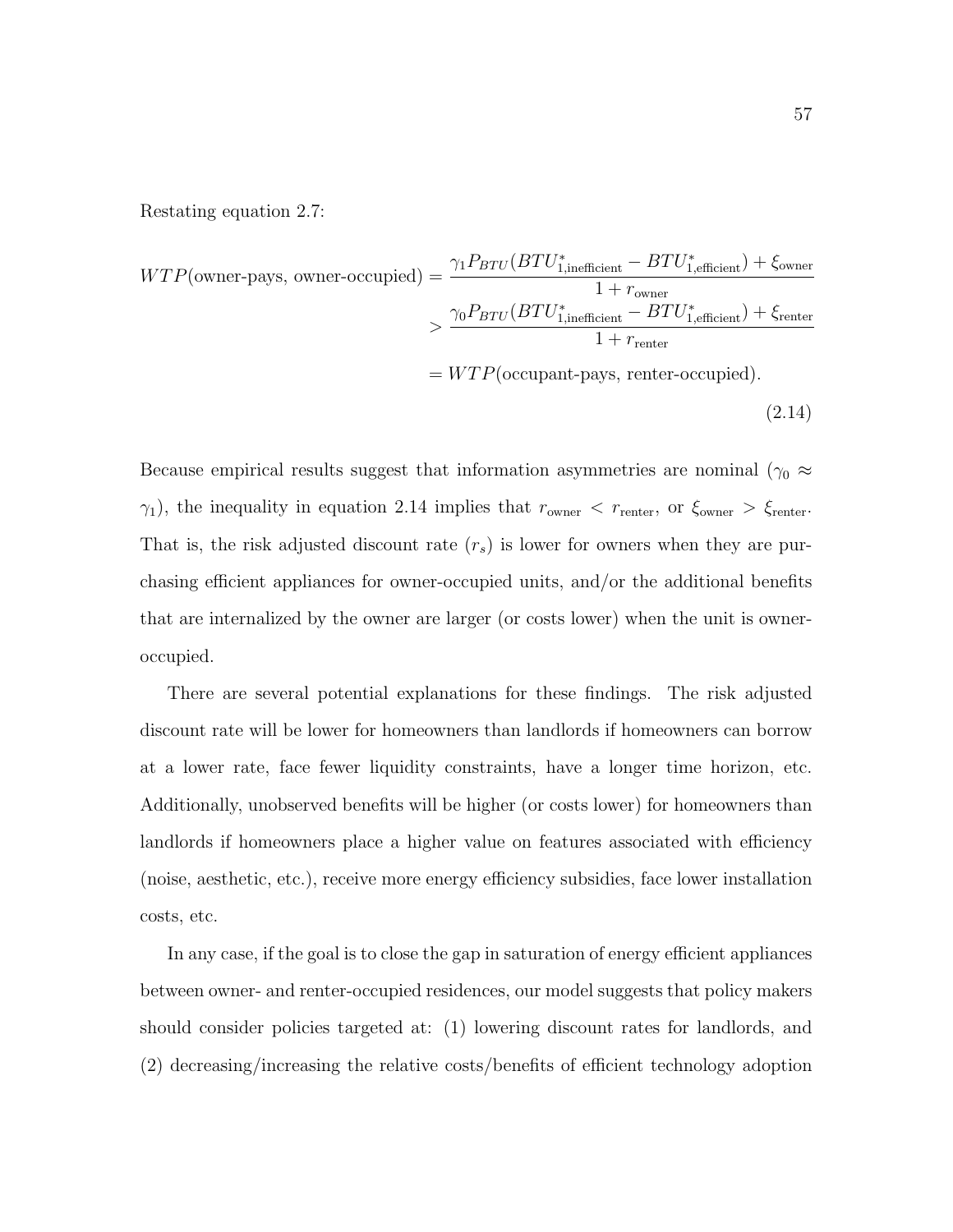in rental housing units. Discussion of the nature a scope (and justification) of such policies is a topic of future research.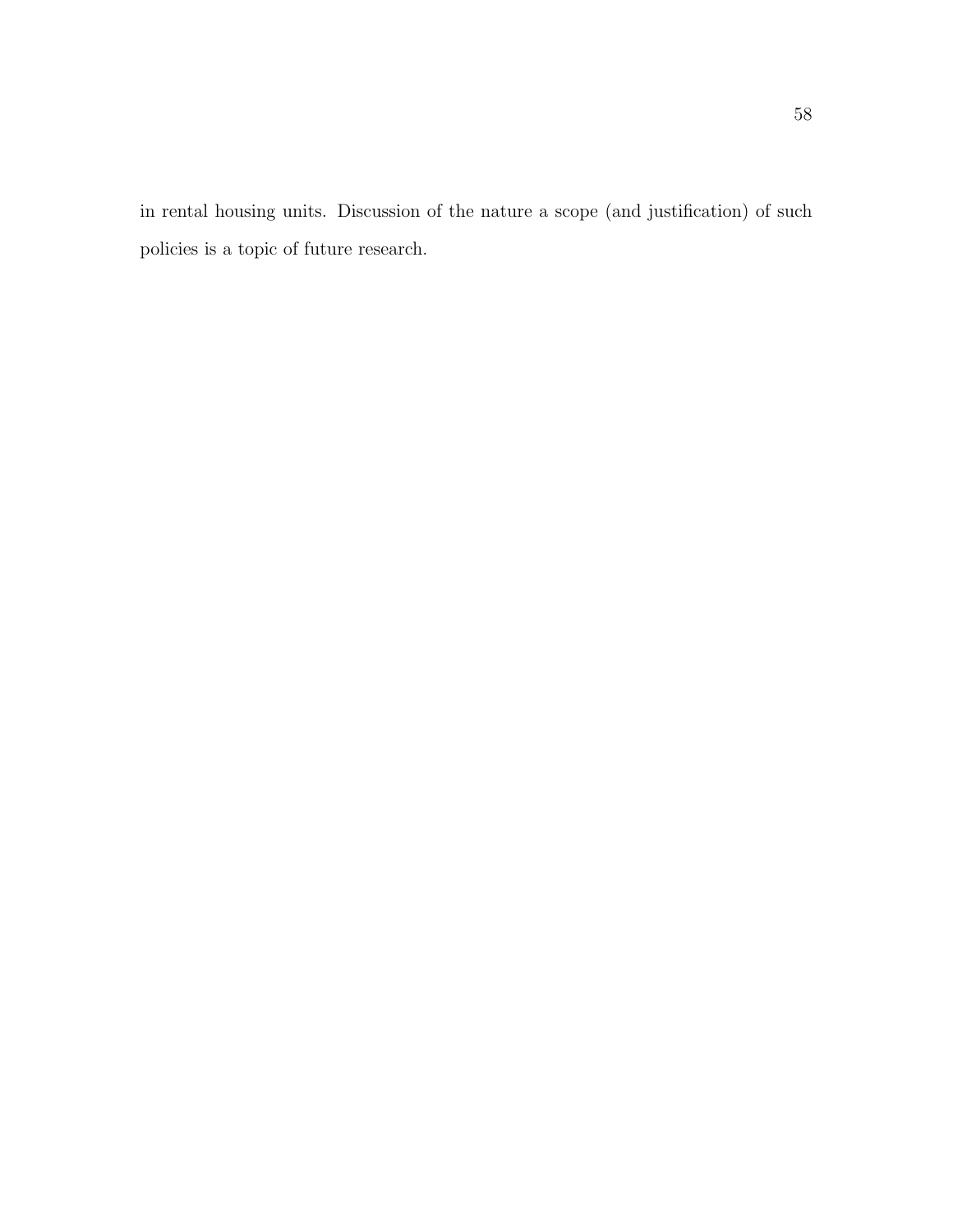#### MANUSCRIPT 3

# A LINKED-DEMAND MODEL TO CHARACTERIZE MULTIPLE DISCRETE-CONTINUOUS DEMAND

(with Joseph Cook)

Abstract: We develop a reduced form multiple discrete-continuous demand model to characterize demand for scenarios in which consumers face two distinct, but related, decisions: which goods to consume, and (of the goods that are consumed) in what quantities. This model relaxes many assumptions of the popular MDCEV models, and allows for feasible estimation under more general data requirements than do existing limited dependent varaible models. Using this model we analyze weekly household demand for water in rural Ethiopia, and characterize four important aspects of demand: (1) total household water demand, (2) source-specific household demand, (3) aggregate water demand at each source, and (4) household preferences across source attributes. Results show that households value water quality, proximity and price in choosing which sources to collect from. Average own-price elasticity estimates from the aggregate demand analysis are found to be -0.18, and are consistent with other own-price elasticity estimates from middle- and low-income countries.

Keywords: multiple discrete-continuous; linked-demand; Dirichlet-multinomial; discretechoice models; household demand for water; WASH; Ethiopia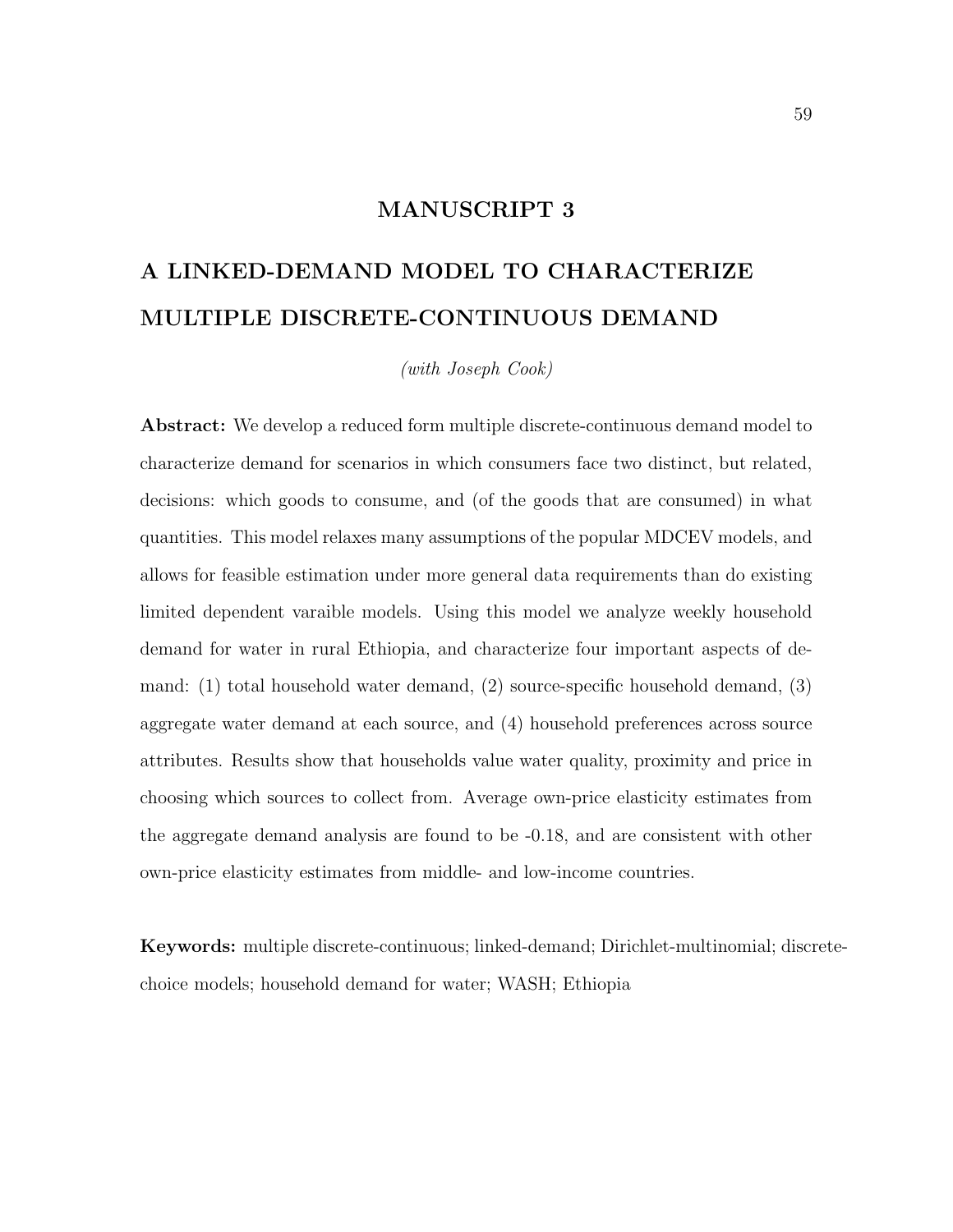#### 3.1 Introduction

Consumer choices often consist of two distinct, but related, decisions: which goods to consume, and (of the goods that are consumed) in what quantities. Examples include which cars to own and frequency of use; and which streams to fish and the time spent fishing. Models used to characterize these decisions are known as multiple discrete-continuous models, and address three important features: (1) some consumers choose to consume multiple goods/brands within the same product category (imperfect substitution); (2) some consumers choose not to consume some of the goods within the given product category (resulting in corner solutions); and (3) the discrete "what to consume" and continuous "how much to consume" decisions may be interrelated (e.g. I may drive more frequently if I own a fuel efficient car, and I may buy a fuel efficient car because of an underlying preference for driving frequently).

Existing multiple discrete-continuous models take one of two forms: those derived from the consumer's utility maximization problem, and those with a reduced-form structure. Those derived from the consumer's utility maximization problem, propose a candidate utility function that consumers are assumed to maximize [\(Kim et al.](#page-98-1) [\(2002\)](#page-98-1); [von Haefen and Phaneuf](#page-104-2) [\(2005\)](#page-104-2); [Bhat](#page-94-2) [\(2005\)](#page-94-2), see [Bhat and Pinjari](#page-93-3) [\(2014\)](#page-93-3) for review). From the candidate utility function, a utility-theoretic estimator is derived using the Kuhn-Tucker conditions of the utility maximization problem.

To facilitate estimation of these utility-theoretic models, researchers typically assume additive separability in preferences. Additive separability, however, implies that all goods are normal goods, and each good is a substitute for each other good. [Deaton](#page-96-3) [and Muellbauer](#page-96-3) [\(1980\)](#page-96-3) warned that such assumptions are unlikely to be upheld in real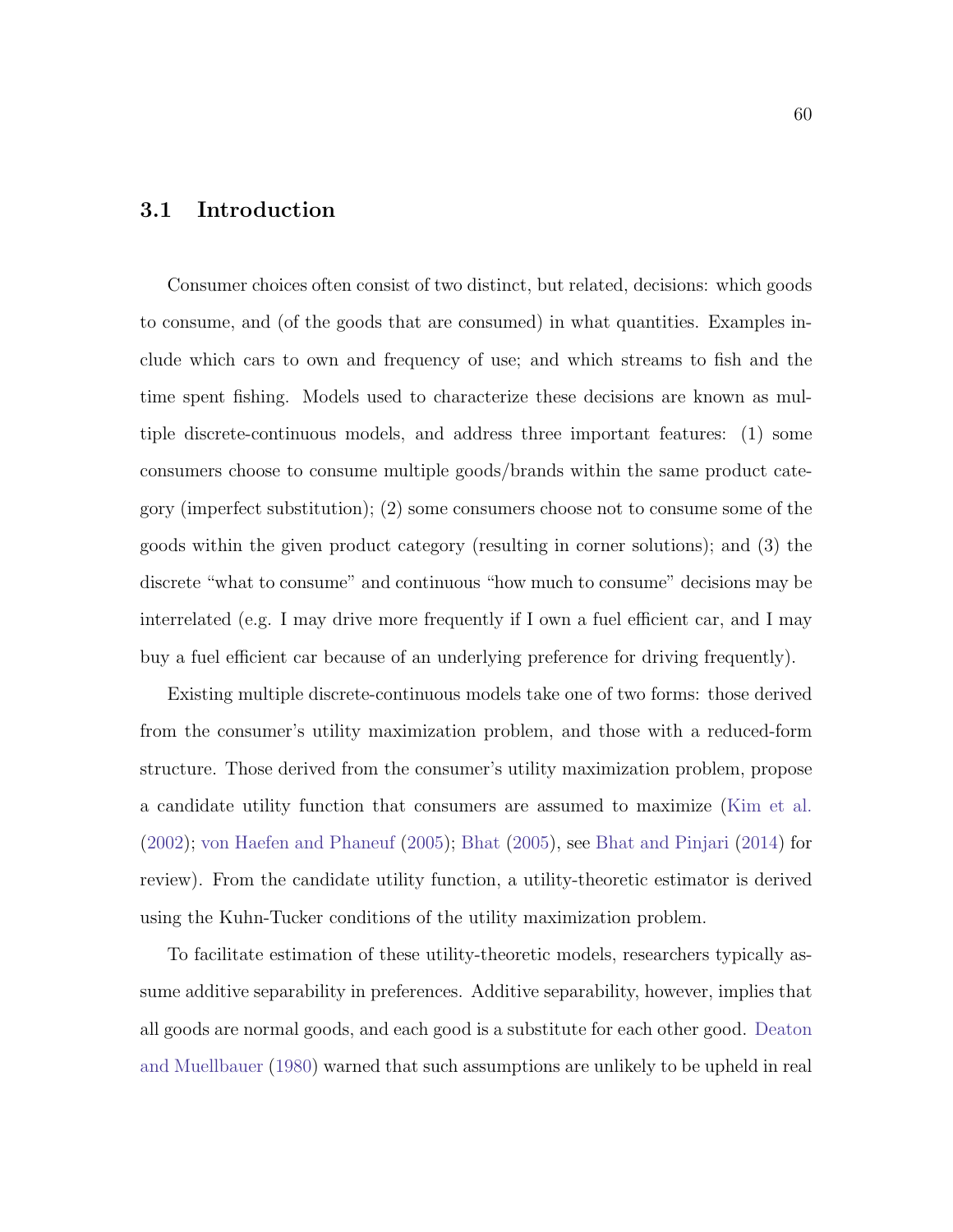markets, and while recent innovation has led to more flexible modeling approaches and flexible substitution patterns [\(Vasquez Lavin and Hanemann,](#page-104-3) [2008;](#page-104-3) [Bhat et al.,](#page-94-3) [2015;](#page-94-3) [Bhat,](#page-94-4) [2018\)](#page-94-4), they still assume the absence of inferior goods in the market. This ability to model inferior goods is important in our empirical application of households in rural Ethiopia choosing how much water to collect and from which sources, since wealthier households are less likely to collect water from polluted surface sources than safe, "improved" sources like boreholes.<sup>[22](#page-70-0)</sup>

To relax these constraints, we turn instead to the second class of models: reduced form multiple discrete-continuous models. These models forgo utility-theoretic consistency for gains in econometric flexibility, and are traditionally based on limited dependent variable models, usually multivariate extensions of [Tobin](#page-103-3) [\(1958\)](#page-103-3) (examples include: [Srinivasan and Bhat](#page-103-4) [\(2006\)](#page-103-4); [Fang](#page-96-4) [\(2008\)](#page-96-4); [Liu et al.](#page-99-2) [\(2017\)](#page-99-2)). They explicitly account for corner-solutions in the data generating process, but as we will see in the discussion that follows, feasible estimation of traditional reduced form models often requires an abundance of granular data not available in many settings. These limited dependent variable models also typically make the strong assumption that choice sets are identical.

Two alternatives developed in the recreation demand literature overcome the issues of feasibility and homogeneous choice sets: the repeated nested logit model [\(Morey et al.,](#page-100-0) [1993\)](#page-100-0), and the linked-demand framework [\(Bockstael et al.,](#page-94-5) [1987\)](#page-94-5). Each

<span id="page-70-0"></span><sup>22</sup>[von Haefen and Phaneuf](#page-104-2) [\(2005\)](#page-104-2) say that within the recreation demand literature the corner solution model "implies that wealthier individuals will take more trips to more sites on average." Marginal analysis of the demand equations implied by the first order conditions of the utility maximization problem, however, shows that consumption of each good (for each individual) is increasing in income: this implies that wealthier individuals will take more trips to all sites, even low-quality "inferior" sites (a stricter implication).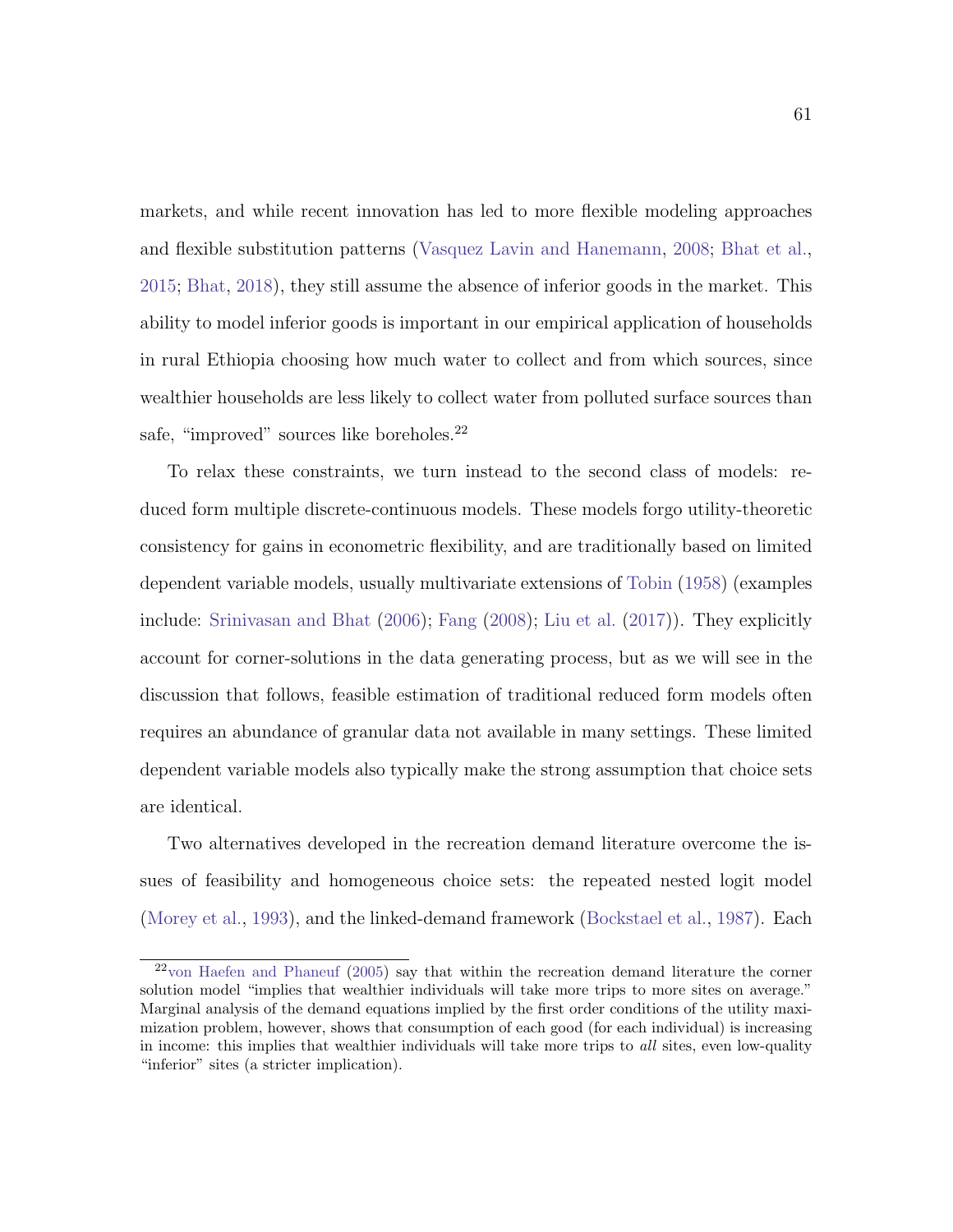of these models are grounded in McFadden's (1974) random utility theory, which explicitly allows for heterogeneous choice sets and reduces the number of parameters to be estimated [\(McFadden,](#page-100-1) [1974\)](#page-100-1). This reduction in unknown parameters stems directly from imposing that the marginal effects of changes in product attributes on consumers' indirect utility are constant across products, effectively reducing the number of parameters to be estimated. In other words, we no longer need to estimate cross-effects if we map demand to the random utility framework.

[Morey et al.](#page-100-0) [\(1993\)](#page-100-0) model a household's choice of fishing sites throughout a recreation season. For each of T choice occasions, households choose a single site among the set of available sites, to fish. The total number of choice occasions  $T$  is chosen exogenously and held constant across consumers: [Morey et al.](#page-100-0) [\(1993\)](#page-100-0) let  $T = 50$ to reflect the length of the fishing season. Our approach allows number of choice occasions to be chosen endogenously and vary across households.

The linked demand model of [Bockstael et al.](#page-94-5) [\(1987\)](#page-94-5) decomposes the discrete choice and continuous demand decisions into a two stage decision framework. In the first stage consumers make the macro decision of how much to consume in total. In the second stage consumers make the micro decision of how to allocate their total demand across available products. The first stage is estimated using a count data model, and the second stage is estimated using a multinomial logit model. By combining the first and second stages, one can estimate aggregate demand as the product of predicted total consumer demand from the first stage and predicted demand shares recovered from the second stage [\(Wagner et al.,](#page-104-4) [2019\)](#page-104-4).

In this paper, we extend the linked demand model of [Bockstael et al.](#page-94-5) [\(1987\)](#page-94-5) and [Wagner et al.](#page-104-4) [\(2019\)](#page-104-4) with two contributions. Our main contribution lies in replac-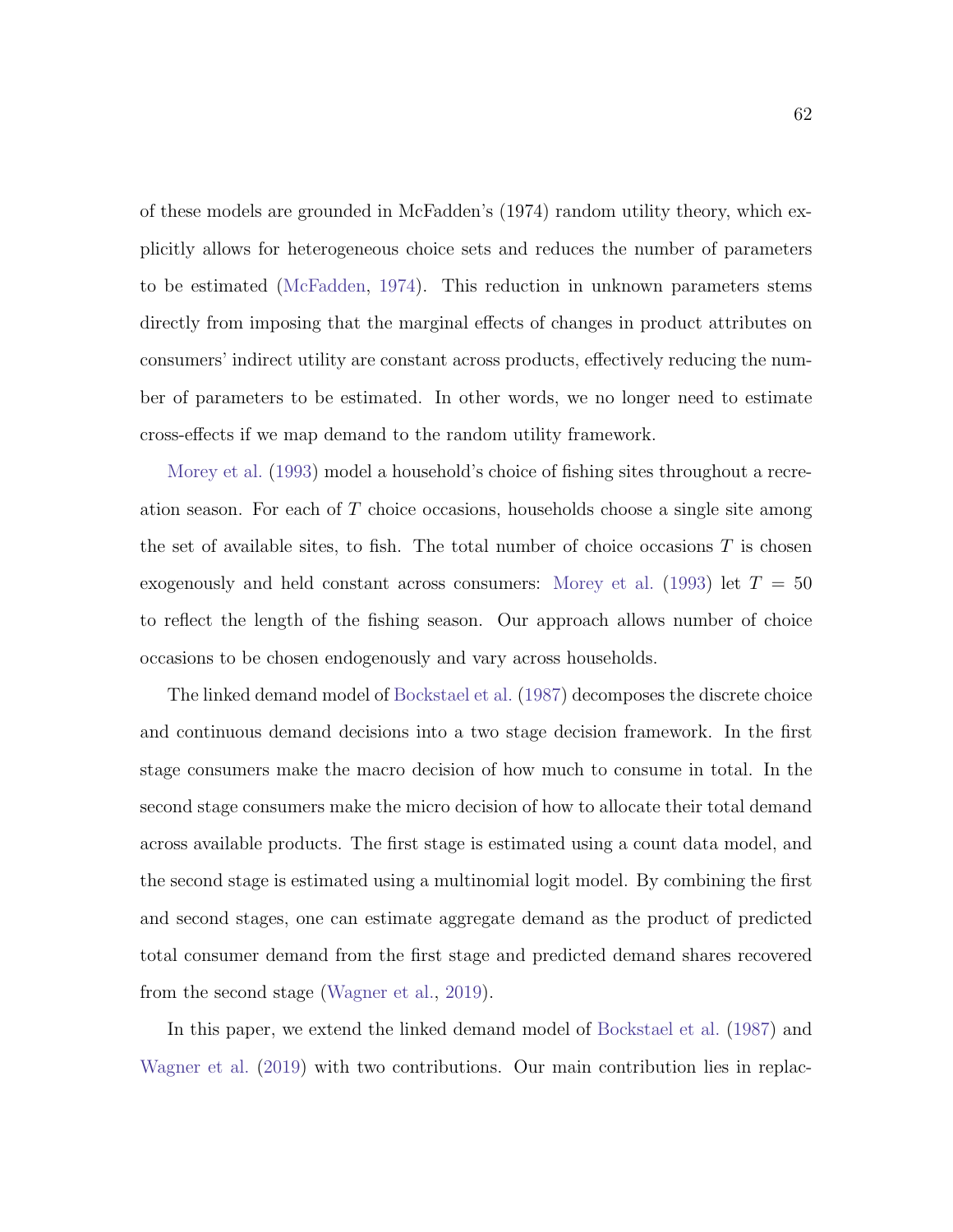ing the second-stage multinomial logit with the Dirichlet-multinomial model. The Dirichlet-multinomial distribution is a mixture of the multivariate beta (Dirichlet) distribution and the multinomial distribution [\(Mosimann,](#page-100-0) [1962;](#page-100-0) Guimarães and Lin[drooth,](#page-97-0) [2007\)](#page-97-0). The Dirichlet-multinomial model, derived from the grouped condi-tional logit framework and random utility theory (Guimarães and Lindrooth, [2007\)](#page-97-0), is used to characterize product-specific demand and estimate demand shares. The Dirichlet-multinomial relaxes the perfect substitution constraint (only one product can be chosen) imposed by the multinomial logit model, and in doing so explicitly accommodates multiple discrete-continuous settings (i.e. the purchase of multiple products and/or the purchase of more than one unit of the same product). For example, in the multiple discrete-continuous setting a consumer may have access to three goods  $(q_1, q_2, q_3)$ , and choose to consume 15, 10, and 0 units of each  $(q_1 = 15, q_2 = 10,$  $q_3 = 0$ ). The multinomial logit model forces this data structure to be mapped onto one in which only one alternative is chosen (i.e.  $q_1 = 15$ ,  $q_2 = 10$ ,  $q_3 = 0$  maps to  $q_1 = 1, q_2 = 0, q_3 = 0$ . This mapping discards important information such as potential preference rankings  $(q_1 \succ q_2 \succ q_3)$ , which can be remedied by using the Dirchlet-multinomial.

The Dirichlet-multinomial model also proves useful in overcoming the ad hoc assumption that the probability estimates from a multinomial logit model can be interpreted as demand shares [\(Bockstael et al.,](#page-94-0) [1987\)](#page-94-0). Instead, demand shares are estimated directly from the Dirichlet-multinomial [\(Mosimann,](#page-100-0) [1962;](#page-100-0) Guimarães and [Lindrooth,](#page-97-0) [2007;](#page-97-0) [Mullahy,](#page-100-1) [2015;](#page-100-1) [Murteira and Ramalho,](#page-100-2) [2016\)](#page-100-2). Demand shares, rather than total demand counts, are estimated to allow total demand and allocation shares to follow independent data generating processes (see Guimarães and Lindrooth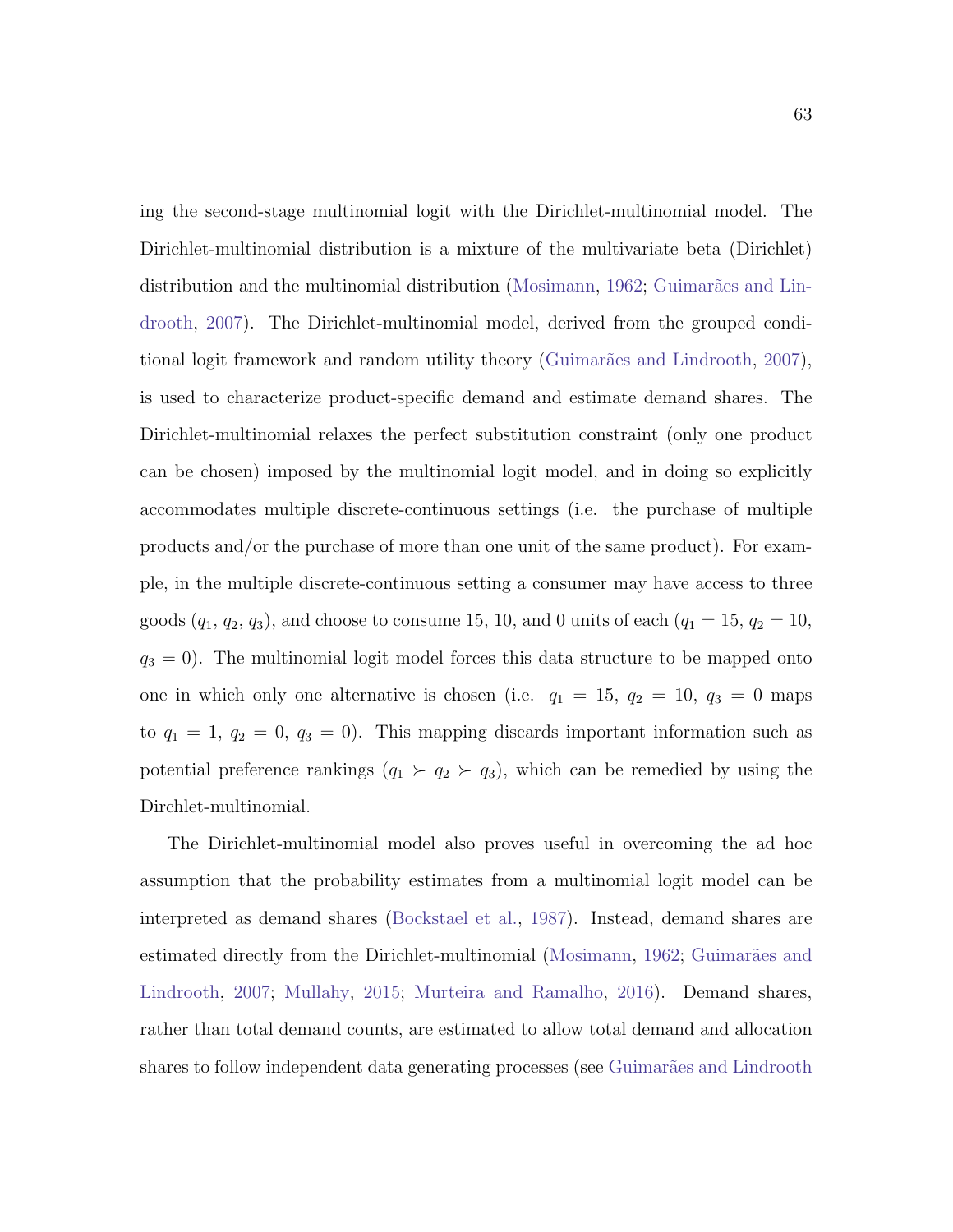$(2007)$  p. 445). This paper is the first of our knowledge to extend/apply the Dirichletmultinomial model to a multiple discrete-continuous demand setting with repeated choices.

The second contribution is an explicit derivation of how the first and second stages can be combined to estimate aggregate demand functions and derive elasticity estimates (an extension of [Wagner et al.](#page-104-0) [\(2019\)](#page-104-0)). In particular, we lay out an unbiased procedure for aggregate demand estimation that accounts for the covariance structure between the first and second stages, and offer a simple method for out of sample estimation.

Taken together, our model also offers several advantages over existing utilitytheoretic and limited dependent variable multiple discrete-continuous models by relaxing constraints imposed by additive separability (namely, the presence of inferior goods), allowing for feasible estimation under more general data requirements, and explicitly accounting for heterogeneous choice sets. Using this model, we characterize four important aspects of demand: (1) total consumer demand within a given product group, (2) the allocation of total demand across specific products within the group, (3) product-specific aggregate demand, and (4) consumer preferences across product attributes.

The remainder of this paper is organized as follows. In Section [3.2](#page-74-0) we lay the groundwork of multiple discrete-continuous models through a discussion of multivariate limited dependent variables. Section [3.3](#page-76-0) describes the novel multiple discretecontinuous model. In Section [3.4](#page-82-0) we use the model to analyze weekly household demand for water in rural Ethiopia. We evaluate: (1) total household water demand, (2) the allocation of total household water demand across available sources, (3) ag-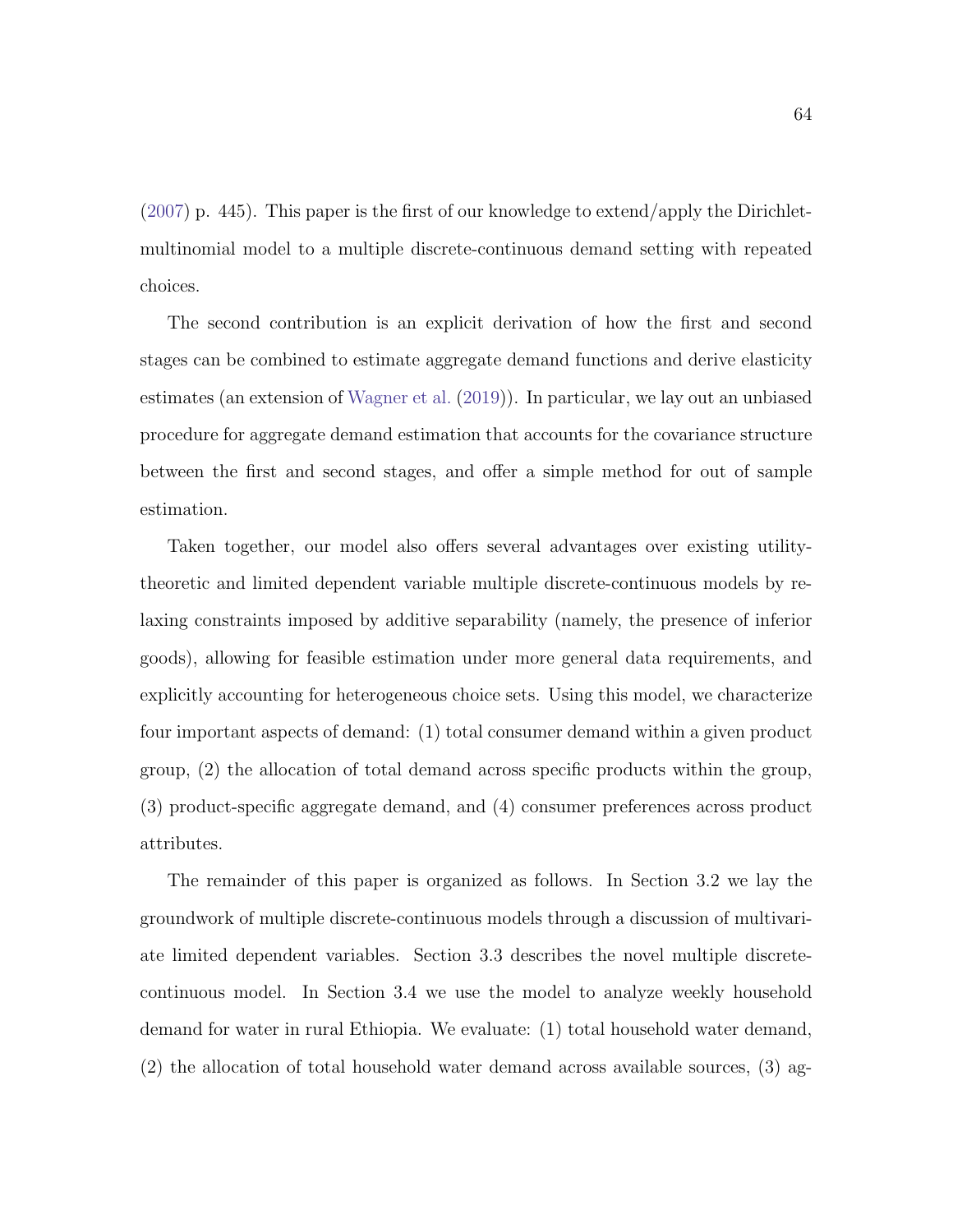gregate water demand at each source, and (4) household preferences across source attributes. Section [3.5](#page-87-0) concludes.

## <span id="page-74-0"></span>3.2 Background

Before describing the model, we briefly revisit limited dependent variable models to lay some groundwork of the multiple discrete-continuous setting and highlight some of the limitations of limited dependent variable models. Consider the following example. Let  $y_{ij}$  be the quantity demanded by consumer i for good j, where  $y_{ij}$ includes corner solutions  $(y_{ij} = 0)$ , and let  $X_{ij}$  be an  $M \times 1$  vector of good j's attributes. Attributes are allowed to vary across individuals, as the distance to a site varies in the recreation demand literature. Under the existing reduced form multiple discrete-continuous frameworks, we might consider estimating  $y_{ij}$  with a multivariate Tobit model. Then, the set of Tobit demand equations can be written as:

$$
y_{i1} = \sum_{j=1}^{J} X_{ij} \beta_{1j} + \epsilon_{i1}
$$
 (3.1)

$$
y_{i2} = \sum_{j=1}^{J} X_{ij} \beta_{2j} + \epsilon_{i2}
$$
 (3.2)

$$
y_{iJ} = \sum_{j=1}^{J} X_{ij} \beta_{Jj} + \epsilon_{iJ}.
$$
 (3.3)

Equation  $(1)$  represents consumer i's demand for good 1, and is a function of attributes of good 1, as well as the attributes of all other goods in the market (to account for

...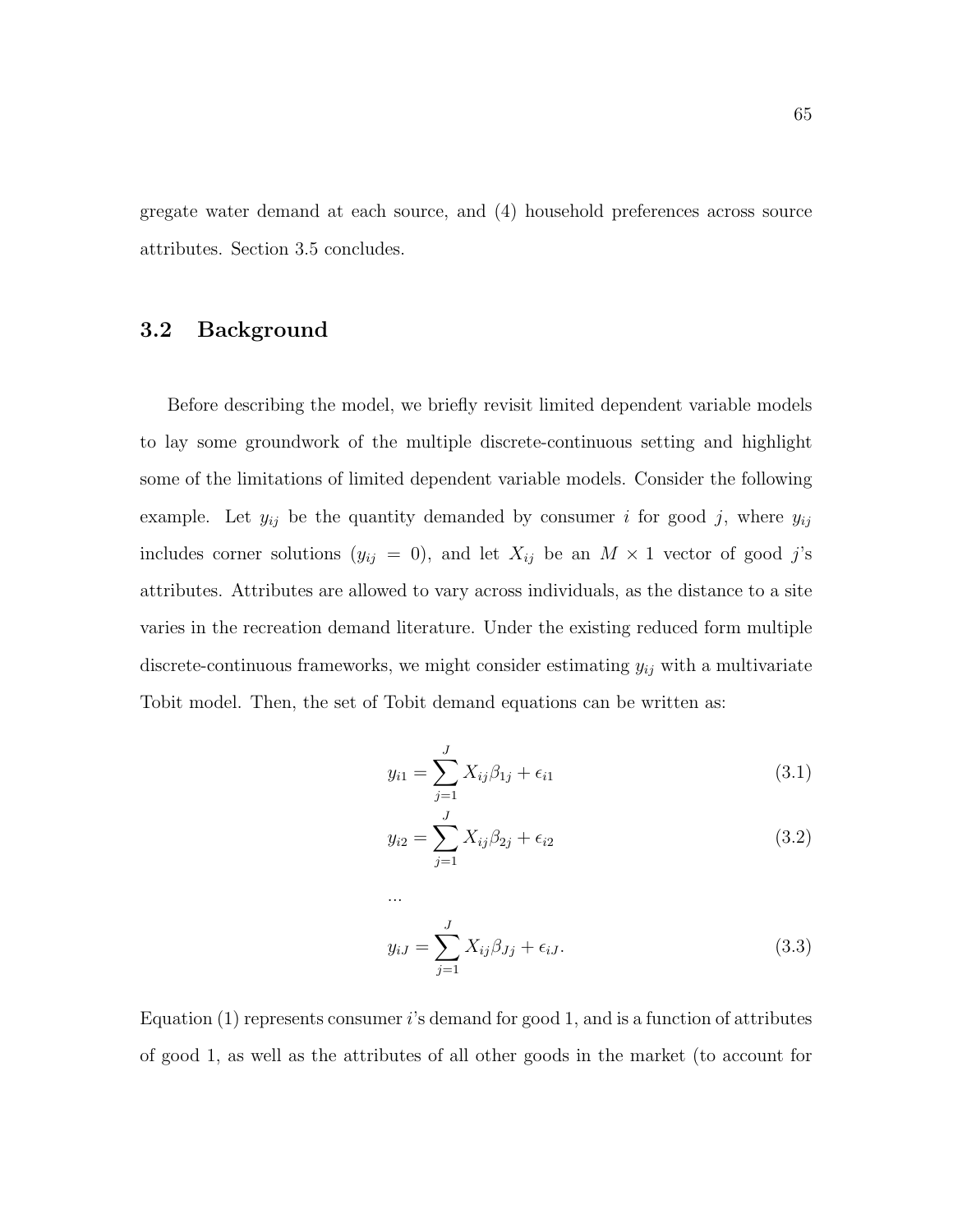cross-price elasticities for example). For now we set aside issues of correlation in errors and budget/adding up constraints, as these can be easily appended.

The formulation above, however, is incomplete, as it ignores an important component of discrete choice econometrics: choice sets. Choice sets define the set of products that consumers are aware of and have access to. They are central to the discrete choice literature as they often enter directly into discrete choice estimators (e.g. multinomial logit, conditional logit, etc.). There are two important implications of choice sets that are often ignored in multivariate limited dependent variable frameworks like the one described above. First, attributes of products not in a consumer's choice set should not affect the consumer's consumption of other products. Second, a consumer's demand is only observed if the product lies within the consumer's choice set (e.g. you cannot observe a consumer's demand for oranges if oranges were not in their choice set, because they were out of stock during the consumer's shopping trip) [\(Conlone and Mortimer,](#page-95-0) [2013\)](#page-95-0).

[Conlone and Mortimer](#page-95-0) [\(2013\)](#page-95-0) show that ignoring heterogeneous choice sets biases demand estimates. They provide a consistent estimator that accommodates choice set heterogeneity, but acknowledging that we do not observe demand for products that lie outside the consumer's choice set gives rise to a more fundamental problem. In many markets (especially those in which consumers have tightly bound choice sets).<sup>[23](#page-75-0)</sup> acknowledging that we do not observe demand for products that lie outside the consumer's choice set will considerably reduce the number of sample observations (rendering estimation infeasible). In markets with  $J$  products each with  $M$  attributes,

<span id="page-75-0"></span><sup>&</sup>lt;sup>23</sup>Consider recreation demand, for example: there may be many available recreation sites, but when I am choosing where to recreate my choice set only includes those I am aware of and have access to (this may be considerably fewer than the set of all recreation sites).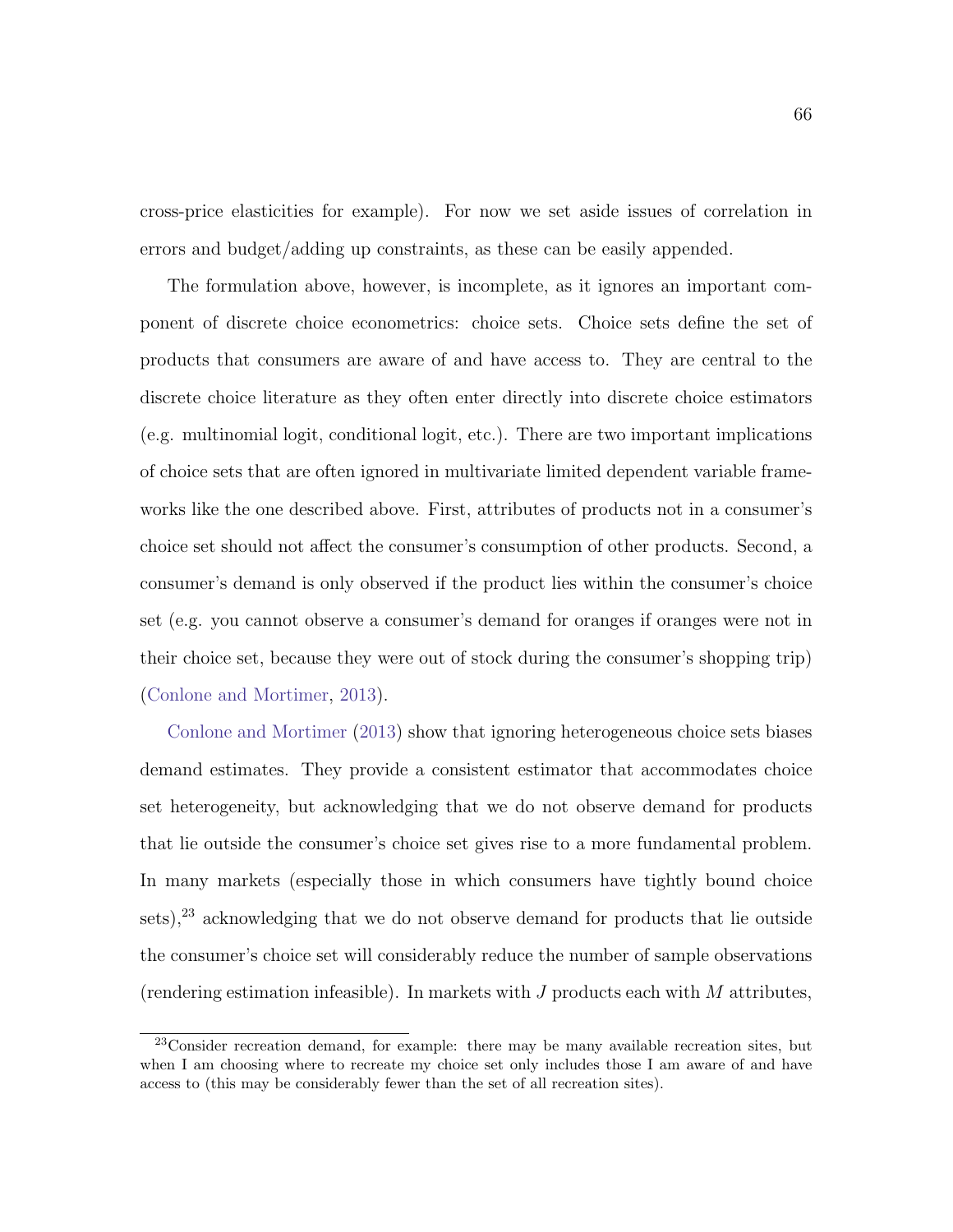the number of observations must be larger than  $J \times M$ . One can alleviate this concern by focusing sampling efforts on consumers who use the product (e.g. "onsite" sampling in recreation demand) or on consumers whom the researcher knows has the product in their choice set. Such strategies, however, come at the cost of being unable to characterize demand for the entire market, because focused data collection effectively ignores many 'unselected' products. A final solution involves aggregating specific products into product clusters, but this throws away important information at the product-level (e.g. within-cluster product variation).

As already mentioned, by grounding our linked-demand model in McFadden's (1974) random utility theory, we can accommodate heterogeneous choice sets and reduce the number of unknown parameters to be estimated to the number of attributes M (allowing for feasible estimation under more general data requirements).

#### <span id="page-76-0"></span>3.3 Method

Following [Bockstael et al.](#page-94-0) [\(1987\)](#page-94-0), we assume that consumer demand can be decomposed into a two-stage decision framework. In the first stage consumers make the continuous (macro) decision of total quantity demanded across all goods within a given product group. Then, in the second stage consumers make the discrete (micro) decision of how to allocate shares of their total quantity demanded across available alternatives. The fact that these two decisions are interrelated is modeled explicitly using a linking function.

Again, let  $y_{ij}$  be the quantity demanded for good j by consumer i, but now let  $y_i$ be the total quantity demanded by consumer *i* across all goods  $(y_i = \sum_j y_{ij})$ , and  $s_{ij}$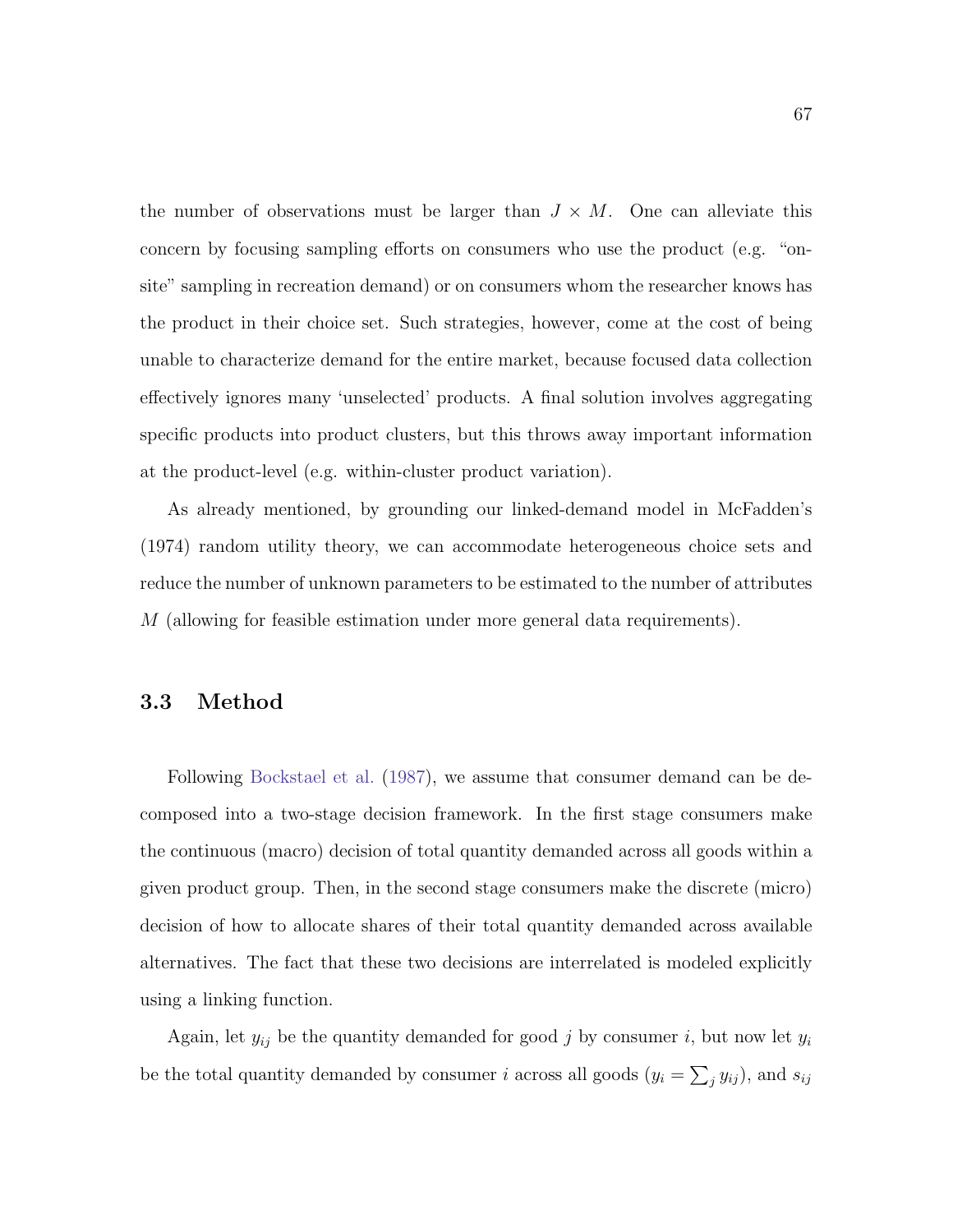be the share of total demand allocated to good  $j$  by consumer  $i$ . Then the quantity demanded for good j by consumer i is given by  $y_{ij} = s_{ij}y_i$ . This decomposition is the workhorse of our modified linked-demand model. Demand shares  $s_{ij}$  and total consumer demand  $y_i$  can be estimated separately, and then combined to recover estimates of product-specific consumer demand  $y_{ij}$  and product-specific aggregate demand  $y_j = \sum_i y_{ij}$ .

The fundamental assumption that allows us to estimate  $s_{ij}$  and  $y_i$  separately is that conditional on observable characteristics (including the linking function), the demand shares  $s_{ij}$  and total demand  $y_i$  are independent of one another. That is, the expectation of demand shares conditioned on consumer demand, product attributes and consumer characteristics is equal to the expectation of demand shares conditioned on only consumer characteristics and product attributes  $(E[s_{ij} | y_i, X_{ij}, H_i] =$  $E[s_{ij} | X_{ij}, H_i]$ ). Similarly, the expectation of consumer demand conditioned on demand shares, consumer characteristics, and the linking function is equal to the expectation of consumer demand conditioned on only consumer characteristics and the linking function  $(E[y_i|s_{ij}, H_i, \delta_i(\hat{\beta}, X_i)] = E[y_i|H_i, \delta_i(\hat{\beta}, X_i)]$ .

#### 3.3.1 Estimating demand shares

We estimate demand shares  $s_{ij}$  using the Dirichlet-multinomial model, an exten-sion of McFadden's (1974) random utility model (Guimarães and Lindrooth, [2007\)](#page-97-0). The Dirchilet-multinomial model accommodates scenarios in which groups of consumers are presented with the same choice set and vectors of product characteristics, so there is no within group variation of choice sets. This often occurs when choice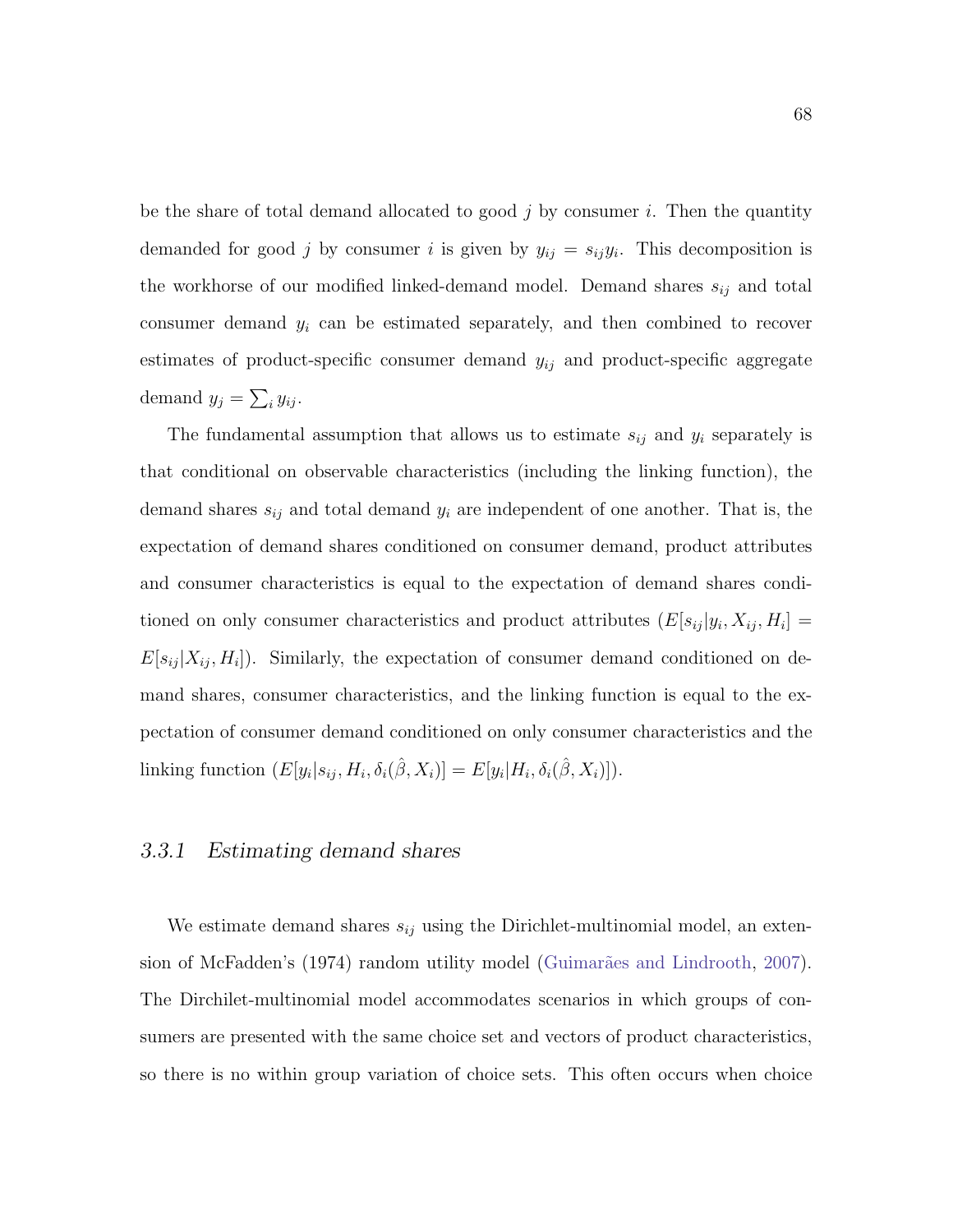sets vary at the group level (e.g. all households within the same zipcode are assumed to have access to the same set of hospitals). We adopt this framework for the repeated choice setting in which individual consumers face the same choice set on multiple choice occasions (no within consumer variation in choice sets across choice occasions). On each choice occasion consumers select a single good to consume from their choice set  $J_i$ , where choice sets are allowed to vary across consumers. Then the indirect utility of consumer i consuming good j on choice occasion t is given by:

<span id="page-78-1"></span>
$$
U_{ijt} = X_{ij}\beta + H_i\gamma + \eta_{ij} + \epsilon_{ijt},\tag{3.4}
$$

where  $X_{ij}$  is a vector of product attributes,  $H_i$  is a vector of consumer attributes,  $\eta_{ij}$  is the individual-specific error, and  $\epsilon_{ijt}$  is the individual- and choice-specific error (Guimarães and Lindrooth, [2007\)](#page-97-0).

Assuming  $\epsilon_{ijt}$  is distributed Type 1 Extreme Value, the probability that consumer i selects good  $j$  on any choice occasion is given by:

<span id="page-78-0"></span>
$$
Pr_{ij} = \frac{exp(X_{ij}\beta + H_i\gamma + \eta_{ij})}{\sum_{k \in J} exp(X_{ik}\beta + H_i\gamma + \eta_{ik})} = \frac{\tilde{\lambda_{ij}} exp(\eta_{ij})}{\sum_{k \in J} \tilde{\lambda_{ik}} exp(\eta_{ik})},
$$
(3.5)

where  $\tilde{\lambda_{ij}} = exp(X_{ij} \beta)$ . Under this repeated choice Dirichlet-multinomial framework the probability that consumer i selects good j on any choice occasion  $(Pr_{ij})$  is equivalent to the expected share of total demand consumer i allocates to good j, denoted  $s_{ij}$ (Guimarães and Lindrooth, [2007;](#page-97-0) [Mullahy,](#page-100-1) [2015;](#page-100-1) [Murteira and Ramalho,](#page-100-2) [2016\)](#page-100-2). The subscript t is omitted from Equation [3.5](#page-78-0) because there is no variation in choices sets across choice occasions  $(t)$ . Variables that do not vary across choice alternatives also drop out of the share equations. Therefore, to flexibly control for the effect of con-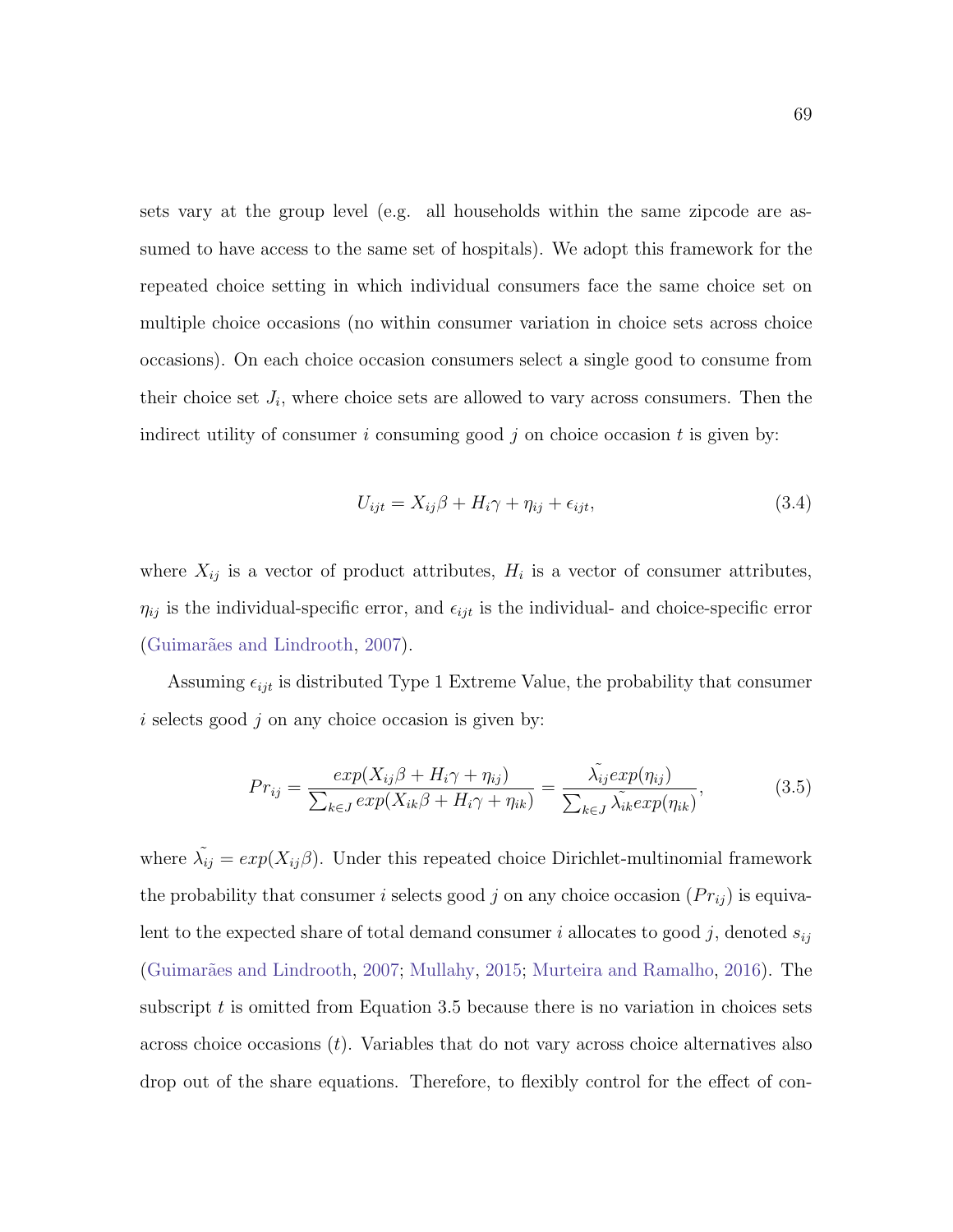sumer characteristics on demand shares it may be important to include interactions of consumer characteristics with product attributes in the vector  $X_{ij}$ .

Then, following Guimarães and Lindrooth [\(2007\)](#page-97-0), and omitting details for brevity, we can arrive at a closed form expression for the unconditional likelihood function:<sup>[24](#page-79-0)</sup>

$$
L_{DM} = \prod_{i} \frac{y_i! \Gamma(\xi_i^{-1} \tilde{\lambda}_i)}{\Gamma(\xi_i^{-1} \tilde{\lambda}_i + y_i)} \prod_{j} \frac{\Gamma(\xi_i^{-1} \tilde{\lambda}_{ij} + y_{ij})}{\Gamma(\xi_i^{-1} \tilde{\lambda}_{ij}) y_{ij}!}
$$
(3.6)

$$
= \prod_{i} \frac{y_i! \Gamma(\xi_i^{-1} \sum_j \exp(X_{ij}\beta))}{\Gamma(\xi_i^{-1} \sum_j \exp(X_{ij}\beta) + y_i)} \prod_{j} \frac{\Gamma(\xi_i^{-1} \exp(X_{ij}\beta) + y_{ij})}{\Gamma(\xi_i^{-1} \exp(X_{ij}\beta))y_{ij}!},
$$
(3.7)

By maximizing the above likelihood we can recover estimates of parameters of the indirect utility function (equation [3.4\)](#page-78-1), which can be used to estimate demand shares and evaluate household preferences. (Notice the number of unknown parameters is equal to the  $M$ , the length of the attributes vector  $X_{ij}$ .)

## 3.3.2 Estimating total consumer demand

To estimate total consumer demand, we let  $y_i$  be a function of consumer characteristics  $H_i$ , a linking function  $\delta_i(\beta, X_i)$  and a random error  $\omega_i$ :

$$
y_i = f(H_i, \delta_i(\beta, X_i), \omega_i). \tag{3.8}
$$

<span id="page-79-0"></span> $e^{24}\tilde{\lambda}_i = \sum_j \tilde{\lambda}_{ij}$ , and  $\xi_i$  is defined implicitly such that the random individual effects  $exp(\eta_{ij})$  are i.i.d. gamma with parameters  $(\xi_i^{-1}\tilde{\lambda_{ij}}, \xi_i^{-1}\tilde{\lambda_{ij}})$  with  $\xi_i > 0$  (Guimarães and Lindrooth [\(2007\)](#page-97-0) p. 443).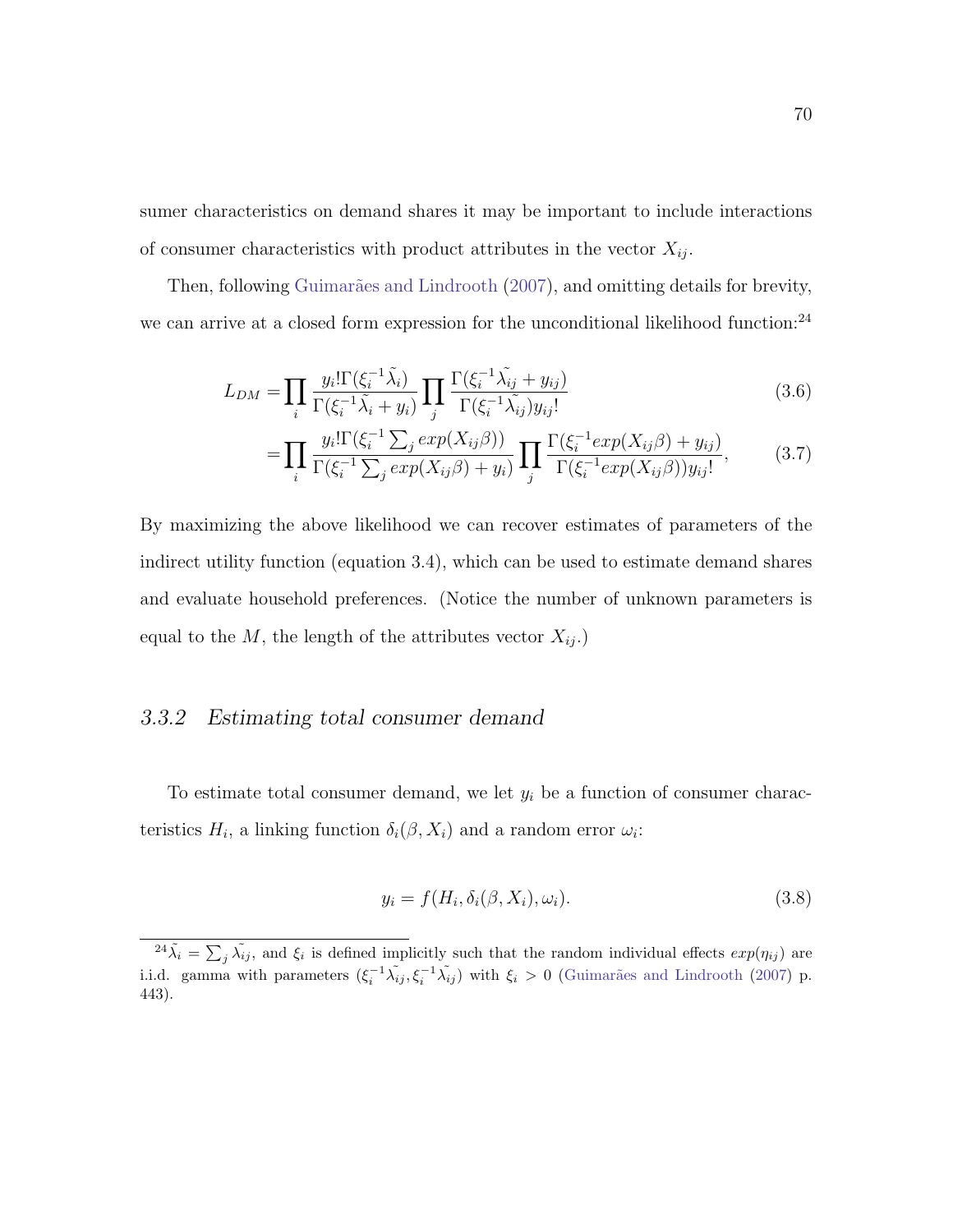The linking function captures the effects of consumer preferences and choice set quality on consumer demand. The intuition is that consumers with higher quality choice sets (i.e. cheaper, higher quality, and more available goods) might be more likely to have higher total demand (e.g. consumers with a fuel efficient car in their choice set, may drive more total miles). This linking function may take several forms [\(Phaneuf](#page-102-0) [and Smith,](#page-102-0) [2005\)](#page-102-0), but our preferred specification is the maximum expected utility of a choice occasion [\(Hanemann,](#page-98-0) [1982;](#page-98-0) [Bockstael et al.,](#page-94-0) [1987\)](#page-94-0):

$$
\delta_i + C = E[V_i] = \ln\left(\sum_{j \in J_i} e^{\hat{\beta} X_{ij}}\right) + C,\tag{3.9}
$$

where  $\hat{\beta}$  is the vector of consumer preferences estimated from the Dirichlet-multinomial model. In words, the maximum expected utility of a choice occasion is the sum of the utility obtained from consuming each good weighted by the share of demand allocated to each good [\(Creel and Loomis,](#page-96-0) [1992\)](#page-96-0). It is important that the linking function is exogenous in the household demand equation, to ensure unbiased elasticity estimates. Because the linking function is a predicted regressor, standard errors of the total demand equation must be adjusted following [Murphy and Topel](#page-100-3) [\(1985\)](#page-100-3).

#### 3.3.3 Estimating aggregated demand

Combining estimates from the first and second stages, we can calculate  $y_{ij}$ , the expected demand by household i for good j. Results from the Dirichlet-multinomial model yield estimates of demand shares  $\hat{s}_{ij}$ . Results from the consumer demand equation yield estimates of the total consumer demand  $\hat{y}_i$ . Then, the expectation of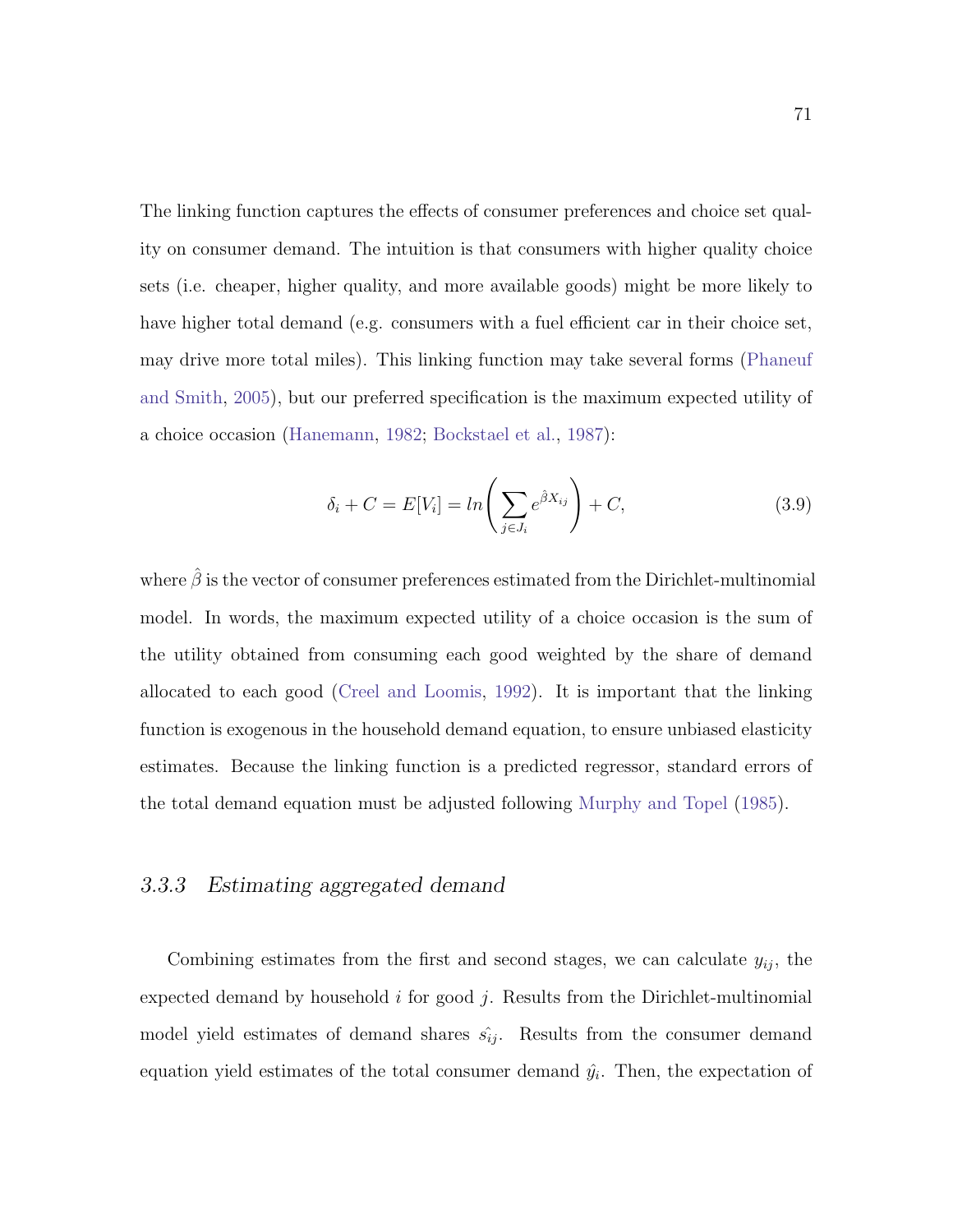$y_{ij}$  is given by:

$$
E[y_{ij} = s_{ij}y_i] = E[s_{ij}]E[y_i] + Cov(\mathbf{s}_j, \mathbf{y}_i)
$$
\n(3.10)

$$
= \hat{s_{ij}}\hat{y_i} + \hat{Cov}(\mathbf{s}_j, \mathbf{y}_i). \tag{3.11}
$$

For observable  $s_{ij}$  and  $y_i$ , it is straightforward to calculate the sample covariance. If, however,  $s_{ij}$  or  $y_i$  are unobservable, a good alternative is to calculate the sample covariance of the predicted outcomes  $(Cov(\hat{s}_j, \hat{y}_i))$ .

Then given  $E[y_{ij}]$ , the predicted aggregate demand for good j is the sum of  $\hat{y_{ij}}$ across consumers:  $\hat{y}_j = \sum_i \hat{s_{ij}} \hat{y}_i + \hat{Cov}(\mathbf{s}_j, \mathbf{y}_i)$ . Elasticities can be calculated by taking the derivatives of the aggregate demand function with respect to attributes. The elasticity of demand with respect to attribute  $x_j$  is given by:

$$
\epsilon_{x_j} = \sum_{i=1}^{N} \left( \hat{y}_i \frac{\partial \hat{s}_{ij}}{\partial x_j} + \hat{s}_{ij} \frac{\partial \hat{y}_i}{\partial x_j} \right) \frac{x_j}{\hat{y}_j}.
$$
\n(3.12)

This elasticity formula highlights how aggregate demand is affected at extensive margin  $(\frac{\partial s_{ij}}{\partial x_j})$  from the discrete choice decision, and at the intensive margin  $(\frac{\partial \hat{y_i}}{\partial x_j})$  from the continuous quantity decision. Although we do not focus on it here, readers interested in using this model for welfare analysis should consult [Bockstael et al.](#page-94-0) [\(1987\)](#page-94-0) (p. 957).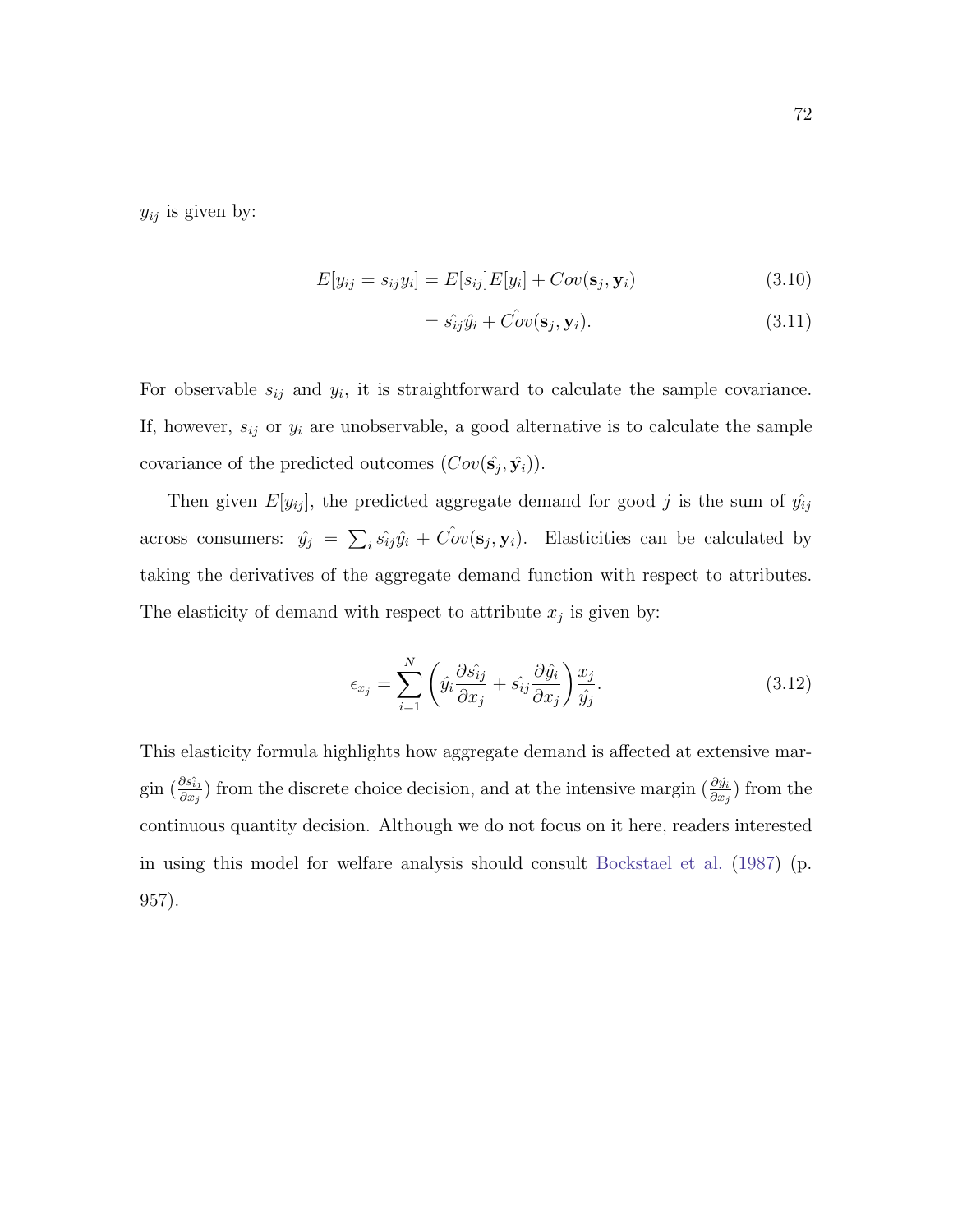## <span id="page-82-0"></span>3.4 Application: Demand for water in rural Ethiopia

We apply the framework described above to model household water source choice and demand for water in three rural villages in west-central Ethiopia. Using this framework we characterize four important aspects of demand: (1) total household demand for water  $y_i$ , (2) source-specific household demand  $y_{ij}$ , (3) source-specific aggregate demand  $y_j$ , and (4) households' preferences over water attributes (taste, color, etc.).

In this setting households often collect water away from home. We assume households first decide how much water to collect in total  $(y_i)$ , before deciding how to allocate demand shares  $(s_{ij})$  of their total collection demand across their choice set  $J_i$  of available alternatives. The indirect utility of household i collecting from source  $j$  on choice occasion  $t$  is given by:

<span id="page-82-1"></span>
$$
U_{ijt} = X_{ij}\beta + H_i\gamma + \eta_{ij} + \epsilon_{ijt}.\tag{3.13}
$$

The attributes vector  $X_{ij}$  includes several source attributes: price, walk time to the source, color, taste, overall quality, and dummies for source type (surface, spring, well, etc.) (Table [3.1\)](#page-83-0).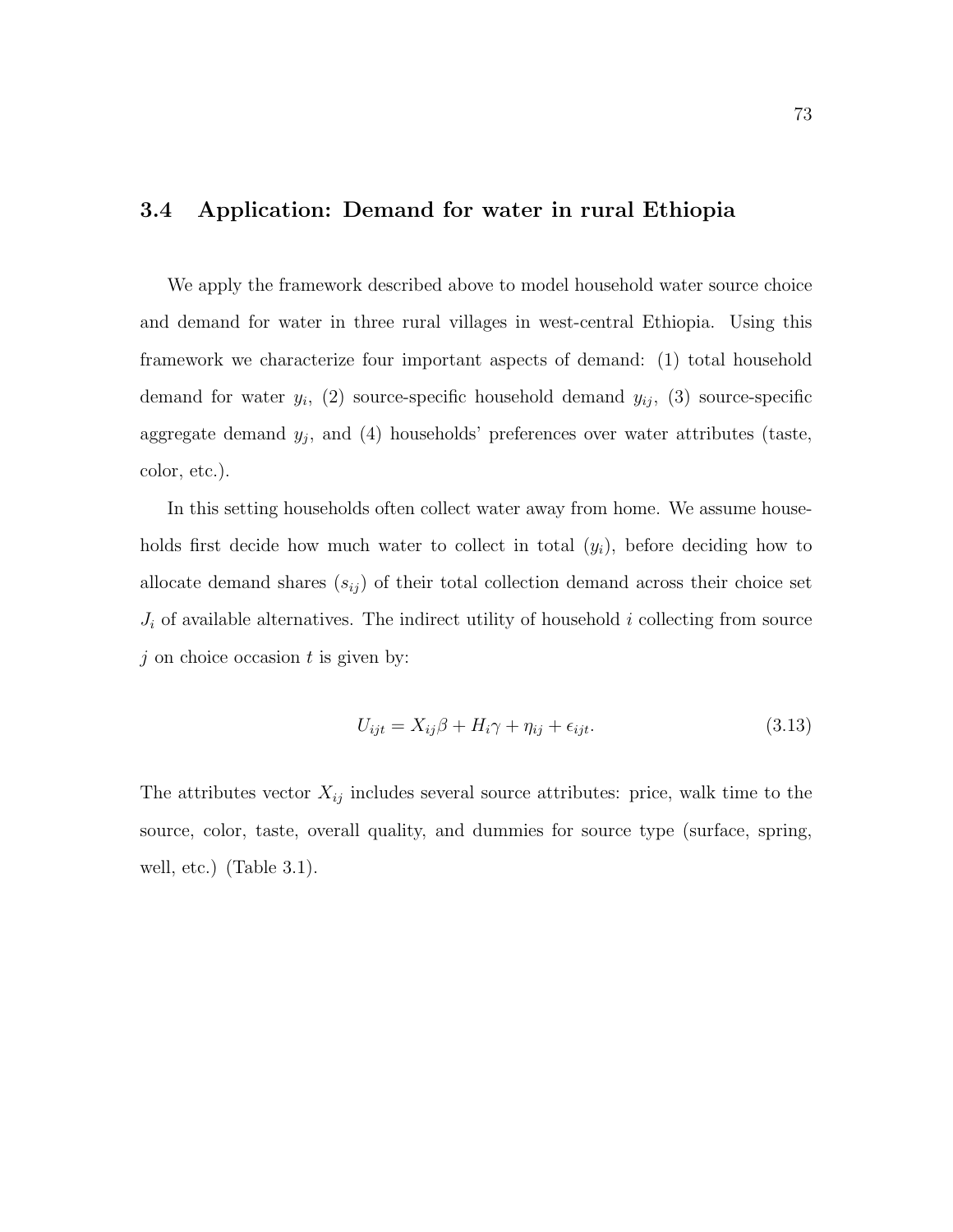|                  | Water   | Existing   | River or | Unprotected | Private | Overall |
|------------------|---------|------------|----------|-------------|---------|---------|
|                  | Action  | Waterpoint | Stream   | Spring      | Well    |         |
| Price            | 0.17    | 0.04       | 0.00     | 0.00        | 0.01    | 0.07    |
|                  | (0.13)  | (0.09)     | (0.00)   | (0.01)      | (0.03)  | (0.12)  |
| Walk time        | 39.75   | 99.04      | 69.31    | 55.64       | 13.13   | 54.55   |
|                  | (30.82) | (83.02)    | (68.80)  | (34.22)     | (18.56) | (58.21) |
| Color: clear     | 0.77    | 0.36       | 0.02     | 0.49        | 0.50    | 0.42    |
|                  | (0.42)  | (0.48)     | (0.13)   | (0.50)      | (0.50)  | (0.49)  |
| Color: brown     | 0.01    | 0.31       | 0.70     | 0.10        | 0.16    | 0.30    |
|                  | (0.07)  | (0.46)     | (0.46)   | (0.30)      | (0.37)  | (0.46)  |
| Taste: good      | 0.81    | 0.53       | 0.07     | 0.64        | 0.44    | 0.48    |
|                  | (0.40)  | (0.50)     | (0.26)   | (0.48)      | (0.50)  | (0.50)  |
| Taste: poor      | 0.00    | 0.03       | 0.55     | 0.10        | 0.08    | 0.21    |
|                  | (0.05)  | (0.17)     | (0.50)   | (0.30)      | (0.28)  | (0.41)  |
| Quality: good    | 0.83    | 0.51       | 0.10     | 0.71        | 0.52    | 0.51    |
|                  | (0.38)  | (0.50)     | (0.30)   | (0.46)      | (0.50)  | (0.50)  |
| Quality: poor    | 0.00    | 0.07       | 0.56     | 0.07        | 0.13    | 0.22    |
|                  | (0.00)  | (0.26)     | (0.50)   | (0.26)      | (0.34)  | (0.42)  |
| $\boldsymbol{N}$ | 392     | 98         | 360      | 69          | 106     | 1078    |

<span id="page-83-0"></span>Table 3.1: Household reported source characteristics in the dry season, grouped by source type

Notes: Standard deviations are in parenthesis. N is the number of times households reported having access to a source of that type.

Using the indirect utility function in equation [3.13,](#page-82-1) we model the households demand shares allocation decision using the Dirichlet-multinomial model (Table [3.2\)](#page-84-0). The model in column (1) omits source-type dummies, while column (2) includes them. Results are similar across both specifications, but our preferred model (according to the information criterion) includes the source-type dummies. These results yield the parameters of our indirect utility function, which can be used to evaluate households' preferences and calculate the maximum indirect utility of a choice occasion (our linking function).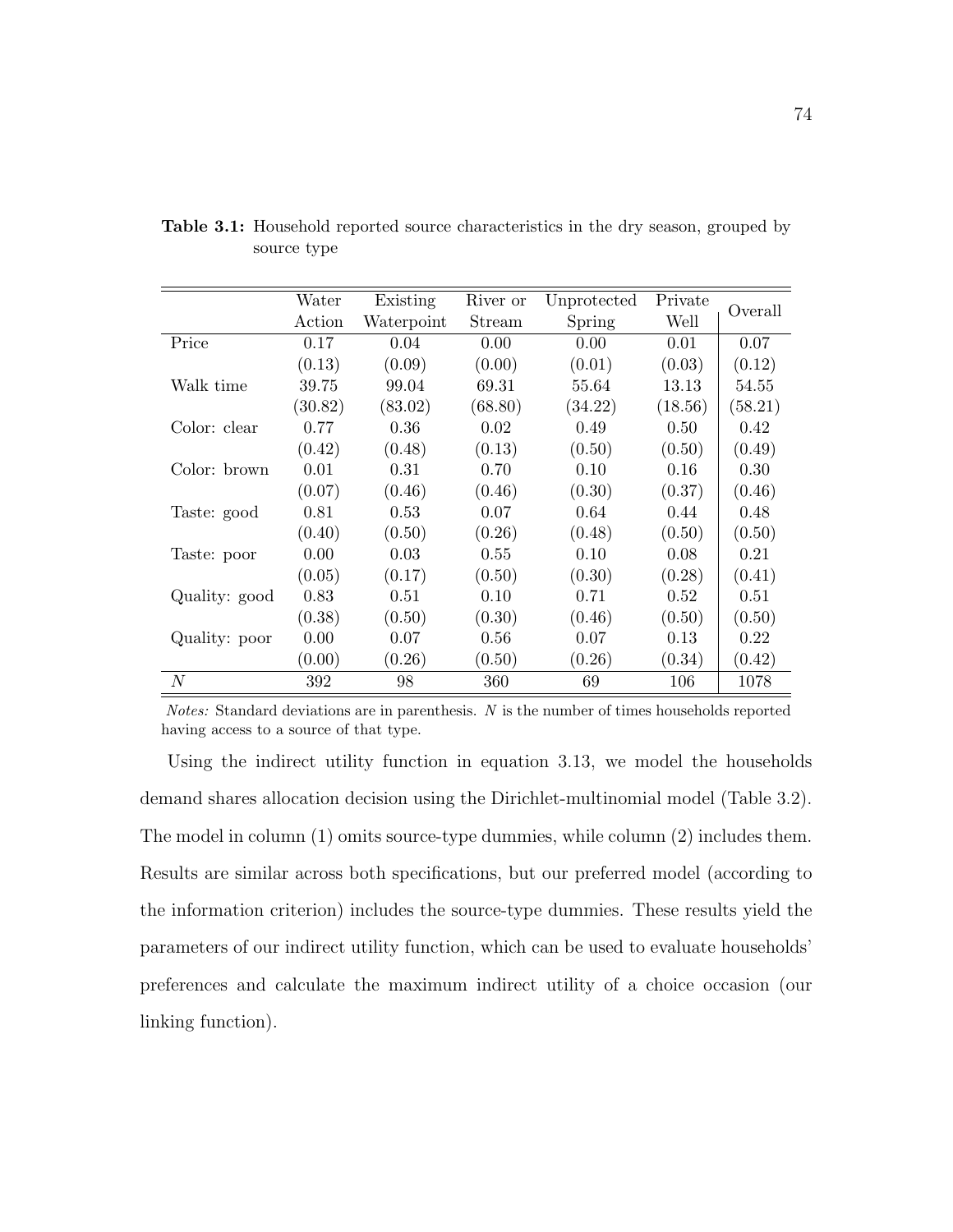|                             | (1)         |            | $\left( 2\right)$ |           |
|-----------------------------|-------------|------------|-------------------|-----------|
| Price                       | $-3.21***$  | $(-8.91)$  | $-1.43***$        | $(-2.87)$ |
| Walk time                   | $-0.013***$ | $(-12.86)$ | $-0.010***$       | $(-8.70)$ |
| Color: clear                | $-0.021$    | $(-0.15)$  | 0.11              | (0.65)    |
| Color: brown                | 0.15        | (0.98)     | $0.64***$         | (3.51)    |
| Taste: good                 | 0.30        | (1.55)     | $0.49**$          | (2.31)    |
| Taste: poor                 | $-0.42***$  | $(-2.87)$  | $-0.24$           | $(-1.52)$ |
| Quality: good               | $0.36**$    | (2.02)     | $0.60***$         | (3.09)    |
| Quality: poor               | $-0.16$     | $(-1.09)$  | 0.17              | (1.04)    |
| Water Action waterpoint     |             |            | $-1.27***$        | $(-6.56)$ |
| Non-Water Action waterpoint |             |            | 0.25              | (1.02)    |
| Unprotected spring          |             |            | $-0.88***$        | $(-4.24)$ |
| Private well                |             |            | $-0.64***$        | $(-3.41)$ |
| River or stream             |             |            | $-1.02***$        | $(-5.49)$ |
| $#$ of observations         | 986         |            | 986               |           |
| $\rm AIC$                   | 2,797.49    |            | 2,678.68          |           |
| ВIС                         | 2,836.64    |            | 2,742.30          |           |

<span id="page-84-0"></span>Table 3.2: Dirichlet-multinomial model

Notes: \* p-value< .10, \*\* p-value< .05, \*\*\* p-value< .01. Standard errors are in parenthesis. Omitted source type: 'other'.

Results from the Dirichlet-multinomial model show that households prefer sources with lower prices and within shorter walking times. Households dislike sources that taste poor, but prefer those that are perceived as being of high overall quality. The shadow value of walk time, in Ethiopian Birr per hour, is given by the ratio of the price and walk time coefficients, or  $60 \times \frac{\beta^{\hat{walk}}}{\beta^{\hat{price}}}$ . The estimated value of walk/travel time is 0.42 Birr/hr.

To estimate household demand we assume total collection demand (in 20L jerricans per week) follows a negative binomial distribution, which accounts for the overdispersion observed in our data. Then household demand is given by:

$$
y_i = exp(\gamma H_i + \mu \delta_i(\hat{\beta}, X_i) + \omega_i). \tag{3.14}
$$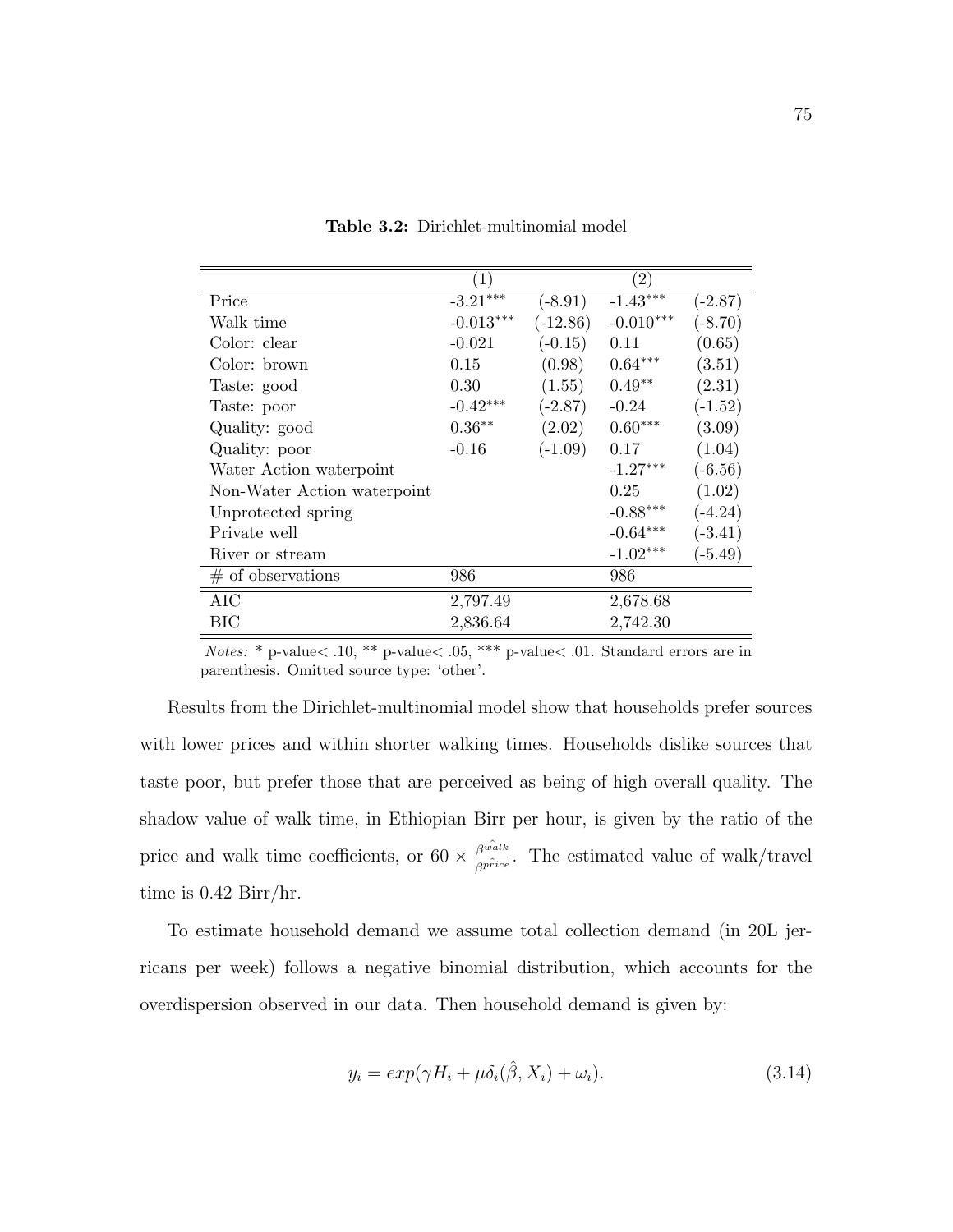The vector of household characteristics  $H_i$  includes: household size, wealth, and village-level dummies (Table [3.3\)](#page-85-0). To ensure the exogeneity of our linking function, we rely on an experimental design by which choice set quality was randomly shocked through the installation of new water points.

|                                | (1)        |        | Marginal effects |
|--------------------------------|------------|--------|------------------|
| Household size                 | $0.096***$ | (0.02) | 2.65             |
| Wealth index                   | $0.033*$   | (0.02) | 0.86             |
| Choice set quality: $\delta_i$ | $0.15***$  | (0.07) | 4.30             |
| Kelechogerbi                   | $-0.13$    | (0.09) | $-2.80$          |
| Tutekunche                     | $-0.16$    | (0.10) | $-3.40$          |
| $_{\rm-cons}$                  | $2.66***$  | (0.12) |                  |
| $#$ of observations            | 385        |        |                  |

<span id="page-85-0"></span>Table 3.3: Total quantity demanded (20L jerricans)

Notes: \* p-value $<$  .10, \*\* p-value $<$  .05, \*\*\* p-value $<$  .01. Standard errors are in parenthesis, and do not adjust for the fact that  $\delta_i$  is a predicted regressor (see [Murphy and Topel](#page-100-3) [\(1985\)](#page-100-3)).

Results from the household demand equation show that demand is increasing in household size and wealth. As household size increases by one member, weekly household demand increases by 2.65 jerricans (or 53L). Households with better choice set quality are also seen to have higher total collection demand.

Then, given estimates of total demand  $\hat{y}_i$  and demand shares  $\hat{s_{ij}}$ , we can recover the source-specific aggregate demand equations. From these demand equations we can calculate own-price elasticities (Table [3.4\)](#page-86-0). Non-symmetric confidence intervals are calculated around the own-price elasticity estimates by bootstrapping over both stages of the model.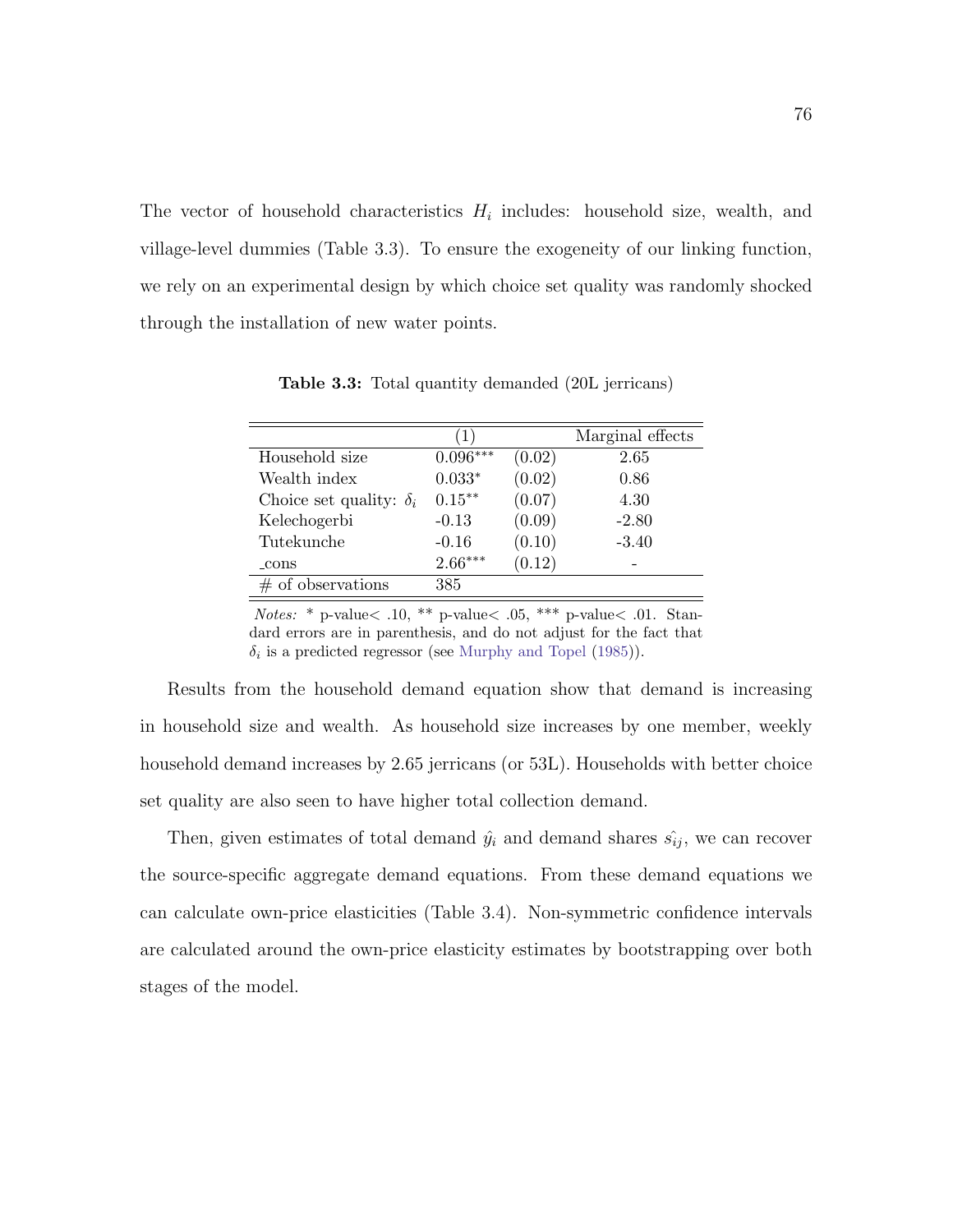|                 | Own-price elasticity | 5 <sup>th</sup> percentile | 95 <sup>th</sup> percentile |
|-----------------|----------------------|----------------------------|-----------------------------|
| Wacho WP 1      | $-0.04$              | $-0.15$                    | $-0.03$                     |
| Cheffe WP       | $-0.01$              | $-0.07$                    | $0.00^a$                    |
| Rogge/Ifa WP    | $-0.11$              | $-0.27$                    | $-0.06$                     |
| Kiltu WP        | $-0.26$              | $-0.68$                    | $-0.14$                     |
| Marra WP        | $-0.31$              | $-0.81$                    | $-0.16$                     |
| Beshi WP        | $-0.05$              | $-0.14$                    | $-0.03$                     |
| Beshi School WP | $-0.10$              | $-0.65$                    | $-0.07$                     |
| Koricha WP      | $-0.28$              | $-0.73$                    | $-0.14$                     |
| Birbirsa WP 1   | $-0.30$              | $-0.68$                    | $-0.15$                     |
| Killicha WP     | $-0.24$              | $-0.59$                    | $-0.12$                     |
| Birbirsa WP 2   | $-0.29$              | $-0.68$                    | $-0.15$                     |
| Wajitu WP       | $-0.17$              | 0.51                       | $-0.09$                     |
| Chat WP         | $-0.07$              | $-0.20$                    | $-0.02$                     |
| Kellecho WP     | $-0.17$              | $-0.44$                    | $-0.09$                     |
| Wacho WP 2      | $-0.19$              | $-0.48$                    | $-0.11$                     |
| Ifa WP          | $-0.05$              | $-0.28$                    | $-0.04$                     |
| Markato WP      | $-0.14$              | $-0.39$                    | $-0.08$                     |
| Anchakule WP    | $-0.15$              | $-0.42$                    | $-0.07$                     |
| Sera Meti WP    | $-0.06$              | $-0.36$                    | $-0.01$                     |
| New Meserata WP | $-0.26$              | $-0.57$                    | $-0.13$                     |
| Horufa WP       | $-0.19$              | $-0.44$                    | $-0.10$                     |
| Overall         | $-0.18$              | $-0.31$                    | $-0.04$                     |

<span id="page-86-0"></span>Table 3.4: Own-price elasticities by source

 $\emph{^a}$  For some bootstrapped samples no households were observed using some sources, resulting in an elasticity estimate of zero.

We see that average own-price elasticity estimates range from -0.31 at Marra Waterpoint to -0.01 at Cheffe Waterpoint, with an overall average of -0.18 across all sources in our study site. These results are consistent with other own-price elasticity estimates in urban and rural areas of middle- and low-income countries (see [Wagner](#page-104-0) [et al.](#page-104-0) [\(2019\)](#page-104-0) for review).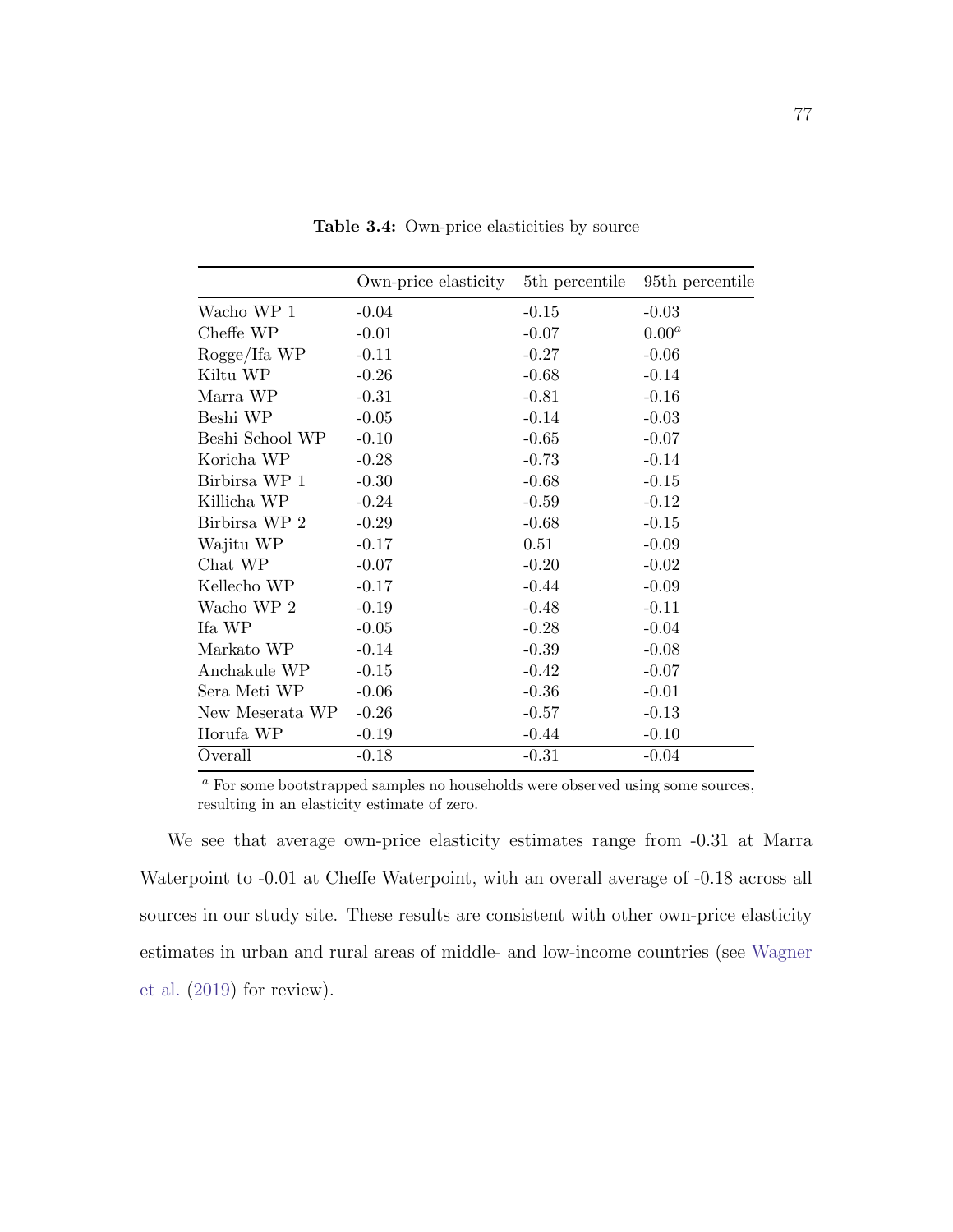## <span id="page-87-0"></span>3.5 Discussion

In this paper we developed a reduced form multiple discrete-continuous demand model. This model is useful in characterizing several aspects of demand under a unified framework, and forgoes the restrictive assumptions/requirements of existing multiple discrete-continuous models.

This model, however, is not without its faults. Future work should focus on extending the first-stage Dirichlet-multinomial to the mixed/random parameters formulations found in the discrete-choice literature. These flexible functional forms relax the Independence of Irrelevant Alternatives assumption, and allows for heterogeneous household preferences (a potentially important development to further link the discrete choice and continuous quantity decisions). Future work might also aim to relax the independence assumptions imposed on the first and second stages. Instead, researchers could jointly model errors using copulas, similar to the work of [Spissu et al.](#page-103-0) [\(2009\)](#page-103-0).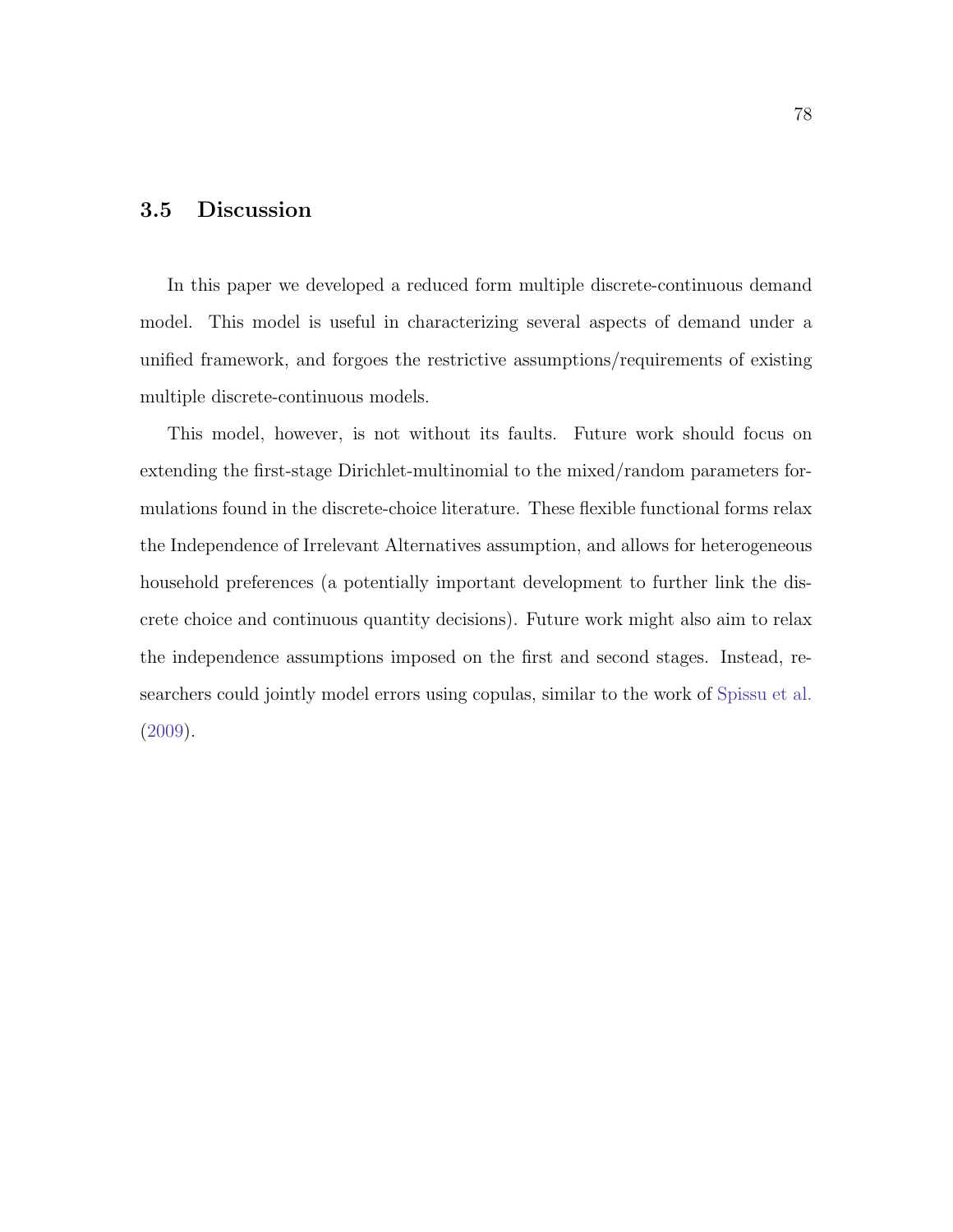# APPENDIX

|                                       | Household choice set quality |        |
|---------------------------------------|------------------------------|--------|
| Nearest neighbor's choice set quality | $0.12**$                     | (0.05) |
| Sublocation: Nairiri                  | $-3.57***$                   | (0.57) |
| Sublocation: Kianjai                  | $-0.65$                      | (0.48) |
| Sublocation: Mutionjuri               | $-2.37***$                   | (0.49) |
| Household size                        | 0.06                         | (0.26) |
| Household size squared                | $-0.02$                      | (0.02) |
| Number of children under 15           | $-0.01$                      | (0.13) |
| Wealth index                          | $0.66***$                    | (0.08) |
| constant                              | $7.03***$                    | (0.93) |
| R-squared                             | 0.32                         |        |
| $\#$ of observations                  | 366                          |        |

Table 0.1: First stage results for household demand model

Notes: \* p-value< .10, \*\* p-value< .05, \*\*\* p-value< .01. Standard are errors in parenthesis, and do not correct for the two-stage nature of the choice set quality estimates.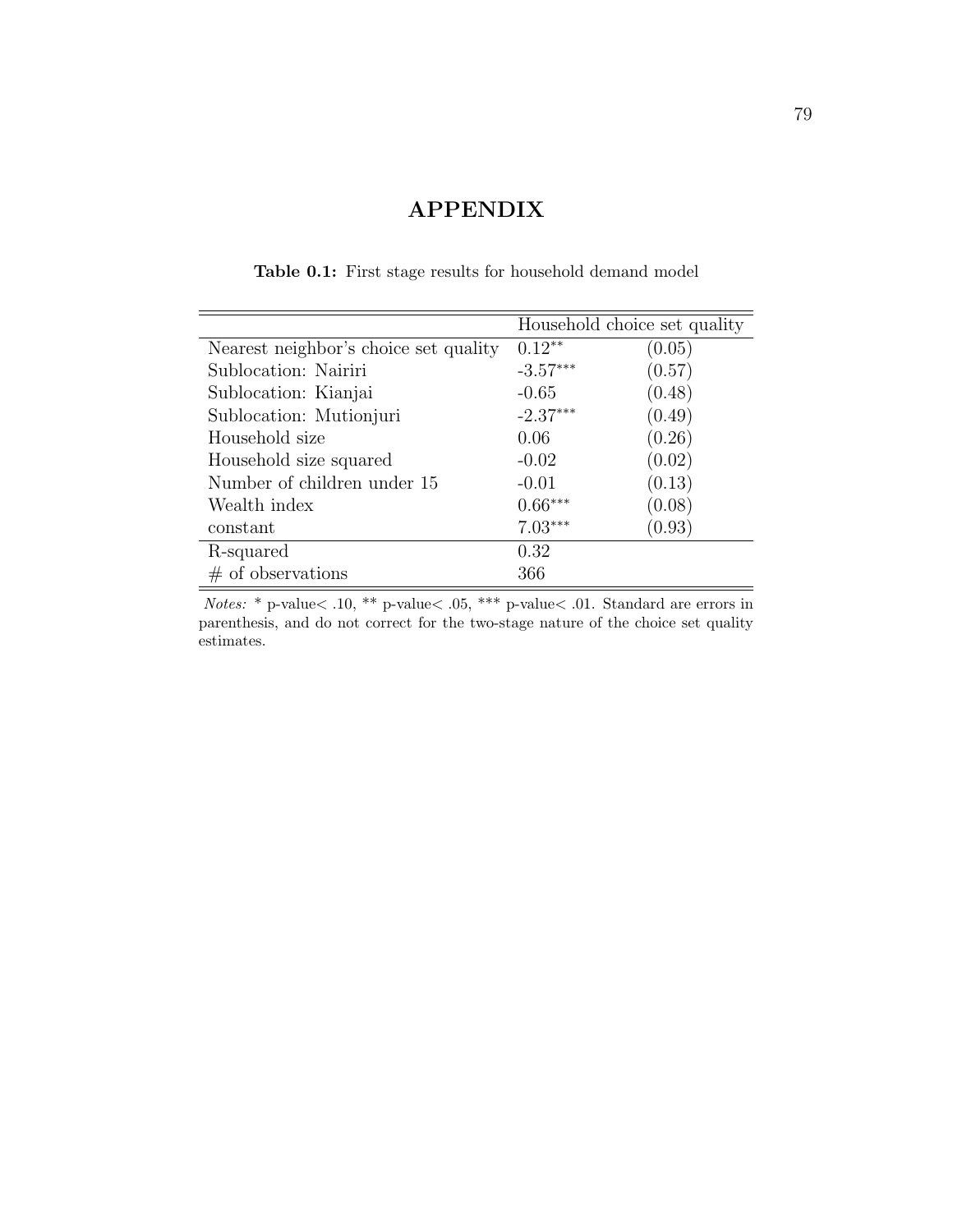|                                                                                                                                                                                                                      | Elasticity                                                         | Price <sup>a</sup>                              | $\ensuremath{\text{Walk}}$                                                         | $\rm Wait$                                                                                                     | Risk of conflict:                          | Availability: | Availability     |
|----------------------------------------------------------------------------------------------------------------------------------------------------------------------------------------------------------------------|--------------------------------------------------------------------|-------------------------------------------------|------------------------------------------------------------------------------------|----------------------------------------------------------------------------------------------------------------|--------------------------------------------|---------------|------------------|
|                                                                                                                                                                                                                      |                                                                    |                                                 | time                                                                               | time                                                                                                           | some or<br>serious                         | poor          | good             |
| Vended water                                                                                                                                                                                                         |                                                                    | 10.0                                            | 0.00                                                                               | $1.0\overline{0}$                                                                                              | 0.00                                       | 0.59          | 0.14             |
| Neighbour's well                                                                                                                                                                                                     | 50<br>0.17<br>0.19<br>0.57<br>0.37<br>0.30<br>0.30<br>0.30<br>0.40 |                                                 | 32.01                                                                              | 51.12                                                                                                          | 0.67                                       |               |                  |
| Neighbour's borehole                                                                                                                                                                                                 |                                                                    | $\frac{0}{2}$<br>$\frac{0}{2}$<br>$\frac{0}{2}$ | 31.23                                                                              | 48.00                                                                                                          | $0.\overline{5}0$                          |               |                  |
| Neighbour's piped connection                                                                                                                                                                                         |                                                                    |                                                 | 22.15                                                                              | 39.55                                                                                                          | 0.53                                       |               |                  |
| Kianjai borehole                                                                                                                                                                                                     |                                                                    | $2.50$<br>$2.00$                                | 55.07                                                                              | 61.92                                                                                                          | 0.63                                       |               |                  |
| Nchoro boreholes                                                                                                                                                                                                     |                                                                    |                                                 | 49.84                                                                              | 62.97                                                                                                          |                                            |               |                  |
| Nchoro kwa murugu                                                                                                                                                                                                    |                                                                    | 00                                              |                                                                                    |                                                                                                                |                                            |               |                  |
| Nkomo kwa Gerald                                                                                                                                                                                                     |                                                                    |                                                 | $43.22$<br>$48.46$                                                                 |                                                                                                                |                                            |               |                  |
| Kithare River                                                                                                                                                                                                        |                                                                    | $\frac{2.00}{2.50}$                             | 210.00                                                                             |                                                                                                                |                                            |               |                  |
| Mbuya Lifelink/Redcross                                                                                                                                                                                              |                                                                    | 2.00                                            |                                                                                    | $\begin{array}{l} 36.25 \\ 76.15 \\ 60.00 \\ 9.41 \\ 11.00 \\ 10.00 \\ 110.00 \\ 50.00 \\ 5.00 \\ \end{array}$ | 5753<br>1575300715000075<br>15763115000750 |               |                  |
| )airy farm borehole                                                                                                                                                                                                  | $-0.84$                                                            | 4.50                                            | $\begin{array}{l} 36.47 \\ 75.84 \\ 48.14 \\ 30.5 \\ 70.00 \\ 81.0 \\ \end{array}$ |                                                                                                                |                                            |               |                  |
| ubunu MCK Compassion                                                                                                                                                                                                 | $-0.84$                                                            | 2.50                                            |                                                                                    |                                                                                                                |                                            |               |                  |
| Rehema polytechnic                                                                                                                                                                                                   | $-0.32$<br>$-0.67$<br>$-1.21$<br>$-0.34$                           |                                                 |                                                                                    |                                                                                                                |                                            |               |                  |
| Nkomo group project                                                                                                                                                                                                  |                                                                    | $2.00$<br>$2.25$                                |                                                                                    |                                                                                                                |                                            |               |                  |
| Kirindine well                                                                                                                                                                                                       |                                                                    | 2.00                                            |                                                                                    |                                                                                                                |                                            |               |                  |
| Machako Tap                                                                                                                                                                                                          |                                                                    | 2.50                                            |                                                                                    | 72.30                                                                                                          |                                            |               |                  |
| Nkundi private wells                                                                                                                                                                                                 | $-0.28$                                                            | 2.50                                            | 69.44                                                                              | 87.40                                                                                                          | 0.81                                       |               | $0.89$<br>$0.50$ |
| Kambeeria water project                                                                                                                                                                                              | 0.36                                                               | 1.50                                            | 170.63                                                                             | 127.50                                                                                                         |                                            |               |                  |
| Mituntu Karithiria tap water                                                                                                                                                                                         |                                                                    | 5.00                                            | 52.50                                                                              | 30.00                                                                                                          | $\frac{00}{00}$                            |               | 0.00             |
| Correlation coefficient                                                                                                                                                                                              |                                                                    | $-30$                                           | $-0.02$                                                                            | 0.21                                                                                                           | 00.<br>C                                   | 0.08          | 0.<br>10         |
| Each column lists source-level average attributes for each household that said they could use the source. $\alpha$ The reported price for each source is the median price<br>reported among households who said they | could use the source                                               |                                                 |                                                                                    |                                                                                                                |                                            |               |                  |

Table 0.2: Correlation between average source attributes, and estimated own-price elasticity. Table 0.2: Correlation between average source attributes, and estimated own-price elasticity.

80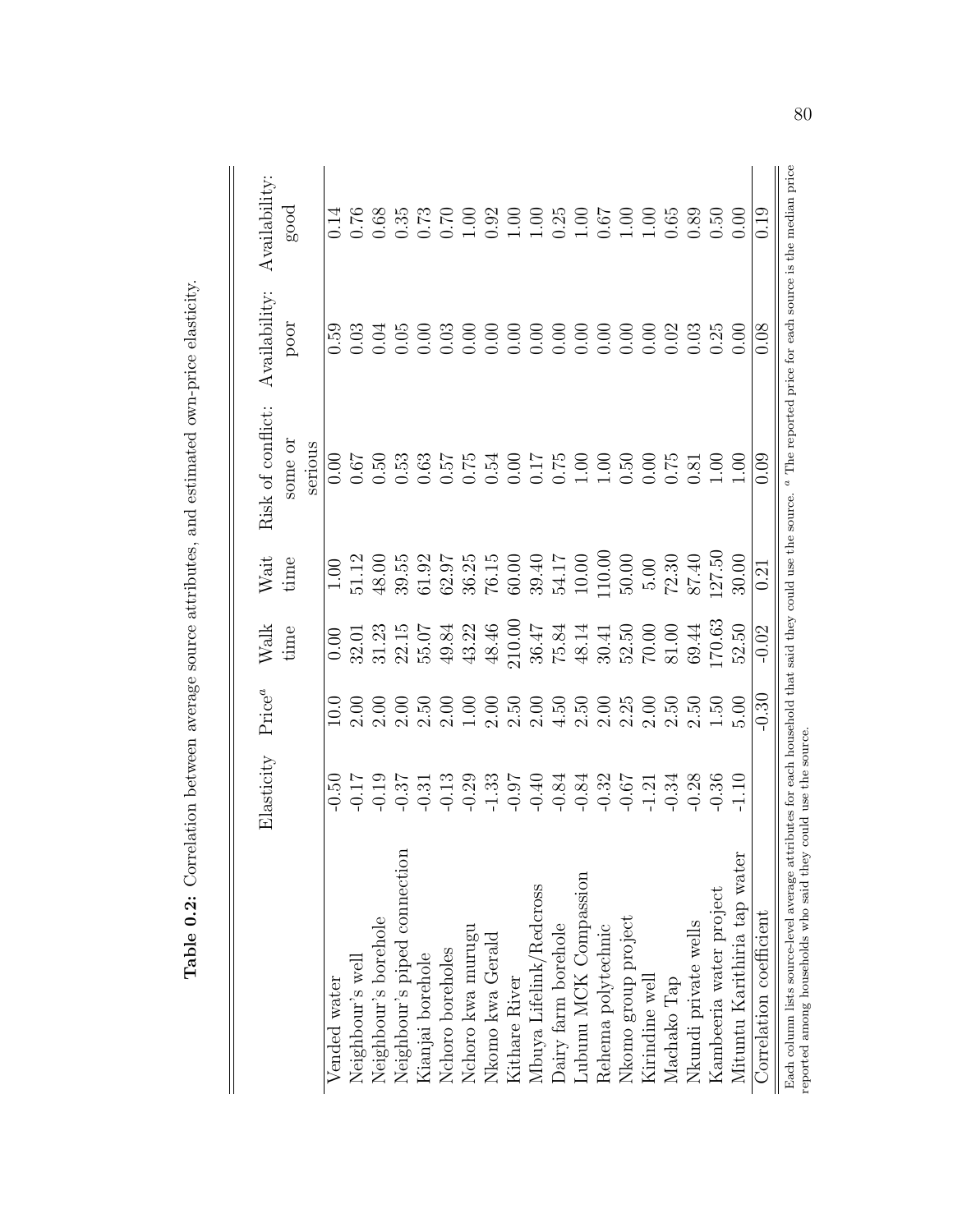|                                                                                                                                                                                                                                   | Elasticity                               | Taste:            | Taste:                                          | Color:           | Health risk:   | Wealth   | $#$ of                   |
|-----------------------------------------------------------------------------------------------------------------------------------------------------------------------------------------------------------------------------------|------------------------------------------|-------------------|-------------------------------------------------|------------------|----------------|----------|--------------------------|
|                                                                                                                                                                                                                                   |                                          | sweet             | poor                                            | clear            | some or        |          | substitutes <sup>a</sup> |
|                                                                                                                                                                                                                                   |                                          |                   |                                                 |                  | serious        |          |                          |
| Vended water                                                                                                                                                                                                                      | 0.50                                     | 0.03              | $\overline{0.31}$                               | 0.45             | 77.0           |          | 2.49                     |
| Neighbour's well                                                                                                                                                                                                                  |                                          |                   | 0.44                                            | 17.0             | 0.85           |          | 2.53                     |
| Neighbour's borehole                                                                                                                                                                                                              |                                          | 0.02              | 0.32                                            | 0.25             | 0.58           |          | 2.48                     |
| connection<br>Neighbour's piped                                                                                                                                                                                                   |                                          | 0.24              | 0.05                                            | 0.09             | 0.64           |          | 2.67                     |
| Kianjai borehole                                                                                                                                                                                                                  | $-0.17$<br>$-0.19$<br>$-0.37$<br>$-0.31$ | 0.21              | 11                                              | 10.07            | 0.25           |          | 2.91                     |
| Nchoro boreholes                                                                                                                                                                                                                  | $0.13\,$                                 | 0.10              |                                                 | $0.27$<br>$1.00$ | 0.40           |          | 06.7                     |
| g<br>Nchoro kwa muru                                                                                                                                                                                                              | $-0.29$<br>$-1.33$<br>$-0.97$            | 0.00              | 1.75                                            |                  | 00.1           |          | 2.75                     |
| $\overline{\mathbf{C}}$<br>Nkomo kwa Geral                                                                                                                                                                                        |                                          | 0.23              | 0.15                                            | 0.08             | 0.23           |          |                          |
| Kithare River                                                                                                                                                                                                                     |                                          |                   | 0.00                                            | 0.00             | 0.00           |          | 00 <sub>1</sub>          |
| edcross<br>Mbuya Lifelink/R                                                                                                                                                                                                       |                                          | $\frac{00}{0.67}$ |                                                 | 0.00             | 0.00           |          | 3.17                     |
| Dairy farm borehole                                                                                                                                                                                                               | $-0.84$                                  |                   |                                                 | 0.25             | 0.50           |          | 3.13                     |
| Lubunu MCK Compassion                                                                                                                                                                                                             | $-0.84$                                  | 0.00              | $0.000$<br>$0.25$<br>$0.05$<br>$0.07$<br>$0.00$ | 1.00             | $1.00\,$       |          | 2.00                     |
| Rehema polytechnic                                                                                                                                                                                                                | $-0.32$                                  |                   |                                                 | 0.33             | $0.50$<br>0.50 |          | 3.00                     |
| Nkomo group project                                                                                                                                                                                                               | $-0.67$                                  |                   |                                                 | 0.00             |                |          | 2.50                     |
| Kirindine well                                                                                                                                                                                                                    | 1.21                                     |                   | 0.00                                            | 0.00             | 0.00           | $\!0.31$ | 4.00                     |
| Machako Tap                                                                                                                                                                                                                       | $-0.34$                                  | 0.02              | 0.18                                            | 0.18             | 0.86           | 0.11     | 247                      |
| Nkundi private wells                                                                                                                                                                                                              | $-0.28$                                  | 0.01              | 0.32                                            | 0.35             | 0.88           | 0.22     | 2.25                     |
| Kambeeria water project                                                                                                                                                                                                           | 0.36                                     | 0.00              | 0.00                                            | 0.00             | 0.75           | 0.12     | 2.50                     |
| Mituntu Karithiria tap water                                                                                                                                                                                                      | 1.10                                     | 00(               | 0.00                                            | 0.00             | 0.00           | 0.70     | 4.00                     |
| Correlation coefficient                                                                                                                                                                                                           |                                          | $\overline{11}$   | 0.34                                            | 0.32             | 0.63           | 0.09     | -0.44                    |
| Each column lists source-level average attributes for each household that said they could use the source. $\alpha$ Number of substitutes is defined by the<br>average number of sources households said they could use minus one. |                                          |                   |                                                 |                  |                |          |                          |

Table 0.3: Correlation between average source attributes, and estimated own-price elasticity. Table 0.3: Correlation between average source attributes, and estimated own-price elasticity.

81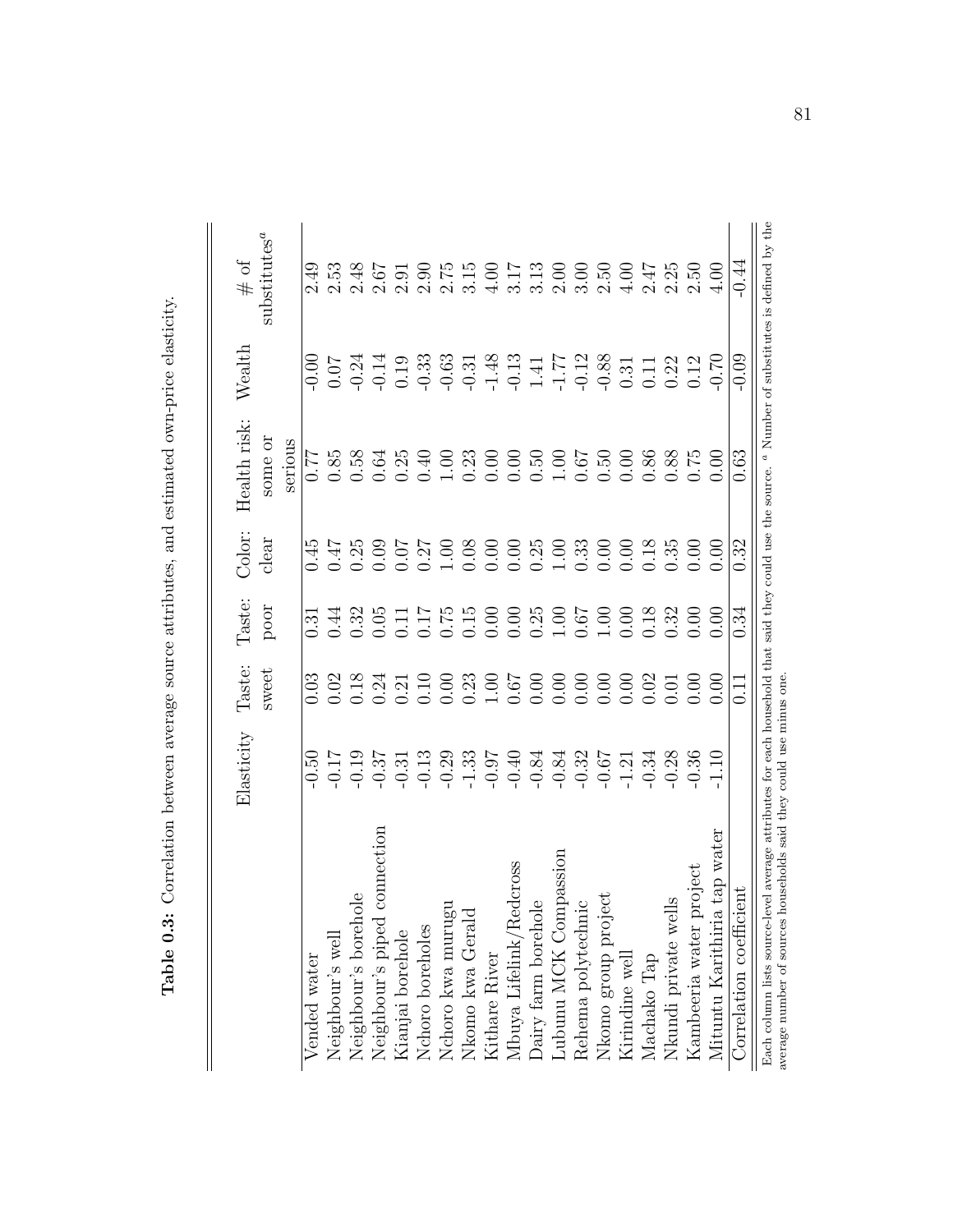|                                             | Heat <sub>.</sub> | $\widetilde{A}$ C) | Fridge)     | )ishwasher) | 'Dryer)    | Vasher)   |
|---------------------------------------------|-------------------|--------------------|-------------|-------------|------------|-----------|
| $!($ owner-pays $)_{i, transh}$ ( $Z_{i}$ ) | $.083***$         | $0.075***$         | $070^{***}$ | $0.073***$  | $0.066***$ | $.082***$ |
|                                             | (0.01)            | (0.01)             | (0.01)      | (0.01)      | (0.01)     | (0.00)    |
| Household characteristics                   | Yes               | Yes                | Yes         | Yes         | Yes        | Yes       |
| Init characteristi                          | res               | Yes                | Yes         | Ýes         | Yes        | Zes       |
| eographic characteristic                    | Yes               | Ýеs                |             | Yes         | Yes        | Zes       |
| $\#$ of observation                         | 40,498            | 22,445             | 42,177      | 21,520      | 21,429     | 22,654    |
|                                             |                   |                    |             |             |            |           |

**Table 0.4:** First stage results: probability that payment-status  $I(\text{owner-pays})_{i,e} = 1$  (equation 2.11) **Table 0.4:** First stage results: probability that payment-status  $I(\text{owner-pays})_{i,\epsilon} = 1$  (equation [2.11\)](#page-60-0)

*Notes:* Standard errors in parenthesis. For each column Payment-status I(owner-pays)<sub>i,e</sub>=1 if the fuel used by the corresponding appliance is included in the price of rent. All regressions are restricted to the sub-samp the corresponding appliance is included in the price of rent. All regressions are restricted to the sub-sample of Notes: Standard errors in parenthesis. For each column Payment-status  $I(\text{owner-pays})_{i,e}=1$  if the fuel used by renters who have the appliance. For example, only 40,498 units have central heat, so column 1 is restricted to the 40,498 renter-occupied units with central heat. 40,498 renter-occupied units with central heat.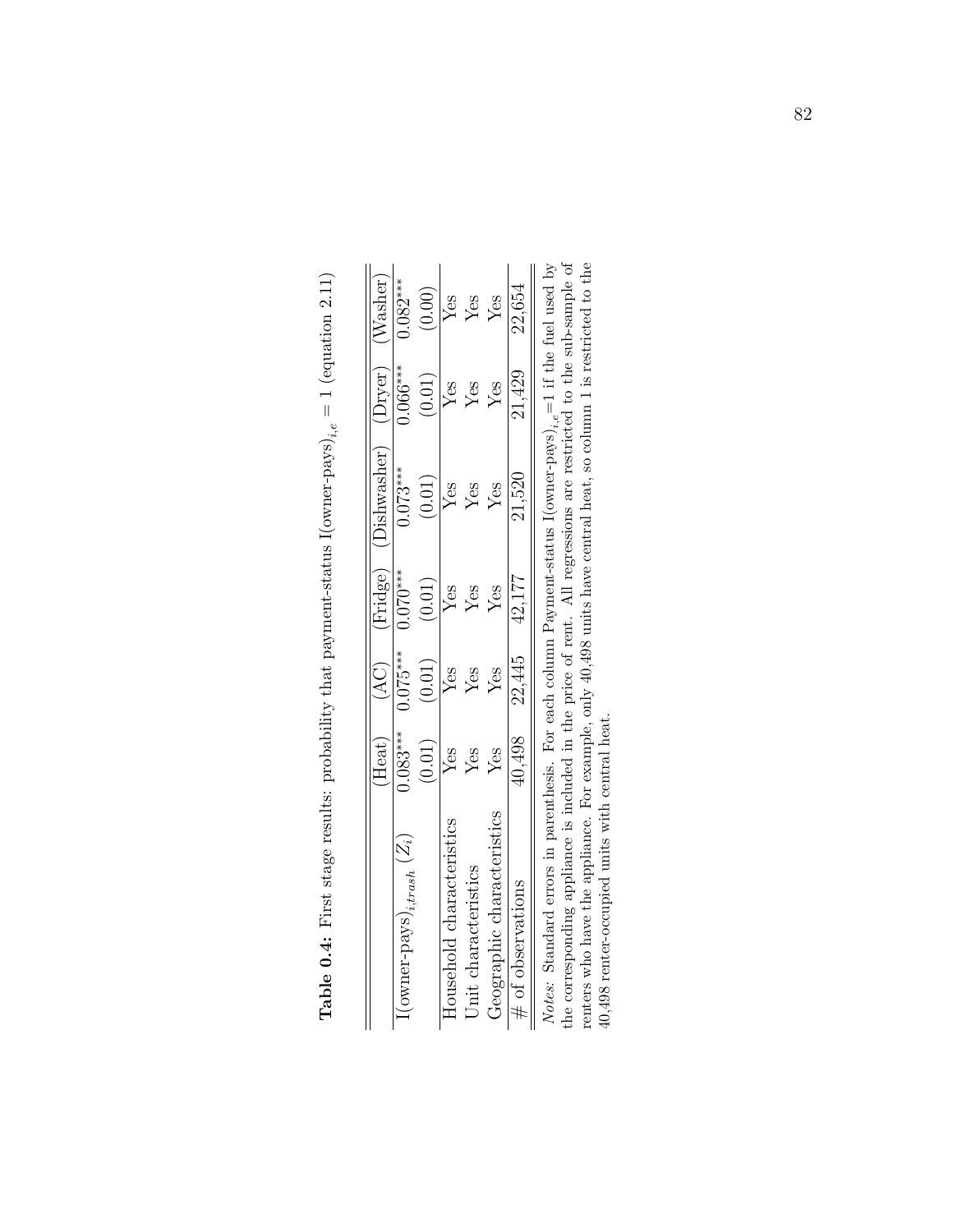| I(owner-pays) <sub>i,trash</sub> $(Z_i)$ | $0.46***$ | (0.02) | ***    | $0.02^{\circ}$ |
|------------------------------------------|-----------|--------|--------|----------------|
| Household characteristics                | Yes       |        | Yes    |                |
| Unit characteristics                     | Yes       |        | Yes    |                |
| Geographic characteristics               | Yes       |        | Yes    |                |
| $#$ of observations                      | 42.248    |        | 42.248 |                |

Table 0.5: First stage results: (1) IV Tobit, (2) Fractional regression model

Notes: Standard errors are in parenthesis. In both models, the sample is restricted to renter-occupied units with at list one of the listed appliances (energy efficient or otherwise).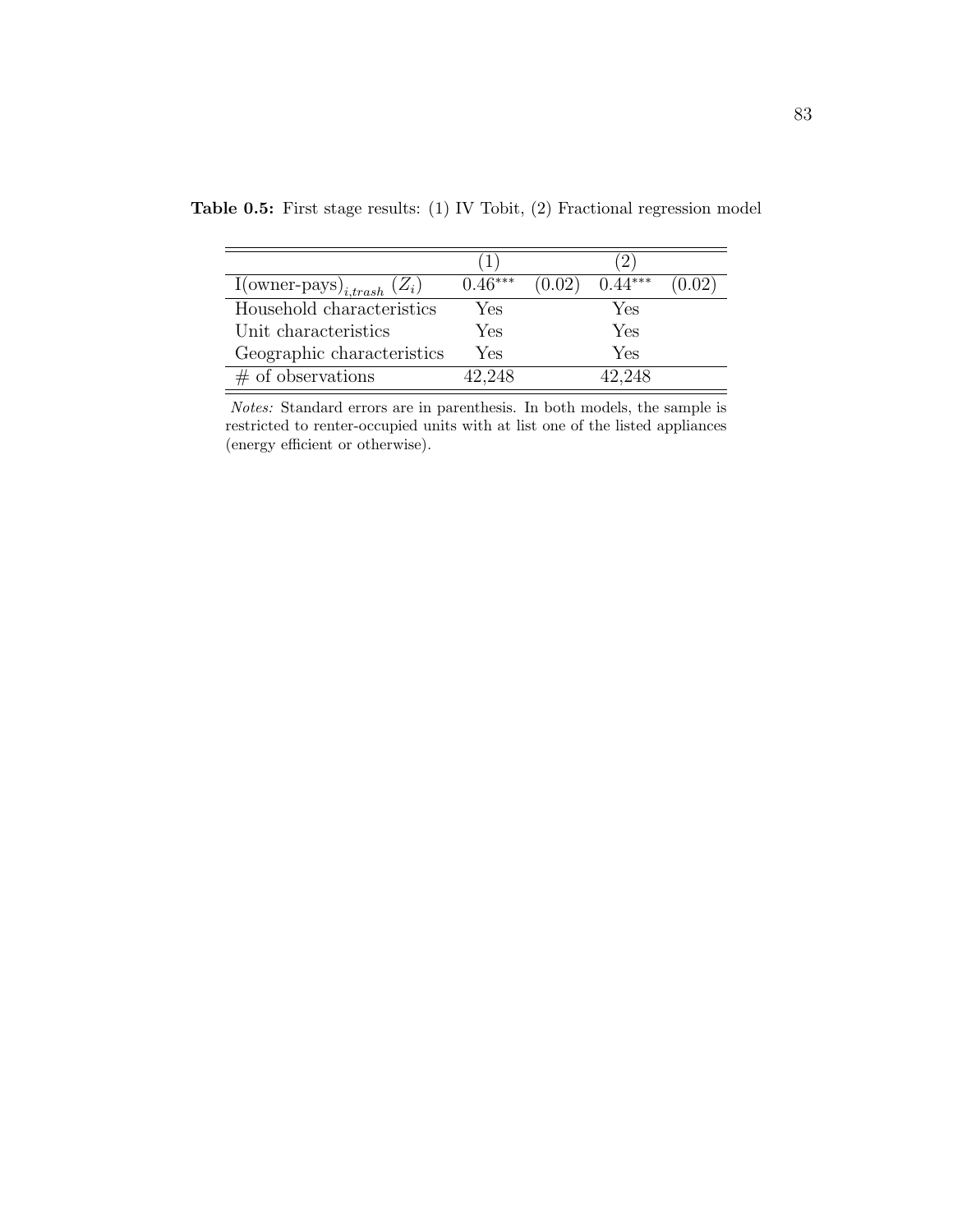### BIBLIOGRAPHY

- Acharya, G. and E. Barbier, "Using domestic water analysis to value groundwater recharge in the Hadejia-Jama' are floodplain, Northern Nigeria," American Journal of Agricultural Economics, 2002, 84 (2), 415–426.
- Adamowicz, Wiktor, Joffre Swait, Peter Boxall, Jordan Louviere, and Michael Williams, "Perceptions versus Objective Measures of Environmental Quality in Combined Revealed and Stated Preference Models of Environmental Valuation," Journal of Environmental Economics and Management, 1997, 32 (1), 65–84.
- Allcott, Hunt and Michael Greenstone, "Is there an 'energy efficiency gap'?," Journal of Economic Perspectives, 2012, 26 (1), 3–28.
- $\equiv$  , Sendhil Mullainathan, and Dmitry Taubinsky, "Externalizing the internality," New York University  $\ldots$ , 2011, pp. 1–49.
- Angrist, Joshua D, "Estimation of Limited Dependent Variable Models With Dummy Endogenous Regressors," Journal of Business & Economic Statistics, jan 2001, 19 (1), 2–28.
- Basani, Marcello, Jonathan Isham, and Barry Reilly, "The Determinants of Water Connection and Water Consumption: Empirical Evidence from a Cambodian Household Survey," World Development, 2008, 36 (5), 953–968.
- Bhat, Chandra and Abdul Pinjari, "Multiple discrete-continuous choice models: a reflective analysis and a prospective view," in "in" number 19, Edward Elgar Publishing, 2014, pp. 427–454 BT – Handbook of Choice Modelling.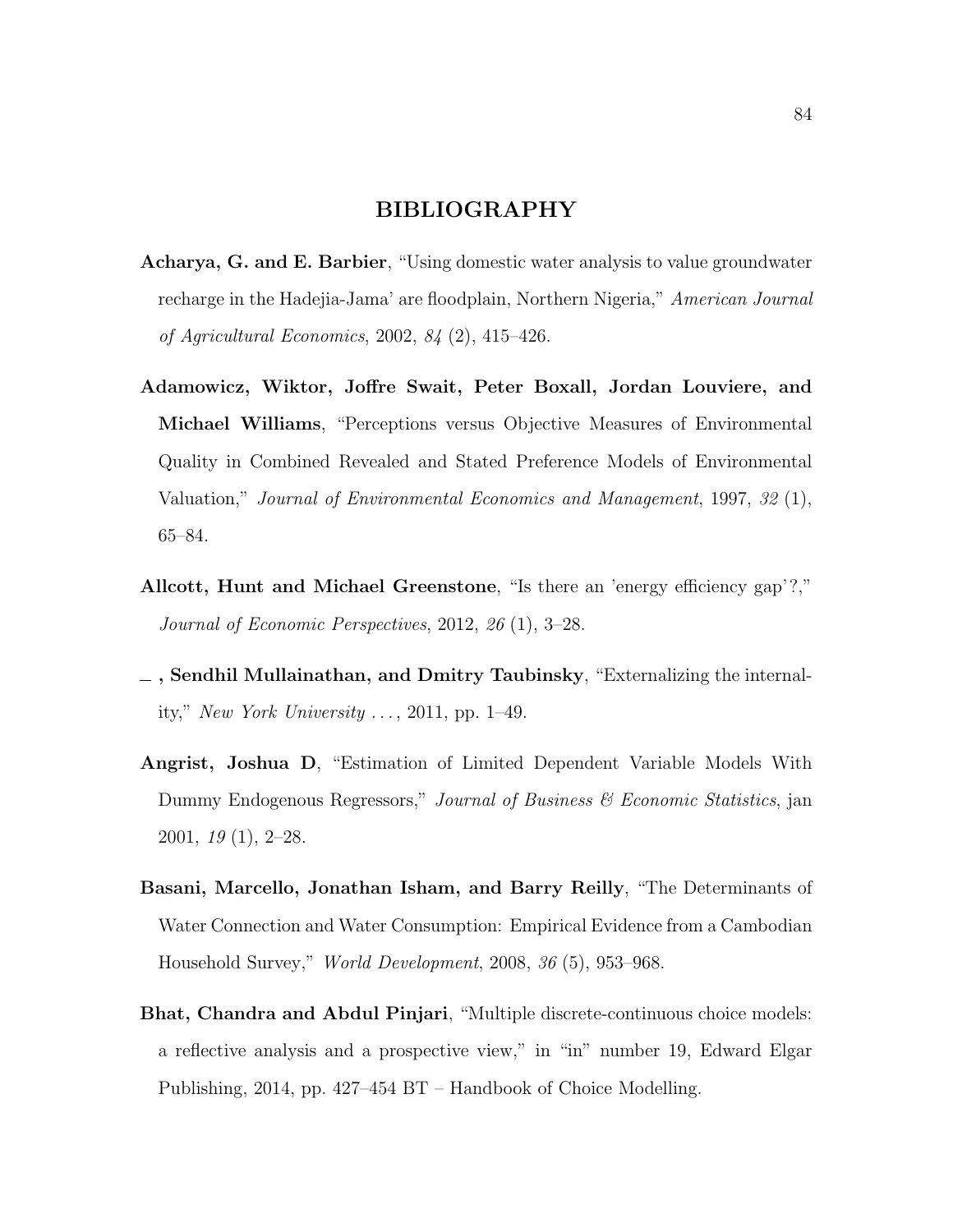- Bhat, Chandra R, "A multiple discrete–continuous extreme value model: formulation and application to discretionary time-use decisions," Transportation Research Part B: Methodological, 2005, 39 (8), 679–707.
- Bhat, Chandra R., "A new flexible multiple discrete–continuous extreme value (MDCEV) choice model," Transportation Research Part B: Methodological, 2018, 110, 261–279.
- Bhat, Chandra R, Marisol Castro, and Abdul Rawoof Pinjari, "Allowing for complementarity and rich substitution patterns in multiple discrete–continuous models," Transportation Research Part B: Methodological, 2015, 81, 59–77.
- Blumstein, Carl, Betsy Krieg, Lee Schipper, and Carl York, "Overcoming social and institutional barriers to energy conservation," *Energy*, 1980, 5 (4), 355– 371.
- Boardman, Anthony E, Anthony E Boardman, David H Greenberg, Aidan R Vining, and David L Weimer, Cost-benefit analysis : concepts and practice, Cambridge: Cambridge University Press, 2018.
- <span id="page-94-0"></span>Bockstael, Nancy E., Michael W. Hanemann, and Catherine L. Kling, "Estimating the Value of Water Quality Improvements in a Recreational Demand Framework," Water Resources Research, 1987, 23 (5), 951–960.
- Boone, Christopher, Peter Glick, and David E. Sahn, "Household Water Supply Choice and Time Allocated to Water Collection: Evidence from Madagascar," Journal of Development Studies, 2011, 47 (12), 1826–1850.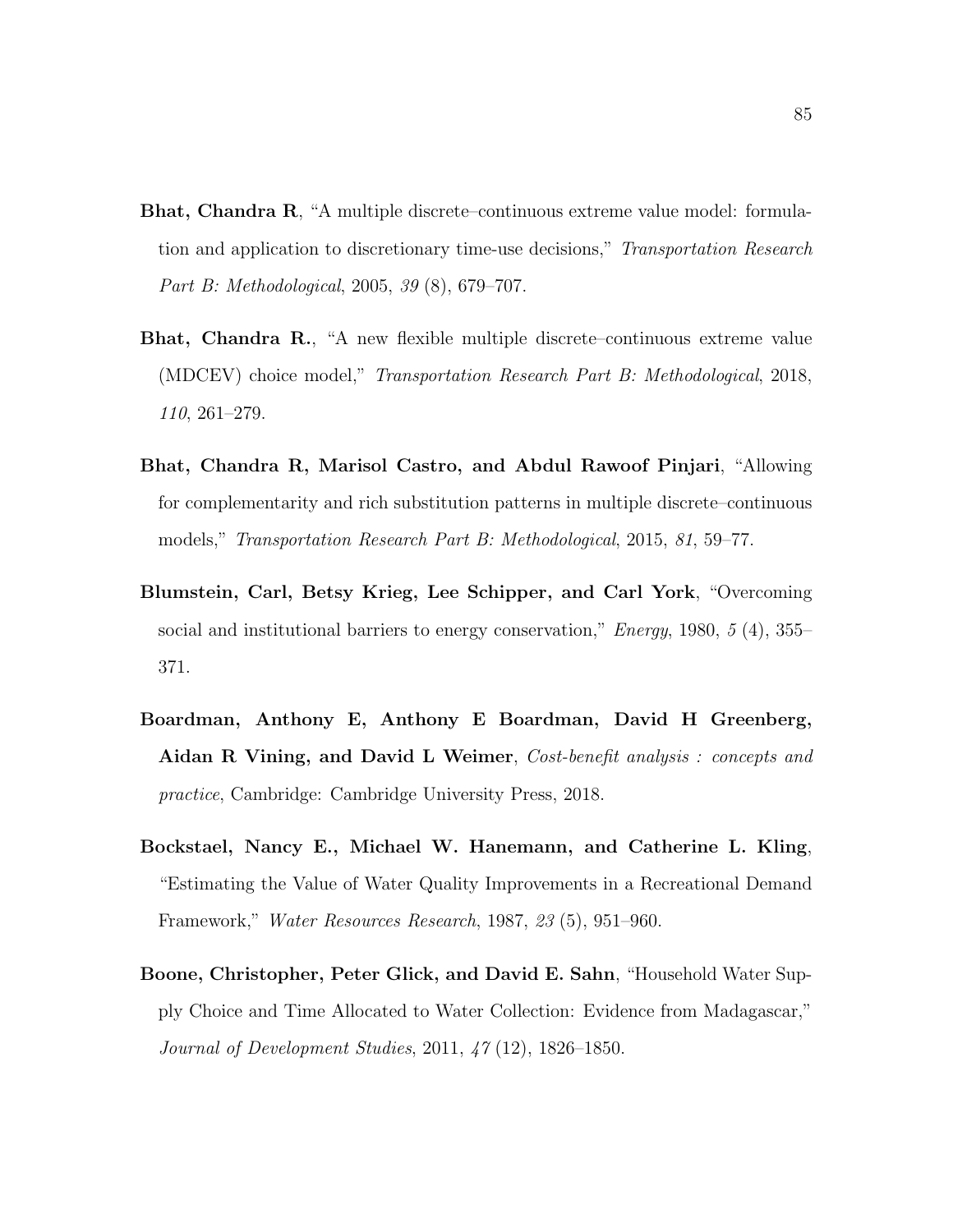- Briscoe, John, Manisha Chakraborty, and Shahana Ahmed, "How Bengali Villagers Choose Sources of Domestic Water," Water Supply and Management, 1981, 5, 165–181.
- Brouwer, Roy, Fumbi Crescent Job, Bianca van der Kroon, and Richard Johnston, "Comparing Willingness to Pay for Improved Drinking-Water Quality Using Stated Preference Methods in Rural and Urban Kenya," Applied Health Economics and Health Policy, 2015, 13 (1), 81–94.
- Calvo, Christina Malmberg, "Case Study on the Role of Women in Rural Transport : Access of Women to Domestic Facilities," 1994.
- Cheesman, Jeremy, Jeff Bennett, and Tran Vo Hung Son, "Estimating household water demand using revealed and contingent behaviors: evidence from Vietnam," Water Resources Research, 2008.
- <span id="page-95-0"></span>Conlone, Christopher T. and Julie Holland Mortimer, "Demand estimation under incomplete product availability," American Economic Journal: Microeconomics, 2013, 5 (4), 1–30.
- Cook, Joseph, Peter Kimuyu, Annalise Blum, and Josephine Gatua, "A simple stated preference tool for estimating the value of travel time in rural Africa," Journal of Benefit Cost Analysis, 2016, 7 (2), 221–247.
- Coulibaly, Lassina, Paul M. Jakus, and John E. Keith, "Modeling water demand when households have multiple sources of water," Water Resources Research, 2014, 50 (7), 6002–6014.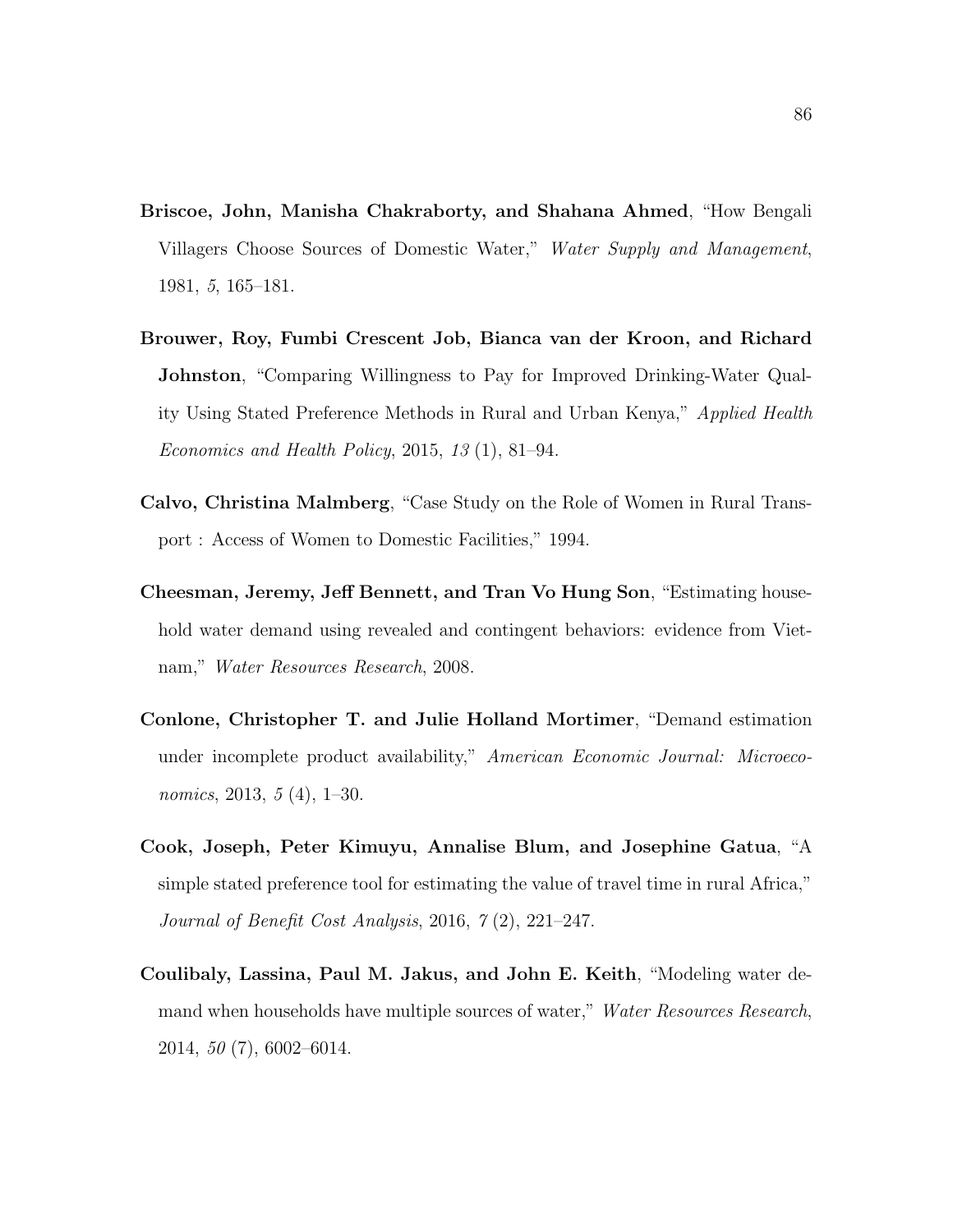- <span id="page-96-0"></span>Creel, Michael and John Loomis, "Recreation value of water to wetlands in the San Joaquin Valley: Linked multinomial logit and count data trip frequency models," Water Resources Research, 1992, 28 (10), 2597–2606.
- Dalhuisen, Jasper M., Raymond J. G .M. Florax, Henri L. F. De Groot, and Peter Nijkamp, "Price and Income Elasticities of Residential Water Demand: A Meta-Analysis," Land Economics, 2003, 79 (2), 292–308.
- Davis, Lucas, "Evaluating the Slow Adoption of Energy Efficient Investments: Are Renters Less Likely to Have Energy Efficient Appliances?," Technical Report November 2010.
- Deaton, Angus and John Muellbauer, "An almost ideal demand system," The American economic review, 1980, 70 (3), 312–326.
- Deely, John, Stephen Hynes, and John Curtis, "Are objective data an appropriate replacement for subjective data in site choice analysis?," Journal of Environmental Economics and Policy, 2019, 8 (2), 159–178.
- Dubin, Jeffrey A and Daniel McFadden, "An Econometric Analysis of Residential Electric Appliance Holdings and Consumption," Econometrica, 1984, 52 (2), 345–362.
- Espey, M., J. Espey, and W. D. Shaw, "Price elasticity of residential demand for water: A meta-analysis," Water Resources Research, 1997, 33 (6), 1369–1374.
- Fang, Hao Audrey, "A discrete–continuous model of households' vehicle choice and usage, with an application to the effects of residential density," Transportation Research Part B: Methodological, 2008, 42 (9), 736–758.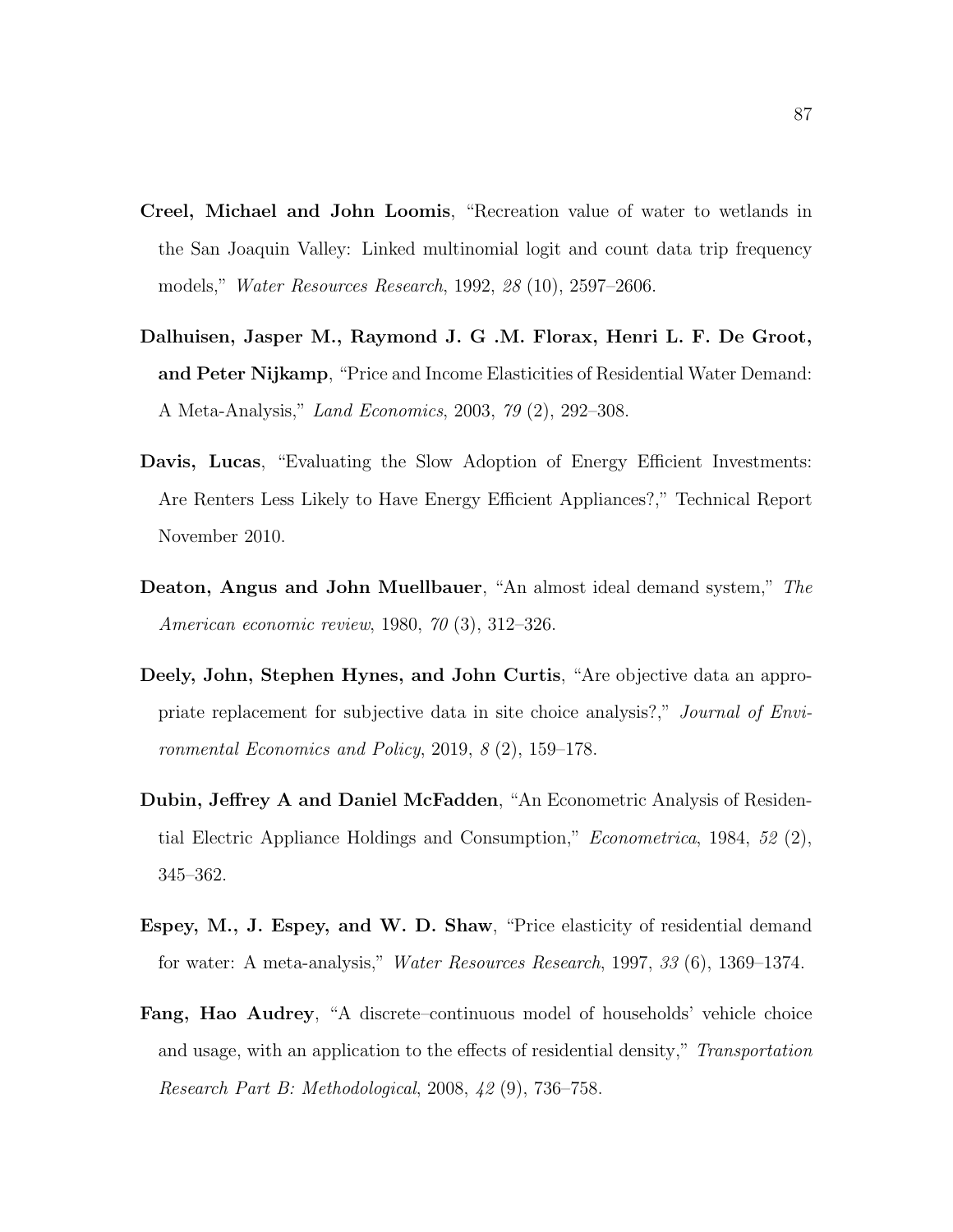- Filmer, Deon and Kinnon Scott, "Assessing Asset Indices," Demography, 2012, 49 (April), 359–392.
- and Lant Prichett, "Estimating Wealth Effects Without Expenditure Data-or Tears: An application to educational enrollments in states of India," Demography, 2001, 38 (1), 115–132.
- Fisher, Anthony C and Michael H Rothkopf, "Market failure and energy policy A rationale for selective conservation," Energy Policy, 1989, 17 (4), 397–406.
- Gerarden, Todd, Richard G Newell, and Robert N Stavins, "Assessing the Energy-Efficiency Gap," Journal of Economic Literature, 2017, 55, 1486–1525.
- Gillingham, Kenneth and Karen Palmer, "Bridging the energy efficiency gap: Policy insights from economic theory and empirical evidence," Review of Environmental Economics and Policy, 2014, 8 (1), 18–38.
- Gillingham, Kenneth Harding, Matthew and Dave Rapson, "Split Incentives in Household Energy Consumption," Energy Journal, 2012, 33(2) (2), 37–62.
- Gross, Elena and Ossama Elshiewy, "Choice and quantity demand for improved and unimproved public water sources in rural areas: Evidence from Benin," Journal of Rural Studies, 2019, (July 2018), 0–1.
- <span id="page-97-0"></span>Guimarães, Paulo and Richard C. Lindrooth, "Controlling for overdispersion in grouped conditional logit models: A computationally simple application of Dirichlet-multinomial regression," Econometrics Journal, 2007, 10 (2), 439–452.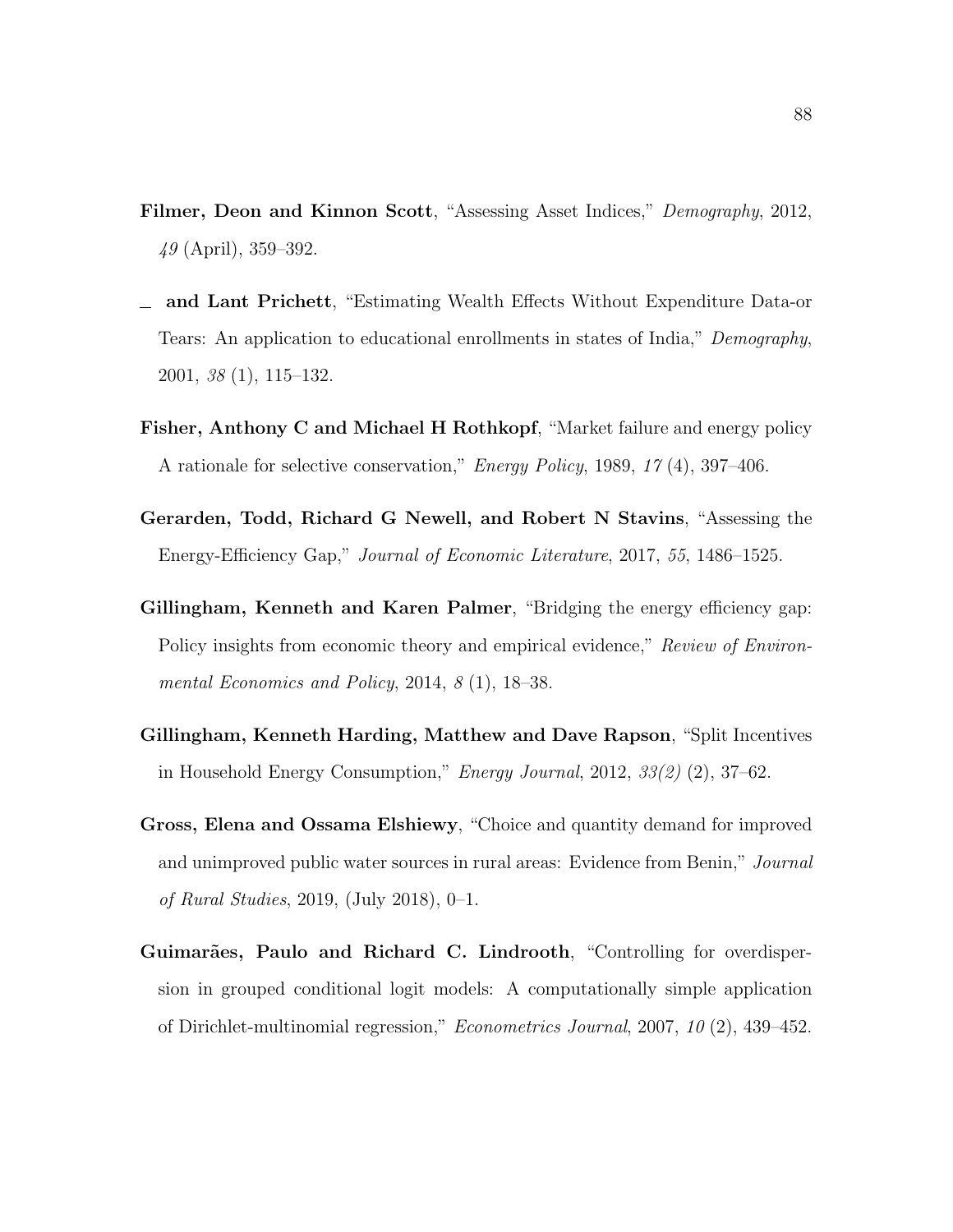- Haab, Timothy C. and Kenneth E. McConnell, "Valuing Environmental and Natural Resources," Measurement, 2002, 8, 326.
- <span id="page-98-0"></span>Hanemann, W. Michael, "Applied Welfare Analysis with Qualitative Response Models," Department of Agricultural  $\mathscr B$  Resource Economics, UCB CUDARE Working Papers, 1982.
- Heckman, James J., "Sample Selection Bias as a Specification Error," Econometrica, 1979,  $\frac{1}{7}(1)$ , 153.
- Heien, Dale and Cathy Roheim Wessells, "Systems Regression Approach," 1990, 8 (3), 365–371.
- Hensher, David A. and William H. Greene, "The mixed logit model: The state of practice," Transportation, 2003, 30 (2), 133–176.
- Herriges, J. A., C. L. Kling, and D. J. Phaneuf, "Corner Solution Models of Recreation Demand: A Comparison of Competing Frameworks," in "Valuing Recreation and the Environment" 1999, pp. 163–197.
- Imbens, Guido W and Joshua D Angrist, "Identification and Estimation of Local Average Treatment Effects," Econometrica, 1994, 62 (2), 467–475.
- Kim, Jaehwan, Greg M Allenby, and Peter E Rossi, "Modeling Consumer Demand for Variety," *Marketing Science*, apr 2002, 21 (3), 229–250.
- Koehler, Johanna, Patrick Thomson, and Robert Hope, "Pump-Priming Payments for Sustainable Water Services in Rural Africa," World Development, 2015, 74, 397–411.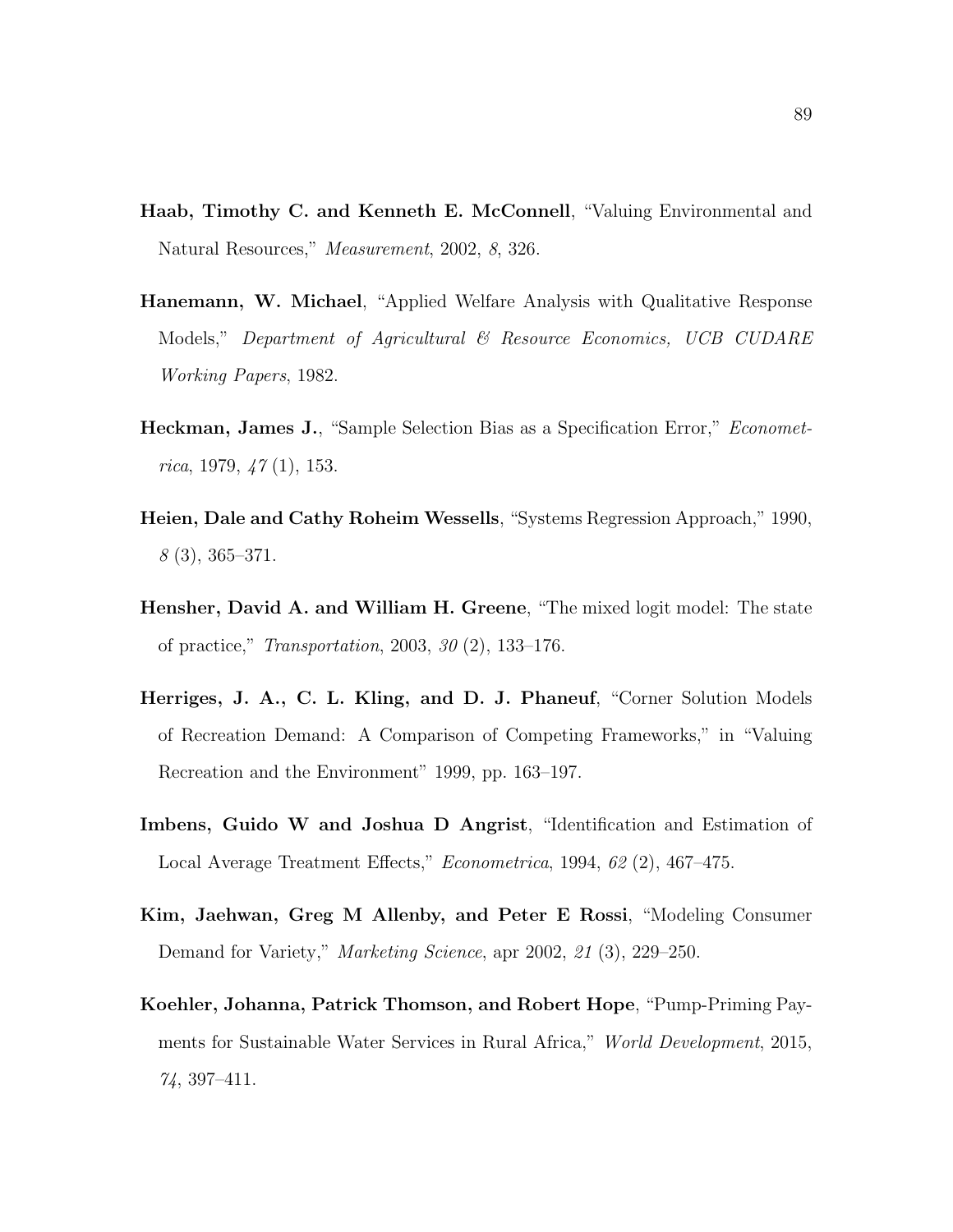- Kremer, Michael, Jessica Leino, Edward Miguel, and Alix Peterson Zwane, "Spring cleaning: Rural water impacts, valuation, and property rights institutions," Quarterly Journal of Economics, 2011, 126 (1), 145–205.
- Larson, Bruce, Bart Minten, and Ramy Razafindralambo, "Unravelling the linkages between the millennium development goals for poverty, education, access to water and household water use in developing countries: Evidence from Madagascar," Journal of Development Studies, 2006, 42 (1), 22–40.
- Lee, Lung-Fei, "Generalized Econometric Models with Selectivity," *Econometrica*, mar 1983, 51 (2), 507.
- Levinson, Arik and Scott Niemann, "Energy use by apartment tenants when landlords pay for utilities," Resource and Energy Economics, 2004, 26 (1), 51–75.
- Liu, Chengxi, Yusak O Susilo, and Anders Karlström, "Jointly modelling individual's daily activity-travel time use and mode share by a nested multivariate Tobit model system," Transportmetrica A: Transport Science, jul 2017, 13 (6), 491–518.
- Madanat, S. and F. Humplick, "A model of household choice of water supply systems in developing countries," Water Resources Research, 1993, 29 (29), 1353– 1358.
- Mannering, Fred L, "A note on endogenous variables in household vehicle utilization equations," Transportation Research Part B: Methodological, 1986, 20 (1), 1–6.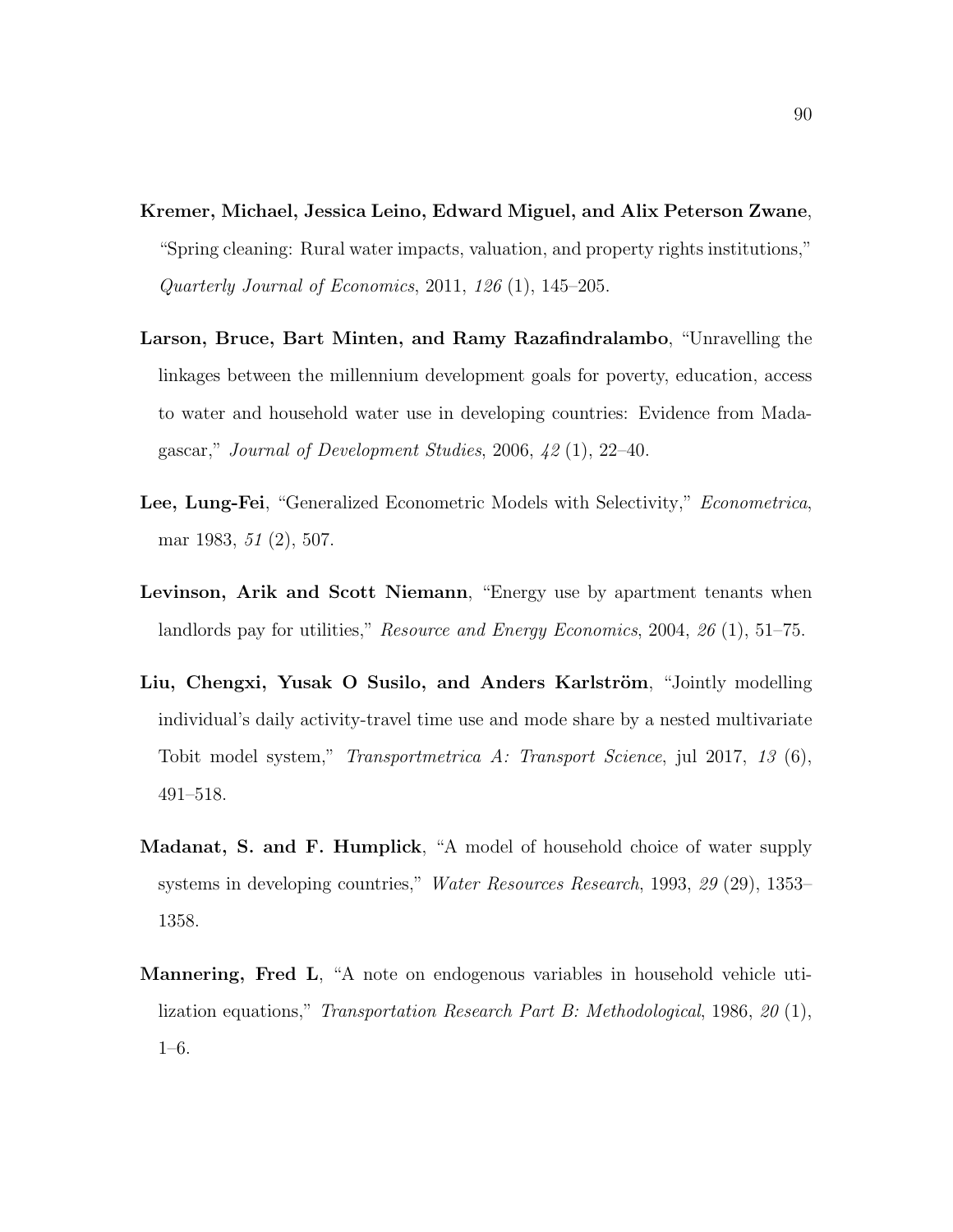- McFadden, Daniel, "Conditional logit analysis of qualitative choice behavior," in P Zarembka, ed., Frontiers of Econometrics, New York, NY: Academic Press, 1974.
- and Kenneth Train, "Mixed MNL models for discrete responses," Journal of  $\equiv$ Applied Econometrics, 2000, 15, 447–470.
- Morey, Edward R, Robert D Rowe, and Michael Watson, "A Repeated Nested-Logit Model of Atlantic Salmon Fishing," American Journal of Agricultural Economics, apr 1993, 75 (3), 578–592.
- <span id="page-100-0"></span>Mosimann, James E, "On the Compound Multinomial Distribution, the Multivariate  $\beta$ - Distribution, and Correlations Among Proportions," *Biometrika*, apr 1962,  $49(1/2), 65-82.$
- Mu, Xinming, Dale Whittington, and John Briscoe, "Modelling village water demand: A discrete choice approach," Water Resources Research, 1990, 26 (4), 521–529.
- <span id="page-100-1"></span>Mullahy, John, "Multivariate Fractional Regression Estimation of Econometric Share Models," Journal of Econometric Methods, 2015, 4 (1), 71–100.
- <span id="page-100-3"></span>Murphy, Kevin M. and Robert H. Topel, "Estimation and inference in twostep econometric models," Journal of Business and Economic Statistics, 1985, 3 (4), 370–379.
- <span id="page-100-2"></span>Murteira, José M.R. and Joaquim J.S. Ramalho, "Regression Analysis of Multivariate Fractional Data," Econometric Reviews, 2016, 35 (4), 515–552.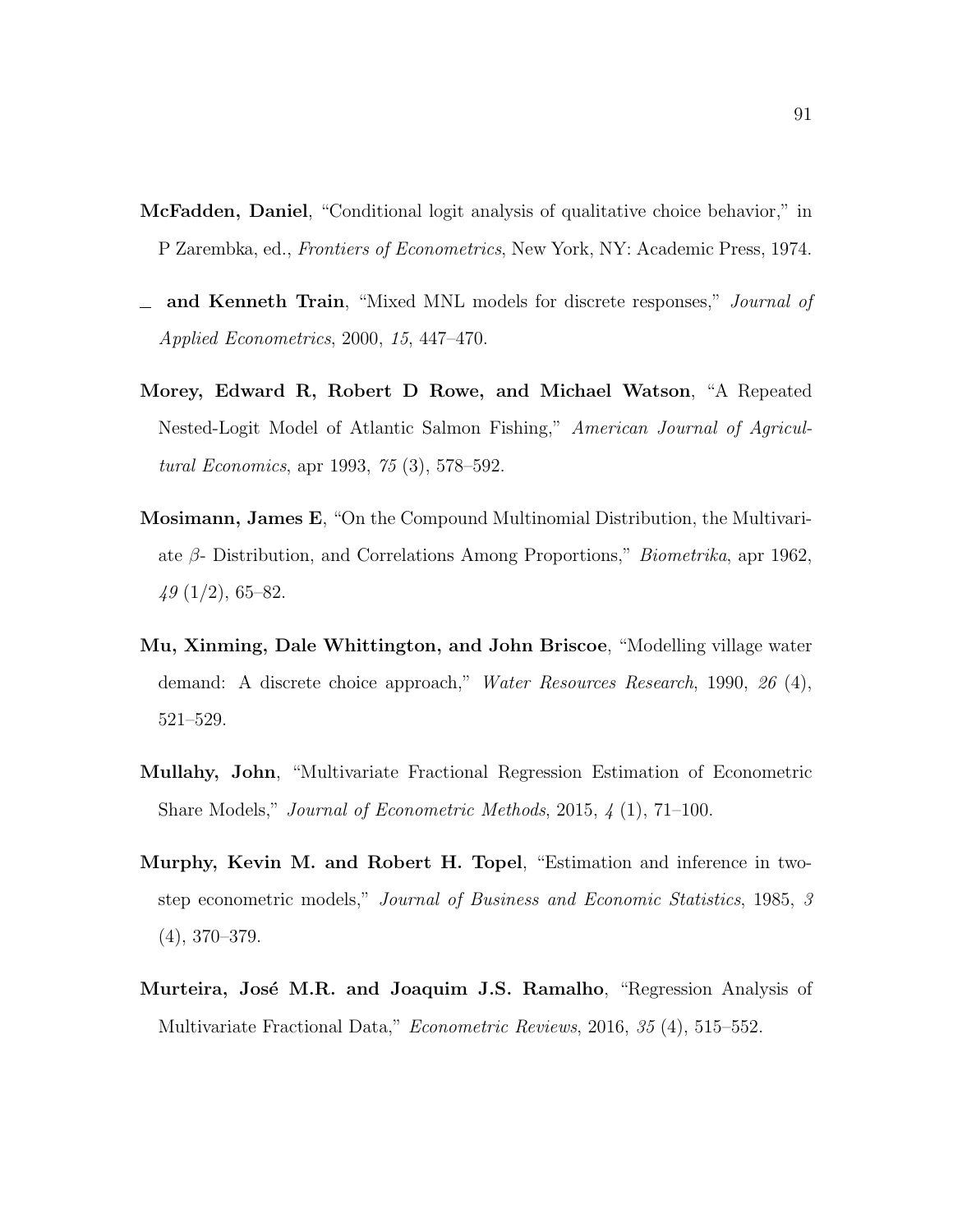- Myers, Erica, "Asymmetric Information in Residential Rental Markets : Implications for the Energy Efficiency Gap Erica Myers Asymmetric Information in Residential Rental Markets : Implications for the Energy Efficiency Gap," 2017.
- Nauges, Céline and Caroline Van Den Berg, "Demand for piped and nonpiped water supply services: Evidence from southwest Sri Lanka," Environmental and Resource Economics, 2009, 42 (4), 535–549.
- $\Delta$  and Dale Whittington, "Estimation of Water Demand in Developing Countries: An Overview," World Bank Res Obs, 2010, 25 (2), 263–294.
- and Jon Strand, "Estimation of non-tap water demand in Central American cities," Resource and Energy Economics, 2007, 29 (3), 165–182.
- Newey, Whitney K, "Efficient estimation of limited dependent variable models with endogenous explanatory variables," *Journal of Econometrics*, 1987, 36 (3), 231–250.
- Olea, José Luis Montiel and Carolin Pflueger, "A Robust Test for Weak Instruments," Journal of Business & Economic Statistics, 2013, 31 (3), 358–369.
- Onjala, Joseph, Simon Wagura Ndiritu, and Jesper Stage, "Environment for Development Risk Perception, Choice of Drinking Water, and Water Treatment Evidence from Kenyan Towns," J Water Sanitation and Hygiene for Development, 2014, 4 (2), 268–280.
- Papke, Leslie E and Jeffrey M Wooldridge, "Panel data methods for fractional response variables with an application to test pass rates," Journal of Econometrics, 2008, 145 (1), 121–133.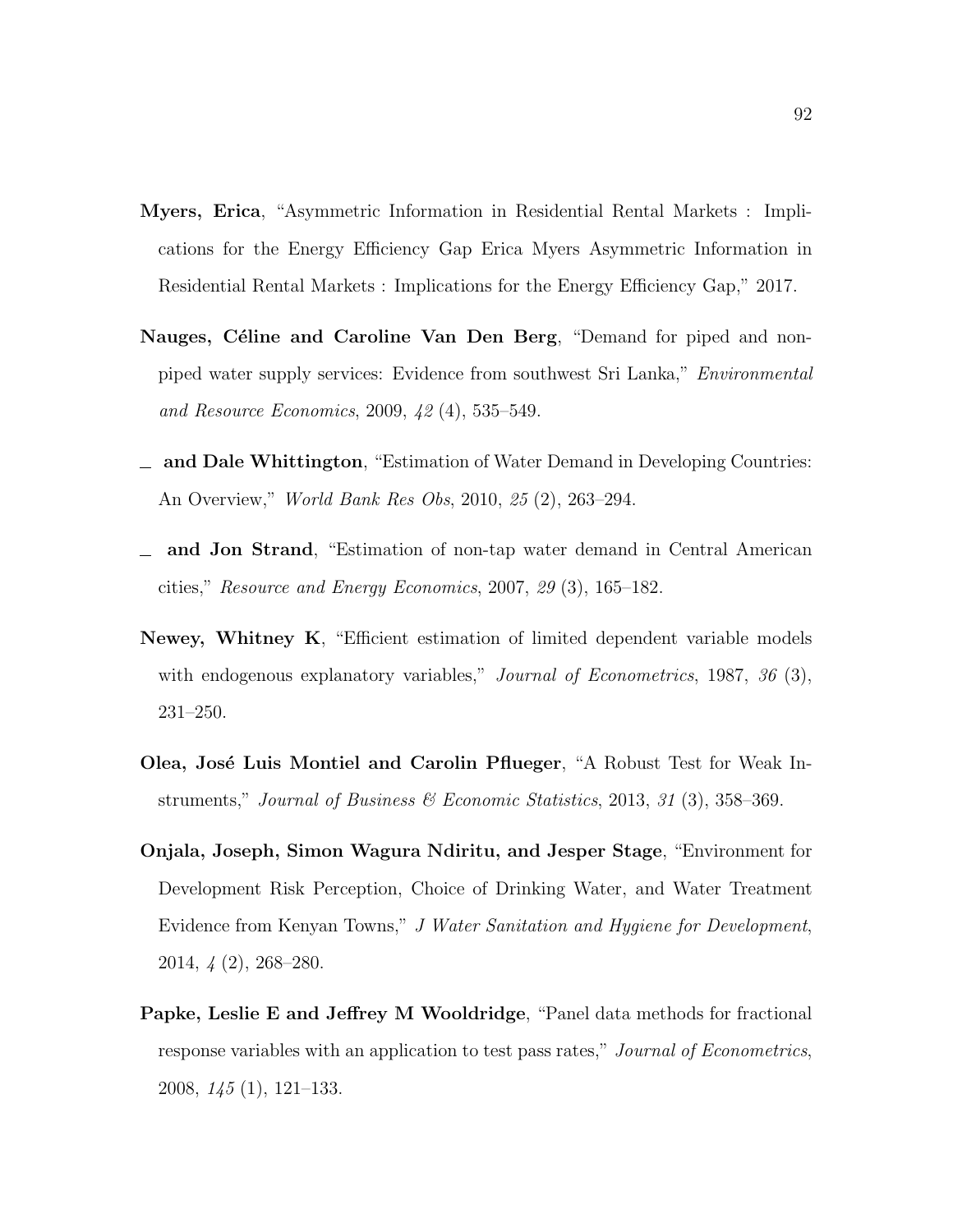- **Persson, T. H.**, "Household choice of drinking water in the Phillipines," Asian Economic Journal, 2002, 16 (4), 303–316.
- Pew Research Center, "More U.S. households are renting than at any point in 50 years," Technical Report, Washington DC 2017.
- Phaneuf, Daniel J and Till Requate, A course in environmental economics : theory, policy, and practice, Cambridge: Cambridge University Press, 2017.
- <span id="page-102-0"></span> $\equiv$  and V Kerry Smith, "Chapter 15 Recreation Demand Models," in Karl-Gran Mler and Jeffrey R B T Handbook of Environmental Economics Vincent, eds., Valuing Environmental Changes, Vol. 2, Elsevier, 2005, pp. 671–761.
- Revelt, David and Kenneth Train, "Mixed logit with repeated choices: Households' choices of appliance efficiency level," Review of Economics and Statistics, 1998, 80 (4), 647–657.
- RWSN Executive Steering Committee, Clarissa Brocklehurst, Peter Harvey, Kerstin Danert, Erich Baumann, Vincent Casey, Wambui Gichuru, Boniface Aleobua, and Sally Sutton, "Myths of the Rural Water Supply Sector," Perspectives, 2013, 13 (3), 1015.
- Shonkwiler, J. Scott and Steven T. Yen, "Agricultural & Applied Economics Association Two-Step Estimation of a Censored System of Equations," 1999, 81 (4), 972–982.
- Souza, M. N.M., "Why are rented dwellings less energy-efficient? Evidence from a representative sample of the U.S. housing stock," Energy Policy, 2018, 118 (February), 149–159.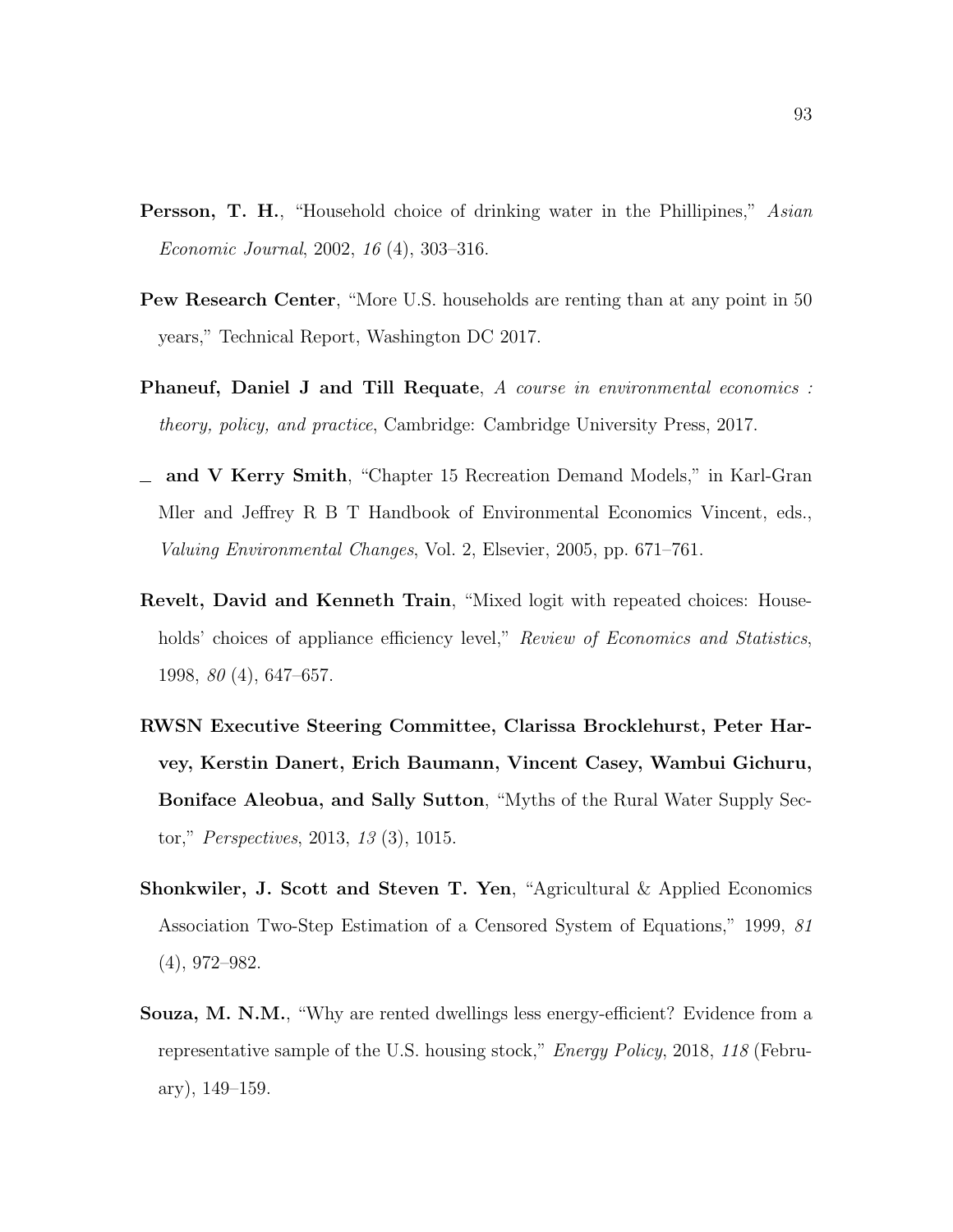- <span id="page-103-0"></span>Spissu, Erika, Abdul Rawoof Pinjari, Ram M Pendyala, and Chandra R Bhat, "A copula-based joint multinomial discrete–continuous model of vehicle type choice and miles of travel," Transportation, 2009, 36 (4), 403–422.
- Srinivasan, Sivaramakrishnan and Chandra R. Bhat, "A multiple discretecontinuous model for independent- and joint-discretionary-activity participation decisions," Transportation, 2006, 33 (5), 497–515.
- Stelmach, Rachel D and Thomas Clasen, "Household water quantity and health: a systematic review," International journal of environmental research and public health, may 2015, 12 (6), 5954–5974.
- Strand, Jon and Ian Walker, "Water markets and demand in Central American cities," Environment and Development Economics, 2005, 10 (3), 313–335.
- Tanser, Frank, Brice Gijsbertsen, and Kobus Herbst, "Modelling and understanding primary health care accessibility and utilization in rural South Africa: An exploration using a geographical information system," Social Science and Medicine, 2006, 63 (3), 691–705.
- Tobin, James, "Estimation of Relationships for Limited Dependent Variables," Econometrica, 1958, 26 (1), 24.
- U.S. Energy Information Administration, January 2019 Monthly Energy Review, Vol. 0035 2019.
- Uwera, Claudine and Jesper Stage, "Water demand by unconnected households in Rwanda," Water Economics and Policy, 2015, 1 (1), 145002.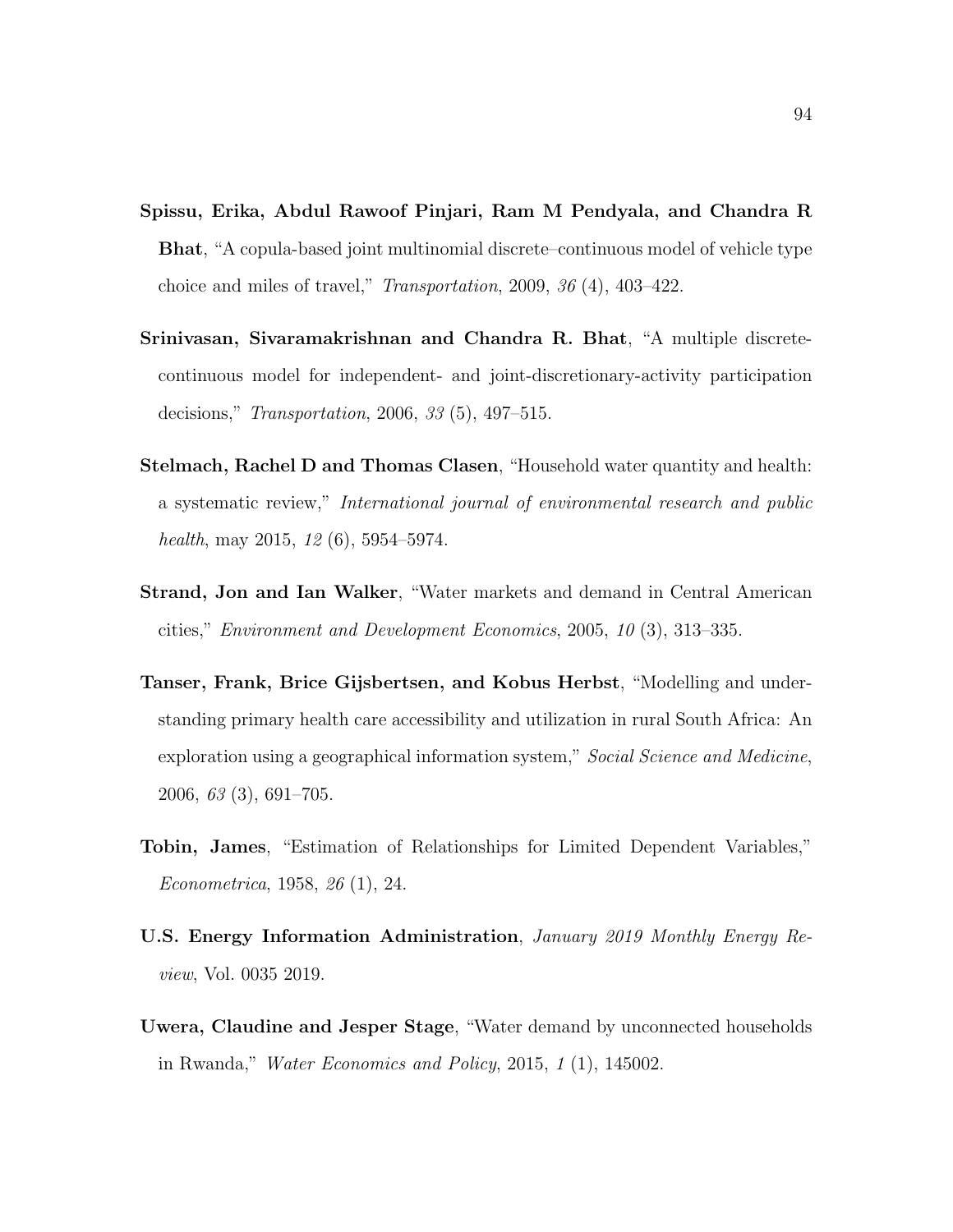- Vasquez Lavin, Felipe and W Michael Hanemann, "Functional forms in discrete/continuous choice models with general corner solution," Technical Report 1078 2008.
- von Haefen, Roger H and Daniel J Phaneuf, "Kuhn-Tucker Demand System Approaches to Non-Market Valuation BT - Applications of Simulation Methods in Environmental and Resource Economics," in Riccardo Scarpa and Anna Alberini, eds., Riccardo Scarpa and Anna Alberini, eds., Dordrecht: Springer Netherlands, 2005, pp. 135–157.
- Von Wartburg, Markus and W G Waters, "Congestion Externalities and the Value of Travel Time Savings," in A. Zhang, A. E. Boardman, D. Gillen, and W. G. Waters, eds., Towards estimating the social and environmental costs of transportation in Canada : a report for Transport Canada, Vancouver, B.C.: Centre for Transportation Studies, University of British Columbia, 2005, chapter 2.
- <span id="page-104-0"></span>Wagner, Jake, Joseph Cook, and Peter Kimuyu, "Household Demand for Water in Rural Kenya," *Environmental and Resource Economics*, 2019, 74 (4), 1563–1584.
- White, Gilbert F, David J Bradley, and Anne U White, *Drawers of water:* Domestic water use in East Africa 1972.
- Whittington, Dale and Joseph Cook, "Valuing Changes in Time Use in Lowand Middle-Income Countries," Journal of Benefit-Cost Analysis, 2019, pp. 51–72.